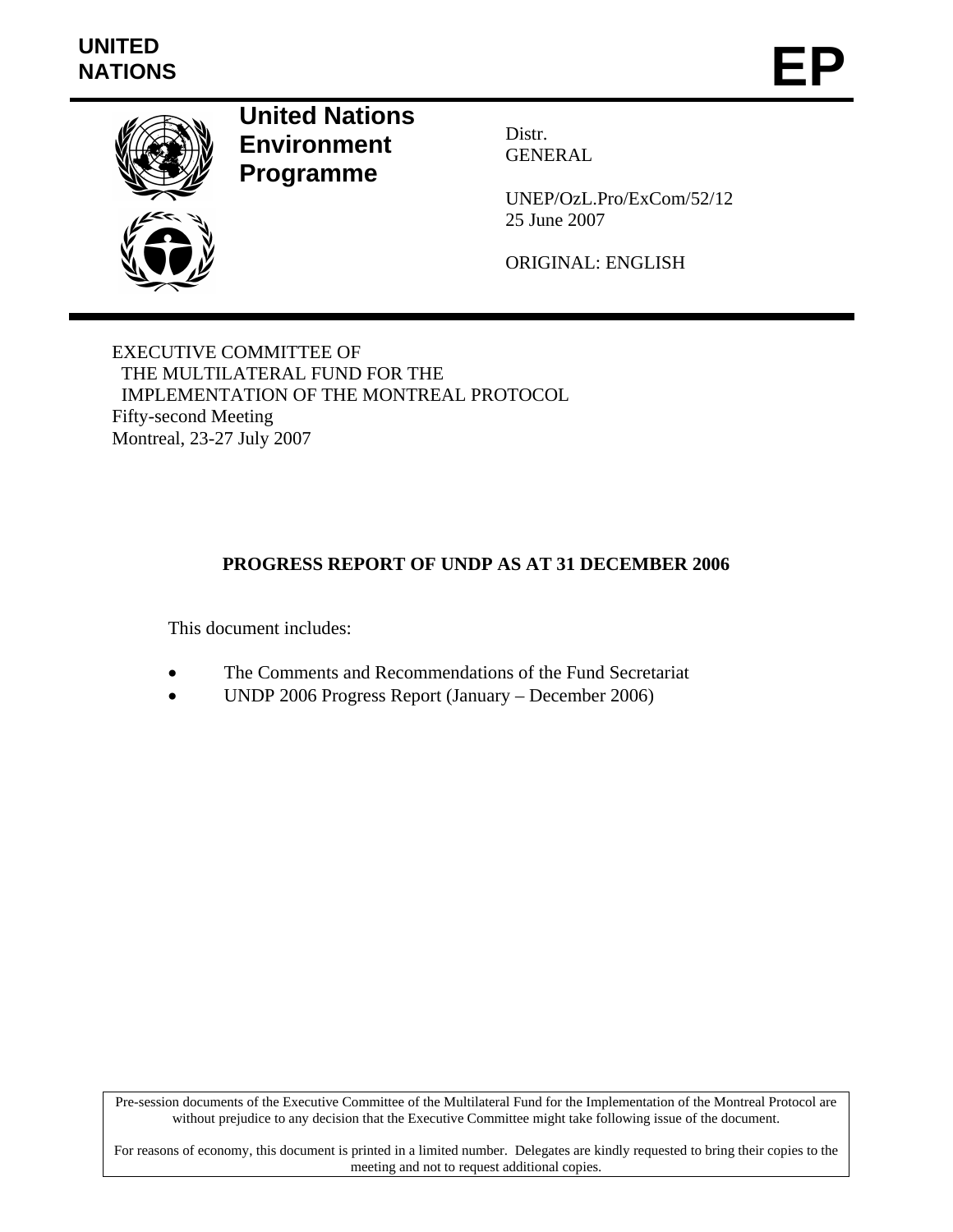## **COMMENTS OF THE FUND SECRETARIAT**

## **Introduction**

1. This document presents the comments and recommendations of the Fund Secretariat on UNDP's progress report for activities up to 31 December 2006. The progress report is attached.

## **Status of Implementation**

2. During the reporting period (January - December 2006), UNDP phased out 3,313 ODP tonnes and disbursed US \$21.59 million. The Executive Committee approved 23 investment projects in 2006 for UNDP implementation, valued at around US \$13.88 million, which should result in the phase-out of 2,783 ODP tonnes.

3. In 2006, UNDP completed 22 investment projects. Cumulatively, 94 per cent (907 projects) of the 968 investment projects approved for its implementation were completed by the end of 2006. UNDP phased out 91 per cent (54,249 ODP tonnes) of the ODS to be phased out from its portfolio of approved projects (59,622 ODP tonnes), and by the end of 2006 it had disbursed 81 per cent (US \$376.47 million) of the resources approved for it (US \$462.43 million) by the Executive Committee, excluding agency support costs.

4. UNDP also completed 72 per cent of its non-investment projects in 2006 excluding project preparation. This includes 11 technical assistance projects, one training project, two country programme projects, one demonstration project, and renewed 10 institutional strengthening projects.

5. UNDP is currently implementing 33 multi-year performance-based agreements (MYAs) for which US \$125.46 million were approved. It plans to submit 25 new agreements in 2007. UNDP completed seven project preparation activities during 2006.

## **Progress at the country level**

6. Annex I provides an assessment, by country, of UNDP's 2006 activities. UNDP had planned disbursements in 74 countries or regions and achieved a rate of disbursement of over 85 per cent planned in 27 countries. UNDP had negative disbursement in six countries indicating that it adjusted its "funds disbursed" below the level that was indicated in its 2005 progress report. UNDP had phased out over 100 ODP tonnes more than it had planned in the following four countries: Nigeria (670 ODP tonnes), Yemen (363 ODP tonnes), Cuba (205 ODP tonnes) and Libyan Arab Jamahiriya (184 ODP tonnes). With the exception of Cuba, the additional phase-out could not be verified based on 2006 data reported either under Article 7 or under country programme implementation data since 2006 data had not yet been submitted. Cuba's consumption increased by 25.2 ODP tonnes in 2006.

7. Implementation delays could have increased net emissions in some countries based on the planned completion dates of activities and the phase-out associated with their approval. Countries that could have had notable net emissions due to delays include: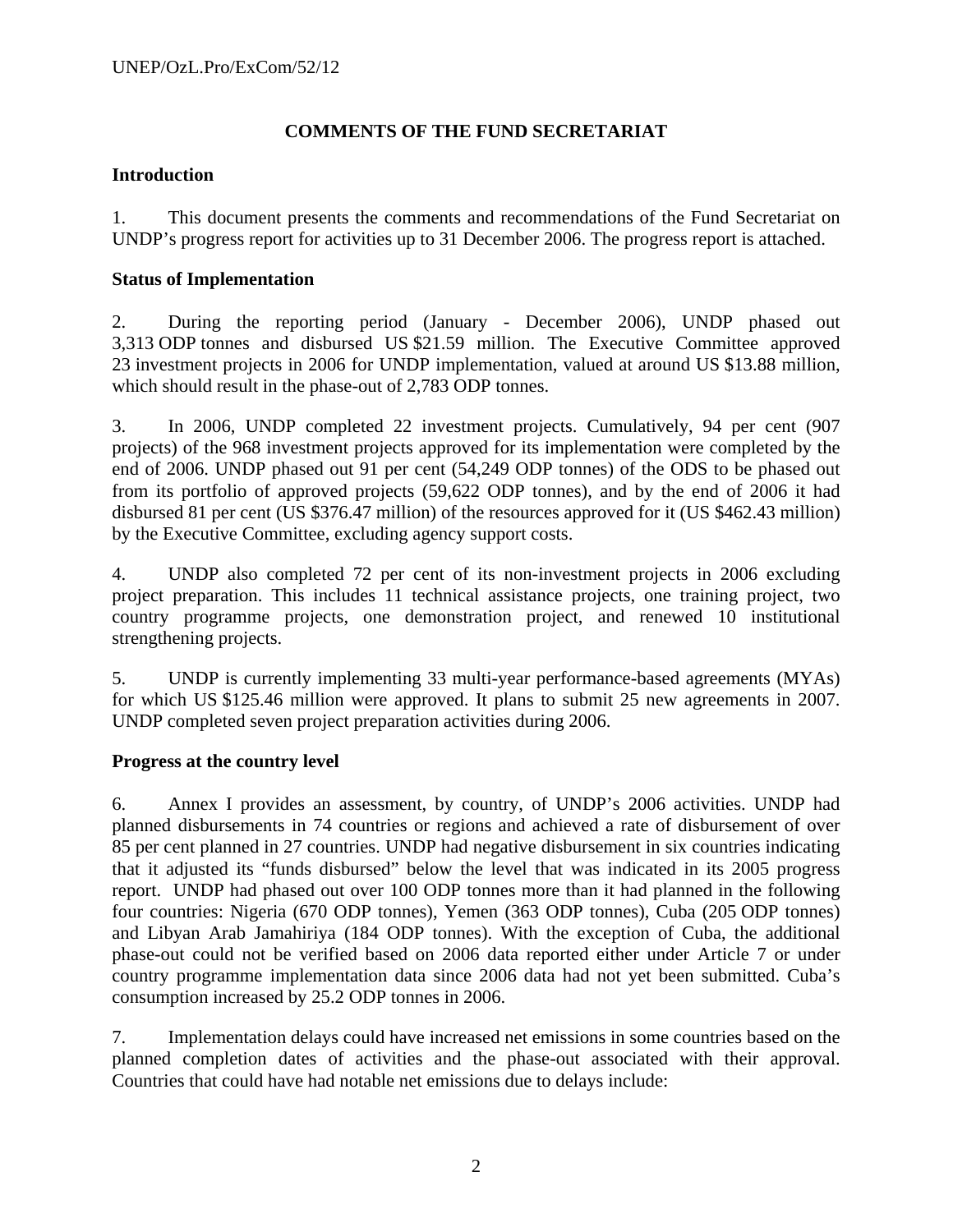- Egypt (897 ODP tonnes less were phased out than planned and 93 per cent of planned disbursements were achieved);
- Colombia (767 ODP tonnes less and 35 per cent disbursed);
- Indonesia (688 ODP tonnes less and 50 per cent disbursed);
- Peru (244 ODP tonnes less and 71 per cent disbursed);
- Dominican Republic (156 ODP tonnes less and 53 per cent disbursed);
- Haiti (156 ODP tonnes less and -35 per cent disbursed);
- Lebanon (128 ODP tonnes less and 141 per cent disbursed);
- Costa Rica (124 ODP tonnes less and 119 per cent disbursed);
- Brunei Darussalam (84 ODP tonnes less and zero per cent disbursed);
- Honduras (73 ODP tonnes less and zero per cent disbursed);
- Bangladesh (46 ODP tonnes less and 52 per cent disbursed);
- Argentina (38 ODP tonnes less and 163 per cent disbursed);
- Sierra Leone (37 ODP tonnes less and zero per cent disbursed);
- Syrian Arab Republic (22 ODP tonnes less and -2 per cent disbursed);
- Uruguay (19 ODP tonnes less and 59 per cent disbursed);
- Cambodia (19 ODP tonnes less and 94 per cent disbursed); and
- Guinea-Bissau (18 ODP tonnes less and zero per cent disbursed).

8. Of the countries with net emissions due to delays, Bangladesh, Brunei Darussalam, Cape Verde, Congo, Dominican Republic, Guinea-Bissau, India, Indonesia, Lao People's Democratic Republic, Lebanon, Malaysia, Mali, Mauritania, Pakistan, Paraguay, Peru, Rwanda, Sao Tome and Principe, Sierra Leone and Togo have not reported 2006 data. For countries that have reported data, Table 1 indicates levels of decreases in actual consumption in 2006, despite the fact that there have been project delays.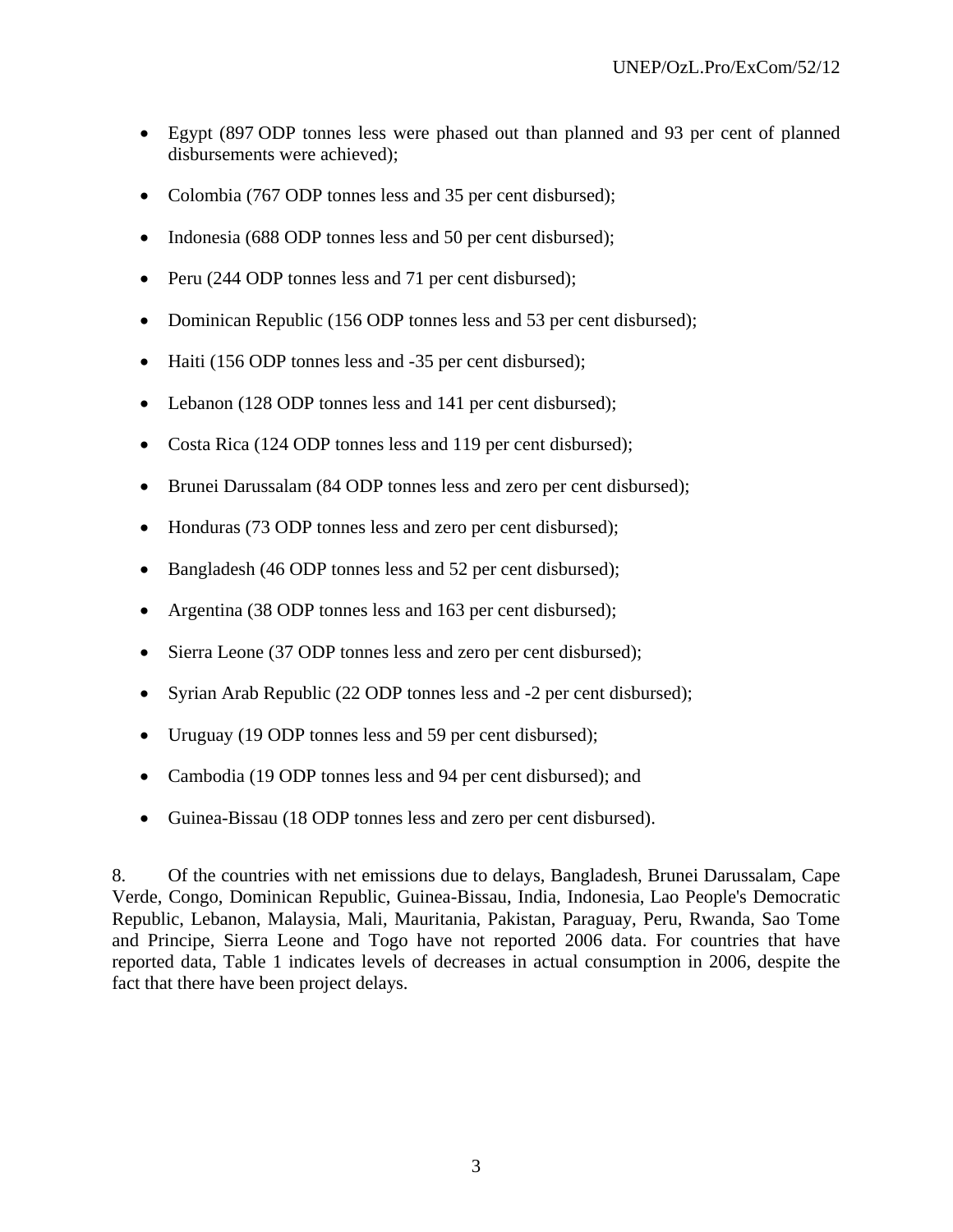## Table 1

#### **Country Decrease in Consumption in 2006 (ODP tonnes)**  Argentina 9.2 Brazil 637.4 Cambodia 16.1 Costa Rica 47.2 Egypt  $257.0$ Haiti 30.7 Honduras 45.3 Republic of Moldova 2.6 Sri Lanka 16.2 Suriname 7.0 Syrian Arab Republic 389.4 Uruguay 13.0

#### **NOTABLE DECREASES IN CONSUMPTION FROM 2005 TO 2006**

9. Based on planned completion dates in the 2005 progress report, and the results in the 2006 progress report, UNDP completed 33 per cent of the projects it had planned to complete in 2006 and achieved 58 per cent of the targeted phase-out.

## **Multi-year Performance-based Agreements**

10. UNDP included information in its progress report about the 33 MYAs being implemented. The main sources of information on progress in these activities are the annual work programmes and associated progress reports. The annual progress reports provide information on disbursement and on the status of the signing of grant agreements.

## Disbursement for multi-year agreements

11. There are 61 annual tranches of 31 MYAs under implementation by UNDP for which US \$39.46 million (of the total balance of over US \$60.91 million) was not expected to be disbursed until after 2007. These annual tranches are indicated in Table 2.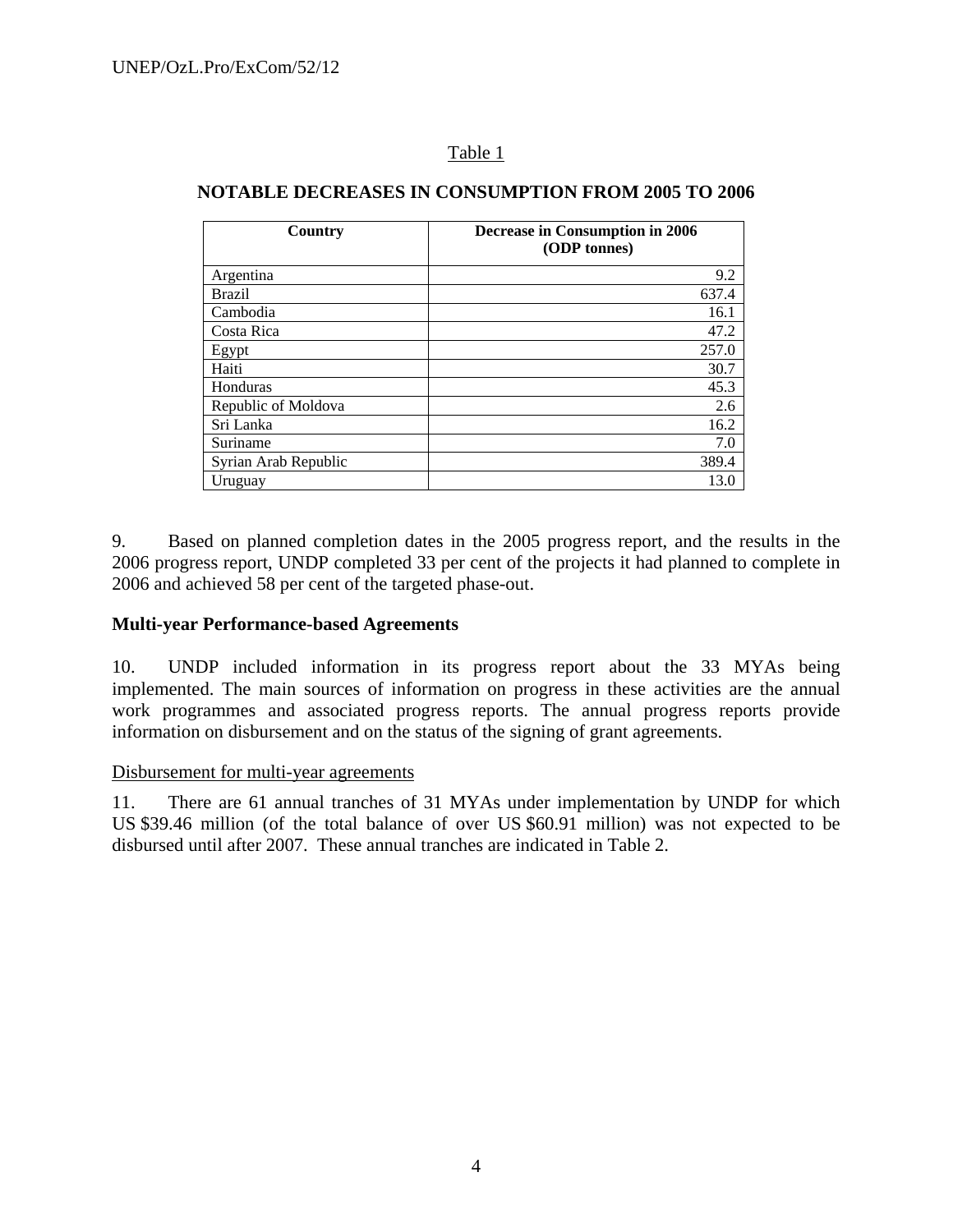## Table 2

| ANNUAL TRANCHES OF MULTI-YEAR AGREEMENTS |  |
|------------------------------------------|--|
|------------------------------------------|--|

| <b>Agreement</b>                               | <b>Balance</b><br>(US\$) | <b>Funds</b><br>obligated<br>(US\$) | <b>Estimated</b><br>disbursement<br>in 2007 (US\$) | Difference to be<br>disbursed after<br>2007 (US\$) |
|------------------------------------------------|--------------------------|-------------------------------------|----------------------------------------------------|----------------------------------------------------|
| Argentina Methyl Bromide                       | 578,254                  | $\overline{0}$                      | 231,301                                            | 346,952                                            |
| <b>Bahrain CFC Phase-Out</b>                   | 272,500                  | $\overline{0}$                      | 54,500                                             | 218,000                                            |
| Bangladesh ODS Phase-Out                       | 155,000                  | $\overline{0}$                      | 31,000                                             | 124,000                                            |
| <b>Brazil CFC Phase-Out</b>                    | 12,456,126               | $\boldsymbol{0}$                    | 2,491,225                                          | 9,964,901                                          |
| China Solvent                                  | 20,457,014               | $\overline{0}$                      | 7,772,611                                          | 12,684,403                                         |
| Colombia ODS Phase-Out                         | 3,824,512                | $\boldsymbol{0}$                    | 764,902                                            | 3,059,610                                          |
| Costa Rica Methyl Bromide                      | 2,005,289                | $\overline{0}$                      | 401,058                                            | 1,604,231                                          |
| Cuba ODS Phase-Out                             | 762,228                  | $\overline{0}$                      | 304,891                                            | 457,337                                            |
| Democratic Republic of the Congo CFC Phase-Out | 193,750                  | $\overline{0}$                      | 77,500                                             | 116,250                                            |
| Dominica CFC Phase-Out                         | 40,000                   | $\overline{0}$                      | 8,000                                              | 32,000                                             |
| Dominican Republic CFC Phase-Out               | 806,230                  | $\theta$                            | 242,492                                            | 563,738                                            |
| Georgia CFC Phase-Out                          | 216,180                  | $\overline{0}$                      | 43,236                                             | 172,944                                            |
| Ghana CFC Phase-Out                            | 204,394                  | $\overline{0}$                      | 40,879                                             | 163,515                                            |
| Grenada CFC Phase-Out                          | 40,000                   | $\theta$                            | 16,000                                             | 24,000                                             |
| India Foam                                     | 1,479,452                | 730,900                             | 1,183,561                                          | 295,890                                            |
| India Refrigeration Manufacturing              | 901,731                  | 391,040                             | 721,385                                            | 180,346                                            |
| India Refrigeration Servicing                  | 1,527,635                | 205,981                             | 588,441                                            | 939,194                                            |
| Indonesia Refrigeration Manufacturing          | 2,746,822                | $\overline{0}$                      | 1,042,658                                          | 1,704,164                                          |
| <b>Indonesia Refrigeration Servicing</b>       | 2,432,426                | $\overline{0}$                      | 1,595,941                                          | 836,485                                            |
| Islamic Republic of Iran CFC Phase-Out         | 167,883                  | 33,535                              | 67,153                                             | 100,730                                            |
| Kenya Methyl Bromide                           | 677,806                  | 0                                   | 168,990                                            | 508,815                                            |
| Kyrgyzstan CFC Phase-Out                       | 194,000                  | $\boldsymbol{0}$                    | 38,800                                             | 155,200                                            |
| Lebanon CFC Phase-Out                          | 1,332,518                | $\boldsymbol{0}$                    | 533,007                                            | 799,511                                            |
| Lebanon Methyl Bromide                         | 506,314                  | $\overline{0}$                      | 160,526                                            | 345,789                                            |
| Malawi Methyl Bromide                          | 60,381                   | 441                                 | 48,305                                             | 12,076                                             |
| Nigeria CFC Phase-Out                          | 5,560,340                | 1,919,448                           | 2,426,685                                          | 3,133,655                                          |
| Panama CFC Phase-Out                           | 641,363                  | $\overline{0}$                      | 216,545                                            | 424,818                                            |
| Saint Kitts and Nevis CFC Phase-Out            | 50,000                   | $\overline{0}$                      | 10,000                                             | 40,000                                             |
| Saint Vincent and the Grenadines CFC Phase-Out | 101,000                  | $\overline{0}$                      | 40,400                                             | 60,600                                             |
| Trinidad and Tobago CFC Phase-Out              | 283,737                  | $\overline{0}$                      | 82,990                                             | 200,747                                            |
| <b>Uruguay CFC Phase-Out</b>                   | 240,000                  | $\overline{0}$                      | 48,000                                             | 192,000                                            |
| <b>Total</b>                                   | 60,914,884               | 3,281,345                           | 21,452,983                                         | 39,461,901                                         |

12. Out of a balance of US \$56,733,719 in approved funds for ongoing annual tranches of MYAs, UNDP has disbursed only US \$4,997,167 (9 per cent) leaving a balance of US \$51,736,552. Of this balance, US \$14,110,317 (27 per cent) is expected to be disbursed in 2007. These rates of disbursement are very low compared to the rates of other agencies.

13. There are 11 MYAs for which limited disbursements have been planned in 2007 (20 per cent or less of the remaining balance) compared to the balance of funds from the annual programmes approved to-date. This is notwithstanding the fact that more annual tranches are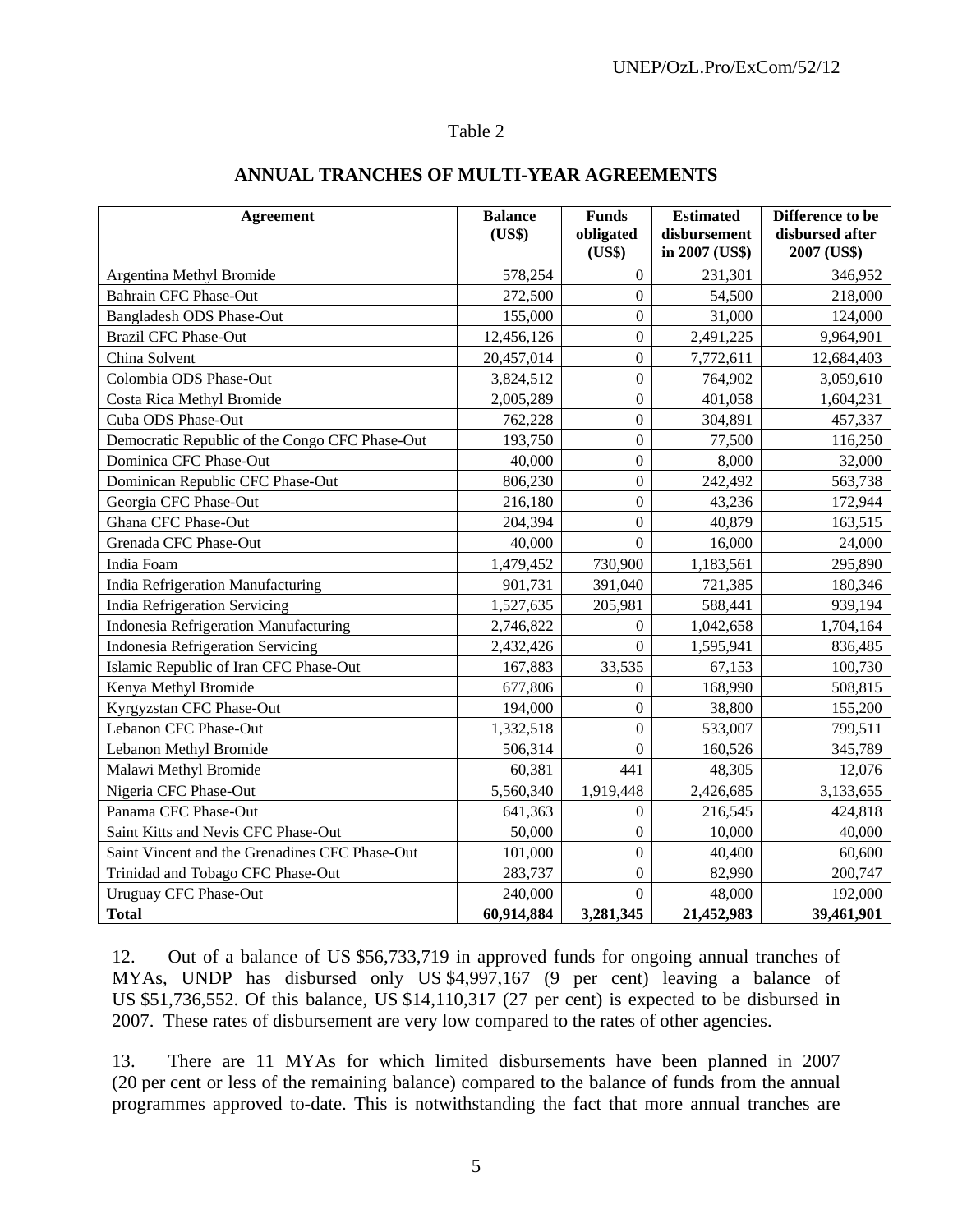forthcoming (except for the ODS phase-out project in Colombia). The MYAs with limited disbursements planned include CFC phase-out in Brazil, Bahrain, Dominica, Georgia, Ghana, Kyrgyzstan, St. Kitts and Nevis and Uruguay; ODS phase-out projects in Colombia and Bangladesh; and a methyl bromide agreement in Costa Rica. With respect to Brazil's NPP for CFCs, Colombia's NPP for CFCs and Costa Rica's methyl bromide phase-out plan, UNDP has indicated that the planned commitments for 2007 are only estimates and that the final numbers are likely to be higher and details on activities will be provided in subsequent annual plans. Although the Executive Committee has decided to review implementation delays in the context of its review of annual plans (decision 51/13), these levels of disbursement for MYAs on an overall agency basis merit attention and appropriate response from agencies. The Executive Committee may wish to note with concern UNDP's low rate of disbursement for MYAs.

14. With respect to the methyl bromide phase-out plan in Kenya, UNDP reported that remaining funds under phase 1 would be recorded in 2007, when payments for purchase orders would be effected. Disbursements under the second and third tranches have been stalled due to an inability to arrive at an execution arrangement acceptable to the Government of Kenya. Funds associated with these tranches may be returned to the Executive Committee or transferred to another implementing agency. Since an annual plan is not likely to be submitted to the Executive Committee for approval, the Executive Committee may wish to request a status report on this MYA.

## **Individual projects**

15. This section addresses implementation delays and comments on specific projects that have not yet been classified with implementation delays but appear to have implementation difficulties.

## Implementation delays

16. There are 17 projects with implementation delays subject to monitoring by the Executive Committee. Five of the 17 projects with implementation delays were also classified as having had implementation delays in 2005. UNDP had more projects classified with implementation delays in 2005, when 31 projects had been classified as such.

## Possible future cancellation

17. In its 2005 progress report UNDP had reported that the Prasert Sofa Shop foam project in Laos (LAO/FOA/44/INV/14**)** could be cancelled due to a misunderstanding between the Government and the enterprise regarding data. In its 2006 progress report, UNDP indicated that the previous director of the NOU informed UNDP that the project should be cancelled. In the balances report UNDP indicated its desire to return these funds, but the project would need to be cancelled in advance of the return of the funds. Since the previous director of the NOU agreed to cancel the project, the Executive Committee may wish to seek confirmation at the  $52<sup>nd</sup>$  Meeting that the current director of the NOU agrees to the cancellation, before the project is cancelled by mutual agreement.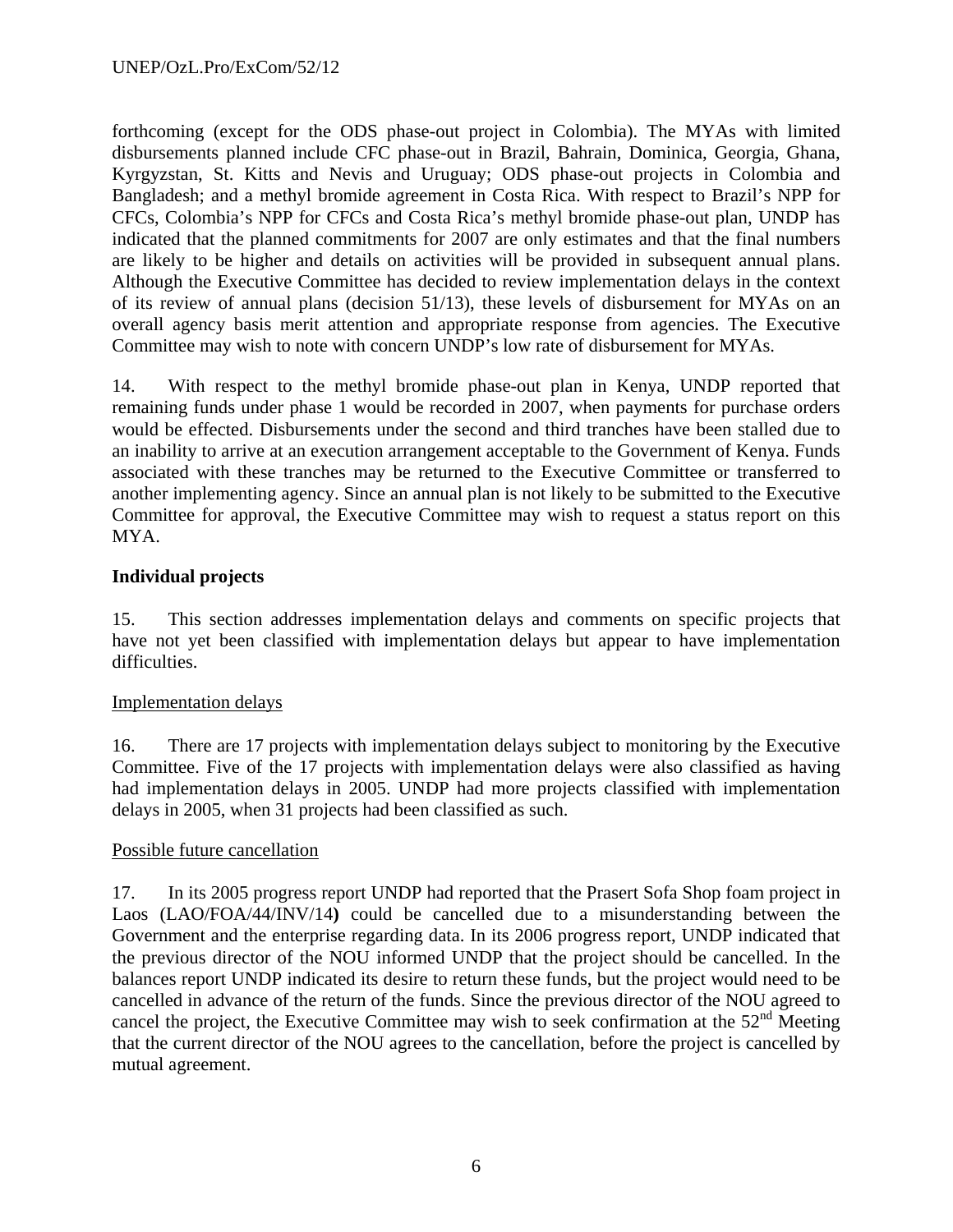## **Institutional strengthening, refrigerant management plans (RMPs), methyl bromide, and halon banking**

18. Institutional strengthening projects, RMPs, methyl bromide technical assistance and demonstration projects, and halon banking projects are not subject to monitoring through implementation delay reports and are therefore not subject to the procedures for project cancellation. The Secretariat reviews progress report database information provided by the agencies to determine if additional status reports are required.

#### Institutional strengthening

19. UNDP is implementing 26 institutional strengthening projects in 20 countries (Argentina, Bangladesh, Brazil, Colombia, Costa Rica, China, Cuba, Ghana, India, Indonesia, Islamic Republic of Iran, Kenya, Lebanon, Malaysia, Nigeria, Pakistan, Sri Lanka, Trinidad and Tobago, Uruguay, and the Bolivarian Republic of Venezuela). Several of UNDP's institutional strengthening projects are in the largest consuming countries, such as Brazil, China, India, and Malaysia. Seven of these countries – Bangladesh, Islamic Republic of Iran, Kenya, Nigeria, Pakistan, Uruguay, and the Bolivarian Republic of Venezuela – are subject to decisions with respect to compliance.

20. Bangladesh (BGD/SEV/44/INS/23) is subject to a request for submitting information on its 2007 and 2008 annual programmes for its national phase-out plan and an action plan consumption target for methyl chloroform (TCA). Bangladesh has not provided country programme data on its 2006 consumption of TCA and information on the other request from the Parties was pending. The Islamic Republic of Iran (IRA/SEV/50/INS/179) has complied with the request to submit an explanation for its 2005 CTC deviation and a plan of action according to a report from UNIDO. Although Kenya (KEN/SEV/50/INS/39) has not reported 2006 data, Germany indicated that the NOU had indicated that the total imports would not exceed the action plan target of 60 ODP tonnes of CFCs. Kenya has complied with the Committee's request for the gazettement of its ODS regulations to establish an ODS licensing and quota system. Nigeria (NIR/SEV/48/INS/114) is subject to decisions with respect to consumption of CFCs and two regulatory measures, and has not reported country programme data or information on the operation of its licensing system or the upcoming ban on the import of ODS-using equipment. Pakistan (PAK/SEV/41/INS/54) is subject to action plan consumption targets for carbon tetrachloride (CTC) and halon as well as a request to report on its licensing and quota system. Pakistan has not has not reported country programme data or information on its licensing and quota system. Uruguay has reported CP data that indicates that it has complied with its action plan methyl bromide consumption target for 2006 (8.9 ODP tonnes) as 2006 consumption was 8.5 ODP tonnes. The Bolivarian Republic of Venezuela has reported 2005 data and has therefore complied with its data reporting requirement.

21. Based on UNDP's presentation of its progress report to the 52<sup>nd</sup> Meeting on the resolution of the outstanding reports required by decisions of the Parties and recommendations of the Implementation Committee, the Executive Committee may wish to request additional status reports on the institutional strengthening projects in Bangladesh (BGD/SEV/44/INS/23), Nigeria (NIR/SEV/48/INS/114), and Pakistan (PAK/SEV/41/INS/54).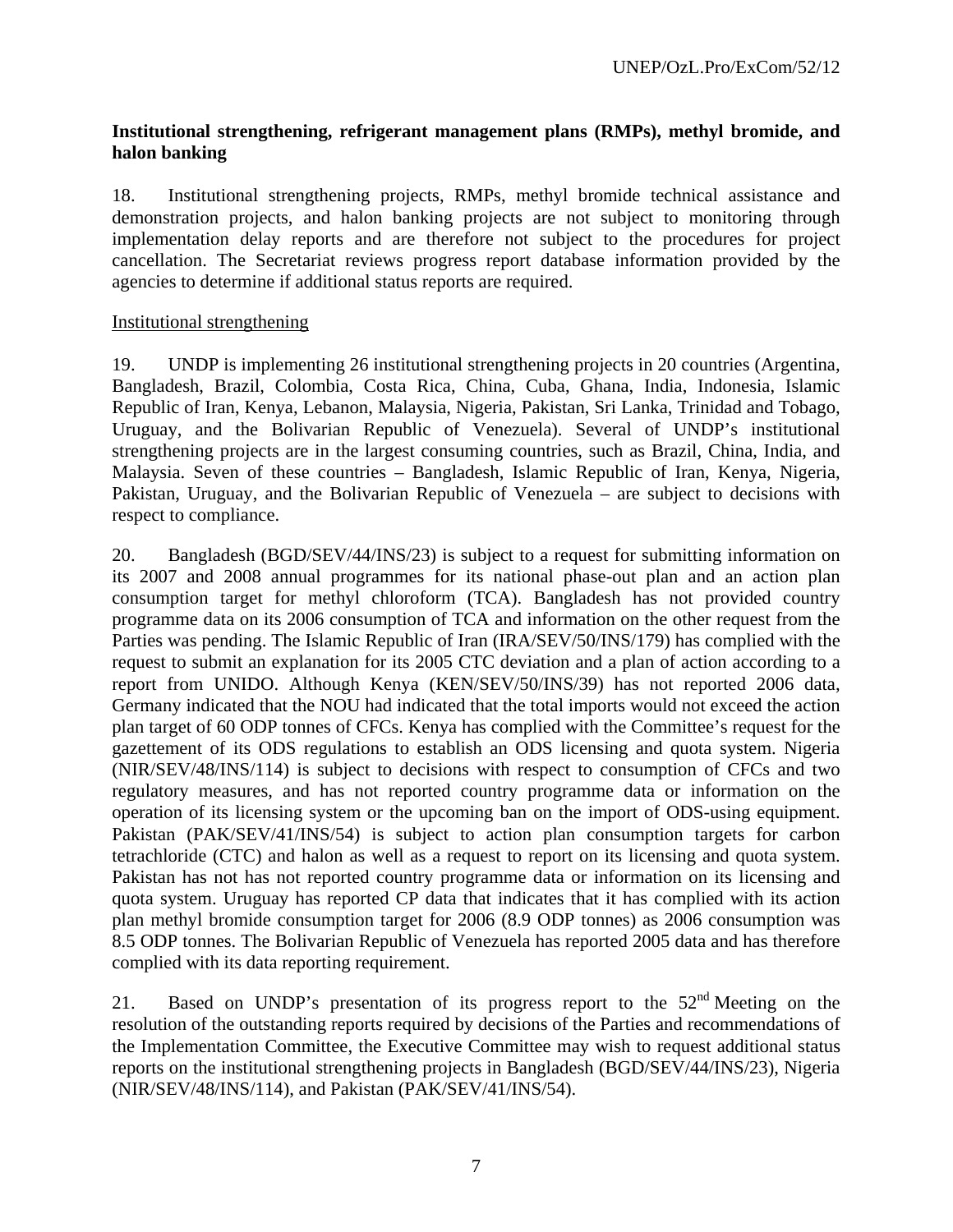## Refrigerant Management Plans (RMPs)

22. UNDP is the implementing agency for 49 RMP activities approved up to the end of 2006, including nine national recovery and recycling projects, nine monitoring projects, 10 incentive projects for end-users, one MAC recovery and recycling project, and various technical assistance projects including two for licensing systems, two for the refrigeration sector, seven for the MAC and/or refrigeration servicing and/or refrigeration end-user sectors, one for customs officer training and eight projects for multiple components of RMPs.

23. The RMP activities in Barbados (BAR/REF/43/TAS/11&12) were reported to be on hold pending the enactment of the ODS legislation, which is not in place. UNDP has indicated that the NOU has not been responsive, and it is difficult to estimate when the ODS legislation will be enacted. These projects were approved in July 2004 and no funds have been disbursed out of the US \$198,761 approved for these projects (US \$172,611 for BAR/REF/43/TAS/11 and US \$26,150 for BAR/REF/43/TAS/12).

24. Similarly, the lack of legislation is delaying the initiation of RMP activities in Cape Verde (CBI/REF/44/TAS/08). This project was approved in December 2004 and no funds have been disbursed out of the US \$75,400 approved for the project. No response has been received from the Government of Cape Verde, despite reminders from UNDP.

25. The required legislation has not been approved for the MAC recycling RMP component for UNDP in Guinea Bissau (GBS/REF/43/TAS/07). This project was approved in July 2004 and no funds have been disbursed out of the US \$282,900 approved for the project. UNDP has reported that the Government of Guinea Bissau has re-confirmed the information provided to the Implementation Committee and advised that the Executive Committee's conditions were fulfilled and that the project is now underway.

26. The required legislation is not in place for the R&R component of the RMP in Haiti (HAI/REF/39/TAS/04). This project was approved in April 2003 and no funds have been disbursed out of the US \$220,256 approved for the project. The project has been delayed for almost four years, together with its companion project for monitoring (HAI/REF/39/TAS/06). Three of the four years of delay were due to political difficulties. In 2006, UNDP indicated that there had been frequent contact with the NOU, but project activities had not begun due to the lack of the required ODS legislation.

27. The technician training RMP component in Honduras (HON/REF/44/TAS/15) has not progressed for the past two years. This project was approved in December 2004 and no funds have been disbursed out of the US \$150,000 approved for the project. In 2006, UNDP made several attempts to initiate progress on the project, but did not receive any response from the Government. UNDP undertook a mission to Honduras to facilitate the process. Several attempts to hire international consultants have been met with resistance from the NOU.

28. The required legislation is not in place for the RMP activities in Sierra Leone (SIL/REF/41/TAS/05&06). These projects were approved in December 2003 and US \$23,277 of the US \$92,400 approved has been disbursed under SIL/REF/41/TAS/05, but no funds have been disbursed (of the US \$107,350 approved) under SIL/REF/41/TAS/06. UNDP has indicated that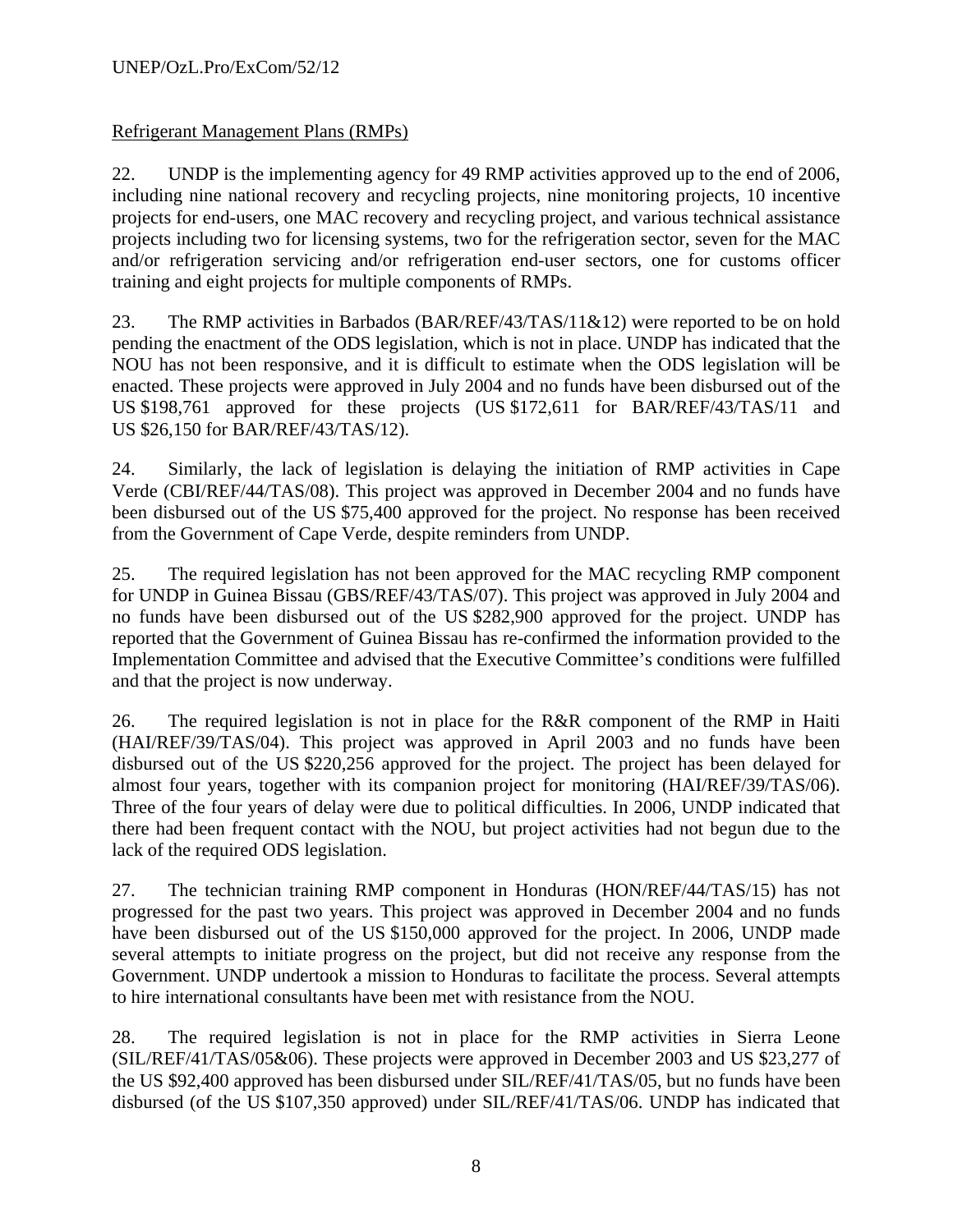the project document has been signed, and although repeated reminders have been sent to the Government of Sierra Leone asking for the status of the legislation, with no replies.

29. Concerning the incentive programme component of the RMP in Sri Lanka (SRL/REF/32/TAS/15), the Secretariat noted that the 2005 progress report indicated that there had been a resolution to the incentive rules. However, the 2006 progress report indicated that the issue is still outstanding and only one incentive payment has been made. UNDP noted that the issue of the calculation of the incentive will be resolved in the next two months and this should lead to the incentive programme regaining momentum. This project was approved in December 2000 and US \$48,398 of the US \$250,000 approved for the project has been disbursed.

30. UNDP has reported continued difficulty in initiating RMP activities in Suriname (SUR/REF/44/TAS/09&10), despite the fact that the project document has been signed. These projects were approved in December 2004 and no funds have been disbursed out of the US \$300,430 approved for SUR/REF/44/TAS/09 and the US \$25,750 approved for SUR/REF/44/TAS/10.

31. The Executive Committee may wish to request additional status reports on these RMP activities to be submitted to the 53rd Meeting on these projects.

## Methyl bromide

32. UNDP is implementing 11 investment projects, five technical assistance projects and two demonstration projects in the methyl bromide sector. Investment projects are subject to annual reports and the procedures for project cancellation in the context of reports on implementation delays. Projects in Fiji (FIJ/FUM/47/TAS/17), Kyrgyzstan (KYR/FUM/41/TAS/08), and Malaysia (MAL/FUM/43/TAS/151) are progressing.

33. With respect to the regional methyl bromide project in Africa (AFR/FUM/38/TAS/32), of the 24 countries participating in the project, five countries (Congo, DR Congo, Sudan, Nigeria, and Swaziland) still need to achieve a 20 per cent phase-out reduction. With respect to PR Congo, a second technical mission was conducted and the investment activity was completed. An additional survey is needed before the investment activity can be completed for DR Congo. Project implementation is not progressing in Sudan due to scheduling and procurement difficulties. With respect to both Nigeria and Swaziland, there have been ongoing difficulties with communication and information gathering. Seven countries (Burundi, Chad, Gabon, Guinea, Mali, Sao Tome, and Togo) have completed their national stakeholder dialogue and policy work. An additional eight countries have launched their national level policy work by engaging national experts. For the remaining countries, communications problems have led to difficulties in making progress with the activities.

34. With respect to the methyl bromide demonstration project in Mexico (MEX/FUM/26/DEM/86), UNDP reported that the organization of the final training sessions would harmonize the UNDP project with that of the Government of Canada. However, delays persisted with regard to engagement of appropriate experts due to conflicting schedules and busy workloads.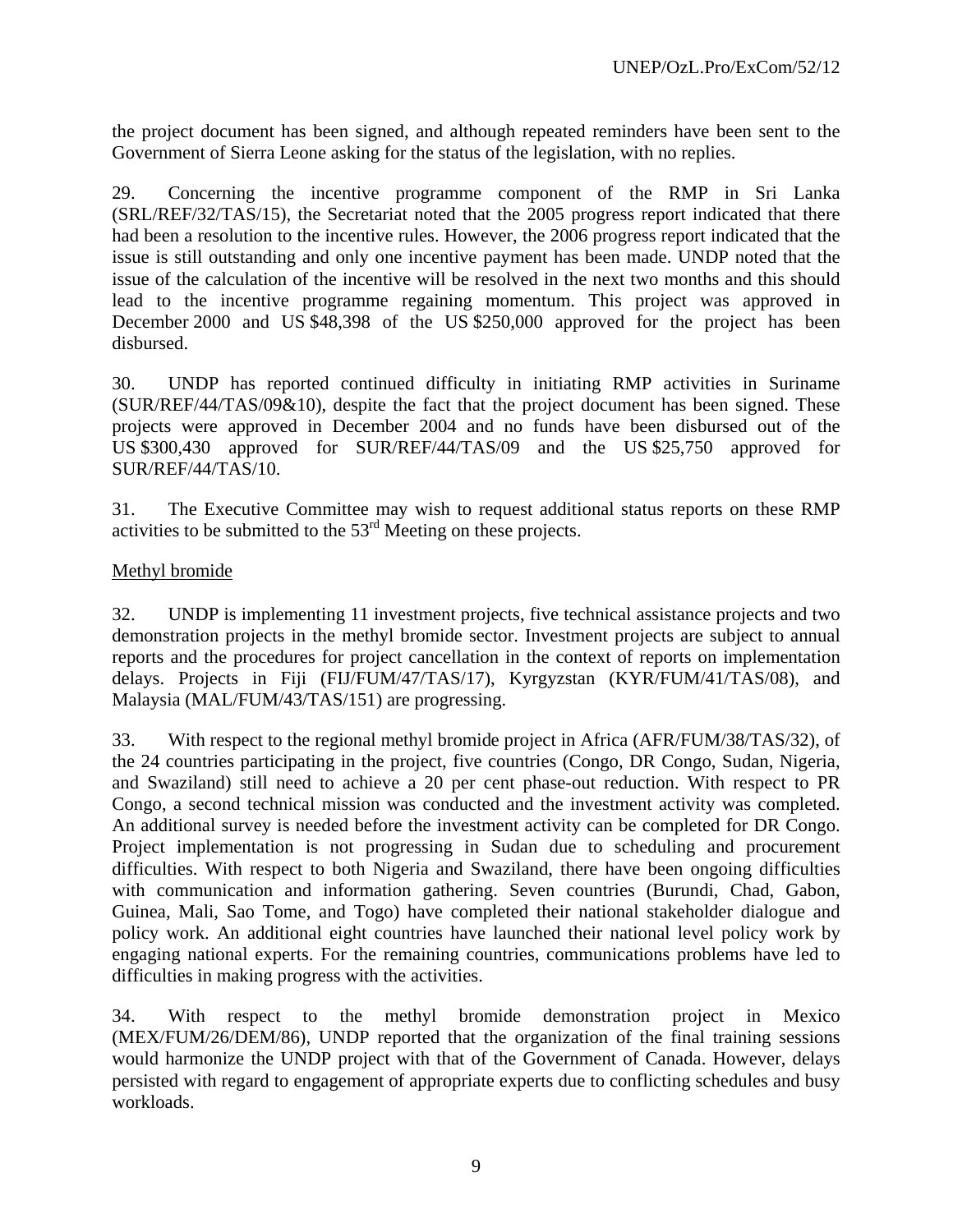35. With respect to the methyl bromide demonstration project (SRL/FUM/27/DEM/13) and the methyl bromide technical assistance project (SRL/FUM/38/TAS/21) in Sri Lanka, UNDP indicated that the two projects had been merged, since both target the same pests. However delays occurred because UNDP's regulations could not accommodate some of Sri Lanka's requests. Nevertheless, UNDP reported that these issues have been resolved and a national regulatory mechanism to control MB imports had been put in place.

36. The Executive Committee may wish to request additional status reports on the regional methyl bromide project in Africa (AFR/FUM/38/TAS/32); the demonstration project in Mexico (MEX/FUM/26/DEM/86); and the demonstration project (SRL/FUM/27/DEM/13) and the technical assistance project (SRL/FUM/38/TAS/21) in Sri Lanka.

## Halon banking

37. UNDP is implementing halon banking projects in West and Central Africa (AFR/HAL/37/TAS/31), the Dominican Republic (DOM/HAL/38/TAS/32), Egypt (EGY/HAL/32/TAS/81) and Mexico (MEX/HAL/35/TAS/104). Halon banking projects in the Dominican Republic and Mexico are progressing.

38. In Egypt (EGY/HAL/32/TAS/81) the halon bank project has again been delayed, this time until February 2008. However, UNDP also reported that 75 per cent of the funds had been disbursed. In its 2005 progress report, UNDP advised that the equipment had been delivered in good condition and was ready for installation in 2003, but there had been difficulties associated with reaching agreement with the company designated to host the halon bank. In its 2006 progress report, UNDP reported that in early 2006 Egypt had reached an agreement in principle with Helwan Engineering Industries (within the Ministry of Military Production) to host the halon bank in one of its large warehouses. A budget was provided and renovations to the warehouse were completed. However, the company that supplied the equipment in 2003 went out of business. With the assistance of members of the Halon TOC, UNDP was able to have the stored equipment unpacked and inspected. An assessment was made as to the suitability of the selected plant as the site for the halon bank, and quotations for installation and commissioning of equipment, training on operation and maintenance were obtained. The Executive Committee may wish to consider an additional status report for this project.

39. In its 2005 progress report UNDP had reported no movement since the  $48<sup>th</sup>$  Meeting with respect to obtaining a signed MOU to use the halon facility in Nigeria as part of the Regional halon project in Africa (AFR/HAL/37/TAS/31). UNDP was also waiting for national recycling plans from two of the six countries involved in the project. UNDP organized an on-site visit by the six countries to the Nigerian halon facility in early 2005, but there was still no clear indication as to whether the participating countries had agreed to establish a formal arrangement with the Nigerian facility. Following this technical visit to the Nigeria Halon Bank in 2005, UNDP was requested to present the participants with other options for treatment of halons. UNDP advised that they could choose to recycle their stocks or dispose of surplus. UNDP also advised that they could make use of the UNEP Halon Trader service, or that of the Halon Recycling Corporation, where contact could be made with potential buyers. UNDP also made contact with a US firm willing to manage any recycling needs. The participating countries are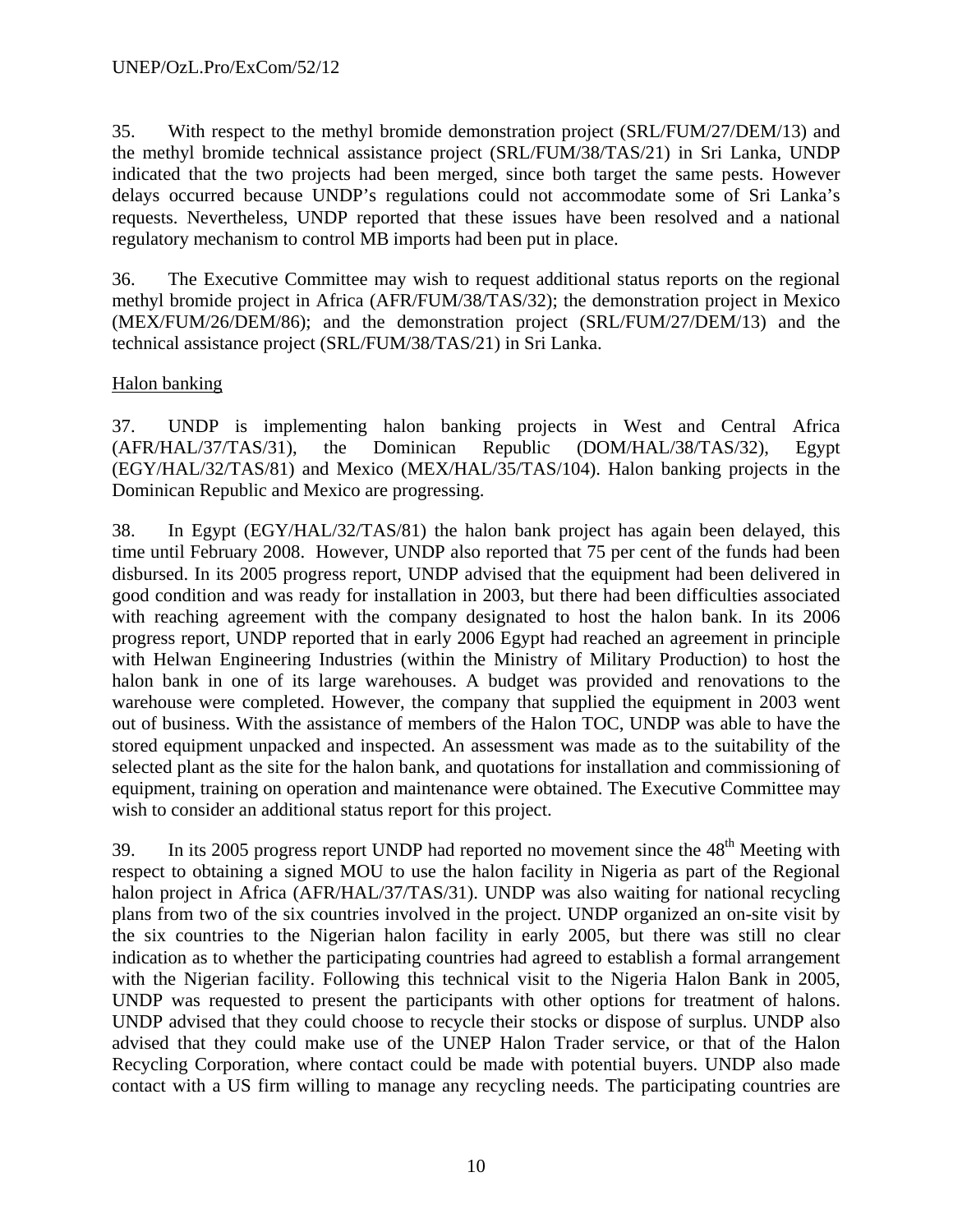still assessing which option to pursue. The Executive Committee may wish to request an additional status report on this project.

#### **Other financial matters**

40. The Fund Secretariat observed that UNDP had a level of funds disbursed in the 2006 progress report that was less than that in the 2005 progress report.<sup>1</sup> UNDP indicated that these were attributable to accounting adjustments that are part of the normal business practice. It indicated further that it would resolve these differences. These differences are indicated in Table 3.

#### Table 3

| Code               | Project                                                                                                                                                                                                            | 2006 PR -<br>funds<br>disbursed<br>(US\$) | 2005 PR-<br>funds<br>disbursed<br>(US\$) | <b>Difference</b> |
|--------------------|--------------------------------------------------------------------------------------------------------------------------------------------------------------------------------------------------------------------|-------------------------------------------|------------------------------------------|-------------------|
| BAH/REF/29/INV/09  | Conversion from CFC-11 to HCFC-141b technology and from CFC-12 to<br>HFC-134a technology in the manufacture of commercial refrigeration<br>equipment at Al-Jazira Cooling and Heating Factory                      | 173,835                                   | 190,444                                  | $-16,609$         |
| BGD/REF/29/TAS/10  | Implementation of the RMP: Implementation of a national recovery and<br>recycling project                                                                                                                          | 298,270                                   | 298,661                                  | $-391$            |
| BRA/FOA/36/INV/244 | Phase-out of CFC-11 by conversion to HCFC-141b technology in the<br>manufacture of rigid polyurethane foam at Decorfrio                                                                                            | 98,413                                    | 98,663                                   | $-250$            |
| BRA/FOA/36/INV/250 | Phase-out of CFC-11 by conversion to water and HCFC-141b technology in<br>the manufacture of rigid polyurethane foam at Fibral                                                                                     | 195,757                                   | 196,760                                  | $-1,003$          |
| BRA/FOA/36/INV/258 | Phase-out of CFC-11 by conversion to water-blown technology in the<br>manufacture of flexible molded foam at Indaru                                                                                                | 423,121                                   | 428,886                                  | $-5,765$          |
| CHI/STE/35/INV/151 | Terminal conversion of ethylene oxide/CFC-12 mixtures to alternative non-<br>ozone depleting technologies in 26 hospitals                                                                                          | 412,628                                   | 417,020                                  | $-4,392$          |
| COS/REF/32/TAS/23  | Technical assistance for RMP survey and preparation                                                                                                                                                                | 25,104                                    | 31,000                                   | $-5,896$          |
| CPR/FOA/24/INV/245 | Conversion to cyclopentane in the manufacture of heating pipes at Jixi City<br><b>Thermal Power Company</b>                                                                                                        | 670,247                                   | 673,380                                  | $-3,133$          |
| CPR/FOA/29/INV/304 | Phase-out of CFC-11 by conversion to water blown and HCFC-141b in the<br>manufacture of ISF at 4 SMEs (Ningbo Yongling Rubber & Plastic, Sichuan<br>Mianyang Jinpan Automobile Parts, Zhenjiang Xingda Auto Parts) | 226,584                                   | 226,714                                  | $-130$            |
| CPR/FOA/29/INV/316 | Phase-out of CFC-11 by conversion to HCFC-141b technology in the<br>manufacture of rigid polyurethane insulation foam at Taiyuan No. 2 Plastic<br>Factory                                                          | 120,733                                   | 120,842                                  | $-109$            |
| CPR/FOA/29/INV/329 | Phase-out of CFC-11 by conversion to water blown technology in the<br>manufacture of flexible integral skin foam at Ningxian Oriental Auto Parts<br>Plant                                                          | 115,924                                   | 116,085                                  | $-161$            |
| CPR/FOA/29/INV/333 | Phase-out of CFC-11 by conversion to water blown technology in the<br>manufacture of flexible molded foam at Jizhou Beinei Automobile Cushion<br>Plant                                                             | 466,010                                   | 466,263                                  | $-253$            |
| CUB/ARS/34/INV/18  | Phase-out of CFC-12 in the manufacture of insecticides and technical<br>aerosols by conversion to hydrocarbon propellant at CIDT aerosol plant                                                                     | 115,522                                   | 122,388                                  | $-6,866$          |
| DRC/FOA/37/INV/10  | Phasing out of CFC-11 in the manufacture of flexible slabstock foam at Bek<br>SPRL by conversion to methylene chloride                                                                                             | 131,171                                   | 163,376                                  | $-32,205$         |
| HAI/REF/39/TAS/04  | Implementation of the refrigerant management plan: recovery and recycling<br>of CFC-12 refrigerant                                                                                                                 | $\Omega$                                  | 17,936                                   | $-17,936$         |

#### **FUNDS DISBURSED**

 1 Excluding projects for which there was a difference of less than US \$100.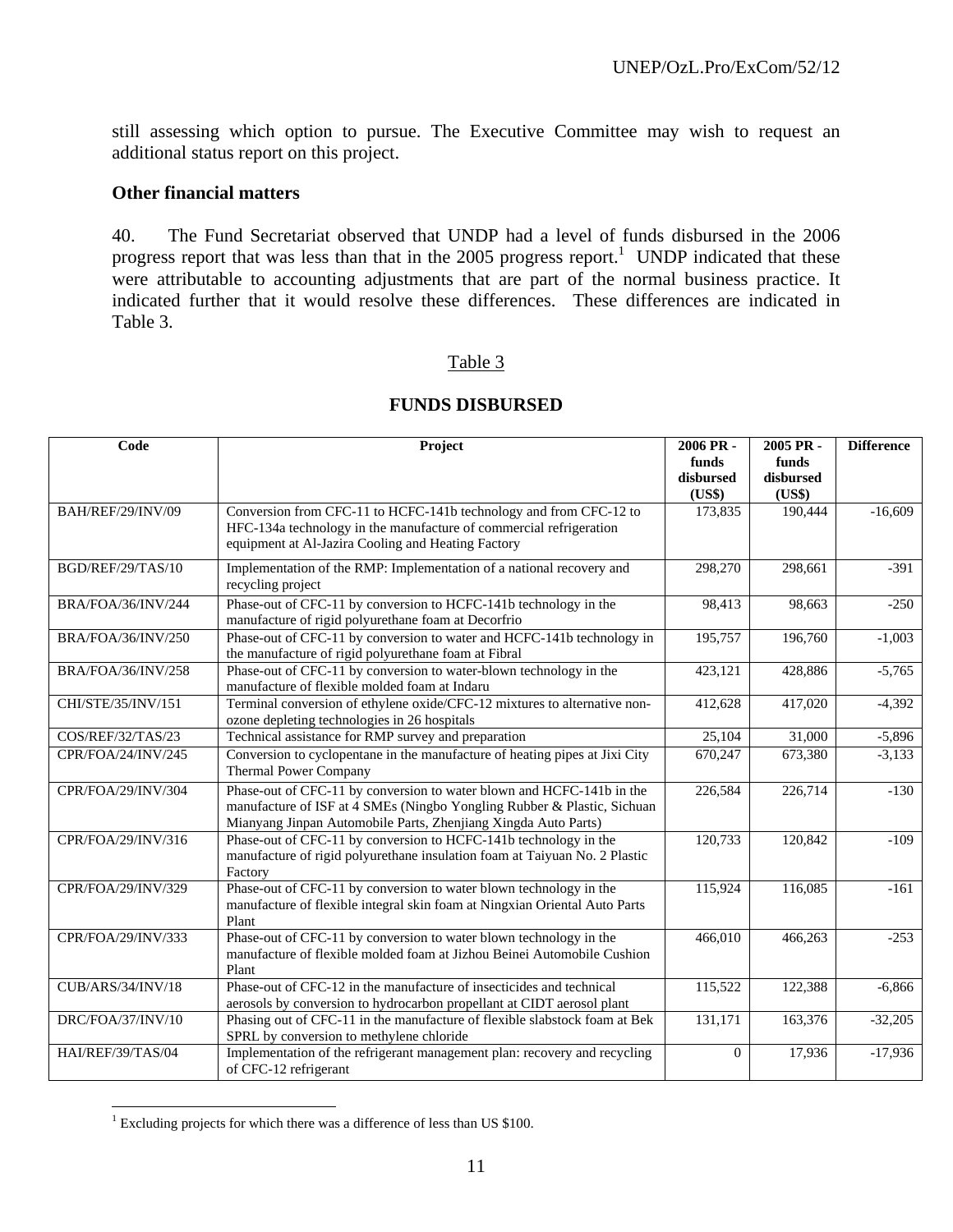| Code                      | Project                                                                                                                              | 2006 PR-<br>funds | 2005 PR-<br>funds | <b>Difference</b> |
|---------------------------|--------------------------------------------------------------------------------------------------------------------------------------|-------------------|-------------------|-------------------|
|                           |                                                                                                                                      | disbursed         | disbursed         |                   |
|                           |                                                                                                                                      | (US\$)            | (US\$)            |                   |
| <b>IDS/REF/36/PRP/138</b> | Preparation of a refrigerant management plan                                                                                         | 29,570            | 29,776            | $-206$            |
| IND/ARS/38/INV/358        | Terminal umbrella project in the aerosol sector                                                                                      | 430,543           | 452,731           | $-22,188$         |
| IND/FOA/36/PRP/348        | Preparation of a terminal programme in the foam sector                                                                               | 33,672            | 33,950            | $-278$            |
| IRA/REF/30/PRP/62         | Preparation of 4 projects in the commercial refrigeration subsector                                                                  | 23,423            | 25,598            | $-2,175$          |
| IRA/REF/36/PRP/147        | Project preparation in the manufacturing of refrigeration equipment sector<br>(terminal phase-out)                                   | 29,569            | 29,776            | $-207$            |
| KEN/SOL/42/PRP/34         | Project preparation for the formulation of solvent sectoral phase-out plan                                                           | 4.000             | 20,000            | $-16,000$         |
| LIB/FOA/32/INV/05         | Phase-out of CFC-11 by conversion to methylene chloride in the<br>manufacture of flexible polyurethane foam at Sebha Unit            | 20,849            | 92,618            | $-71,769$         |
| LIB/FOA/34/INV/12         | Phase out of CFC-11 by conversion to methylene chloride in the<br>manufacture of flexible polyurethane foam at Tasharoukiate Essadek | 129,109           | 132,593           | $-3,484$          |
| LIB/FOA/34/INV/13         | Phase out of CFC-11 by conversion to methylene chloride in the                                                                       | 113,727           | 114,602           | $-875$            |
|                           | manufacture of flexible polyurethane foam at Hilal Africa                                                                            |                   |                   |                   |
| MAL/ARS/19/INV/85         | Umbrella project to phase out ODS at SMEs in the aerosol sector                                                                      | 1,297,928         | 1,321,752         | $-23,824$         |
| MDV/REF/38/TAS/05         | Implementation of the RMP: awareness and incentive programme                                                                         | 26.644            | 36.644            | $-10,000$         |
| MEX/HAL/35/TAS/104        | National halon management and banking programme                                                                                      | 427,882           | 429,782           | $-1,900$          |
| MLI/REF/32/TAS/10         | Implementation of the RMP: monitoring the activities in the refrigerant<br>management plan                                           | 15,218            | 15,413            | $-195$            |
| NIR/FOA/30/PRP/63         | Preparation of 8 projects in the general foam subsector                                                                              | 30,000            | 52,689            | $-22,689$         |
| NIR/SEV/40/INS/107        | Extension of institutional strengthening project                                                                                     | 248,105           | 253,208           | $-5,103$          |
| SYR/REF/38/INV/86         | Sector phase out plan for CFCs in the refrigeration manufacturing sector<br>(except domestic refrigeration)                          | 1,052,405         | 1,062,079         | $-9,674$          |
| TRI/ARS/25/INV/12         | Project to phase out use of CFCs in aerosol filling at Hand Arnold Industries<br>Limited (HAIL)                                      | 119,570           | 120,964           | $-1,394$          |
| TRI/SEV/32/INS/13         | Renewal of institutional strengthening (Phase II)                                                                                    | 39,243            | 40,347            | $-1,104$          |
| VIE/FOA/27/PRP/21         | Preparation of two projects in general foam subsector                                                                                | 15,000            | 21,815            | $-6,815$          |
| <b>Total</b>              |                                                                                                                                      | 7,559,776         | 7,854,755         | $-294,979$        |

## **Completion of multi-year agreement tranches**

41. UNDP has 11 completed multi-year tranches for which the combined balance of funds amounts to US \$1.83 million. UNDP indicated that labelling a tranche as "COM" is an artificial notion as the multi-year programmes are looked upon as a "whole" whereby funds are pooled cumulatively and the annual performance-based conditions determine whether a new funding tranche is received. It noted that for the above mentioned MYAs, while considerable funds would be spent in 2007 it is anticipated that some disbursements will only be reflected in 2008 and beyond. At its  $49<sup>th</sup>$  Meeting, the Executive Committee considered a similar argument by the World Bank and decided to request the Bank to define completion dates according to the completion of activities associated with annual tranches (decision 49/12(b)). The Executive Committee may wish to request UNDP to define completion dates according to the completion of activities associated with annual tranches.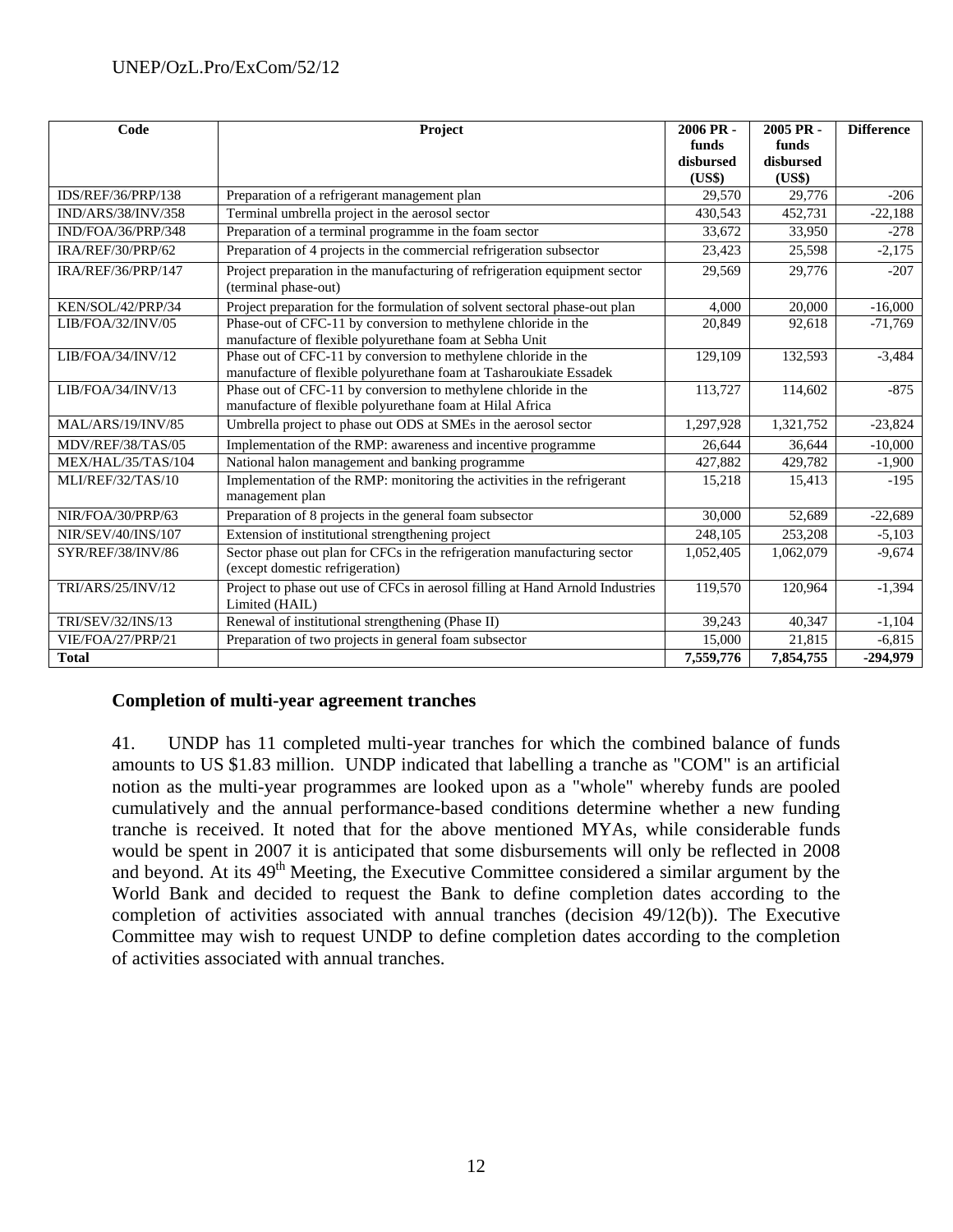### **RECOMMENDATIONS**

- 42. The Executive Committee may wish to:
	- (a) Note UNDP's Progress Report contained in UNEP/OzL.Pro/ExCom/52/12;
	- (b) Note, with concern, UNDP's low rate of disbursement for multi-year agreements;
	- (c) Note that UNDP will report to the  $53<sup>rd</sup>$  Meeting on up to 17 projects with implementation delays including five projects that were classified as such in 2005;
	- (d) Cancel the Prasert Sofa Shop foam project in Laos (LAO/FOA/44/INV/14**)**  following confirmation that the current director of the National ozone unit agrees to the cancellation;
	- (e) Request additional status reports on the following projects to be submitted to the 53<sup>rd</sup> Meeting:
		- (i) Methyl bromide phase-out plan in Kenya;
		- (ii) Institutional strengthening project in Bangladesh (BGD/SEV/44/INS/23) (contingent on a report to the  $52<sup>nd</sup>$  Meeting on the resolution of the outstanding compliance matter);
		- (iii) Institutional strengthening project in Nigeria (NIR/SEV/48/INS/114) (contingent on a report to the  $52<sup>nd</sup>$  Meeting on the resolution of the outstanding compliance matter);
		- (iv) Institution strengthening in Pakistan (PAK/SEV/41/INS/54) (contingent upon a report to the  $52<sup>nd</sup>$  Meeting on the resolution of the outstanding compliance matter);
		- (v) Refrigerant management plan activities in Barbados (BAR/REF/43/TAS/11&12);
		- (vi) Refrigerant management plan activities in Cape Verde (CBI/REF/44/TAS/08);
		- (vii) MAC recycling refrigerant management plan component for UNDP in Guinea Bissau (GBS/REF/43/TAS/07);
		- (viii) Refrigerant management plan activities in Haiti (HAI/REF/39/TAS/04 and HAI/REF/39/TAS/06);
		- (ix) The technician training refrigerant management plan component in Honduras (HON/REF/44/TAS/15);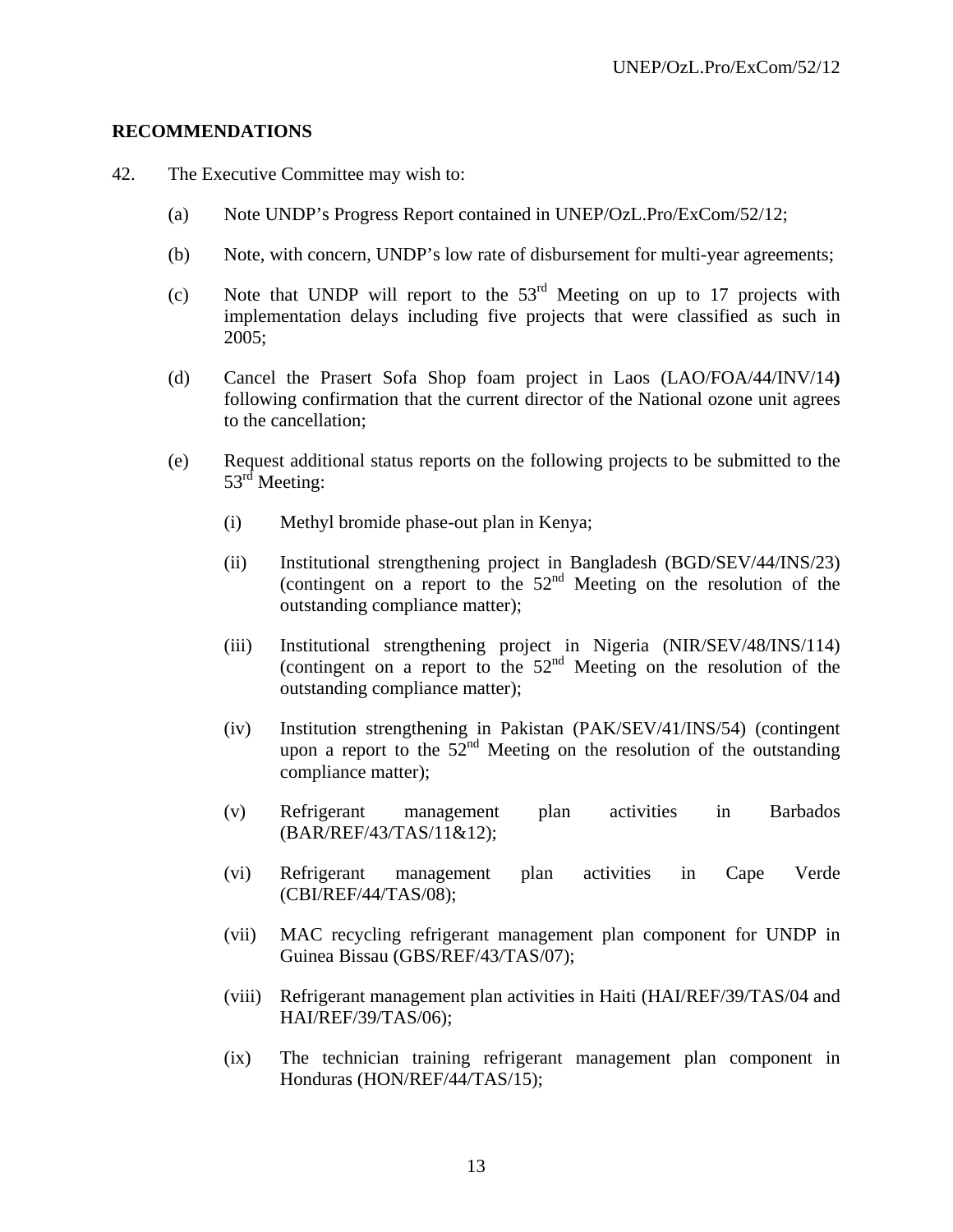- (x) Refrigerant management plan activities in Sierra Leone (SIL/REF/41/TAS/05&06);
- (xi) Refrigerant management plan activities in Suriname (SUR/REF/44/TAS/09&10);
- (xii) The regional methyl bromide project in Africa (AFR/FUM/38/TAS/32);
- (xiii) The methyl bromide demonstration project in Mexico (MEX/FUM/26/DEM/86);
- (xiv) The methyl bromide demonstration project (SRL/FUM/27/DEM/13), the methyl bromide technical assistance project (SRL/FUM/38/TAS/21), and the incentive programme component of the refrigerant management plan (SRL/REF/32/TAS/15) in Sri Lanka;
- (xv) Halon banking activity in Egypt (EGY/HAL/32/TAS/81);
- (xvi) Regional halon bank West and Central Africa (Benin, Burkina Faso, Cameroon, Congo, Congo DR, and Guinea) (AFR/HAL/37/TAS/31); and
- (f) Request UNDP to define completion dates according to the completion of activities associated with annual tranches.

-----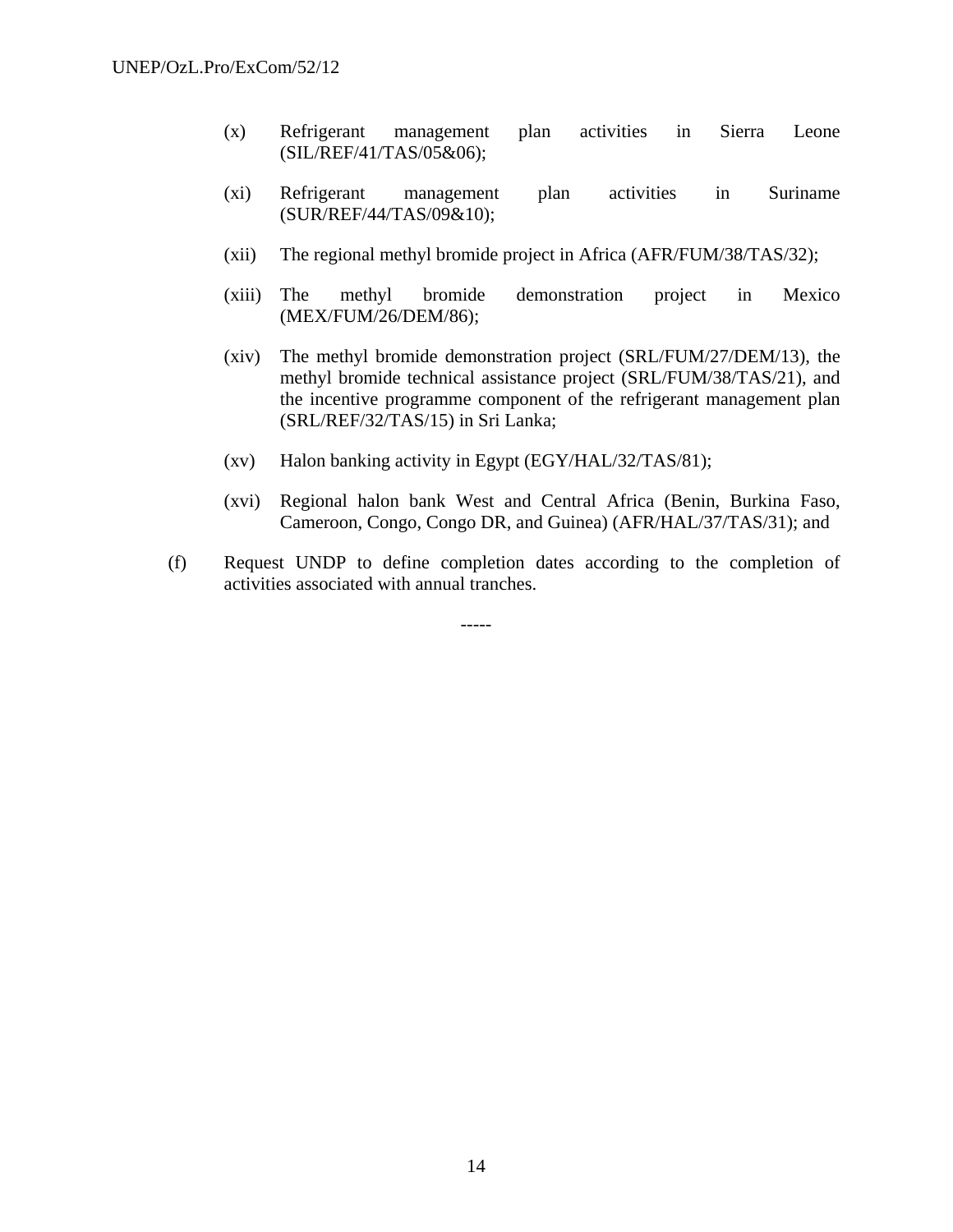#### **Annex I**

## **UNDP PROJECT IMPLEMENTATION BY COUNTRY**

| Country                  | <b>Phased</b>    | Percentage | <b>Estimated</b> | <b>Funds</b>   | Percentage | Percentage | Net emission     | Net emission     | Changes in A7 or CP            |
|--------------------------|------------------|------------|------------------|----------------|------------|------------|------------------|------------------|--------------------------------|
|                          | out in           | of planned | funds            | disbursed      | of funds   | of planned | due to delay in  | due to delay in  | data $(2006 \text{ vs } 2005)$ |
|                          | 2006             | phase-out  | disbursed        | in 2006        | disbursed  | projects   | 2006 (actual     | 2006 (actual     |                                |
|                          |                  | achieved   | in 2006          | (US\$)         | over       | completed  | versus revised   | versus date of   |                                |
|                          |                  | in 2006    | (US\$)           |                | estimation | in 2006    | planned date     | completion per   |                                |
|                          |                  |            |                  |                | in 2006    |            | of completion)   | proposal)        |                                |
| Argentina                | 20               | 67%        | 464,361          | 755,342        | 163%       | 25%        | 38               | 38               | $-9.2$                         |
| <b>Bahamas</b>           | $\Omega$         |            | $\Omega$         | $\Omega$       |            |            | $\Omega$         | $\Omega$         |                                |
| <b>Bahrain</b>           | $\Omega$         |            | 29,554           | $-14,071$      | $-48%$     | 100%       | $\theta$         | $\Omega$         |                                |
| Bangladesh               | $\Omega$         | 0%         | 101,086          | 52,478         | 52%        | 20%        | 46               | 46               | No 2006 A7 or CP Data          |
| <b>Barbados</b>          | $\Omega$         | 0%         | 69,566           | $\Omega$       | 0%         | 0%         | 14               | 14               | 1.2                            |
| <b>Belize</b>            | $\overline{7}$   |            | 14,682           | 49,210         | 335%       |            | 0                | $\boldsymbol{0}$ |                                |
| Benin                    | $\boldsymbol{0}$ |            | $\Omega$         | 0              |            |            | $\boldsymbol{0}$ | $\mathbf{0}$     |                                |
| <b>Bhutan</b>            | $\Omega$         |            | 5,414            | 27,046         | 500%       |            | $\theta$         | $\Omega$         |                                |
| Bolivia                  | 5                |            | 27,590           | 57,766         | 209%       | 0%         | 0                | $\theta$         |                                |
| Botswana                 | $\boldsymbol{0}$ |            | $\Omega$         | $\Omega$       |            |            | 0                | $\theta$         |                                |
| <b>Brazil</b>            | $8\,$            | 53%        | 4,766,341        | 1,080,418      | 23%        | 17%        | 4                |                  | $-637.4$                       |
| Brunei Darussalam        | $\Omega$         |            | 78,000           | $\Omega$       | 0%         |            | 84               | 84               | No 2006 A7 or CP Data          |
| <b>Burkina Faso</b>      | 31               | 100%       | 8,196            | 1,724          | 21%        | 100%       | $-3$             | $-3$             | $-2.2$                         |
| Burundi                  | 8                | 100%       | 37,521           | 32,885         | 88%        | 67%        | $\overline{0}$   | $\overline{0}$   |                                |
| Cambodia                 | 17               |            | 102,917          | 96,393         | 94%        |            | 19               | 19               | $-16.1$                        |
| Cape Verde               | $\mathbf{0}$     |            | 15,080           | $\overline{0}$ | 0%         |            |                  |                  | No 2006 A7 or CP Data          |
| Central African Republic | $\Omega$         |            |                  |                |            |            | $\theta$         | $\Omega$         |                                |
| Chad                     | $\overline{7}$   |            | 35,028           | 30,353         | 87%        |            | $-2$             | $-2$             | No 2006 A7 or CP Data          |
| Chile                    | 41               | 77%        | 112,311          | 129,675        | 115%       | 33%        | $-14$            | $-14$            | $-34.1$                        |
| China                    | 101              | 100%       | 9,753,307        | 8,354,252      | 86%        | 50%        | $\theta$         | $\Omega$         |                                |
| Colombia                 | 395              | 51%        | 1,787,403        | 627,366        | 35%        | 25%        | 767              | 767              | 113.6                          |
| Congo                    | $\mathbf{0}$     |            | 23,616           | 15,290         | 65%        |            | 4                | $\overline{4}$   | No 2006 A7 or CP Data          |
| Democratic Republic of   | 145              | 88%        | 408,251          | 622,275        | 152%       | 50%        | $-27$            | $-27$            | No 2006 A7 or CP Data          |
| the Congo                |                  |            |                  |                |            |            |                  |                  |                                |
| Costa Rica               | 198              | 77%        | 763,361          | 907,990        | 119%       | 20%        | 124              | 124              | $-47.2$                        |
| Cuba                     | 34               | 100%       | 1,337,070        | 125,240        | 9%         | 67%        | $-205$           | $-40$            | 25.2                           |
| Djibouti                 | 9                | 90%        | 22,381           | 17,589         | 79%        | 0%         | $-6$             | -6               | No 2006 A7 or CP Data          |
| Dominica                 | $\overline{0}$   |            |                  | $\overline{0}$ |            |            | $\boldsymbol{0}$ | $\mathbf{0}$     |                                |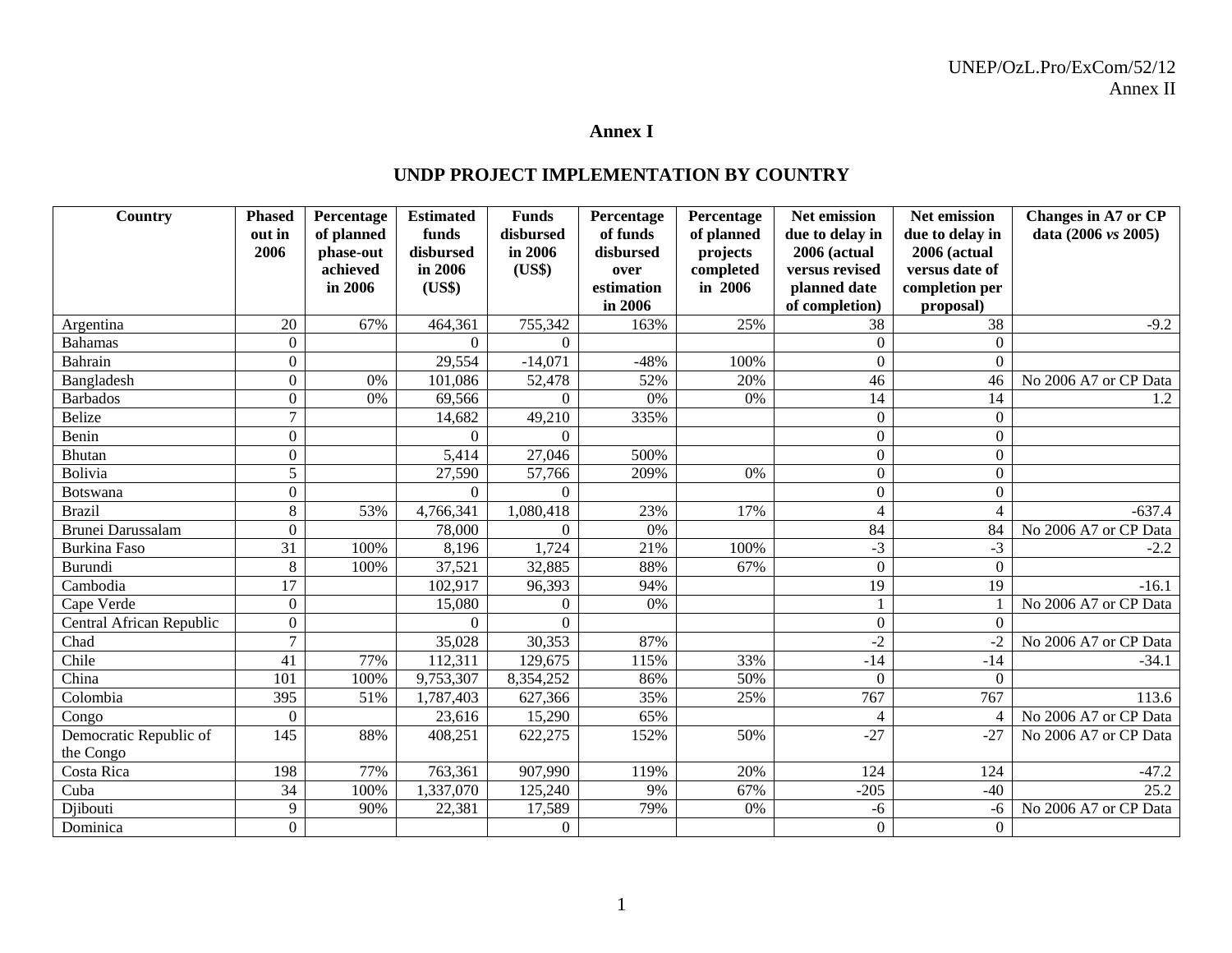| Country                    | <b>Phased</b><br>out in | Percentage              | <b>Estimated</b>   | <b>Funds</b><br>disbursed | Percentage<br>of funds | Percentage             | Net emission                    | Net emission                    | Changes in A7 or CP   |
|----------------------------|-------------------------|-------------------------|--------------------|---------------------------|------------------------|------------------------|---------------------------------|---------------------------------|-----------------------|
|                            | 2006                    | of planned<br>phase-out | funds<br>disbursed | in 2006                   | disbursed              | of planned<br>projects | due to delay in<br>2006 (actual | due to delay in<br>2006 (actual | data (2006 vs 2005)   |
|                            |                         | achieved                | in 2006            | (US\$)                    | over                   | completed              | versus revised                  | versus date of                  |                       |
|                            |                         | in 2006                 | (US\$)             |                           | estimation             | in 2006                | planned date                    | completion per                  |                       |
|                            |                         |                         |                    |                           | in 2006                |                        | of completion)                  | proposal)                       |                       |
| Dominican Republic         | $\overline{2}$          | 67%                     | 179,063            | 95,788                    | 53%                    | 0%                     | 156                             | 156                             | No 2006 A7 or CP Data |
| Ecuador                    | $\theta$                |                         | $\Omega$           | $\Omega$                  |                        |                        | $\theta$                        | $\Omega$                        |                       |
| Egypt                      | $-18$                   | 0%                      | 70,282             | 65,532                    | 93%                    | 0%                     | 897                             | 897                             | $-257.0$              |
| El Salvador                | 43                      |                         | 69,971             | 19,430                    | 28%                    |                        | $\boldsymbol{0}$                | $\Omega$                        |                       |
| Eritrea                    | $\mathbf{0}$            |                         | 20,000             | $\overline{0}$            | 0%                     | 0%                     | $\boldsymbol{0}$                | $\boldsymbol{0}$                |                       |
| Ethiopia                   | $\mathbf{0}$            |                         | $\Omega$           | $\Omega$                  |                        |                        | $\overline{0}$                  | $\Omega$                        |                       |
| Fiji                       | $8\,$                   |                         | 35,120             | 10,020                    | 29%                    | 100%                   | $\boldsymbol{0}$                | $\boldsymbol{0}$                |                       |
| Gabon                      | 3                       | 75%                     | 26,347             | 54,392                    | 206%                   | 0%                     |                                 |                                 | 0.9                   |
| Gambia                     | $\boldsymbol{0}$        |                         | $\Omega$           | $\Omega$                  |                        |                        | $\Omega$                        | $\Omega$                        |                       |
| Georgia                    | 14                      |                         | 3,167              | 5,781                     | 183%                   |                        | $\boldsymbol{0}$                | $\mathbf{0}$                    |                       |
| Ghana                      | 24                      | 94%                     | 69,356             | 125,826                   | 181%                   | 83%                    | $\boldsymbol{0}$                | $\Omega$                        |                       |
| Global                     | $\mathbf{0}$            |                         | 9,561              | 11,453                    | 120%                   | 100%                   | $\boldsymbol{0}$                | $\boldsymbol{0}$                |                       |
| Grenada                    | $\theta$                |                         | $\Omega$           | $\boldsymbol{0}$          |                        |                        | $\boldsymbol{0}$                | $\mathbf{0}$                    |                       |
| Guatemala                  | $\theta$                |                         | $\Omega$           | $\Omega$                  |                        |                        | $\boldsymbol{0}$                | $\Omega$                        |                       |
| Guinea                     | 6                       |                         | 9,978              | 17,119                    | 172%                   |                        | $\boldsymbol{0}$                | $\mathbf{0}$                    |                       |
| Guinea-Bissau              | $\Omega$                | 0%                      | 99,015             | $\overline{0}$            | 0%                     | 0%                     | 18                              | 18                              | No 2006 A7 or CP Data |
| Guyana                     | $\theta$                |                         |                    | $\Omega$                  |                        |                        | $\mathbf{0}$                    | $\Omega$                        |                       |
| Haiti                      | $\theta$                | 0%                      | 50,754             | $-17,936$                 | $-35%$                 | 0%                     | 156                             | 156                             | $-30.7$               |
| Honduras                   | $\theta$                |                         | 32,000             | $\Omega$                  | 0%                     |                        | $\overline{73}$                 | 73                              | $-45.3$               |
| India                      | 414                     | 100%                    | 2,119,196          | 1,734,562                 | 82%                    | 75%                    | $\overline{2}$                  | $\overline{2}$                  | No 2006 A7 or CP Data |
| Indonesia                  | 47                      | 100%                    | 2,415,874          | 1,218,675                 | 50%                    | 57%                    | 688                             | 688                             | No 2006 A7 or CP Data |
| Iran (Islamic Republic of) | $\theta$                |                         | 212,241            | 118,210                   | 56%                    | 50%                    | $\boldsymbol{0}$                | $\boldsymbol{0}$                |                       |
| Jamaica                    | 81                      | 100%                    | 25,726             | 35,703                    | 139%                   | 50%                    | $-2$                            | $-2$                            | $-2.5$                |
| Jordan                     | $\mathbf{0}$            |                         | $\boldsymbol{0}$   | $\overline{0}$            |                        |                        | $\boldsymbol{0}$                | $\overline{0}$                  |                       |
| Kenya                      | $\overline{0}$          |                         | 272,914            | 239,103                   | 88%                    | $0\%$                  | $\boldsymbol{0}$                | $\boldsymbol{0}$                |                       |
| Kyrgyzstan                 | 40                      |                         | 81,165             | 236,131                   | 291%                   | 0%                     | $\overline{0}$                  | $\Omega$                        |                       |
| Lao People's Democratic    | $\overline{0}$          | 0%                      | 69,344             | 4,718                     | 7%                     | 0%                     | $\overline{7}$                  |                                 | No 2006 A7 or CP Data |
| Republic                   |                         |                         |                    |                           |                        |                        |                                 |                                 |                       |
| Lebanon                    | 175                     | 71%                     | 732,327            | 1,035,635                 | 141%                   | 17%                    | 128                             | 128                             | No 2006 A7 or CP Data |
| Lesotho                    | $\theta$                |                         | $\mathbf{0}$       | $\boldsymbol{0}$          |                        |                        | $\boldsymbol{0}$                | $\mathbf{0}$                    |                       |
| Liberia                    | $\theta$                |                         |                    | $\Omega$                  |                        |                        | $\theta$                        | $\theta$                        |                       |
| Libyan Arab Jamahiriya     | 105                     | 100%                    | 105,649            | 2,355                     | 2%                     | 50%                    | $-184$                          | $-184$                          | No 2006 A7 or CP Data |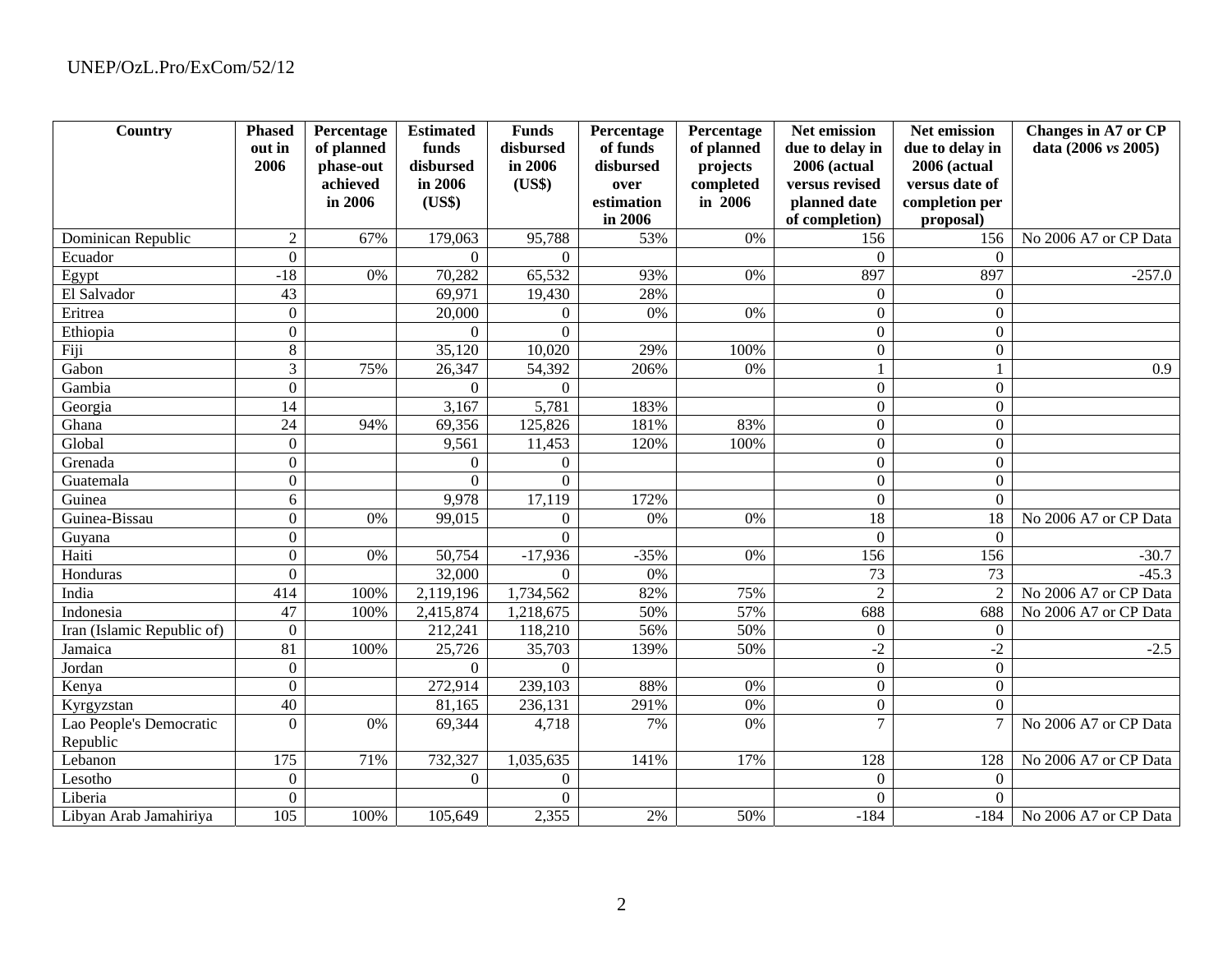| Country               | <b>Phased</b>    | Percentage | <b>Estimated</b> | <b>Funds</b>     | Percentage | Percentage | Net emission     | Net emission     | <b>Changes in A7 or CP</b> |
|-----------------------|------------------|------------|------------------|------------------|------------|------------|------------------|------------------|----------------------------|
|                       | out in           | of planned | funds            | disbursed        | of funds   | of planned | due to delay in  | due to delay in  | data (2006 vs 2005)        |
|                       | 2006             | phase-out  | disbursed        | in 2006          | disbursed  | projects   | 2006 (actual     | 2006 (actual     |                            |
|                       |                  | achieved   | in 2006          | (US\$)           | over       | completed  | versus revised   | versus date of   |                            |
|                       |                  | in 2006    | (US\$)           |                  | estimation | in 2006    | planned date     | completion per   |                            |
|                       |                  |            |                  |                  | in 2006    |            | of completion)   | proposal)        |                            |
| Malawi                | $\overline{0}$   |            | 72,123           | 145,686          | 202%       | 100%       | $\overline{0}$   | $\Omega$         |                            |
| Malaysia              | $\Omega$         | 0%         | 304,370          | 64,578           | 21%        | 33%        | $\overline{13}$  | 13               | No 2006 A7 or CP Data      |
| Maldives              | $\overline{0}$   | 0%         | 27,425           | $-10,000$        | $-36%$     | 0%         | $\boldsymbol{0}$ | $\Omega$         |                            |
| Mali                  | 23               |            | 10,021           | $-195$           | $-2%$      |            | 9                | $\mathbf Q$      | No 2006 A7 or CP Data      |
| Mauritania            | $\overline{2}$   | 0%         | 46,243           | 34,564           | 75%        | 0%         | $\overline{5}$   | 5                | No 2006 A7 or CP Data      |
| Mauritius             | $\Omega$         |            | $\Omega$         | $\Omega$         |            |            | $\Omega$         | $\Omega$         |                            |
| Mexico                | $\overline{32}$  | 100%       | 221,506          | 99,339           | 45%        | 0%         | $-22$            | $-22$            | $-2,197.3$                 |
| Republic of Moldova   | $\overline{50}$  | 89%        | 42,393           | 90,262           | 213%       | 0%         | $\overline{4}$   | $\overline{4}$   | $-2.6$                     |
| Mongolia              | $-2$             |            | $\Omega$         | $\overline{0}$   |            |            | $\Omega$         | $\Omega$         |                            |
| Morocco               | $\Omega$         |            | $\Omega$         | $\Omega$         |            |            | $\Omega$         | $\Omega$         |                            |
| Mozambique            | $\boldsymbol{0}$ |            | $\Omega$         | $\overline{0}$   |            |            | $\boldsymbol{0}$ | $\boldsymbol{0}$ |                            |
| Myanmar               | $\Omega$         |            | $\Omega$         | $\theta$         |            |            | $\Omega$         | $\mathbf{0}$     |                            |
| Nepal                 | $\Omega$         |            | 14,187           | 2,046            | 14%        |            | $\overline{0}$   | $\Omega$         |                            |
| Nicaragua             | 15               |            | 43,442           | 25,528           | 59%        | 0%         | $\boldsymbol{0}$ | $\mathbf{0}$     |                            |
| Niger                 | $\overline{0}$   |            | $\Omega$         | $\theta$         |            |            | $\Omega$         | $\Omega$         |                            |
| Nigeria               | 651              |            | 2,471,560        | 2,359,072        | 95%        | 50%        | $-670$           | $-670$           | No 2006 A7 or CP Data      |
| Pakistan              | 5                | 56%        | 49,735           | 98,266           | 198%       | 0%         |                  |                  | No 2006 A7 or CP Data      |
| Panama                | $\Omega$         |            | 170,853          | 46,789           | 27%        | 0%         | $\mathbf{0}$     | $\Omega$         |                            |
| Paraguay              | 73               | 0%         | 55,381           | 12,492           | 23%        | 0%         | $\overline{2}$   | $\overline{2}$   | No 2006 A7 or CP Data      |
| Peru                  | $-161$           |            | 32,776           | 23,361           | 71%        | 100%       | 244              | 244              | No 2006 A7 or CP Data      |
| Philippines           | $\mathbf{0}$     |            | $\Omega$         | $\Omega$         |            |            | $\Omega$         | $\mathbf{0}$     |                            |
| Region: AFR           | $\overline{46}$  | 73%        | 126,812          | 76,183           | 60%        | 0%         | $-43$            | $-43$            |                            |
| Region: ASP           | $\boldsymbol{0}$ |            | $\boldsymbol{0}$ | $\boldsymbol{0}$ |            |            | $\boldsymbol{0}$ | $\boldsymbol{0}$ |                            |
| Region: LAC           | $\boldsymbol{0}$ |            | 200,000          | $\overline{0}$   | 0%         |            | $\overline{0}$   | $\Omega$         |                            |
| Rwanda                | $\boldsymbol{0}$ | 0%         | 41,504           | 13,472           | 32%        | 0%         | 14               | 14               | No 2006 A7 or CP Data      |
| Saint Kitts and Nevis | $\overline{0}$   |            |                  | $\overline{0}$   |            |            | $\mathbf{0}$     | $\boldsymbol{0}$ |                            |
| Saint Vincent and the | $\Omega$         | 0%         | 35,350           | $\overline{0}$   | $0\%$      | 0%         |                  |                  | 0.1                        |
| Grenadines            |                  |            |                  |                  |            |            |                  |                  |                            |
| Sao Tome and Principe | $\boldsymbol{0}$ | 0%         | 38,500           | $\Omega$         | 0%         | 0%         | $\boldsymbol{2}$ | 2                | No 2006 A7 or CP Data      |
| Sierra Leone          | $\overline{0}$   | 0%         | 80,183           | 91               | 0%         | 0%         | 37               | 37               | No 2006 A7 or CP Data      |
| Somalia               | $\boldsymbol{0}$ |            | $\Omega$         | $\overline{0}$   |            |            | $\boldsymbol{0}$ | $\boldsymbol{0}$ |                            |
| Sri Lanka             | 8                | 53%        | 156,853          | 86,748           | 55%        | 17%        | $\overline{5}$   | 5                | $-16.2$                    |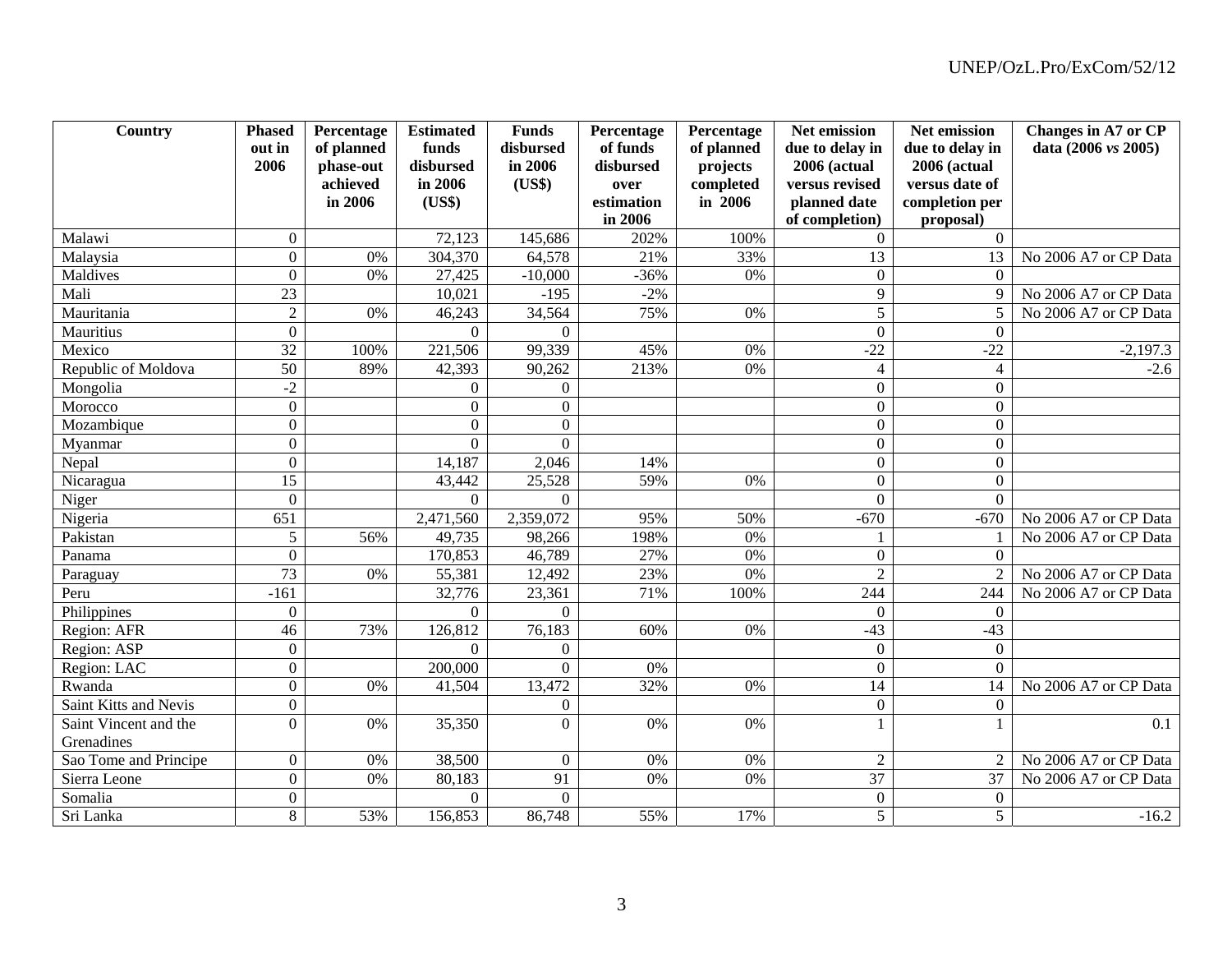| Country               | <b>Phased</b> | Percentage | <b>Estimated</b> | <b>Funds</b> | Percentage | Percentage | Net emission    | <b>Net emission</b> | Changes in A7 or CP            |
|-----------------------|---------------|------------|------------------|--------------|------------|------------|-----------------|---------------------|--------------------------------|
|                       | out in        | of planned | funds            | disbursed    | of funds   | of planned | due to delay in | due to delay in     | data $(2006 \text{ vs } 2005)$ |
|                       | 2006          | phase-out  | disbursed        | in 2006      | disbursed  | projects   | 2006 (actual    | 2006 (actual        |                                |
|                       |               | achieved   | in $2006$        | (US\$)       | over       | completed  | versus revised  | versus date of      |                                |
|                       |               | in 2006    | (US\$)           |              | estimation | in 2006    | planned date    | completion per      |                                |
|                       |               |            |                  |              | in $2006$  |            | of completion)  | proposal)           |                                |
| Suriname              |               |            | 65,236           | 0            | 0%         |            | 14              | 14                  | $-7.0*$                        |
| Syrian Arab Republic  | 226           | 92%        | 252,047          | $-4,446$     | $-2\%$     | 0%         | 22              | 22                  | $-389.4$                       |
| United Republic of    | 36            |            | 0                | 0            |            |            | 0               |                     |                                |
| Tanzania              |               |            |                  |              |            |            |                 |                     |                                |
| Thailand              |               |            | 0                |              |            |            | 0               |                     |                                |
| Togo                  | 9             | 45%        | 47,423           | 19,428       | 41%        | 0%         | 6.              |                     | No 2006 A7 or CP Data          |
| Trinidad and Tobago   | $\Omega$      |            | 98,461           | 175,010      | 178%       | 67%        | 0               |                     |                                |
| Uganda                | 0             |            | 0                | 0            |            |            | 0               |                     |                                |
| Uruguay               | 74            |            | 213,322          | 126,698      | 59%        | 25%        | 19              | 19                  | $-13.0$                        |
| Venezuela (Bolivarian | 71            | 100%       | 65,127           | 103,903      | 160%       | 0%         | 0               |                     |                                |
| Republic of)          |               |            |                  |              |            |            |                 |                     |                                |
| Vietnam               |               |            | 13,335           | $-2,890$     | $-22%$     |            | 0               |                     |                                |
| Yemen                 | 185           |            | 60,482           | 26,400       | 44%        |            | $-363$          | $-363$              | No 2006 A7 or CP Data          |
| Zambia                |               |            |                  |              |            |            | 0               |                     |                                |
| Zimbabwe              | $\Omega$      |            | 8,000            | 0            | $0\%$      | 100%       |                 |                     |                                |
| <b>Total</b>          | 3,313         | 58%        | 31,736,733       | 21,594,103   | 68%        | <b>33%</b> | 2,081           | 2,247               |                                |

\*2006 Data submitted after completion of "Status/Prospects of Article 5 Countries in Achieving Compliance with the Initial and Intermediate Control Measures of the Montreal Protocol" document (UNEP/OzL.Pro/ExCom/52/7).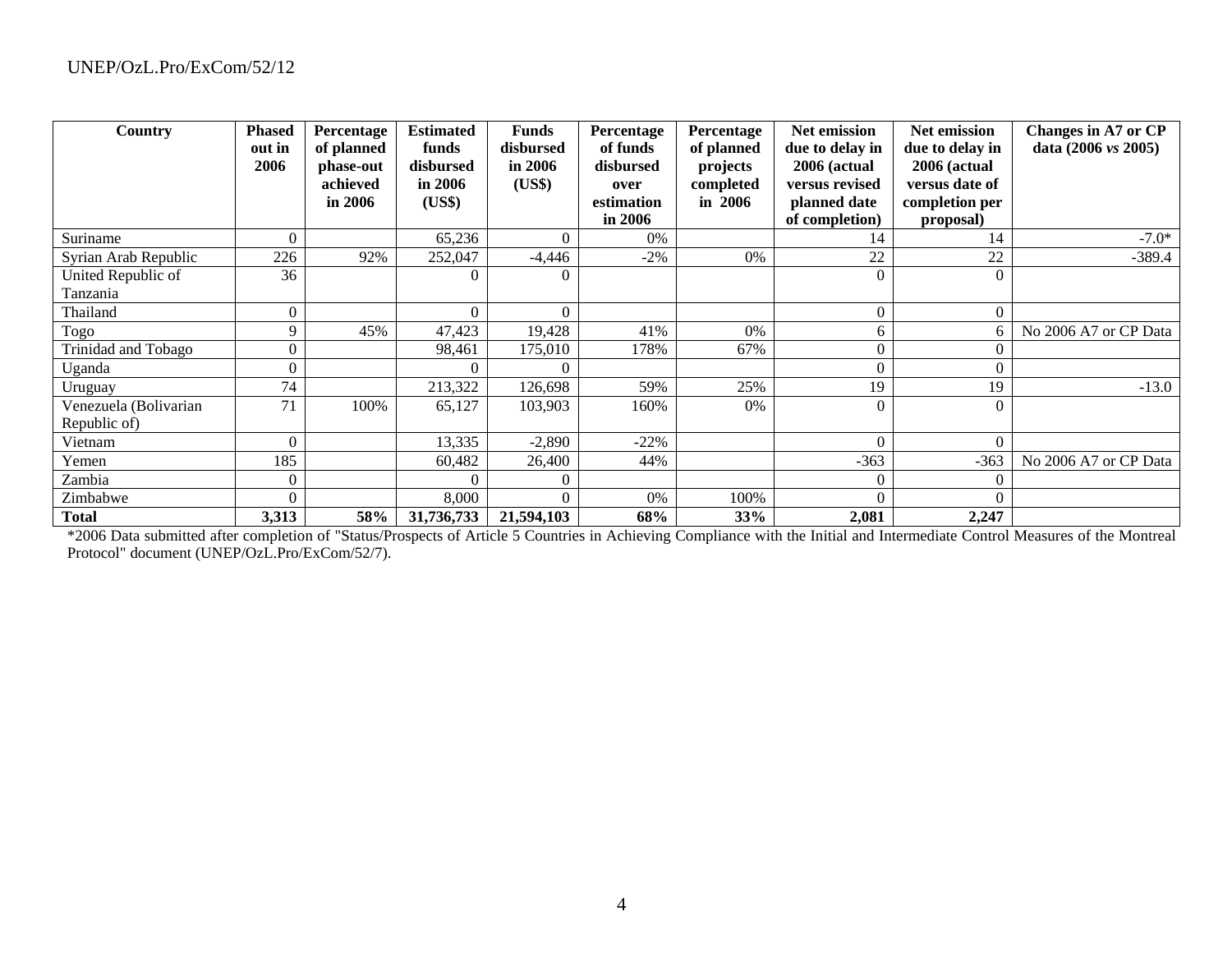## **EXECUTIVE COMMITTEE OF THE MULTILATERAL FUND FOR THE IMPLEMENTATION OF THE MONTREAL PROTOCOL**

## **(52nd Meeting, 23-27 July 2007, Montreal)**

## **UNDP PROGRESS REPORT NARRATIVE: 1991-2006**

The following narrative is based on a database of 1830 projects funded by the Multilateral Fund, which contains basic information on each project and their status of implementation as of 31 December 2006. The database results in 10 numbered summary tables which can be found at the end of this report, which are referred to throughout this report.

#### **I. PROJECT APPROVALS AND DISBURSEMENTS**

#### A. **Annual Summary Data (See table 1)**

- This information is presented in UNDP Table 1: Annual Summary. The table highlights the fact that, as of 31 December 2006, UNDP had a total of 1,830 approved projects under the Multilateral Fund, of which 79 had been canceled or transferred. Of the 1,751 remaining projects 1,541, or 88.0%, have been completed. They are set to eliminate 59,010 ODP T, of which 53,702 ODP T (91.0%) have already been eliminated.
- As of 31 December 2006, UNDP had received net project approvals of US\$ 462,427,682 (excluding support costs). Of these, UNDP, as of end-2006, had disbursed US\$ 376,474,471 excluding all obligations. This translates to 81.4 % of approved funding. An additional US\$ 3,512,357 of obligations were outstanding as of end-December 2006, representing orders placed but final payments not yet made; this would show that the level of committed resources was in fact 82.2 % of approved funding.
- We wish to highlight that all cases of apparent cost overruns which we reported on in previous years have been resolved in 2006.

#### B. **Interest and Adjustments**

• Interest. Preliminary interest income earned on MLF Resources in 2006 is US\$ 4,163,160. This amount should be considered indicative only as UNDP has not yet issued its final financial statements for 2006. Once the financial statements are issued, these will be submitted to the MLF Treasurer by the agreed deadline of 30 September. The difference, if any, between the provisional and final 2006 interest income can then be offset against UNDP project approvals in 2007.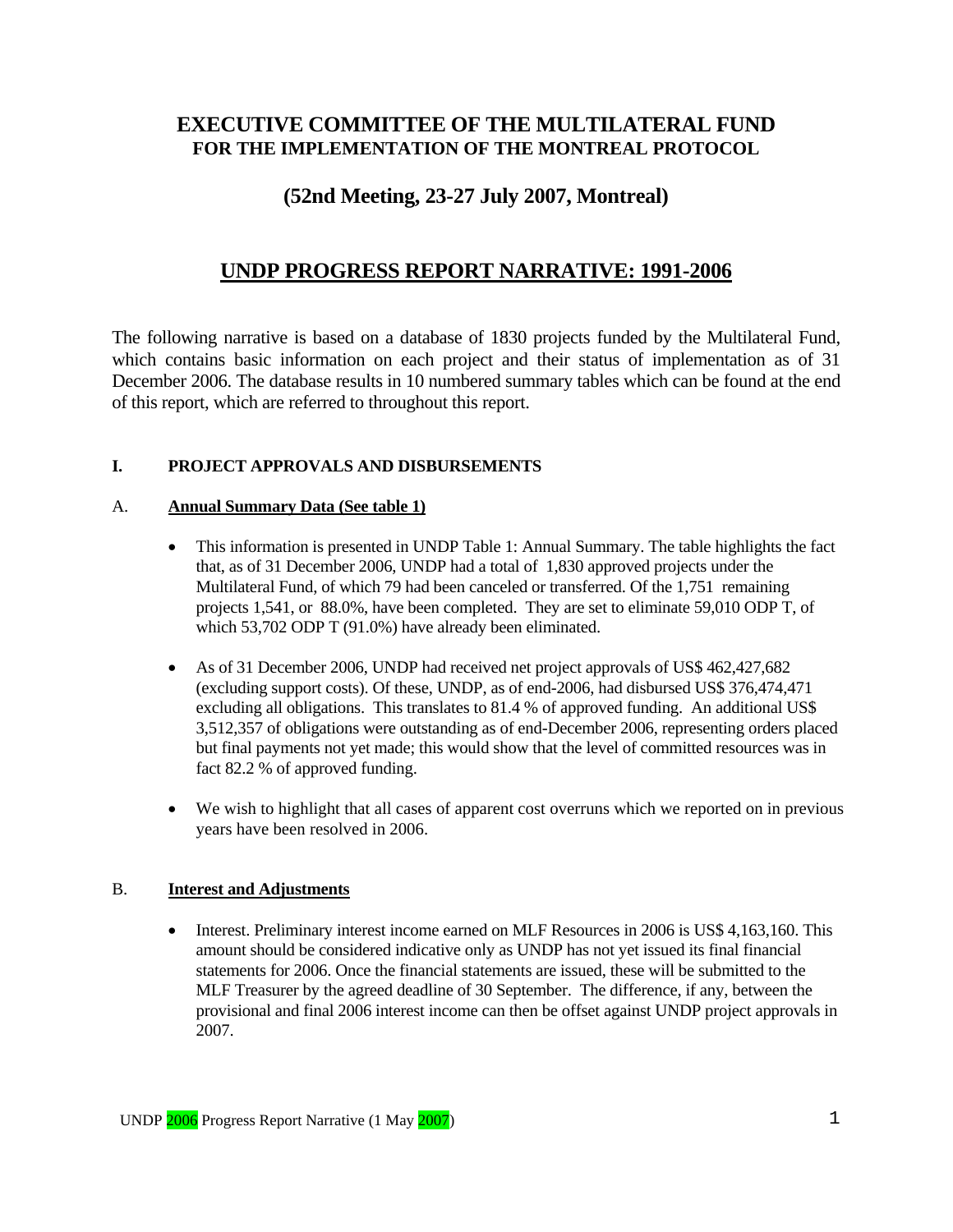#### C. **Summary Data By Type [CPG, DEM, INS, INV, PRP, TAS, TRA] (See table 2)**

• UNDP Table 2: Summary Data by Project Type presents an overview of this data. It demonstrates that of the total amounts approved, 83.8 % of the budgets were dedicated to investment projects, 6.4 % to technical assistance projects, 4.8 % to institutional strengthening and 2.8 % to project preparation activities. The remaining 2.3 % was dedicated to country programmes and demonstration/training activities. It should be noted that, unlike in the Business Plan report, the "investment" category mentioned herewith does not include recovery & recycling (TAS) and MeBr demonstration projects.

#### D. **Multi-Year-agreements (Table 3).**

• The table focuses on the multi-year agreements as a whole, rather than on the individual tranches contained in the large database. The table shows that US\$ 138,638,643 were allocated in principle to UNDP in multi-year agreements (without support costs) when all tranches are considered, while US\$ 123,829,324 out of this total were already approved in individual tranches as of end-2006. Please refer to table 3 for detailed information on each agreement.

#### E. **Sector Phaseout By Country (Table 4)**

- This data is presented in UNDP Table 4 entitled "ODP T/Year Phase out for Ongoing and Completed Projects". It shows that, in total, UNDP has eliminated 54,249 ODP T, of which 2,105 ODP T in aerosols, 26,001 ODP T in foams, 693 ODP T in Methyl Bromide projects, 2,240 ODP T in halons, 12,538 ODP T in refrigeration, 4,249 ODP T in solvents, 20 ODP T in sterilants and 6,403 ODP T in National Phase Out Plans. Of the cumulative amount to be phased-out through UNDP activities, 3,313 ODP T were eliminated in 2006.
- While section "D" above addresses the ODP phased out through multi-year agreements, UNDP also manages terminal ODS Phase out Agreements wherein all remaining phase out is funded as a result of approval of one funding tranche. These so-called "one-off" projects are listed in the following table, and a status for each of them is provided therein: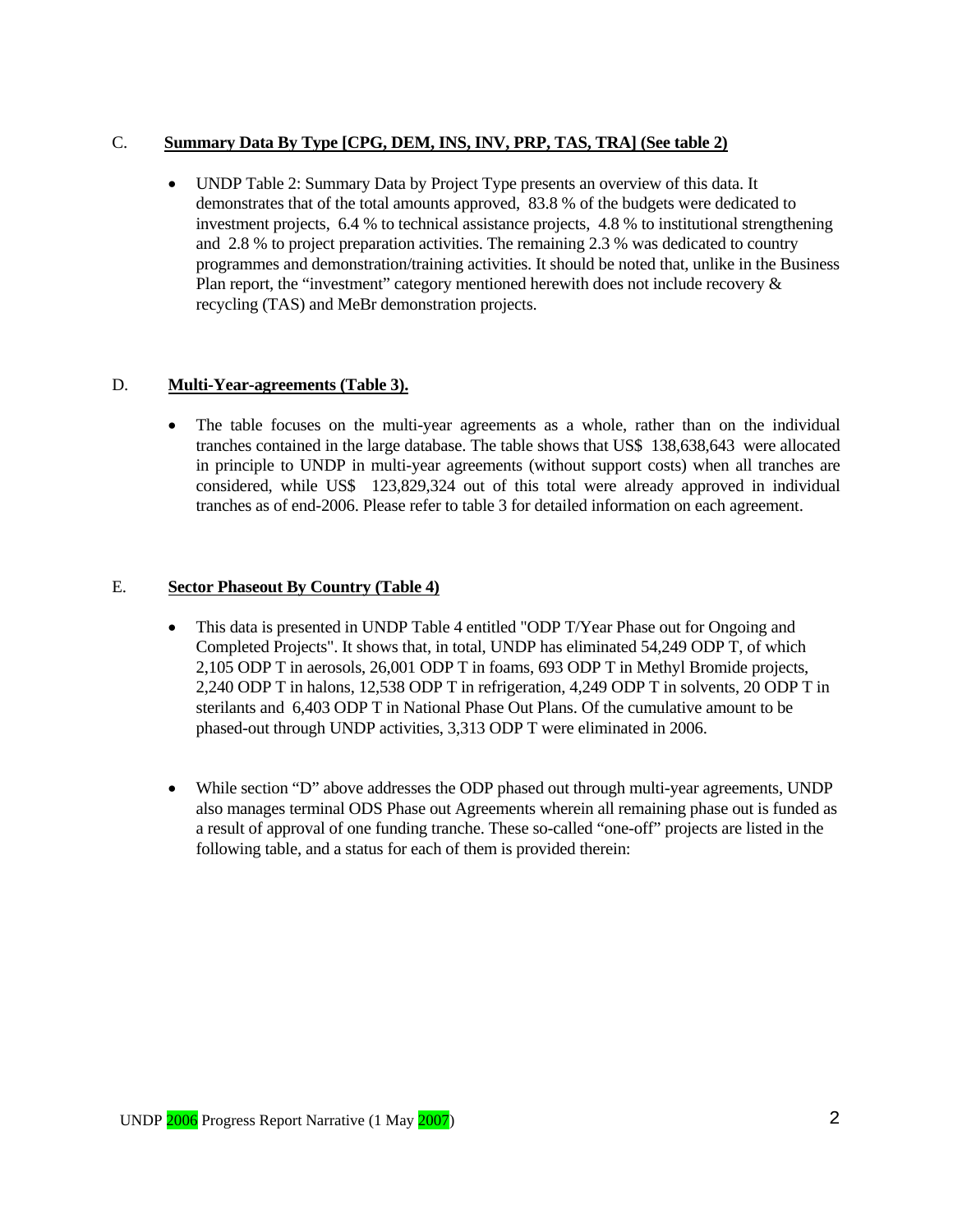| Project                                                                                                                                      | Date<br>Approved | Planned or<br>Actual<br>completion<br>date | <b>Budget</b> | <b>Disbursed</b> | <b>Total ODF</b><br>to be<br>Phased-out | Remarks                                                                                                                                                                                                                                                                                                                                                                                                                                                                                                                                                                                                                          |
|----------------------------------------------------------------------------------------------------------------------------------------------|------------------|--------------------------------------------|---------------|------------------|-----------------------------------------|----------------------------------------------------------------------------------------------------------------------------------------------------------------------------------------------------------------------------------------------------------------------------------------------------------------------------------------------------------------------------------------------------------------------------------------------------------------------------------------------------------------------------------------------------------------------------------------------------------------------------------|
| BOL/FUM/35/INV/16: Terminal<br>methyl bromide phase-out,<br>excluding QPS applications                                                       | $Dec-01$         | Jun-07                                     | 221,032       | 202,346          |                                         | 2.0 Projected phase-out of 1.5 MT achieved. Due to change in<br>government in 06, delays in planned schedule for project<br>completion (projected for Nov 06) experienced. Ministry decided to<br>extend monitoring period and plans to consolidate all the practical<br>project experiences by mid 07. National team will then prepare a<br>MB alternatives handbook and undertake field visits to verify the<br>extension of the alternatives introduced during the project. For<br>more info, refer to progress report submitted to ExCom 51.                                                                                 |
| CHI/FUM/32/INV/143:<br>Demonstration and phase-out<br>project for methyl bromide soil<br>fumigation for fruit tree<br>production and replant | $Dec-00$         | <b>Jul-07</b>                              | 805,000       | 790.775          | 76.0                                    | Revised national project finalisation strategy that takes regional<br>agricultural policy and economic considerations into consideration<br>approved at ExCom 48. Training on negative pressure steaming<br>conducted for nurseries. Seminars organised to transmit results of<br>project demonstration units to stakeholders. Policy work in<br>cooperation with Min of Agriculture ongoing, complemented by<br>awareness-raising and publication of technical documents<br>highlighting results of field activities. Project nearing operational<br>completion.                                                                |
| <b>FIJ/PHA/47/TAS/15:</b><br>Implementation of the TPMP<br>(investment component)                                                            | Nov-05           | $Dec-09$                                   | 40,000        |                  |                                         | The UNEP non-investment components are ongoing while the<br>UNDP components are due to begin in the second quarter 2007.                                                                                                                                                                                                                                                                                                                                                                                                                                                                                                         |
| GHA/FUM/37/TRA/18:<br>Training programme for<br>terminal phase-out of methyl<br>bromide use, excluding QPS<br>applications                   | <b>Jul-02</b>    | $Dec-06$                                   | 101,550       | 100,751          |                                         | 6.0 Results of 2 series of field trials implemented under the project in<br>04 & 05, were presented to a ntl stakeholder workshop in late 05.<br>The workshop endorsed the organisation of a Farmer's Field<br>School from January to May of 2006 in order to evaluate the use of<br>the alternatives in real growing circumstances, continue and<br>enhance training provided during the trials and ensure long-term<br>sustainability of alternatives. A final report on the FFS and a<br>Training Manual for Extension Workers and Farmers were<br>produced. MB regs are in place. The project is operationally<br>completed. |
| KYR/FUM/41/TAS/08:<br>Technical assistance project to<br>install alternatives and phase-<br>out methyl bromide                               | $Dec-03$         | Dec-08                                     | 300,000       | 194,377          | 14.0                                    | By the end of 2006, 11 national training seminars had been<br>organized for users of MB. Necessary methodological manuals<br>had been produced in cooperation with relevant state bodies. In<br>addition, national specialists were invited to participate in training in<br>Bulgaria (2006) in the context of a training workshop organized<br>under the GEF-funded UNEP-UNDP "Total sector methyl bromide<br>phase-out in CEITs. Work on an appropriate legislative package<br>also continued. The work conducted in 06 allowed for a further<br>reduction of MB consumption of 3.6 ODP T to be achieved.                      |
| SRL/FUM/38/TAS/21: Methyl<br>bromide phase-out for all<br>remaining uses excluding QPS<br>applications                                       | <b>Nov-02</b>    | Oct-07                                     | 130,000       | 129,478          | 3.0                                     | Gov't decided to finalise demo and subsequent TAS project<br>together since target pests the same. In 06 a work plan and<br>associated budget breakdown was prepared for all remaining<br>activities and endorsed by stakeholders. Delays were incurred in<br>proceeding with the national contracting process required to carry<br>out remaining activities because executing agency regulations<br>could not meet some of ntl requests. Issues resolved and activities<br>slated to resume and be finalised in 2007. Ntl regulatory<br>mechanism to control MB imports in place.                                               |

1,597,582 1,417,727 101

#### **II. PROJECT COMPLETIONS SINCE LAST REPORT**

#### A **ODP Phased Out Since Last Report from Completed Projects (Table 5)**

• This data is presented in UNDP Table 5: Projects Completed Since Last Report. A total of 56 projects, of which 22 investment projects and 34 non-investment projects, were completed between 1 January and 31 December 2006, with a total elimination of 2,728 ODP T achieved. Projects completed in the investment category were as follows: in aerosols (2), foams (6), fumigation (3), halons (0), phaseout plans (2), refrigeration (8), solvents (1) and sterilants (0). It should be noted that the ODP phase-out amount is different than that the one mentioned in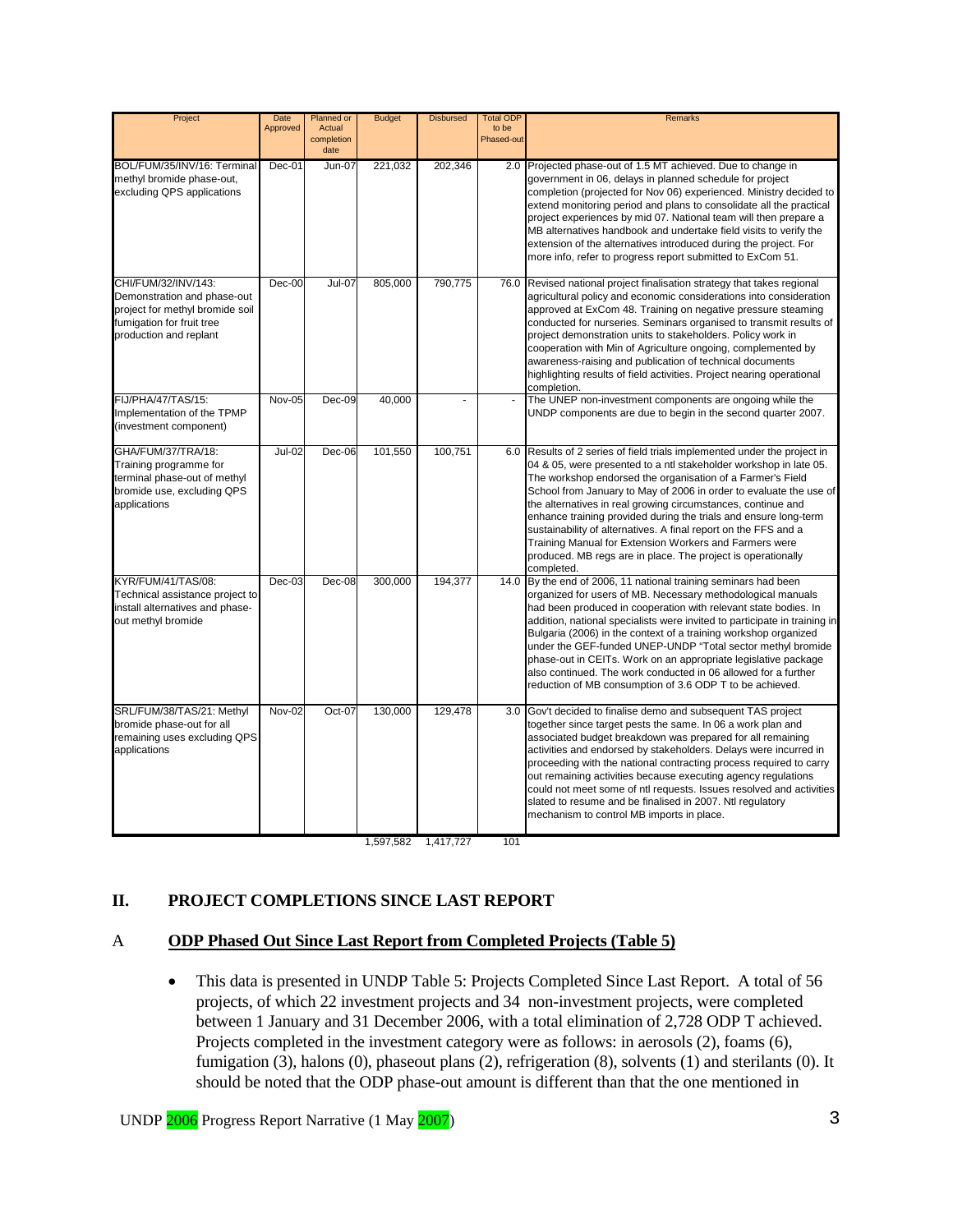Section "E." above. In fact, the two figures are unrelated, due to the difference resulting from partial phase out from ongoing projects. Section "E" takes the phase-out achieved in ongoing and completed projects and compares it with the same calculation of the previous year. The ODP in this paragraph is simply a cumulative total of the ODP phased-out from projects that were officially completed in 2006.

#### B. **Non-Investment Project Completions Since The Last Report (Table 5)**

• This data is also presented in UNDP Table 5: Projects Completed Since Last Report. A total of 34 non-investment projects, comprising 11 technical assistance activities, 1 demonstration programmes, 2 Country Programme Updates, 12 institutional strengthening phases, 1 training activity and 7 project preparation activities were completed between 1 January and 31 December 2006.

## **III. GLOBAL AND REGIONAL PROJECT HIGHLIGHTS**

- A. **Global Projects:** The only on-going global programme under implementation by UNDP is GLO/SEV/50/TAS/278, the Core unit support (2007) programme approved at the  $50<sup>th</sup>$  meeting of the Executive Committee, that covers the administrative costs of UNDP's Montreal Protocol Unit.
- B. **Regional Projects:** Only the following three regional projects are ongoing. All others have been completed.
	- AFR/FUM/38/TAS/32 Technical assistance for methyl bromide reductions and formulation of regional phase-out strategies for low-volume consuming countries: 20% countries: PR Congo - 2nd tech mission & INV activity completed. DR Congo - identified need for survey prior to INV. Sudan - Tech expert scheduling problems  $\&$  int'l policy regarding procurement for the country caused delays in execution. Nigeria & Swaziland - ongoing difficulties in communication  $\&$  information gathering caused delays. VLCs - 7 (Burundi, Chad, Gabon, Guinea, Mali, Sao Tome, Togo) completed their national stakeholder dialogue and policy work. An additional 8 launched the national level policy work by engaging national experts. Communications remain difficult with remainder.
	- AFR/HAL/37/TAS/31 Sector phase out programme: establishing a regional halon bank for West and Central Africa (Benin, Burkina Faso, Cameroon, Congo, Congo DR, and Guinea): Following technical visit made by countries to the Nigeria Halon Bank in 05, UNDP was requested to assess and present the participants with other possible options for treatment of halons. UNDP advised 1) that they could choose to recycle their stocks (critical uses) or 2) dispose of surplus. UNDP also advised that they could make use of the UNEP Halon Trader service, or that of the Halon Recycling Corporation, where contact could be made with potential buyers. UNDP also made contact with a US firm willing to manage any recycling needs expressed. Participating countries are assessing which option to pursue.
	- LAC/REF/47/DEM/36 Demonstration project for integrated management of the centrifugal chiller sub-sector in the Caribbean, focusing on application of energy-efficient CFC-free technologies for replacement of CFC-based chillers. Efforts in 2006 focused on securing co-financing as per project's requirement. Initial efforts were concentrated on preparation of a GEF MSP focusing on energy efficiency in buildings with chiller conversion as a point of entry, and a pdf A was drafted to request preparatory funds. However, GEF-4 issues, namely the impact of the RAF and new GEF rules brought the process to a halt. Working in cooperation with a UNDP Energy Thematic Trust Fund project, which is providing existing co-financing, an alternate strategy to identify other sources of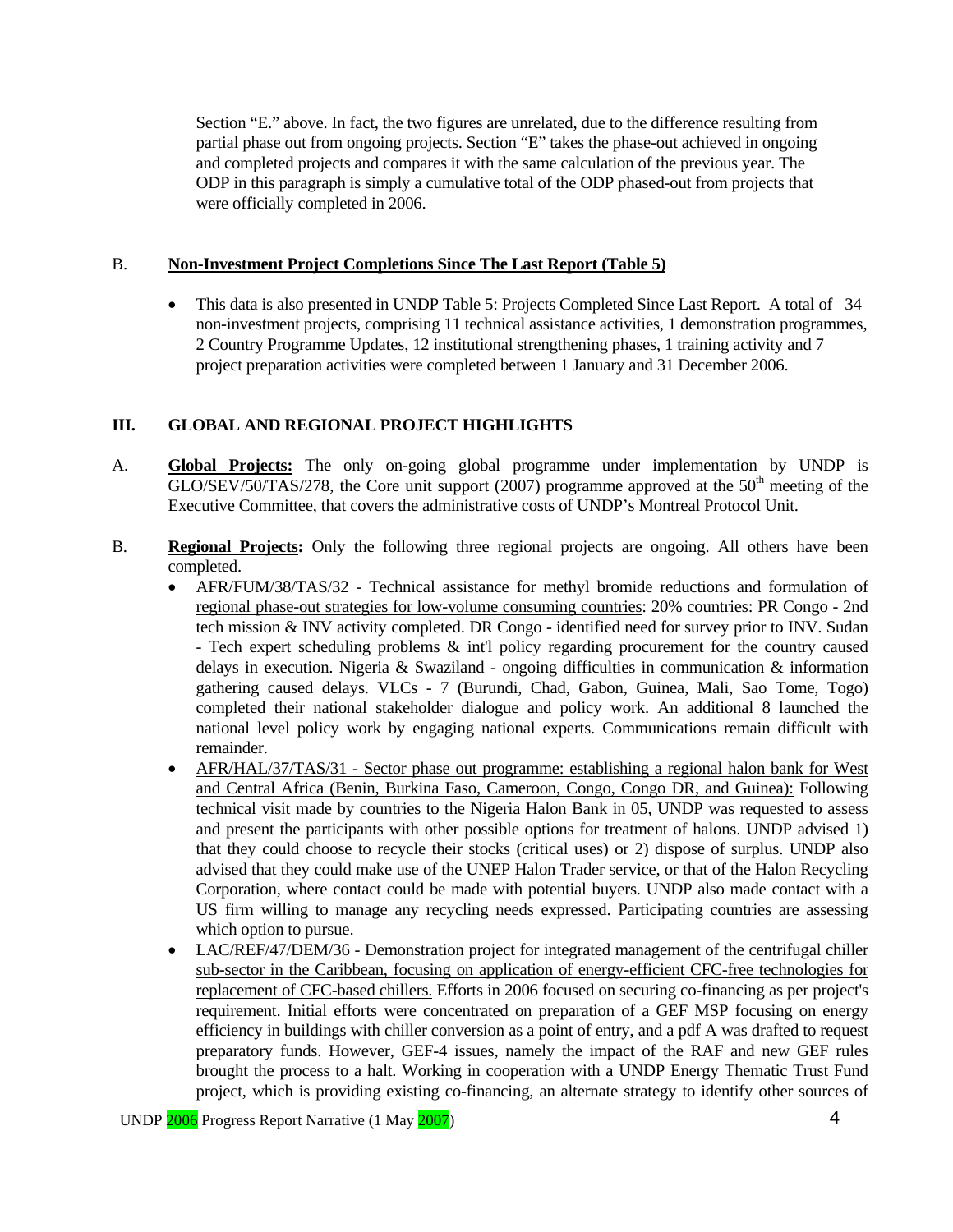funding outside the GEF framework was prepared and launched.

## **IV.** PERFORMANCE INDICATORS  $\rightarrow$

#### **A. Resutls in 2006**

Decision 41/93 of the Executive Committee approved the indicators to allow for the evaluation of performance of implementing agencies, with the weightings indicated in the table below. Annex II of the report of the 48<sup>th</sup> meeting of the Executive Committee contained the UNDP's 2006 targets.

| Category of<br>performance<br>indicator | Item                                                                                                                                                              | Weight | UNDP's target for<br>2006 | Result achieved in<br>2006                             | Score     |
|-----------------------------------------|-------------------------------------------------------------------------------------------------------------------------------------------------------------------|--------|---------------------------|--------------------------------------------------------|-----------|
| Approval                                | Number of annual programmes of multi-year<br>agreements approved vs. those planned.                                                                               | 20     | 27                        | 22 (81.5%)<br>(see annex $2, 1$ )                      | 16.3      |
| Approval                                | Number of individual projects/activities (investment<br>projects, RMPs, halon banks, TAS) approved vs. those<br>planned                                           | 20     | $\overline{7}$            | $5(71.4\%)$<br>(see annex $2, 2$ )                     | 14.3      |
| Implementation                          | Milestone activities completed (e.g. policy measures,<br>regulatory assistance)/ODS levels achieved for<br>approved multi-year annual tranches vs. those planned  | 20     | 15                        | $18 \rightarrow 100\%$<br>(see annex $2, 3$ )          | 20.0      |
| Implementation                          | ODP phased-out for individual projects vs. those<br>planned per progress reports                                                                                  | 5      | 2.622                     | $1,543 \rightarrow 58.8\%$<br>(see annex $2, 4$ )      | 2.9       |
| Implementation                          | Project completion (pursuant to Decision 28/2 for<br>investment projects) and as defined for non-<br>investment projects vs. those planned in progress<br>reports | 5      | 55                        | $48 \div 87.3\%$<br>(see annex $2, 5$ )                | 4.4       |
| Implementation                          | Percentage of policy/regulatory assistance completed<br>vs. that planned                                                                                          | 10     | See $*$                   | N/a                                                    | N/a       |
| Administrative                          | Speed of financial completion vs. that required per<br>progress report completion dates                                                                           | 10     | On-tine                   | 45 finreys out of 123<br>(see annex $2, 6$ )           | 3.6       |
| Administrative                          | Timely submission of project completion reports vs.<br>those agreed                                                                                               | 5      | On-tine                   | 29.5% achieved (13)<br>submitted versus 44<br>planned) | 1.5       |
| Administrative                          | Timely submission of progress reports and responses<br>unless otherwise agreed                                                                                    | 5      | On-tine                   | 100% achieved                                          | 5.0       |
| <b>TOTAL</b>                            |                                                                                                                                                                   | 90     |                           |                                                        | 68.0 / 90 |

(or 75.6%)

\* The Executive Committee requested UNDP to work in coordination with the Secretariat to provide a target for policy and regulatory assistance to countries requesting it to reflect the efforts it planned to undertake in that regard within its approved projects and multi-year agreements as appropriate. While a methodology was arrived at, it would only be possible to measure it from next year's progress report.

#### B. **Cumulative completed investment projects (Table 6)**

*NB: Unlike in the business plan reports, the category "investment projects" does not include the Recovery/Recycling TAS projects, nor MeBr demonstration projects.* 

- A total of 907 investment projects have been completed. Of the US\$ 310,276,672 in their approved budgets, 96.8% has already been disbursed. It took an average of 13.0 months from approval to first disbursement and 32.2 months from approval to completion. The overall cost-effectiveness of the projects to the Fund was \$7.2 /kg.
- A breakdown of this group of projects is given by region, sector, implementation modality, etc.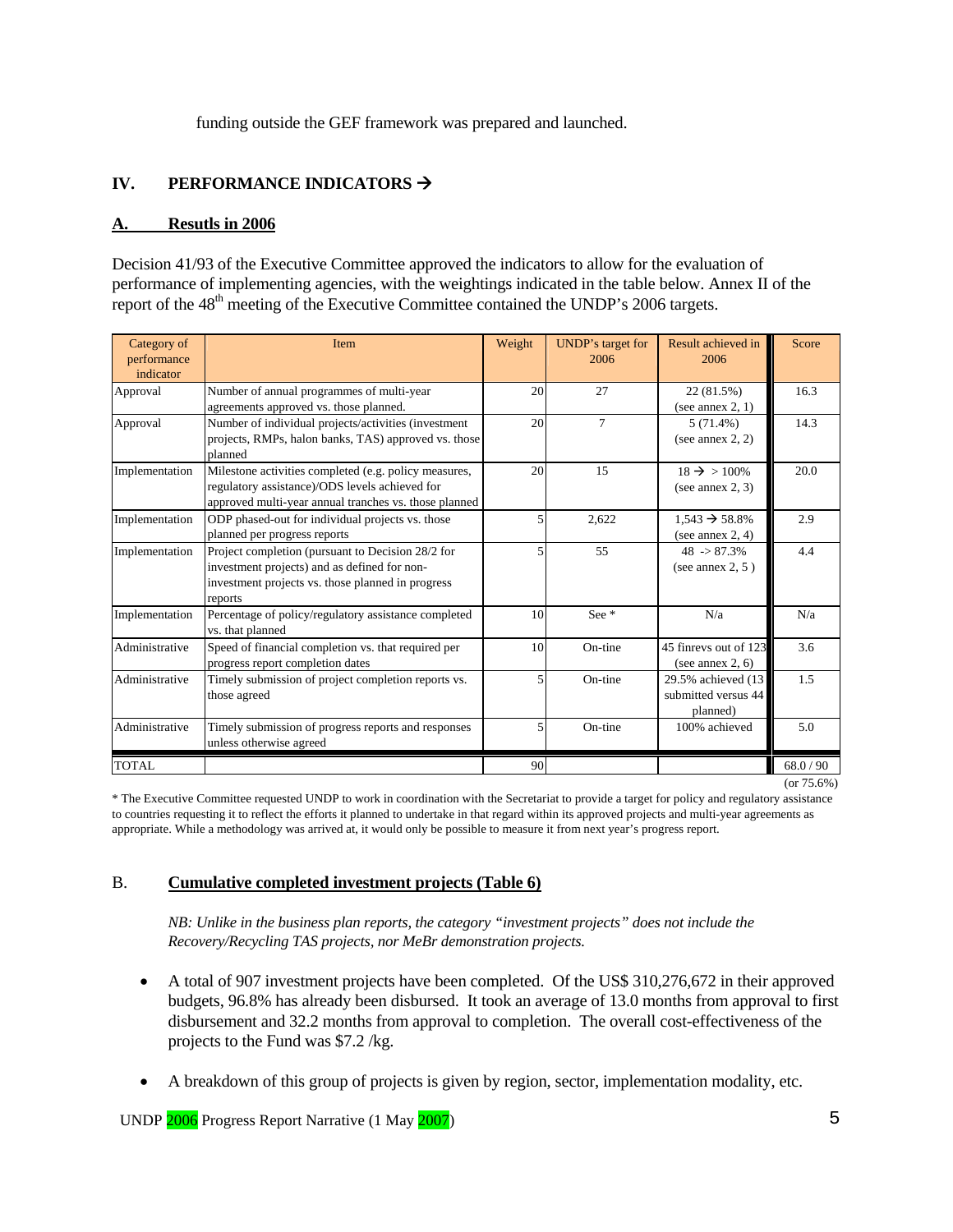## C. **Cumulative completed non-investment projects (Table 7)**

- UNDP has completed 294 non-investment projects excluding project preparation assistance. Of the US\$ 41,673,927 in their approved budgets, 99.4% has been disbursed. It took an average of 11.6 months from approval to first disbursement and 36.3 months from approval to completion.
- A breakdown of this group of projects is given by region, type, sector, implementation modality, etc.

## D. **Cumulative ongoing investment projects (Table 8)**

- UNDP has 59 ongoing investment projects. Of the US\$ 70,264,912 in approved budgets, 15.5% has already been disbursed. It takes an average of 10.4 months from approval to first disbursement and an average of 37.8 months from approval to project completion. The overall cost-effectiveness of the projects to the Fund was \$6.3/kg.
- A breakdown of this group of projects is given by region, sector, implementation modality, etc.

## E. **Cumulative ongoing non-investment projects (Table 9)**

- UNDP has 118 ongoing non-investment projects excluding project preparation assistance. Of the US\$ 22,405,357 in approved budgets, 31.7% has already been disbursed. It takes an average of 14.2 months from approval to first disbursement and 43.9 months from approval to completion.
- A breakdown of this group of projects is given by region, type, sector, implementation modality, etc.

## **V. STATUS OF AGREEMENTS AND PROJECT PREPARATION BY COUNTRY**

## A. **Agreements To Be Signed/Executed/Finalized**

Since UNDP has a standard legal agreement in place in each developing country that covers UNDP activities in that country, no additional legal agreement is required. There have, however, been nontechnical issues that have caused delays in UNDP project documents being signed, as highlighted below:

- a) In many projects, the Executive Committee includes a condition (i.e. legislation in place) before the implementation can start. This often results in months or even years of delays before the activities can commence.
- b) Following project approval, policy issues may surface that cause concern amongst recipient parties, particularly with regard to threats to economic competitiveness, which in turn can cause significant delays in project endorsement and signature. MOP decisions related to methyl bromide use exemptions is just one such example.
- c) In other cases, the Government counterpart does not understand that for the National Execution modality they are in fact in the driver seat and should take a pro-active role in ensuring that the implementation proceeds in a timely fashion.
- d) Some delays result from lengthy Governmental procedural protocols that must be respected prior to project document signature. Delays can vary from a few weeks to over a year. In some cases, it also takes time for Governments to learn about, and become familiar with, UNDP's budgeting and bidding procedures.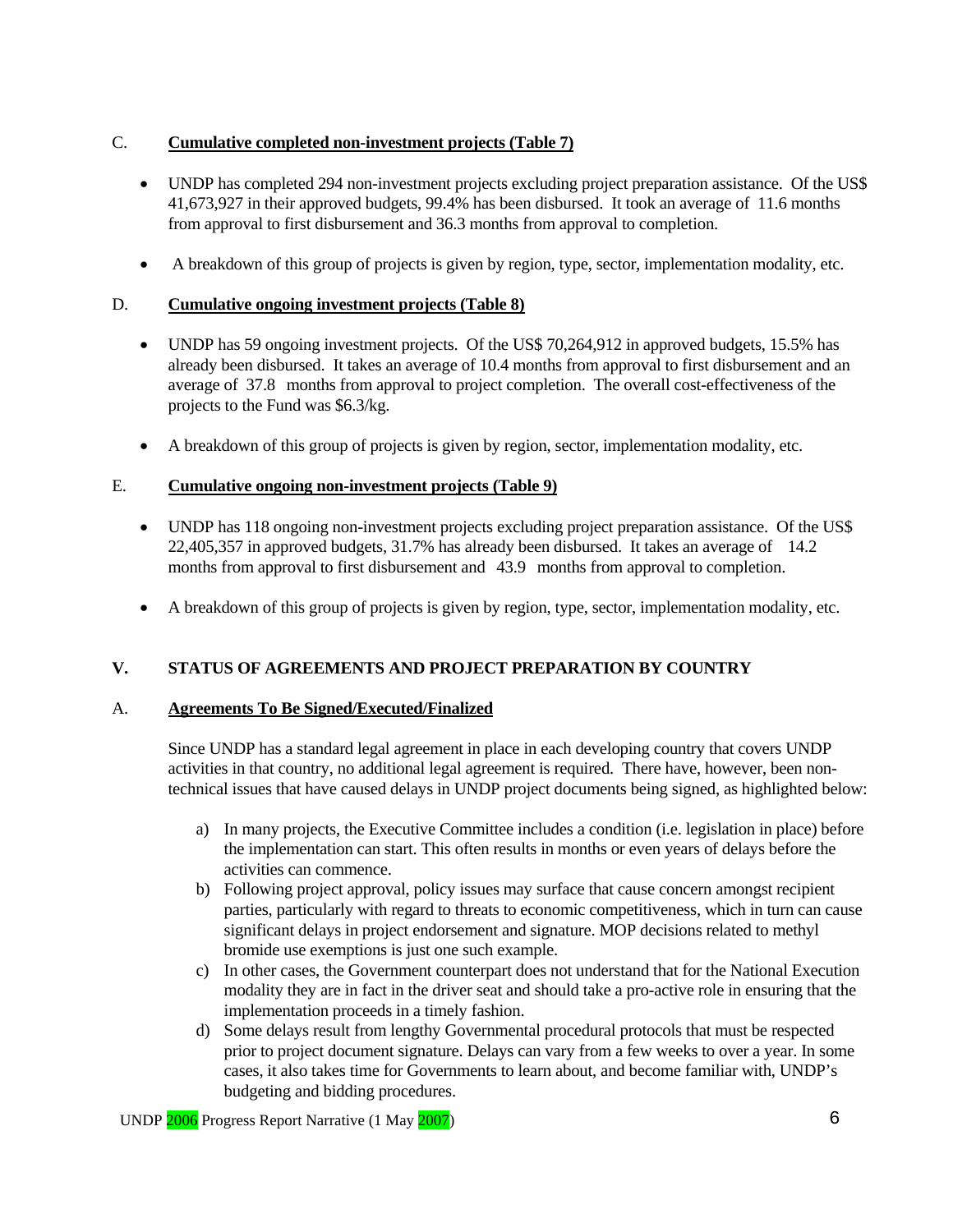## B. **Project Preparation By Country, Approved Amount And Amount Disbursed (Table 10)**

• UNDP Table 10: Project Preparation by Country, Approved Amount and Amount Disbursed, indicates active project preparation accounts. Of the 33 ongoing PRP projects listed with US\$ 598,000 in associated approvals, US\$ 80,700 has been disbursed, with a significant part of the remaining balance already obligated. Many of the PRP accounts listed are for the formulation of TPMPs and most of these were approved towards the end of 2006.

## **VI. ADMINISTRATIVE ISSUES (OPERATIONAL, POLICY, FINANCIAL, OTHER)**

## A. **Meetings Attended by UNDP in 2006**

| From       | To         | <b>Country</b> | <b>Meeting</b>                                           |
|------------|------------|----------------|----------------------------------------------------------|
| 22/01/2006 | 24/01/2006 | Canada         | <b>Inter-agency Coordination Meeting</b>                 |
| 30/01/2006 | 03/02/2006 | Indonesia      | Inter-agency Coordination Meeting on Licensing           |
| 20/02/2006 | 21/02/2006 | Kenya          | Meetings on execution arrangement at High Level Steering |
|            |            |                | Committee.                                               |
| 06/03/2006 | 10/03/2006 | <b>Brazil</b>  | Meeting with Government and Industry Chillers            |
|            |            |                | stakeholders                                             |
|            |            |                |                                                          |
| 23/03/2006 | 31/03/2006 | Kyrgyzstan     | Policy and Programme Oversight                           |
| 02/04/2006 | 07/04/2006 | Canada         | 48 <sup>th</sup> Meeting of the Executive Committee      |
| 07/05/2006 | 17/05/2006 | <b>Brazil</b>  | Implementation of National CFC Phaseout Plan, Programme  |
|            |            |                | Oversight                                                |
| 08/05/2006 | 11/05/2006 | Luanda         | African Network Meeting (Anglophone)                     |
| 09/04/2006 | 15/04/2006 | Cuba           | MDI policy meeting                                       |
| 12/04/2006 | 15/04/2006 | Georgia        | Network Meeting for Europe / CIS                         |
|            |            |                |                                                          |
| 13/05/2006 | 19/04/06   | Bangladesh     | Meeting with Government on pending NPP signature and     |
|            |            |                | MDI policy issues                                        |
| 30/04/2006 | 07/0/2006  | Sao Tome       | African Network Meeting (Francophone)                    |
|            |            |                |                                                          |
| 01/07/2006 | 06/07/2006 | Canada         | Implementation Committee Meeting & OEWG                  |
| 10/07/2006 | 14/07/2006 | Canada         | $\overline{49}$ <sup>th</sup> ExCom                      |
| 19/07/2006 | 22/07/2006 | France         | UNEP UNDP/Bratislava Meeting on CEIT, Regional           |
|            |            |                | African MB and Halon Strategies talks                    |
| 30/07/2006 | 03/08/2006 | <b>Brazil</b>  | NPOP Discussions/Policy and Programme Oversight          |
| 2/09/2006  | 9/09/2006  | Fiji           | Policy and Programme Oversight Mission                   |
| 13/09/2006 | 18/09/2006 | China          | Ozone Day Celebration & UNDP China programme             |
|            |            |                | meetings                                                 |
| 08/09/2006 | 21/09/2006 | <b>Brazil</b>  | Ozone Day Celebration & Programme oversight.             |
| 25/09/2006 | 29/09/2006 | Madagascar     | <b>UNEP Joint African Network Meeting</b>                |
| 01/10/2006 | 04/10/2004 | Indonesia      | Network Meeting & Programme related meeting              |
| 02/10/2006 | 02/10/2006 | France         | <b>UNEP Global Chillers TAS Project</b>                  |

UNDP 2006 Progress Report Narrative (1 May 2007) 7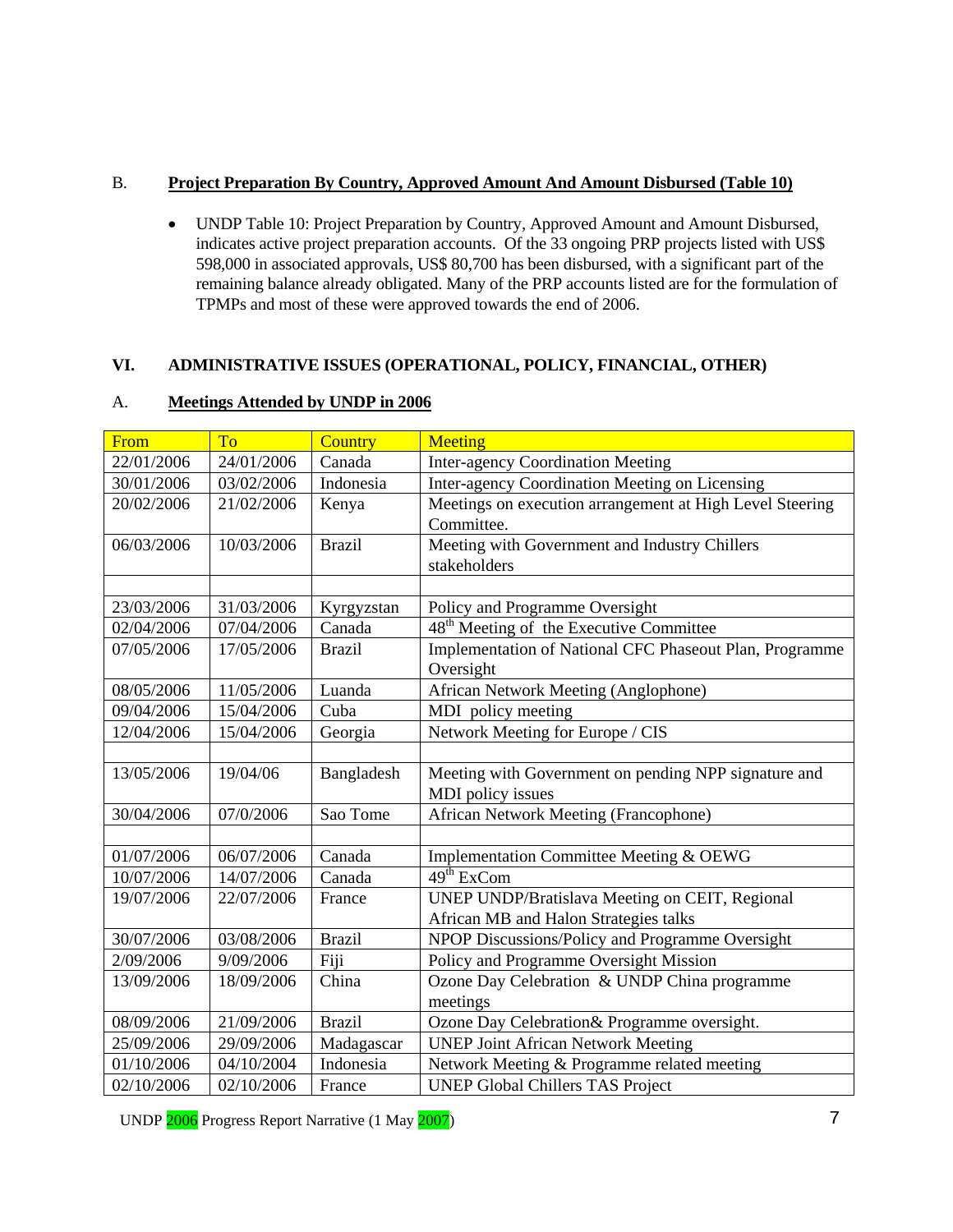| From       | To         | <b>Country</b> | <b>Meeting</b>                                          |
|------------|------------|----------------|---------------------------------------------------------|
| 17/10/2006 | 20/10/2006 | Colombia       | Policy and Programme oversight                          |
| 17/10/2006 | 20/10/2006 | Nigeria        | Policy and NPP related oversight mission                |
| 30/10/2006 | 0311/2006  | India          | Meeting of the Parties                                  |
| 06/11/2006 | 10/11/2006 | India          | 50 <sup>th</sup> ExCom and Programme oversight meetings |
| 14/11/2006 | 16/11/2006 | Cambodia       | Policy and Programme Oversight of RMP/TPMP              |
|            |            |                |                                                         |
| 13/11/2006 | 18/11/2006 | Bolivia        | Policy and Programme Oversight                          |
| 23/11/2006 | 25/11/2006 | Peru           | Policy and Programme Oversight                          |
| 04/12/2006 | 07/12/2006 | Sri Lanka      | <b>ODS Network Meeting (South Asia)</b>                 |
| 27/3/2006  | 30/3/2006  | Dominican      | Policy and NPP Programme Oversight                      |
|            |            | Republic       |                                                         |
| 3/4/2006   | 5/4/2006   | Nicaragua      | Policy and Programme Oversight                          |
| 5/4/2006   | 7/4/2006   | El Salvador    | Policy and Programme Oversight                          |
| 23/4/2006  | 28/4/2006  | St. Vincent    | <b>Caribbean Network Meeting</b>                        |
|            |            | and the        |                                                         |
|            |            | Grenadines     |                                                         |
| 21/8/2006  | 23/8/2006  | Honduras       | Policy and Programme Oversight                          |
| 28/8/2006  | 31/8/2006  | Jamaica        | <b>Caribbean Network Meeting</b>                        |
| 15/10/2006 | 17/10/2006 | Canada         | Meeting on pending issues related to joint UNDP/Canada  |
|            |            |                | activities in Cuba                                      |
| 12/11/2006 | 14/11/2006 | Costa Rica     | Policy and Programme Oversight                          |
| 22/11/2006 | 26/11/2006 | <b>Bolivia</b> | Network Meeting LAC (Spanish speaking)                  |
| 28/11/2006 | 1/12/2006  | Dominican      | NPP Oversight. mission.                                 |
|            |            | Republic       |                                                         |

## B. **Other Issues.**

In regard to performance indicators, the fact that a planned tranche of a multiyear agreement was not submitted due solely to causes not related to agency performance, merits consideration of the ExCom. UNDP feels that the ExCom should look into a different system for evaluating agency performance in this case, in view of the responsibilities stated in those MYAs and the principle of the country driven approach of MYAs and shared responsibilities with the Governments in assuring targets are met.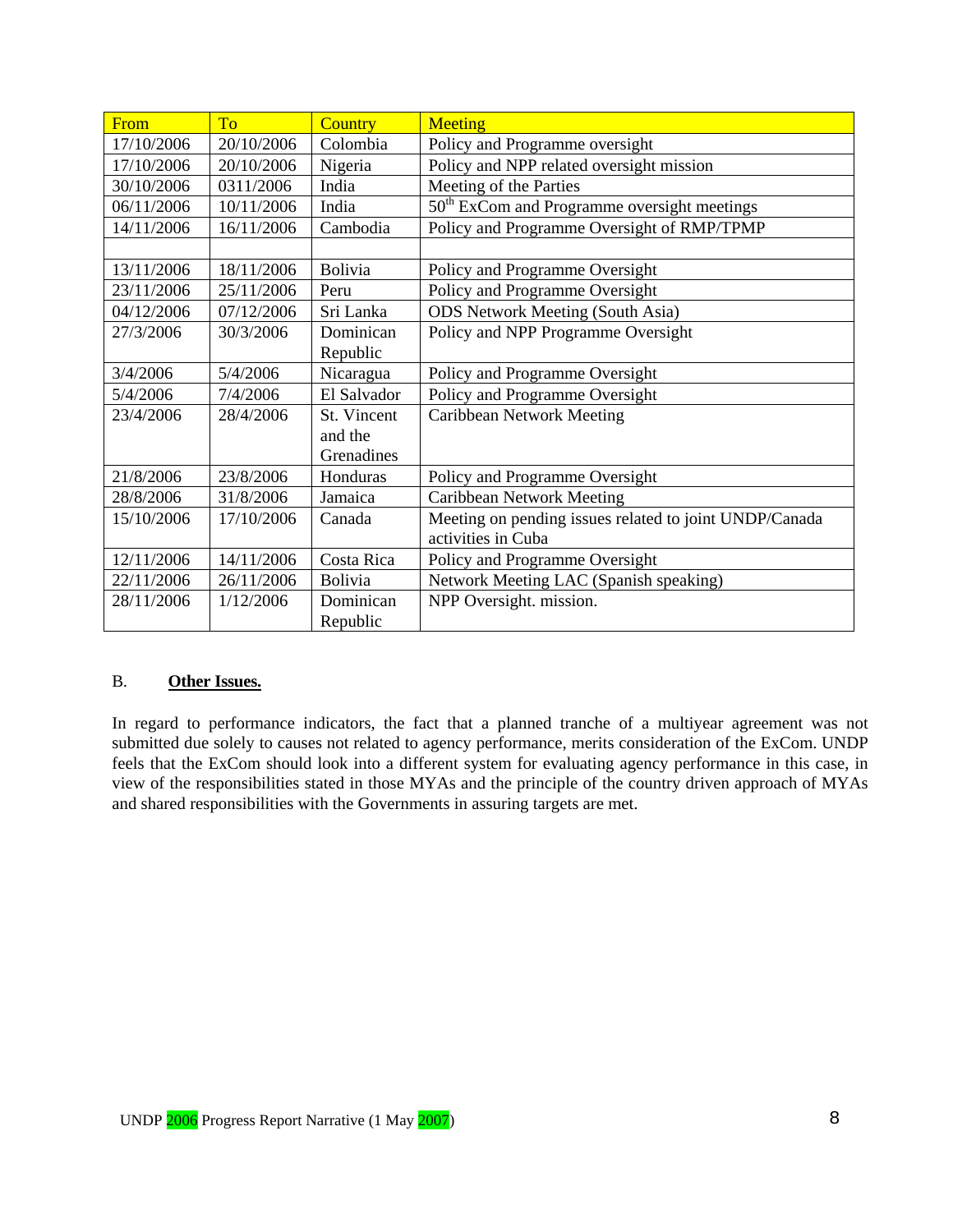#### **ANNEX I**

## **COUNTRY HIGHLIGHTS : PROVISION of VALUE-ADDED GUIDANCE in SUPPORT of COUNTRY COMPLIANCE**

#### **January - December 2006**

UNDP support costs contribute inter alia, to assisting individual countries in meeting their MP obligations. This is done in a routine fashion through the provision of policy advice and information specific to their ongoing needs, the end goal being to ensure sustainability of efforts at the national level. It relates to implementation of projects, formulation of new activities, provision of briefings and guidance on MLF decisions, data reporting and discrepancies issues, action plans, monitoring of multi-year agreements and legislative/regulatory support. Such support is provided through individual contact by phone and e-mail, during missions to countries, during regional network meetings of ozone officers and workshops, ExCom meetings and OEWG and MOPs.

UNDP assistance is also provided on finance related matters, for selection of experts (both national and international), on development of TORs for national and international experts, and in the process of collection of information from the field so as to allow proper response to the MLF Secretariat and ExCom on project and compliance related issues during project review and progress reporting.

UNDP staff, at headquarters and at the field level, play an active part in ensuring that national programmes comply with a country's expectations and, at the same time, with ExCom decisions, formats and eligibility criteria. Monitoring and evaluation of national and sector plans demands careful attention to detail, requires regular contact with the NOU and technical experts, both national and international, auditing, and periodic in-depth review of progress achieved.

In addition, UNDP works with the National Ozone Units in partner countries to verify the consistency of Article 7, country programme implementation and project phase-out data presented. Ensuring accuracy of data at time of submission facilitates verification of phase-out achievements in the long-term. Lessons learned and recommendations gathered from independent verification reports are being taken into consideration by UNDP and the Governments in order to enhance reliability and consistency of data.

Certain countries request or require additional, special value-added assistance above and beyond regular support services provided over the course of a given year. Such assistance is often related to specific compliance issues being faced by a country. The entries below highlight countries for whom UNDP provided additional support during the course of 2006.

#### ARGENTINA

During 2006, UNDP, as Argentina's Institutional Strengthening partner, provided support and advice on reporting, ongoing logistical support to the IS project itself, including encouragement to submit CP data in a timely manner, and focused advice in support of activities undertaken within the context of the national CFC phase-out plan. In addition, efforts underway with respect to the methyl bromide elimination project in the tobacco and field vegetables' sectors were monitored and discussed with the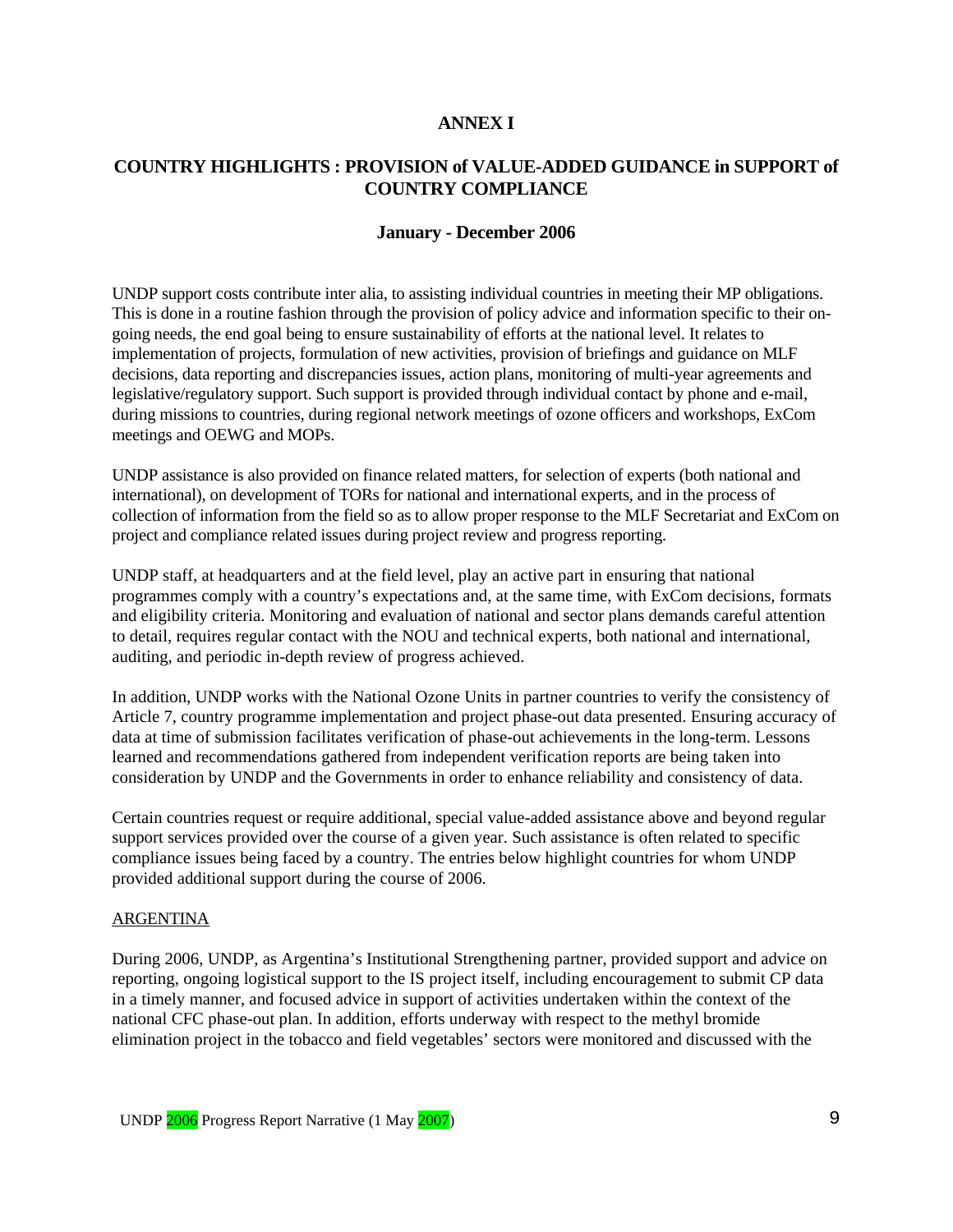national project manager with a view to assessing long-term sustainability of efforts. UNDP also provided targeted guidance to both the government and the national expert with regard to the objectives of the HCFC survey conducted, including policy advice on how best to bring relevant national stakeholders into the dialogue from the outset.

## BAHRAIN

UNDP, working in partnership with UNEP, the lead agency, contributed substantively to the design and elaboration of the Bahrain TPMP which was submitted and approved in late 2006. Careful analysis was made of the results of the R&R project's execution and of the country's ongoing and future investment needs in order to arrive at a logical TPMP investment request.

## BANGLADESH

In 2006, UNDP provided substantive policy and technical guidance to the Government with respect to its desire to see its MDI CFC consumption effectively and sustainably addressed. Given that consideration of its MDI CFC concerns was predicated on action being taken to launch implementation of its National Phase Out Plan, UNDP worked with all the relevant government partners to secure endorsement such that signature of the NPP project document could proceed.

In reviewing UNDP's 2006 Progress Report, the MLFS specifically noted that decision XVII/27 and recommendation 37/3 request Bangladesh to achieve a TCA consumption of no greater than 0.55 ODP tonnes in 2006 and that as of 15 May 2007, the MLFS had not received country programme data for Bangladesh. The MLFS therefore queried UNDP, requesting whether UNDP has information on the prospects of Bangladesh achieving its TCA action plan target for 2006 or when it will submit its CP implementation data? *UNDP has urged the Government to finalise its 2006 data report and submit it as soon as possible. As this data is not yet available to UNDP, in its absence UNDP can not comment the prospects for Bangladesh achieving its TCA Action Plan target for 2006. However, in light of the country's TCA compliance issues, UNDP can report that the Government has signed the NPP and UNDP is currently in the process of organising the Technical Assistance Workshop for the Solvent Sector, which will help guide the country in the management of solvents.* 

## BHUTAN

In 2006, UNDP, in close collaboration with UNEP and the Government of Bhutan, assessed the results of previous R&R activities in order to provide advice on future needs of the sector and thereby support development of a TPMP. The TPMP will be submitted in 2007.

## **BOLIVIA**

In reviewing UNDP's 2006 Progress Report, the MLFS specifically noted that decision XV/29 and recommendation 37/4 request Bolivia to achieve a CFC consumption of no greater than37.84 ODP tonnes in 2006. The MLFS indicates that, as of 15 May 2007, it has not received implementation of country programme data for Bolivia, and queries UNDP on the prospects of Bolivia achieving its CFC action plan target for 2006 as well as when it might expect submission of Bolivia's CP implementation data? *UNDP has contacted the NOU and encouraged it to submit its CP data report to the MLFS without delay. In discussion with the NOU, UNDP was advised that CFC consumption in 2006 was22.23 ODP T (CFC 12 and CFC 115).*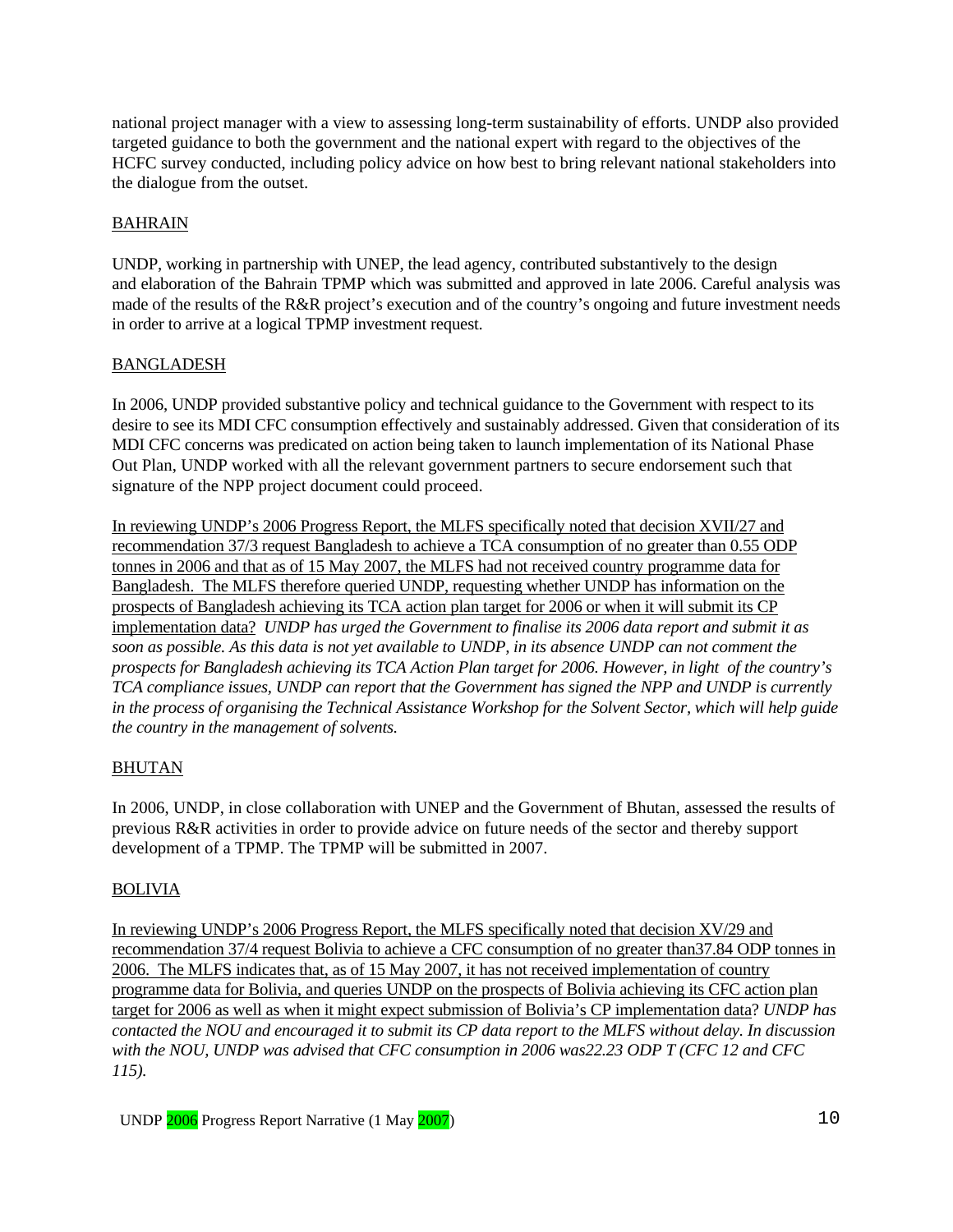#### BRAZIL

Several initiatives undertaken in Brazil during 2006 drew upon UNDP guidance:

- o UNDP provided targeted guidance to both the government and the national expert regarding the objectives of the HCFC survey that was conducted, including policy advice on bringing relevant national stakeholders into the dialogue from the outset, and how best to undertake such an important task in a country so vast.
- o In support of Brazil's chiller demonstration project, UNDP worked diligently during a time of significant GEF transition, to help national partners identify private sector financing to complement GEF requested funds. A Full Size Project, Market Transformation for Energy Efficiency in Buildings (total value US \$78,58 M, where US \$13.5 M GEF funds), will be considered by the GEF June 2007 Council.
- o UNDP provided advice to the Government in reporting its CTC data.
- o UNDP provided advice to Government, Ozone Secretariat and TEAP colleagues in relation to the Government's dialogue and negotiation process regarding expansion of the Process Agent list.
- o Following establishment of the licensing system in 2005, UNDP assisted the Government in crosschecking information yielded by the system with customs data records in order to ensure accuracy of data.

#### BURKINA FASO

During 2006, UNDP-MPU worked in close cooperation with the Government and UNDP-Burkina Faso in order to identify how unallocated funds remaining against the RMP projects could best be used to assist the Government in effectuating a smooth transition from RMP into TPMP activities that are being executed by the Government of Canada.

#### **CAMBODIA**

With respect to the End User Incentives programme under execution in Cambodia, in 2006 UNDP worked in close cooperation with the National Ozone Unit to address concerns that the incentives offered were in need of revision upwards such that they meet national stakeholder needs and thereby ensure sustainability of the programme. In addition, UNDP, working in partnership with UNEP, provided guidance in launching preparation of the country's TPMP.

#### CAPE VERDE

UNDP made several attempts during 2006 to provide focused guidance to the National Ozone Unit in order to allow the ODS legislation - required to allow RMP investment activities to begin – to be passed. Unfortunately, such attempts were met with non-responsiveness on the part of the Government. UNDP is liaising with UNEP in trying to better assist the country.

#### **CHAD**

During 2006, UNDP worked in close cooperation with the NOU in order to address concerns regarding execution of the End User Incentives programme. National stakeholders had advised that the End User guidelines, as drafted, did not conform with the national circumstances they faced. The issue was mainly administrative, but after having heard the concerns of the stakeholders, the guidelines were revised such that they meet national stakeholder needs and thereby ensure sustainability of the programme.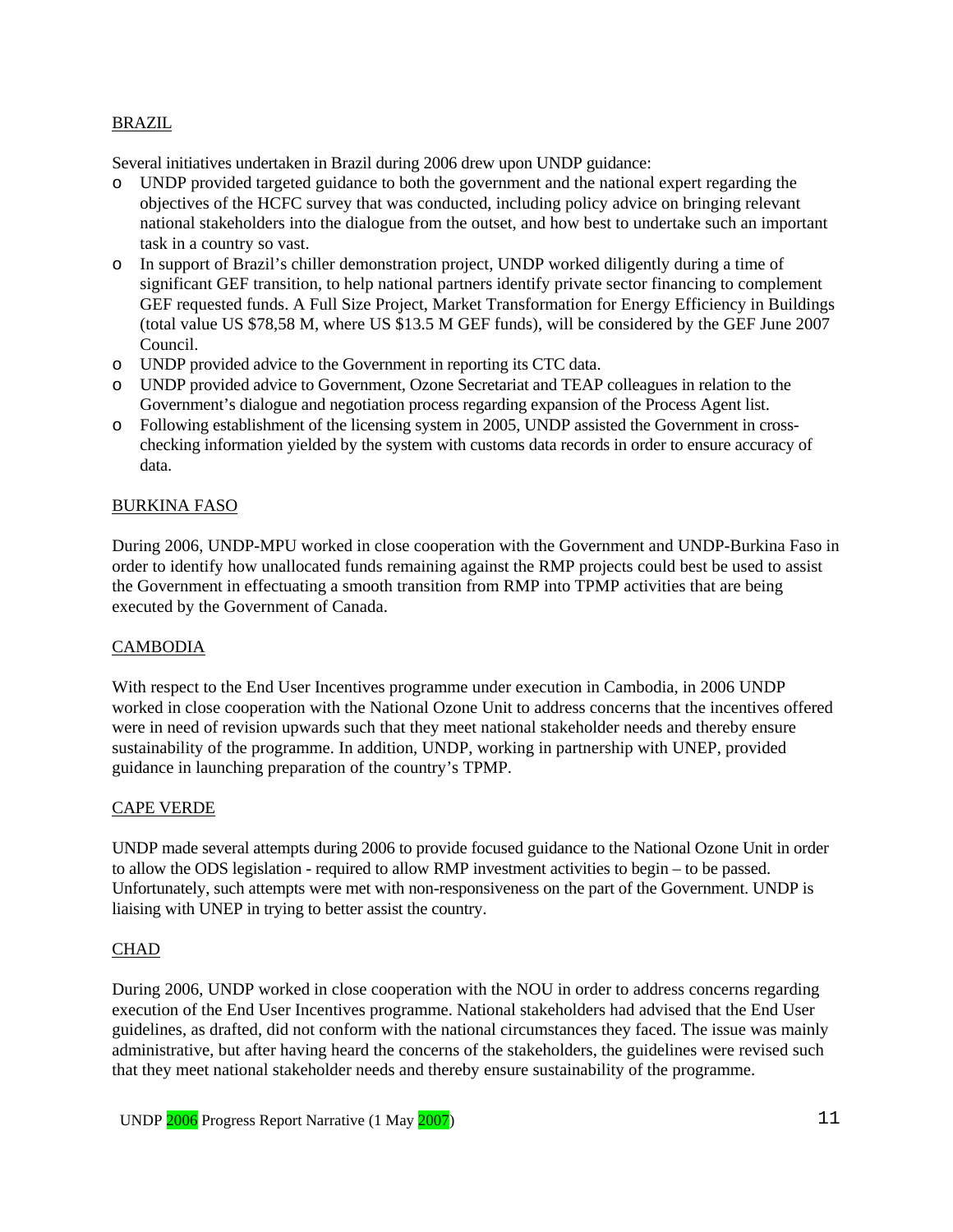#### CHILE

During 2006, UNDP provided special assistance to the Government regarding its plan of action to manage its CTC and TCA consumption levels. UNDP, who will take on oversight management of Chile's Institutional Strengthening project in 2007, will continue to assist Chile in managing its consumption of TCA through its solvents plan which is currently under implementation and expected to be completed by the end of the year.

#### **CHINA**

In 2006, UNDP contributed substantively to the creation of China's ODS-Free Cities programme. The programme, which covers 12 cities in as many provinces, promotes accelerated phase-out of OSD through adoption and achievement of a 'no production, no consumption, no transport and no trade' standard achieved by July 2006. In 2007, 18 more cities are slated to follow suit, replicating the results of the initial twelve.

As the China solvents sector project nears its end, UNDP focused in 2006 on assisting the Government in how to deal most effectively and strategically with the SMEs in the sector.

#### COLOMBIA

In support of Colombia's chiller demonstration project, UNDP worked closely with the NOU and the GEF Operational focal point during the transition into GEF 4's Resource Allocation framework (RAF), to highlight the value of the cross-convention synergies that exist in linking chiller replacement with overall building energy efficiency enhancements. In tandem, given the incertitude of securing GEF funding, UNDP worked to identify other innovative sources of financing to support the MLF chiller project.

UNDP also provided targeted guidance to both the government and the national expert regarding the objectives of the HCFC survey that was conducted in 2006, including policy advice on how best to bring relevant national stakeholders into the dialogue from the outset. And lastly, at the request of the Government, UNDP accepted the transfer of the country's CTC project from the World Bank in 2006.

#### CONGO, DEMOCRATIC REPUBLIC of (Kinshasa)

Decision XVIII/21 has requested DR Congo to monitor its licensing system in order to ensure its effective operation. As UNDP assists the country in the implementation of its TPMP, it continues to provide advice and guidance to the Party in order that this activity may be effectively monitored.

In reviewing UNDP's 2006 Progress Report, the MLFS specifically noted that decision XVIII/21 and recommendation 37/9 request Congo DR to submit 2006 data to enable a review of Congo DR's commitment to reduce TCA consumption to 4 ODP tonnes and CTC consumption to 16.5 ODP tonnes. We have not received implementation of country programme data. Does UNDP have any new information on the prospects of Congo DR achieving its commitments or when it will submit its country programme implementation data? *DR Congo's Institutional Strengthening programme is implemented by UNEP. The solvents sectors concerns raised above can be better addressed by the UNIDO/Italy solvents sector projects recently approved. UNDP is not active in this sector.*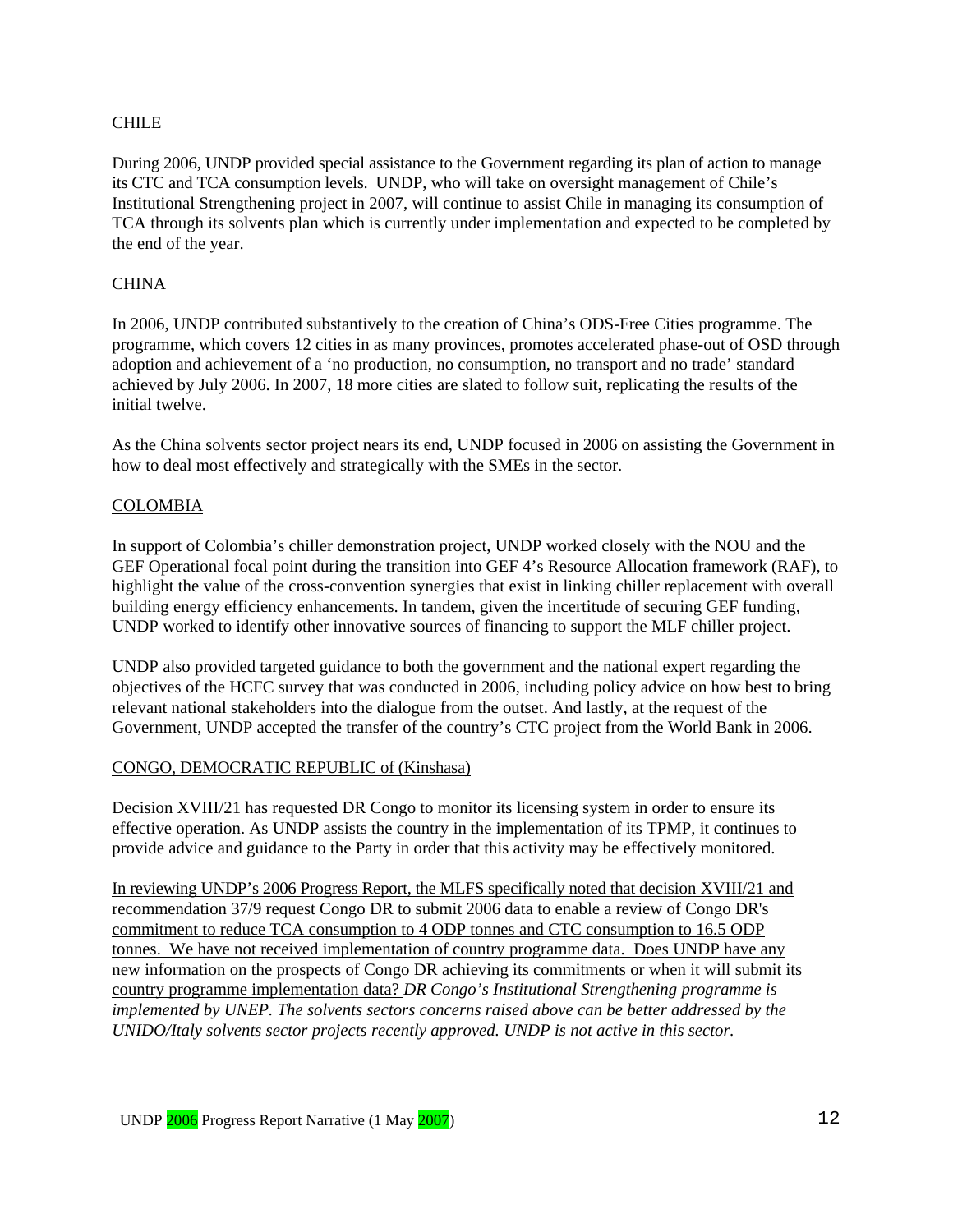#### COSTA RICA

During 2006, UNDP continued to monitor and provide advice to the execution of the Costa Rica MeBr elimination project. Success in execution of the project relies on a effective and continuous transparent communication being maintained between government and private sector interests. With the change in Government during 2006, UNDP was called upon to act as facilitator in bringing the new NOU up to speed on all project–related issues and involve them effectively in the project's execution.

Another area of focus for UNDP in 2006 centred on the issue of seeing effective ODS regulations replace the limited legislation the country has in place, building upon a draft set of comprehensive regulations that is available. With the advent of the new Government, UNDP sought to engaged stakeholders in an expanded dialogue that would hopefully see new legislation adopted no later than 2007.

## CUBA

UNDP, in partnership with MDI technical experts and a recognized pharmaceutical company, contributed substantively during 2006 to negotiations regarding the stable and safe production, in-country, of two pharmaceutical grade MDI products. This also involved concluding a product developer warranty such that such product development not infringe on any third party intellectual property related to the drug molecule, the method of formulation or any other necessary technology and information concerning the development of the product

UNDP also provide substantive support to Cuba in the development and dissemination of its national MDI transition strategy, focusing efforts on an awareness campaign to educate doctors that prescribe MDIs on a number of key issues to facilitate the transition, namely:

- o the timing and reasons for the transition from CFC MDIs to CFC-free MDIs
- o information on usage characteristics and differences of the product developed vis-à-vis the CFC MDI products.

With regard to Cuba's Chillers Demonstration project, UNDP participated in the dialogue with the Government of Canada to secure co-financing. In tandem, as 2006 was named the Year of Energy in Cuba, UNDP worked closely on the ground with relevant national ministries in order to explain the positive synergies that result from taking action on both ozone and climate issues.

#### DJIBOUTI

UNDP organized two missions during 2006 in order to facilitate commencement of the R&R project's operations. This involved provision of both substantive policy and technical guidance.

#### DOMINICA

The Parties, through Decision XVIII/22, encouraged Dominica to reduce its consumption of Annex I, Group I substances (CFCs) from 1.388 ODP T in 2005 to zero as of 2007, and to introduce by December 2006 a licensing system to monitor imports and exports of CFCs. UNDP, working in cooperation with UNEP on the implementation of Dominica's RMP, contributed substantive guidance with regard to the introduction of a licensing system, supported the Party in the preparation of its report to the  $37<sup>th</sup>$  meeting of the Implementation Committee, and continues to provide support in assisting Dominica to achieve the aforementioned targets.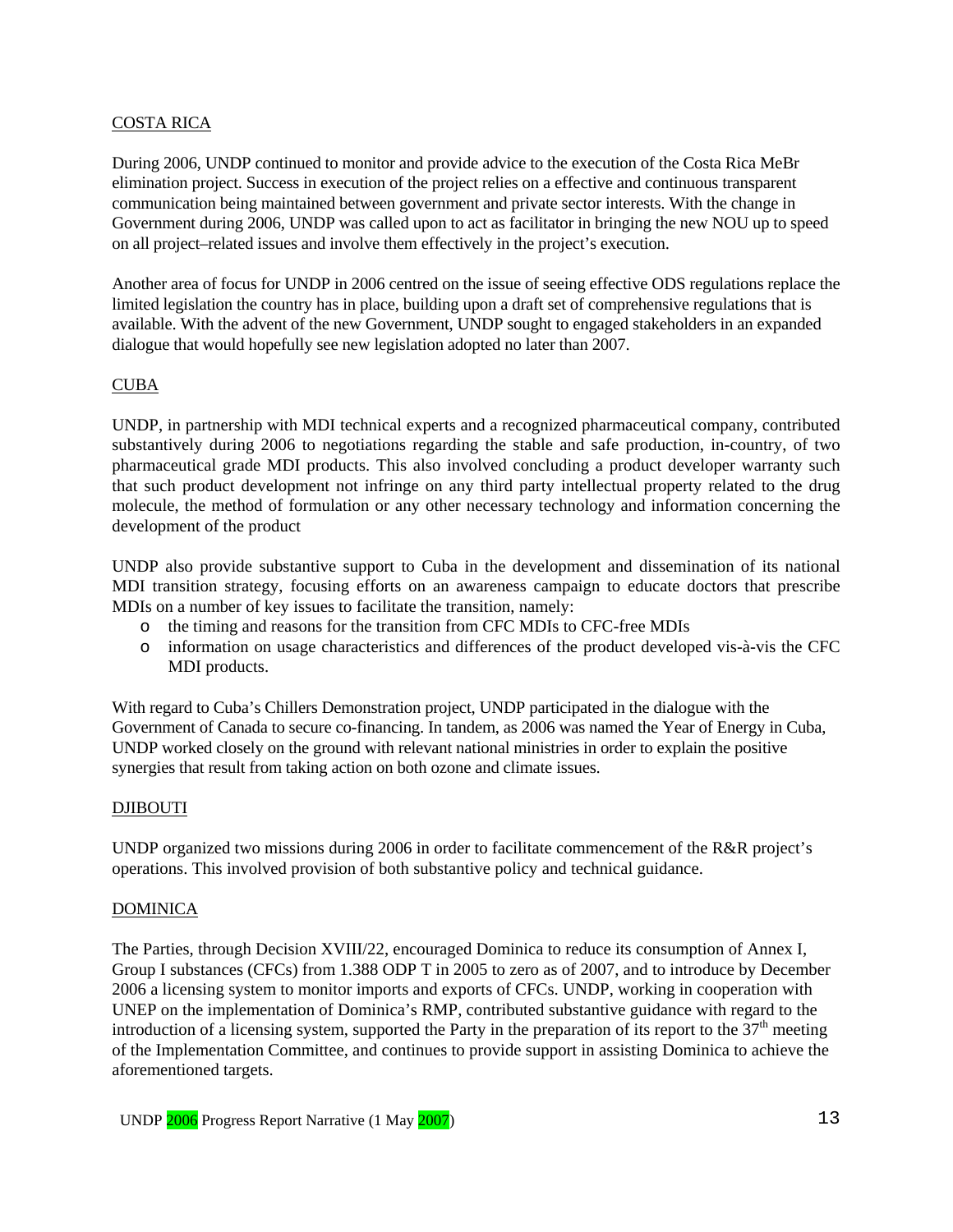#### DOMINICAN REPUBLIC

In 2006, in support of the country's National Phase-out Plan, UNDP suggested organizing a workshop on new non-ODS alternatives for the refrigeration sector. UNDP was able to secure in-kind support for the seminar from Honeywell and Dupont, both of whom sent technical representatives to the seminar as resource persons. A good deal of information regarding new blends was provided to participants through practical sessions that were well-received and positively evaluated. In tandem, during 2006 UNDP through diligent follow-up, was able to put the implementation of the NPP back on track.

## EGYPT

In support of Egypt's National Halon Management Bank, in 2006, UNDP provided guidance to the Government in engaging private sector partners in a dialogue to finalize technical requirements to allow the Halon Bank to begin providing services on a commercial scale.

## EL-SALVADOR

In early 2004, the Government of El Salvador had RMP update projects approved. Despite efforts to move the process forward, execution was virtually nil through early 2006. In order to allow the country to develop a strategic approach to the management of CFCs in the refrigeration servicing sector through formulation of a TPMP, UNDP focused hard during 2006 in assisting the NOU to move implementation of its RMP project forward. This involved an in-country mission during which high-level meetings with senior Ministerial officials were held.

## GEORGIA

During 2006, UNDP, in cooperation with the Swedish Government, provided substantive input to the formulation of the Georgia TPMP, as well as participated in a workshop where lessons learned, applicable to the Georgian case, where shared with national stakeholders.

## **GHANA**

During 2006, UNDP provided substantive input to the NOU in the formulation of the country's TPMP and thoroughly reviewed the results of the Ghana MB elimination project in order to draw out the valuable lessons learned during its execution.

## GUINEA-BISSAU

In 2006, UNDP provided special assistance to the NOU in mediating between differing opinions on whether UÉMOA regulations constitute a sufficient condition to allow RMP R&R activities to commence. Ultimately, they were deemed sufficient and project signature moved forward in early 2007.

In reviewing UNDP's 2006 Progress Report, the MLFS specifically noted that decision XVI/24 and recommendation 37/17 request Guinea Bissau to submit 2006 data to enable a review of its commitment to reduce CFC consumption to 13.137 ODP tonnes in 2006. We have not received implementation of country programme data. Does UNDP have any new information on the prospects of Guinea Bissau achieving its commitments or when it will submit its country programme implementation data? *UNDP is unable to shed any light on this issue at this time, but has contacted the Government to encourage their submission without delay.* 

UNDP 2006 Progress Report Narrative (1 May 2007) 14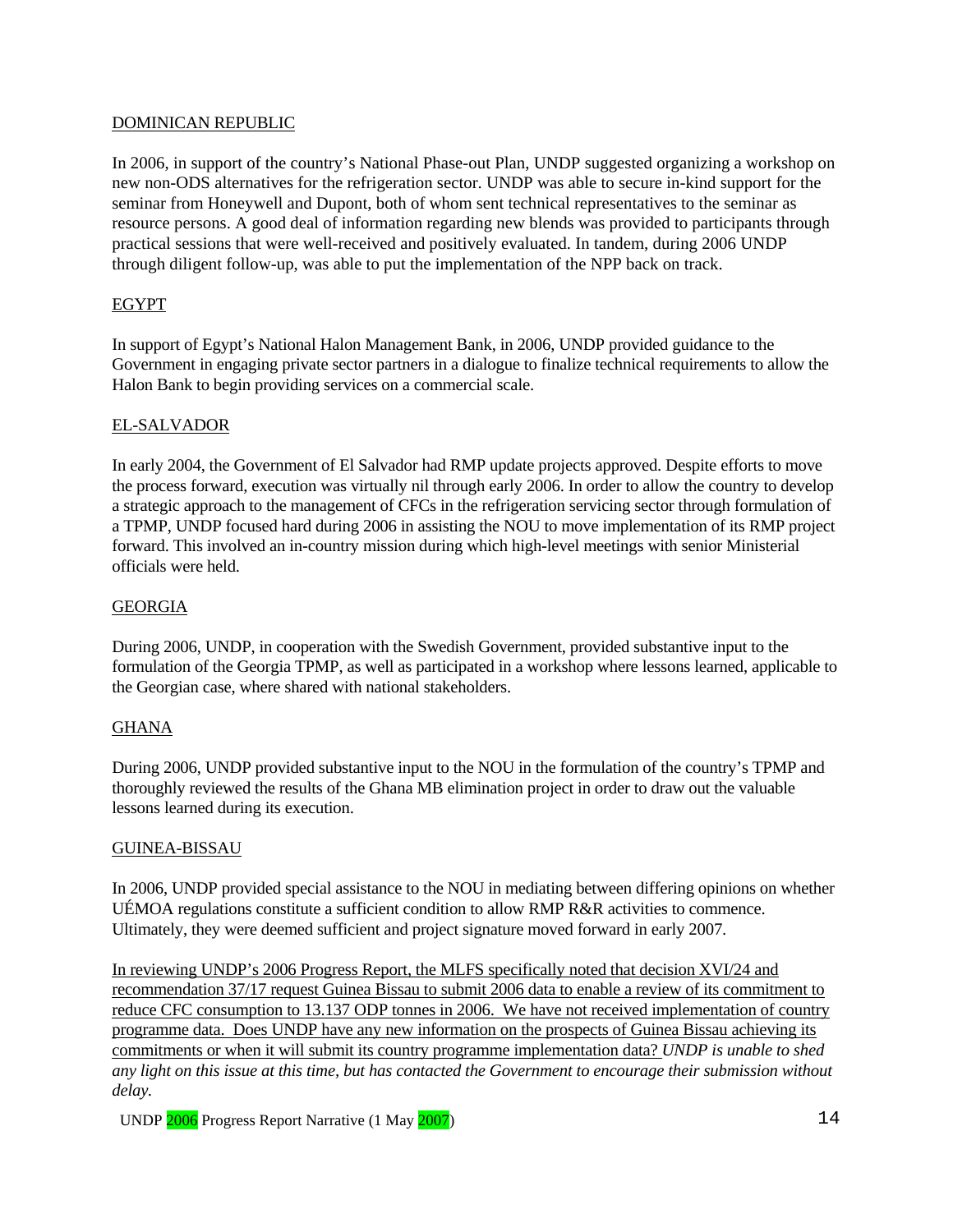## HAITI

In 2006, UNDP, in cooperation with UNEP, continued to closely monitor and provide guidance to support the NOU's efforts to advance adoption of legislation required to allow the RMP projects to begin implementation.

## **HONDURAS**

Given delays in implementation of the country's RMP update projects, UNDP undertook a special mission in 2006 to discuss the importance of advancing the projects' execution with a variety of national stakeholders in order to allow the Government to remain in compliance with the objectives of the Montreal Protocol.

#### INDIA

During 2006, in addition to ongoing MLF activities, UNDP provided special targeted guidance to both the government and the national expert regarding the objectives of the HCFC survey that was being undertaken, including policy advice on how best to bring relevant national stakeholders into the dialogue from the outset.

#### INDONESIA

During 2006, UNDP provided guidance to the Government as it prepared to amend its ODS legislation to allow for a revision of its ODS import regulations. In support of the country's NPP, UNDP facilitated coordination of NPP activities with other implementing agencies involved.

UNDP also provided special targeted guidance to both the government and the national expert regarding the objectives of the HCFC survey that was being undertaken, including policy advice on how best to bring relevant national stakeholders into the dialogue from the outset.

#### IRAN

In reviewing UNDP's 2006 Progress Report, the MLFS specifically noted its understanding that UNDP, as part of its work as the agency responsible for the INS, undertook collection and reporting of ODS data and prepared action plan to address non-compliance in CTC through formulation of Solvent Sector Plan with UNIDO. Does UNDP have any new information on the status of that action plan and whether it was submitted to the Ozone Secretariat or when Iran will submit its country programme implementation data since it has not done so as of this writing? *UNDP coordinated closely with the NOU on the noncompliance issue and assisted Iran in the preparation of its Action Plan for Return to Compliance*  submitted to the Implementation Committee at its 37<sup>th</sup> meeting. The NOU then worked with UNIDO in the *completion of its solvent sector plan to address CTC and TCA consumption. The solvent sector plan was submitted to and approved at ExCom 50. Further to this, UNDP has no additional information to provide on the status of activities to support the Action Plan. Further to the request from the MLFS, UNDP has followed up with the NOU to encourage submission of the CP data report as soon as possible.*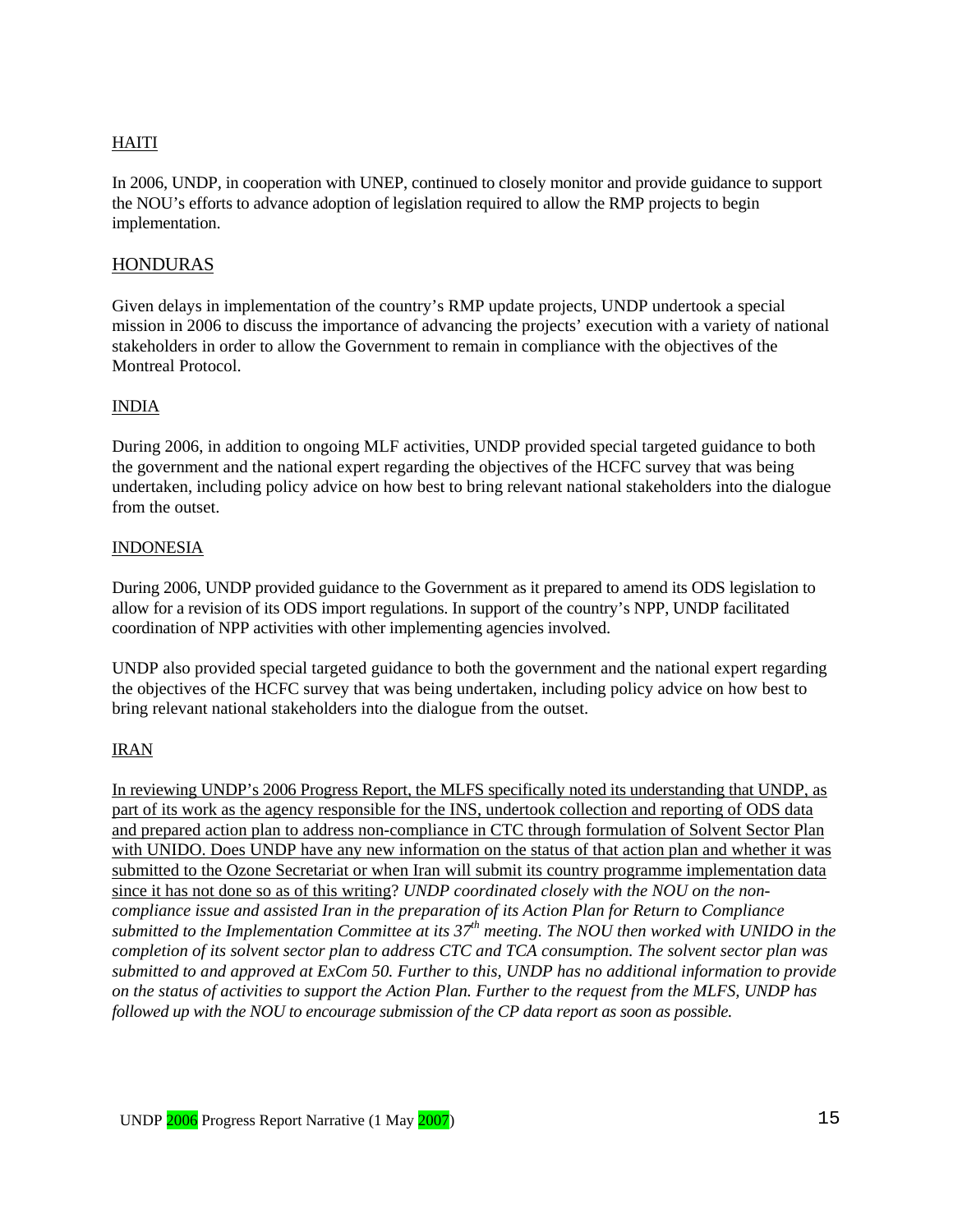#### KENYA

In order to support national interest in establishing a local procurement and management system for the execution of its MB elimination project in the cut flower sector (Phases II and II of the project), UNDP attempted during 2006 to identify a means by which such a request could be honoured, taking into consideration UNDP operating rules and regulations. This involved much consultation, justification and negotiation.

In its role as IS agency, UNDP also provided substantive backing to the Government during the  $37<sup>th</sup>$  Meeting of the Implementation Committee, working with the NOU and the MLFS to align the country's Plan of Action for Return to Compliance (CFCs) with the Agreed Conditions that govern its TPMP, funded by the Government of France and executed by GTZ.

The MLFS has noted that Decision XVIII/28 and Recommendation 37/20 requests reporting by Kenya to the Implementation Committee on the submission of 2006 A7 data to enable review of commitment to reduce CFC to 60 ODPT, and the gazettal of ODS regulations required to establish and implement licensing and quota system for Kenya. Kenya reported on 5 January to the Ozone Secretariat that rough-estimates of CFC imports to Kenya during the year 2006 were likely to be less than 60 ODP tonnes. Nevertheless, the Fund Secretariat has not yet received implementation of country programme data to ascertain whether the CFC target of the action plan had been achieved. Please provide an update on the status of the establishment of the licensing/quota system and the achievement of the CFC target for 2006. *Achievement of the CFC target could better be reported by GTZ, the TPMP implementing agency. UNDP has encouraged the Kenya NOU to submit its CP data report as soon as possible. UNDP is aware of the fact that the gazettal of the ODS regulations did not occur by 31 December 2006, as encouraged by the Implementation Committee and the MoP. UNDP has contacted the Director General of the National Environment Management Authority, where the NOU is housed. The delay in gazettal was attributed not to a change in Permanent Secretary, but due to the fact that the documents required reconfirmation, a requirement of the Attorney General's Office that is imposed when circumstance results in documents not being processed in a timely manner. The documents were therefore returned to the Ministry of Environment and Natural Resources by the Attorney General for reconfirmation and UNDP was advised that signature of a resubmission letter by the Minister for E&NR was imminent.* 

#### **KYRGYZSTAN**

In 2006, at the request of the NOU, UNDP, in cooperation with UNEP, undertook a mission to Kyrgyzstan and facilitated a dialogue between the NOU and the UNDP Country Office in order to promote capacity development for national project management.

In reviewing UNDP's 2006 Progress Report, the MLFS has noted that decision XVII/36 and recommendation 36/25 request Kyrgyzstan to submit 2006 data to review its commitment to consume no greater than 1.2 ODP tonnes of halon in 2006. We have not received implementation of country programme data. Does UNDP have any new information on the prospects of Kyrgyzstan achieving its commitments or when it will submit its country programme implementation data? *UNDP has no information to provide in this respect. UNDP has contacted the NOU to encourage submission of the information requested.*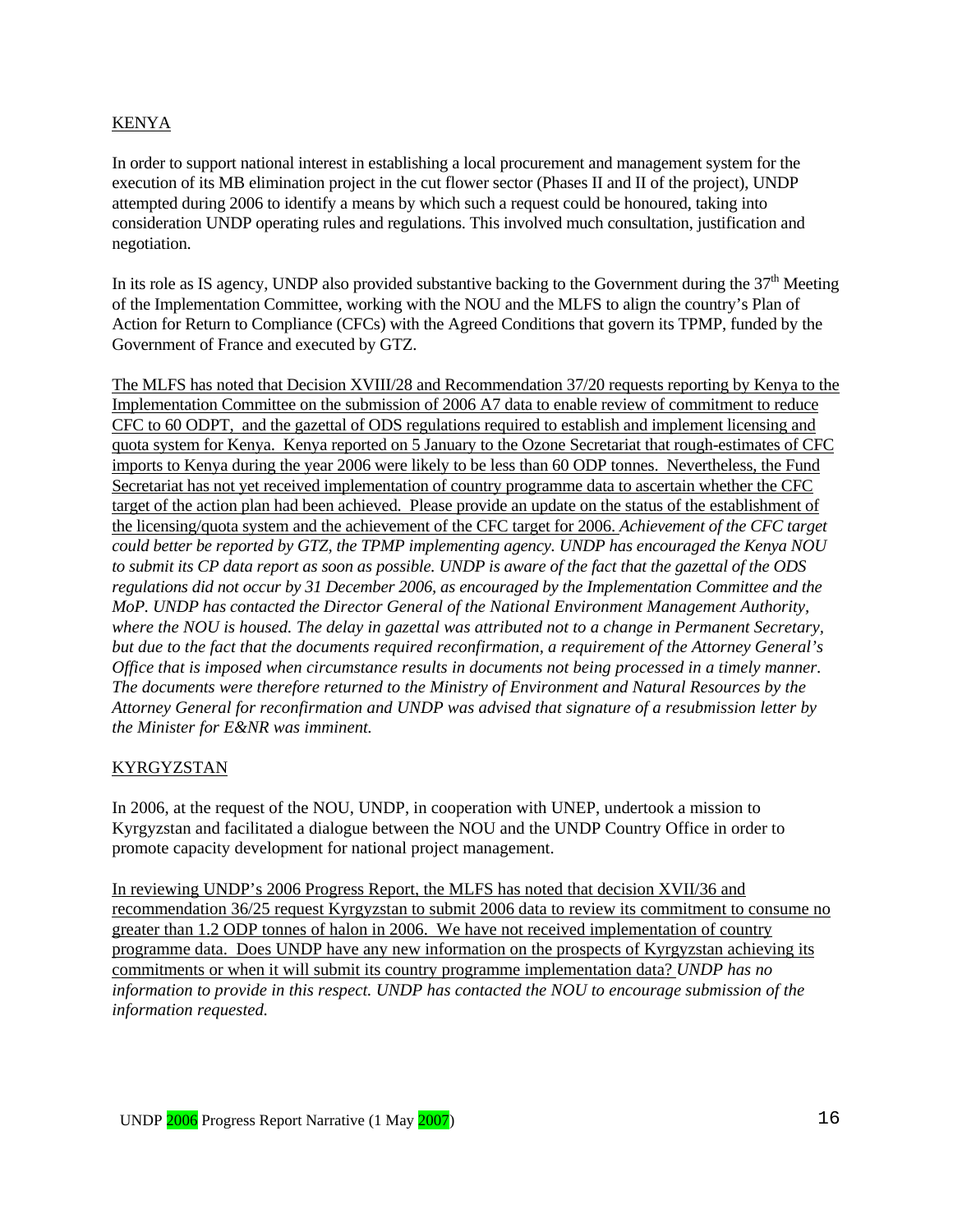#### LEBANON

As Lebanon faced an unexpected and destructive crisis in 2006, UNDP provided strategic policy guidance to the NOU and MB and NPP project teams in assessing the impact of the war on project activities, as well as in revising Annual Work Plans to account for the disruption that had been wrought.

UNDP also provided special targeted guidance to both the government and the national expert regarding the objectives of the HCFC survey that was being undertaken, including policy advice on how best to bring relevant national stakeholders into the dialogue from the outset.

#### MALAWI

In order to support the sustainability of Malawi's accelerated MB phase-out (zero consumption as of 1 January 205), UNDP worked in 2006 with the Government, the National Project Steering Committee and relevant stakeholders to prepare a business plan for possible ventures to support local suppliers of alternative materials, for submission to the Malawi Chamber of Commerce.

#### MALAYSIA

During 2006, UNDP provided special targeted guidance to both the government and the national expert regarding the objectives of the HCFC survey that was being undertaken, including policy advice on how best to bring relevant national stakeholders into the dialogue from the outset.

#### **MALDIVES**

The Maldives was, for much of 2006, without an Ozone Officer. As of December 2006, when the new NOO came on board, UNDP, in partnership with UNEP, put much effort into bringing them up to speed as quickly as possible so that activities related to its RMP may begin.

We note that decision XV/37 and recommendation 36/28 request Maldives to submit data to enable a review of its commitment to maintain CFC at no greater than 2.3 ODP tonnes in 2006. We have not received implementation of country programme data. Does UNDP have any new information on the prospects of Maldives achieving its commitments or when it will submit its country programme implementation data? *The Maldives has not yet completed their data reporting exercise for 2006. UNEP, their implementing agency, has urged them to complete and submit their report as soon as possible.* 

#### MEXICO

UNDP provided the Government of Mexico with special targeted guidance to both the government and the national expert in 2006 regarding the objectives of the HCFC survey that was being undertaken, including policy advice on how best to bring relevant national stakeholders into the dialogue from the outset.

#### MOLDOVA

In 2006, at the request of the NOU, UNDP, in cooperation with UNEP, undertook a mission to Moldova and facilitated a dialogue between the NOU and the UNDP Country Office in order to promote capacity development for national project management.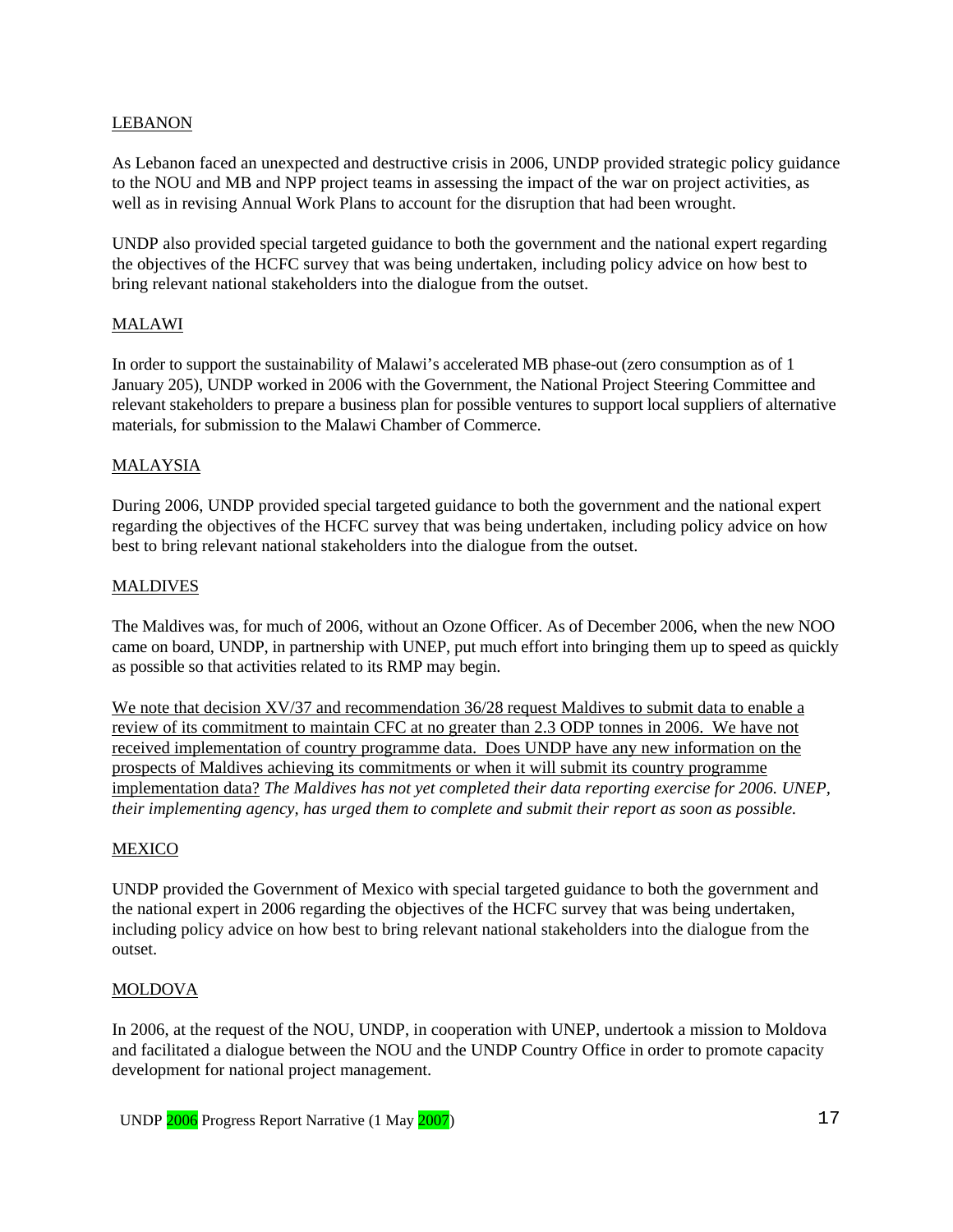#### NEPAL

We note that decision XVI/27 and recommendation 36/24 request Nepal to submit data to enable a review of its commitment to maintain CFC at no greater than 13.5 ODP tonnes in 2006. We have not received implementation of country programme data. Does UNDP have any new information on the prospects of Nepal achieving its commitments or when it will submit its country programme implementation data? *Nepal's IS is not implemented by UNDP. It is our understanding that their implementing agency has urged them to complete their report.* 

#### NIGERIA

In 2006, UNDP provided a detailed focused assessment of the NPP audit report that resolved stalemate with respect to issues that were impeding disbursement of the NPP's third tranche and therefore, allowed the NPP activities to continue. UNDP also further provided assistance to the Government by undertaking a mission in order to contribute substantively to the development of the NPP's 2006-2007 Annual Work Plan.

The MLFS notes that decision XIV/30 and recommendation 37/26 request Nigeria to submit data for 2006 in order to review its commitment to achieve a CFC consumption of no more than 1100 ODP tonnes in 2006. We have not received implementation of country programme data. We also note that the decision requires a ban on the import of ODS-containing equipment in 2008. Does UNDP have any new information on the prospects of Nigeria achieving its commitments or when it will submit its country programme implementation data? *UNDP has contacted the NOU about this request and encouraged a quick response.* 

#### PAKISTAN

During 2006, UNDP, with cooperation from UNEP and UNIDO, provided extensive guidance to the Government of Pakistan in order to allow it to resolve its CTC compliance issue.

In reviewing the We note that decision XVIII/3 requests Pakistan to submit reporting data for 2006 to enable a review of its commitment to reduce its CTC consumption to 41.8 ODP tonnes and decision XVI/29 and recommendation 37/27 requests information about its commitment to limit halon consumption to 7.1 ODP tonnes. We have not received implementation of country programme data. Does UNDP have any new information on the prospects of Pakistan achieving its commitments or when it will submit its country programme implementation data? *Pakistan has had a number of workshops on CTC with the assistance of UNIDO and informally indicates that they will meet the targets set out in their action plan for CTC. We have urged them to complete and submit their data as soon as possible.*

## PANAMA

During 2006, further to a request received from the Government, UNDP provided institutional capacity development assistance. This resulted in the NOU project moving within the Ministry of Health to a department better suited to deal with project implementation. In addition, it also resulted in the Ministry of Health engaging a Project Manager for the National Phase-out Plan.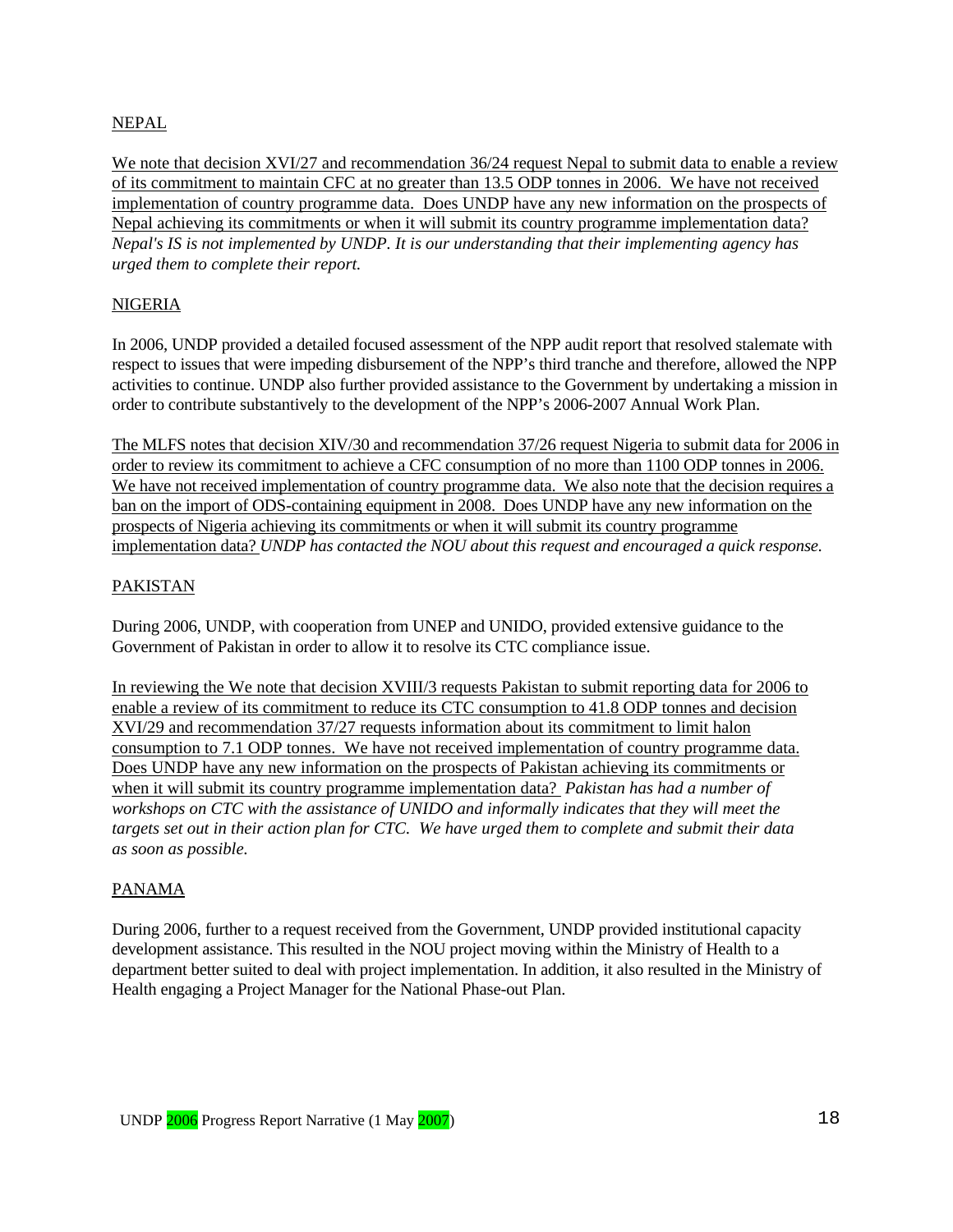## PARAGUAY

The MLFS notes that Decision XVIII/32 and recommendation 37/29 requests Paraguay to submit CFC and CTC plans of action to return to compliance. We also note that UNDP the National consultant recruited by UNDP completed a collection of information on the use of CTC, TCA and CFC 113. It was found that a use of CTC in the pharmaceutical sector was already phased out in 2006, and there are currently laboratory and analytical uses of CTC. A workshop to provide assistance to users was being planned to take place in 2007. During 2006 it was also found that the licensing system had deficiencies on CTCs that led to noncompliance. These items are being corrected. Does UNDP have any information about Paraguay's submission of the action plans? *During 2006, UNDP provided substantive advice to the new National Ozone Officer and helped bring them up to speed as quickly as possible. This allowed the Government to finalise its TPMP for submission in early 2007. In addition, a joint mission was conducted with UNEP to help them design the Action Plans called for under DecisionXVIII/32. It is UNDP's understanding that the action plans have been submitted to the Ozone Secretariat.* 

#### PERU

In 2006, UNDP undertook a special mission to Peru in order to accelerate RMP implementation and establish a proper RMP/TPMP national management structure. This value-added guidance was provided in partnership with UNEP.

#### REGIONAL AFRICA

HALONS: During 2006, UNDP provided close follow-up with the countries in order to allow them all to complete the phase I terms of their national contracts. Communication, with respect to some, remained difficult. With options for successful completion of the project dwindling, UNDP engaged HTOC members in an extensive discussion on how best to meet the needs of the countries in question. Advice was provided to the countries regarding avenues by which to validate and reaffirm critical uses, and rid themselves of obsolete stocks of halons. Contact was also made with an American firm that may be able to help the countries deal with their critical use/obsolete stock issues and thereby, bring the project to closure.

FUMIGANTS: In 2006, investment activities were completed in PR Congo, including negotiation for kind procurement of metam sodium through donation by a private sector entity, following omission of its procurement during preparation of the specifications by the technical expert; UNDP also corresponded with the Government of Swaziland to follow-up on Decision 48/16 regarding reporting of MeBr consumption data; with respect to the Sudanese project component, efforts were made to determine the effects of embargo on procurement of equipment; a relatively one-sided constant dialogue continued with Nigeria regarding signature of the national contract, with no positive results associated; and, good progress was made with respect to initiation of a detailed survey in DR Congo, following nomination of a new NOO in 2006. As in the previous year, difficulty in a) transferring funds for national contracts and b) receiving communication and authorization from the countries concerned, resulted in significant delays.

For the remaining VLVC MB countries, due to difficulties in communication and delays in action, all the national contracts to allow for preparation of policy work on appropriate regulatory mechanisms to reduce and ban imports of MB that had been issued in 2005 had to be re-issued/extended in 2006. UNDP ensured that it was present during the Joint Regional Network Meeting in Madagascar in order to liaise with each of the participating countries and secure signature on the new/revised contracts. The contracts were all signed and since that time progress has been significant, with only 3 countries still remaining unresponsive.

UNDP 2006 Progress Report Narrative (1 May 2007) 19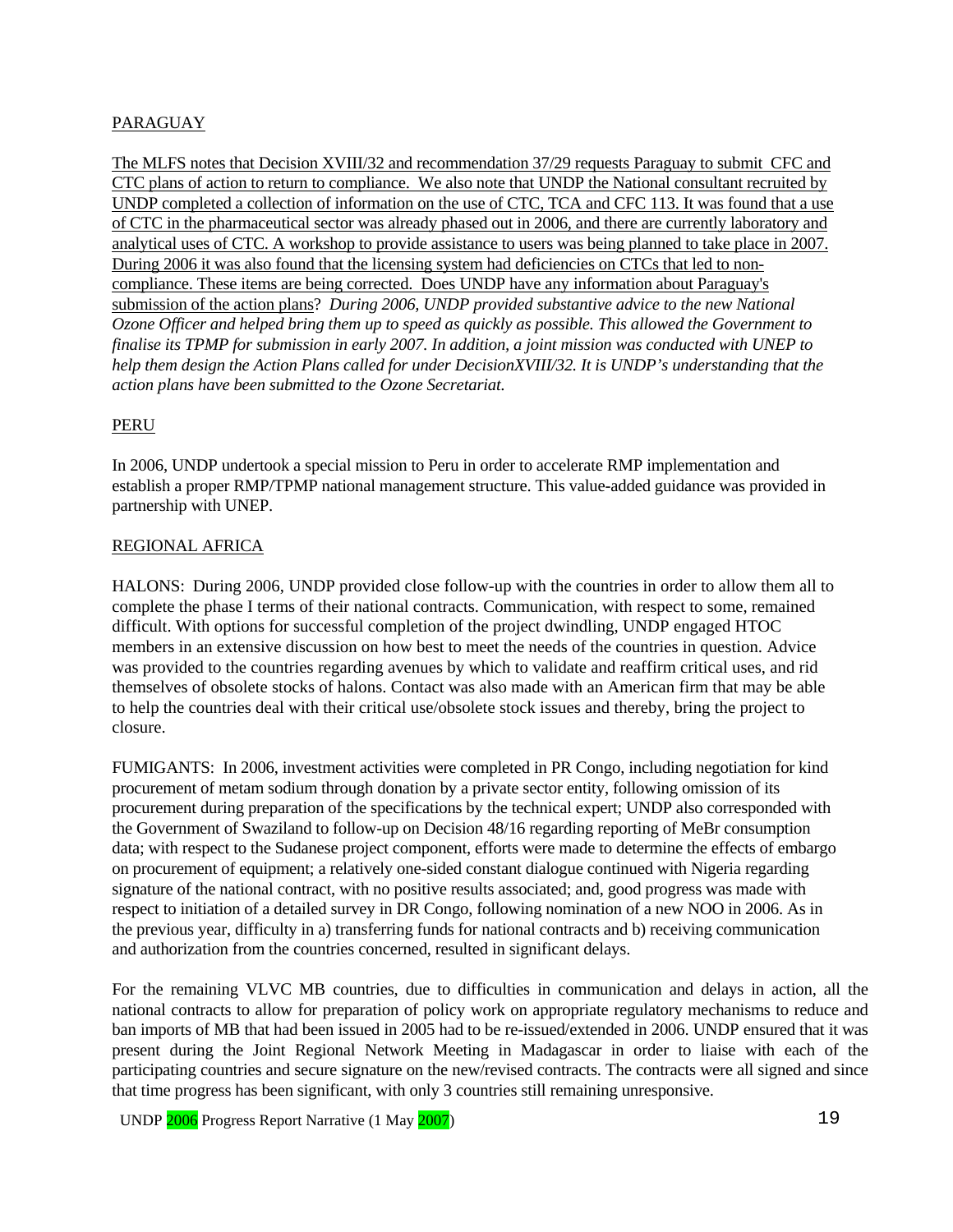UNDP maintained systematic and continuous communication attempts with all partner countries by telephone and e-mail, and participated in the regional network meetings hosted by UNEP, in order to liaise with countries, present updates and help advance implementation through direct bilateral contact.

#### REGIONAL CARIBBEAN

In support of the Regional Caribbean demonstration project, UNDP-MPU worked closely with UNDP-GEF and UNDP-Country Office colleagues to during the transition into GEF 4's Resource Allocation framework (RAF), to highlight for countries the value of the cross-convention synergies that exist in linking chiller replacement with overall building energy efficiency enhancements. In tandem, given the incertitude of securing GEF funding, UNDP worked to identify other innovative sources of financing to support the MLF chiller project. Substantive guidance was also provided to the associated UNDP Energy Thematic Trust Fund project, in order to launch preparations for energy audits in Jamaica and Cuba.

#### SAO TOME y PRINCIPE

Substantive guidance provided by UNDP and UNEP in 2006 allowed the Government of São Tomé y Principe to pass ODS legislation, thereby allowing the country's R&R programme to launch.

#### SRI LANKA

During 2006, UNDP provided special targeted guidance to both the government and the national expert regarding the objectives of the HCFC survey that was being undertaken, including policy advice on how best to bring relevant national stakeholders into the dialogue from the outset.

In addition, UNDP assisted the Government and the Tea Research Institute to finalise a work plan and associated budget breakdown for all remaining activities in the tea sector demonstration project that was endorsed by stakeholders. UNDP worked hard to meet the government's desire to have the project managed nationally through national contracts, while respecting the rules and regulations of the executing agency (UNOPS).

#### SYRIA

During 2006, UNDP provided special targeted guidance to both the government and the national expert regarding the objectives of the HCFC survey that was being undertaken, including policy advice on how best to bring relevant national stakeholders into the dialogue from the outset.

#### TRINIDAD AND TOBAGO

UNDP contributed substantively during 2006 in assisting the NOU to prepare an updated Plan of Action for the TPMP that includes establishment of a Monitoring Unit to monitor zero consumption in the country through 2009, in order to ensure that no back-slipping occurs.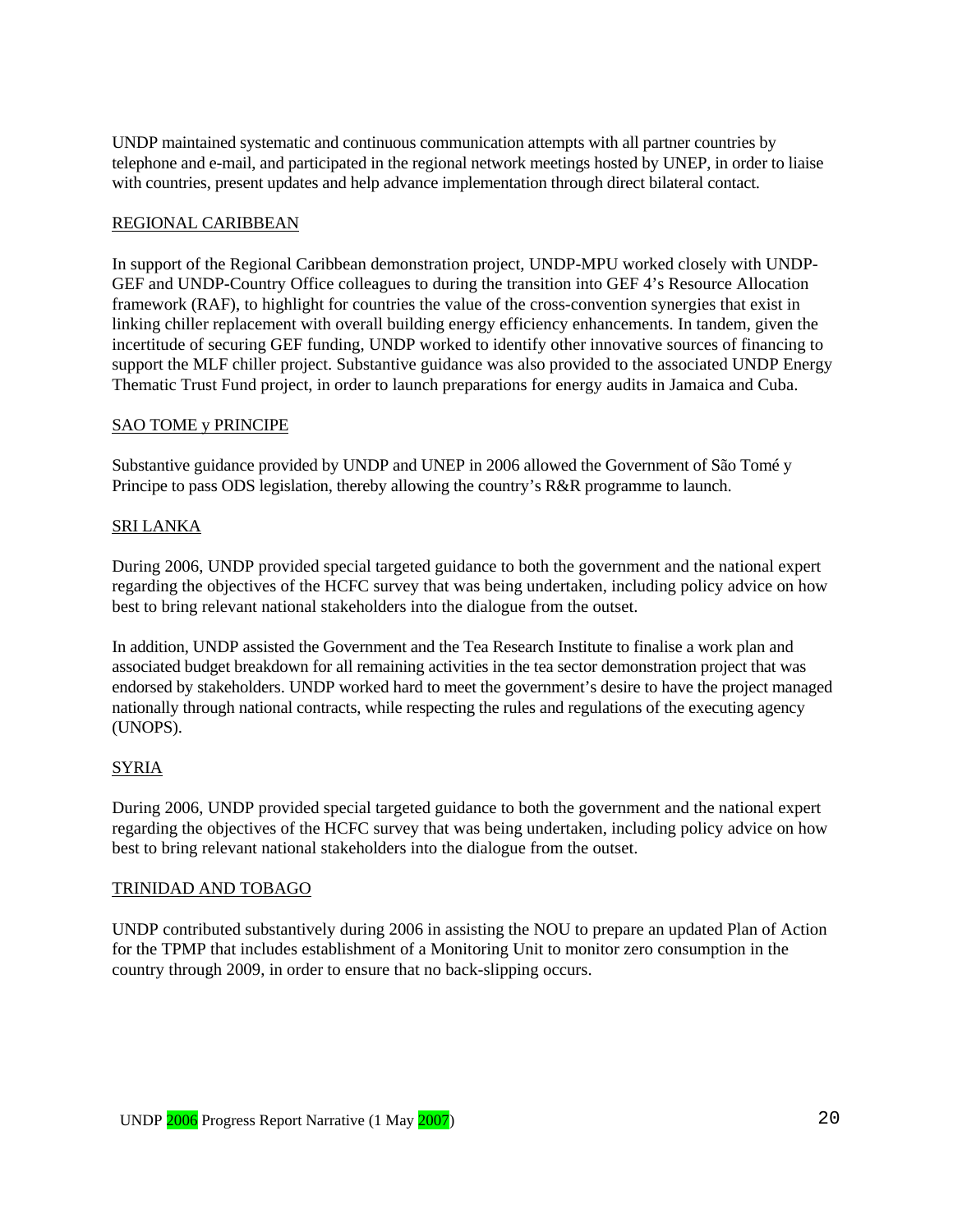## URUGUAY

UNDP provided substantive technical guidance to the Government of Uruguay during 2006 with respect to its MDI investment project. As a result, all formulations, save one, were completed.

The MLFS has noted that decision XVII/29 rand recommendation 37/39 requests Uruguay to submit reporting data for 2006 to enable a review of its commitment to reduce its MBR consumption to 8.9 ODP tonnes. Uruguay has not submitted implementation of country programme data. Does UNDP have any new information on the prospects of Uruguay achieving its commitments or when it will submit its country programme implementation data? *UNDP has contacted Uruguay and encouraged the NOU to submit its CP data report to the MLFS as soon as possible. In addition, when queried by UNDP, the NOU advised UNDP that the information pertaining to MeBr consumption had been provided directly to UNIDO.* 

#### VENEZUELA

We note that decision XVIII/34 and recommendation 37/41 request Venezuela to submit reporting data for 2005 as soon as possible. We have not received implementation of country programme data. Does UNDP have any new information on Venezuela's reporting of data for 2005 or when it will submit its country programme implementation data for 2006? *UNDP has contacted the Venezuela NOU and encouraged it to submit its CP data report to the MLFS as soon as possible. It is expected that at this time, this request has been acted upon* 

#### YEMEN

UNDP worked hard in 2006 to break a stalemate blocking the initiation of a large-scale national service contract between the NOU and the UNDP executing agent, UNOPS, trying on the one hand to address the NOU's interest while simultaneously respecting UNOPS operating rules and regulations. UNDP also initiated closer working collaboration with UNEP in order to ensure that the R&R activities that remain to be completed are in line with the strategic plan being spelled out in the TPMP under preparation.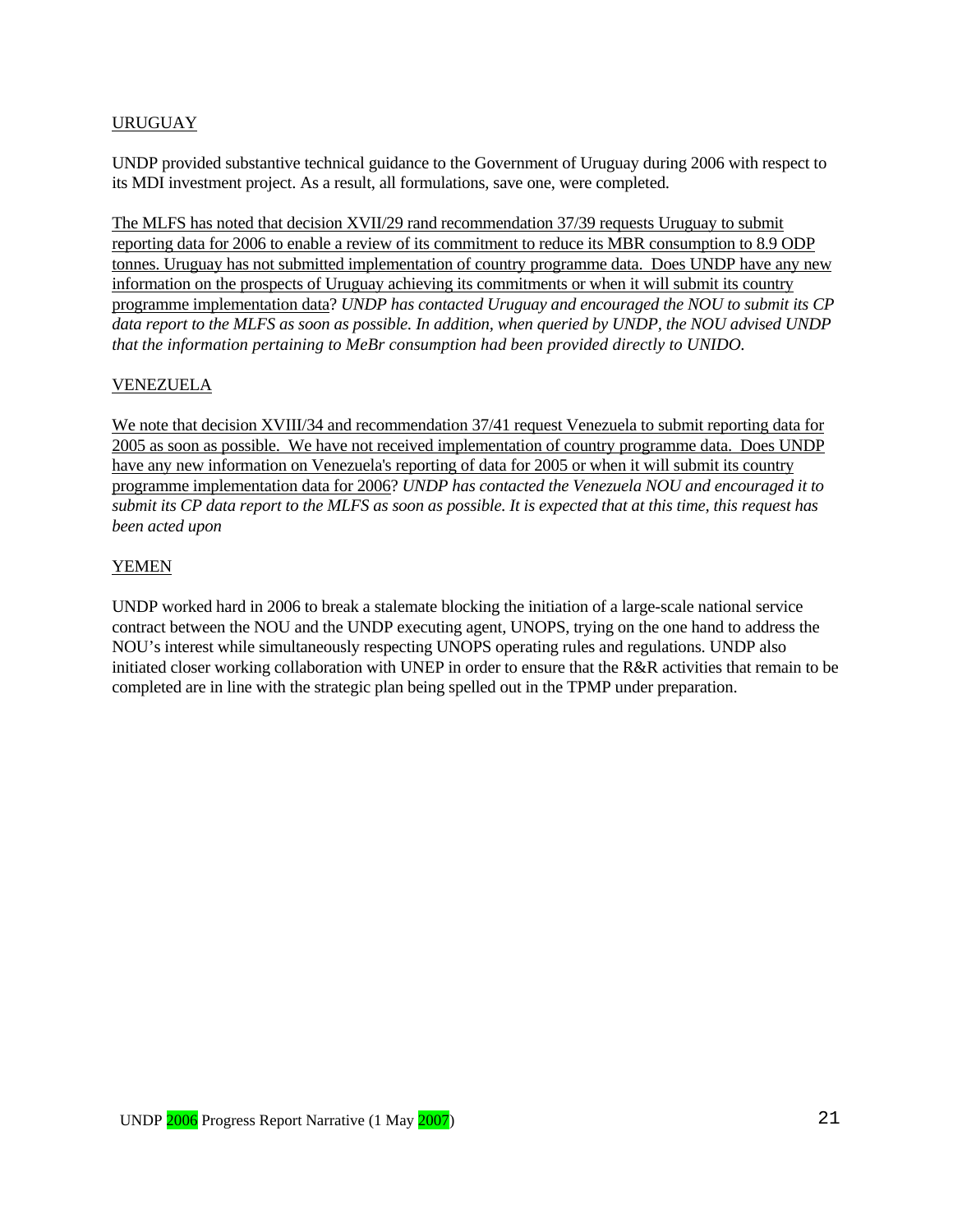## **ANNEX 2 – Tables related to the Performance Indicators**

#### **Table 1**

| Annual Programmes Approved in 2006 | <b>Short Title</b>                           |
|------------------------------------|----------------------------------------------|
| ARG/FUM/48/INV/149                 | MeBr tobacco/seedbeds: 6th tranche           |
| BAH/PHA/50/INV/16                  | TPMP (1st Tranche)                           |
| BRA/PHA/50/INV/278                 | CFC phase-out plan: 5th tranche              |
| COS/FUM/49/INV/36                  | Total MeBr phase-out: 4th tranche            |
| CPR/SOL/50/INV/446                 | China solvent sector: 2007 annual programme  |
| CUB/PHA/48/INV/37                  | National CFC phase-out plan: 2004/2005       |
| DMI/PHA/48/TAS/09                  | Terminal CFC ph-out mgt plan (1st tranche)   |
| DOM/PHA/48/INV/38                  | Terminal phase-out plan: 2006                |
| DRC/PHA/49/INV/24                  | CFC Nat. plan (1st tranche)                  |
| GEO/PHA/50/INV/22                  | TPMP (1st Tranche)                           |
| GHA/PHA/50/INV/24                  | TPMP (1st Tranche)                           |
| GRN/PHA/49/INV/10                  | TPMP (1st tranche)                           |
| IDS/REF/48/INV/174                 | Refr. Manuf. Phaseout: 4th tranche           |
| IDS/REF/48/INV/175                 | Refr. Servicing Plan: 4th tranche            |
| IND/REF/50/INV/403                 | Servicing Sector Plan (4th tranche - 2007)   |
| KEN/FUM/50/INV/40                  | MeBr phase-out in soil (3rd tranche)         |
| KYR/PHA/50/INV/14                  | TPMP (1st Tranche)                           |
| LEB/PHA/48/INV/63                  | Nat. CFC phase-out plan (2nd & 3rd tranches) |
| PAN/PHA/50/INV/26                  | National CFC phase-out plan (3rd tranche)    |
| STK/PHA/48/TAS/09                  | Terminal CFC ph-out mgt plan (1st tranche)   |
| TRI/PHA/49/INV/20                  | TPMP for CFCs: 2nd tranche                   |
| URU/PHA/50/INV/46                  | TPMP (1st Tranche)                           |

**22** 

### **Table 2**

|   | Individual Projects Approved in 2005 (no PRP) | <b>Short Title</b>                           |
|---|-----------------------------------------------|----------------------------------------------|
|   | BGD/ARS/50/TAS/24                             | TAS for MDI project                          |
|   | CHI/FOA/48/INV/161                            | Terminal umbrella for foam                   |
|   | CHI/REF/48/INV/160                            | Terminal umbrella for manuf in refrigeration |
| Δ | COL/PAG/48/INV/66                             | CTC as process agent at Prodesal S.A.        |
|   | ZIM/SOL/50/TAS/35                             | TAS in solvent/sterilant                     |

## **Table 3**

- $\cdot$  It was assumed that for all ongoing MY tranches that were approved in 2006, at least one milestone (ODP target achieved) was fulfilled, failing which the approval would not have taken place. Table 1 shows that there were 13 such MY tranches.
- $\cdot \cdot$  In addition, the milestone related to Nigeria in order for its 3<sup>rd</sup> funding tranche to be released was also achieved. This brings the total to 14.
- Methyl Bromide MY Agreements in Lebanon and Malawi and National Plans in Colombia and St Kitts & Nevis have met their respective ODP-phaseout target for 2005, yet they have not received a new funding tranche in 2006 because either it was the last year of the plan or there was no tranche scheduled for 2006. Yet these 4 milestones have been achieved. This brings the total of milestones to 18.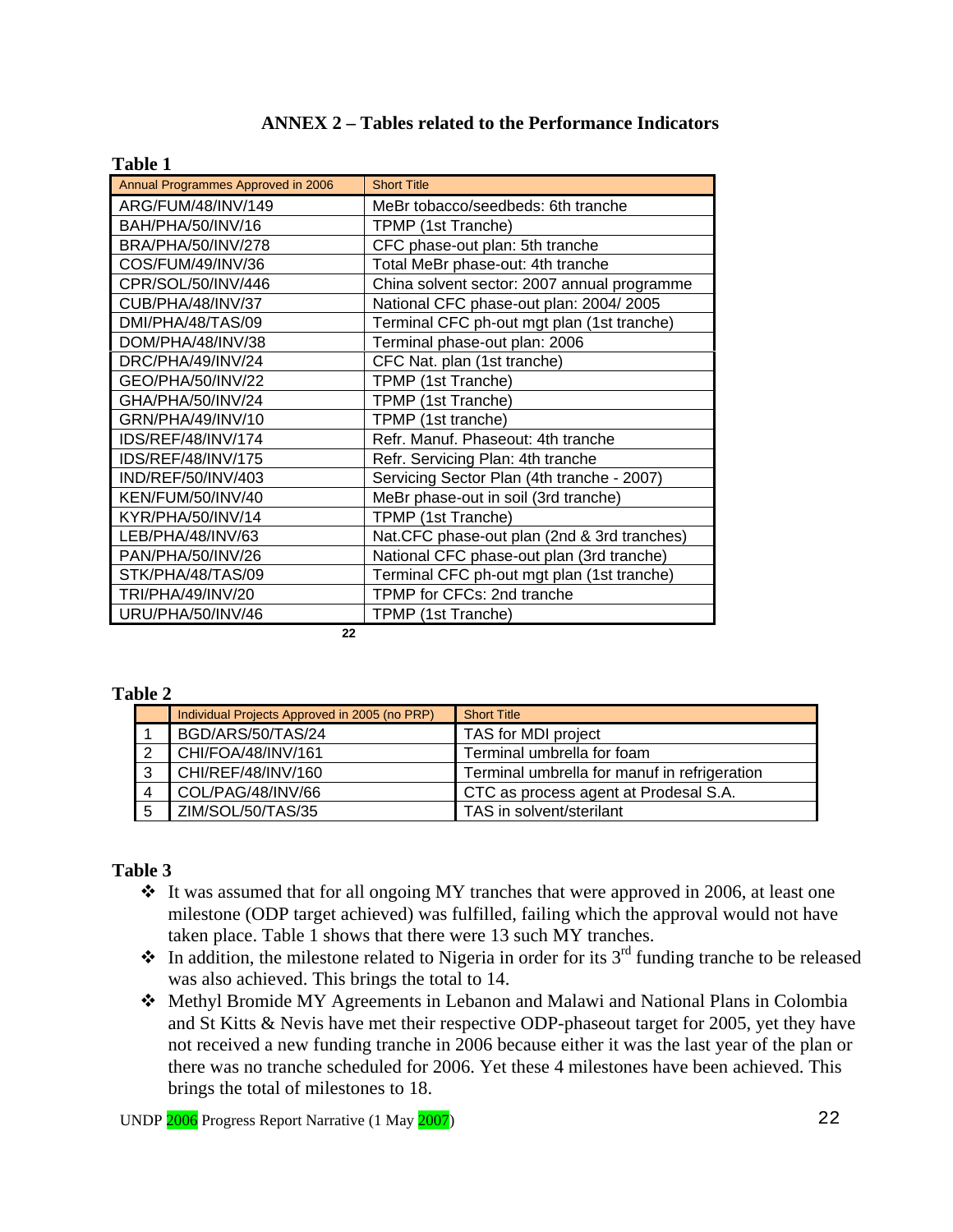| Milestones Target   Milestones Achieved |      |
|-----------------------------------------|------|
|                                         | 100% |

## **Table 4**

The figures below come from Table 4 of the progress report and include partial phase out from ongoing projects plus phase out from completed projects.

|                         | <b>All Projects</b> | <b>Individual Only</b> |
|-------------------------|---------------------|------------------------|
| <b>Cumulative Total</b> | 54.249              | 41,606                 |
| Last year Cumulative    | 50.936              | 40,063                 |
| Add. ODP for 2006       | 3.313               | 1.543                  |

## **Table 5**

| PRP projects Completed in 2006 |                                              |  |  |  |  |  |  |  |
|--------------------------------|----------------------------------------------|--|--|--|--|--|--|--|
| ARG/FUM/43/INV/139             | MeBr tobacco/seedbeds: 4th tranche           |  |  |  |  |  |  |  |
| BDI/REF/41/TAS/13              | Supplementary training/spares for R&R        |  |  |  |  |  |  |  |
| BDI/REF/41/TAS/16              | Monitoring the RMP                           |  |  |  |  |  |  |  |
| BGD/SEV/36/CPG/14              | Country programme update                     |  |  |  |  |  |  |  |
| BHU/REF/45/TAS/06              | RMP: technical assistance                    |  |  |  |  |  |  |  |
| BKF/REF/32/TAS/11              | End-users incentive programme                |  |  |  |  |  |  |  |
| BKF/REF/34/TAS/13              | Monitoring the RMP                           |  |  |  |  |  |  |  |
| BRA/SEV/32/INS/199             | Institutional Strengthening: Phase 3         |  |  |  |  |  |  |  |
| BZE/REF/44/TAS/12              | RMP: TAS for REF servicing                   |  |  |  |  |  |  |  |
| COL/FOA/38/INV/58              | <b>Terminal Foam Umbrella</b>                |  |  |  |  |  |  |  |
| COS/SEV/41/INS/32              | Institutional Strengthening: Phase 5         |  |  |  |  |  |  |  |
| CPR/SEV/44/INS/421             | Institutional Strengthening: Phase 6         |  |  |  |  |  |  |  |
| CPR/SOL/42/INV/410             | China solvent sector: 2004 annual programme  |  |  |  |  |  |  |  |
| CUB/ARS/34/INV/18              | CIDT: insecticides/technical aerosols        |  |  |  |  |  |  |  |
| CUB/SEV/40/INS/22              | Institutional Strengthening: Phase 4         |  |  |  |  |  |  |  |
| DRC/FOA/35/INV/06              | Complast SPRL Flexible Foam                  |  |  |  |  |  |  |  |
| GHA/FUM/37/TRA/18              | TRA for phase-out of MeBr                    |  |  |  |  |  |  |  |
| GHA/REF/32/TAS/14              | End-users incentive programme                |  |  |  |  |  |  |  |
| GHA/SEV/43/INS/20              | Institutional Strengthening: Phase 6         |  |  |  |  |  |  |  |
| GHA/SOL/44/TAS/22              | TAS for CTC sector                           |  |  |  |  |  |  |  |
| IDS/ARS/44/INV/167             | Aerosols at P.T Yulia                        |  |  |  |  |  |  |  |
| IDS/REF/41/INV/155             | Refr. Manuf. Phaseout: 2nd tranche - balance |  |  |  |  |  |  |  |
| IDS/REF/41/INV/157             | Refr. Servicing Plan: 2nd tranche            |  |  |  |  |  |  |  |
| IDS/SEV/41/INS/159             | Institutional Strengthening: Phase 4         |  |  |  |  |  |  |  |
| IND/FOA/41/INV/365             | Foam Sector Plan: 2nd tranche                |  |  |  |  |  |  |  |
| IND/FOA/44/INV/384             | Foam Sector plan (third tranche)             |  |  |  |  |  |  |  |
| IND/REF/38/INV/356             | Refr. Manuf. Phaseout: 1st tranche           |  |  |  |  |  |  |  |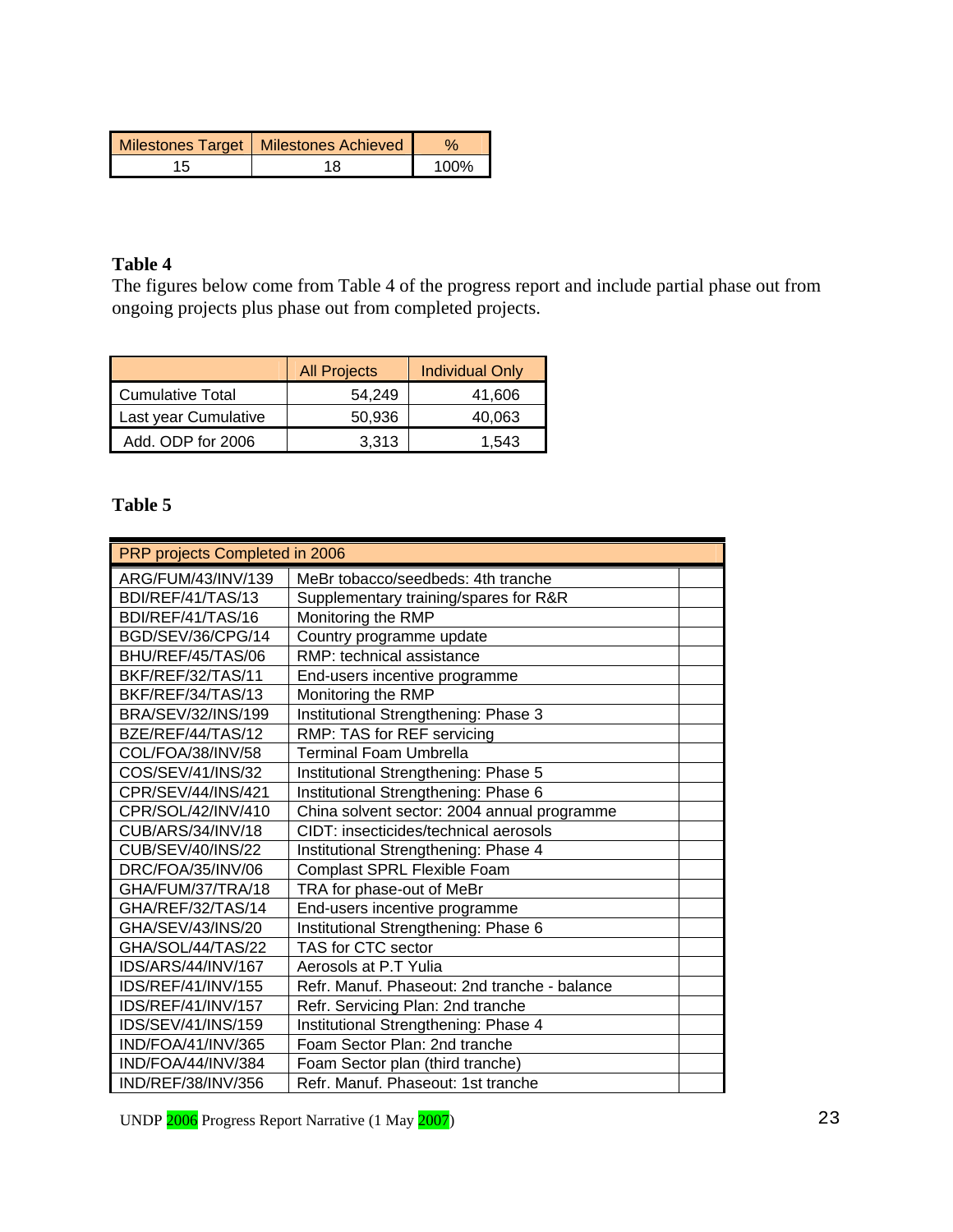| PRP projects Completed in 2006 |                                              |  |  |  |  |  |  |  |  |
|--------------------------------|----------------------------------------------|--|--|--|--|--|--|--|--|
| IND/REF/41/INV/364             | Refr. Manuf. Phaseout: 2nd tranche           |  |  |  |  |  |  |  |  |
| IND/REF/42/INV/371             | Servicing Sector Plan (1st tranche)          |  |  |  |  |  |  |  |  |
| IND/REF/44/INV/379             | Servicing Sector Plan (2nd tranche)          |  |  |  |  |  |  |  |  |
| IND/REF/44/INV/383             | REF manufacturing plan (third tranche)       |  |  |  |  |  |  |  |  |
| IND/SEV/36/CPG/349             | Country programme update                     |  |  |  |  |  |  |  |  |
| IND/SEV/41/INS/367             | Institutional Strengthening: Phase 5         |  |  |  |  |  |  |  |  |
| IRA/REF/35/INV/133             | Ghotb Jonoub Dom/Comm.Refr.                  |  |  |  |  |  |  |  |  |
| IRA/SEV/44/INS/167             | Institutional Strengthening: Phase 5, year 1 |  |  |  |  |  |  |  |  |
| JAM/SOL/42/TAS/20              | TAS umbrella for ODS in solvent use          |  |  |  |  |  |  |  |  |
| KYR/REF/37/TAS/01              | Monitoring the RMP                           |  |  |  |  |  |  |  |  |
| LEB/FUM/41/INV/53              | MeBr: vegetable/flower/tobacco: 3rd tranche  |  |  |  |  |  |  |  |  |
| LIB/FOA/35/INV/15              | El Houria LCD foam                           |  |  |  |  |  |  |  |  |
| MAL/FUM/29/DEM/12              |                                              |  |  |  |  |  |  |  |  |
| 9                              | Malaysian timber: MeBr phaseout              |  |  |  |  |  |  |  |  |
| MLW/FUM/43/INV/21              | MeBr non-QPS: 4th tranche                    |  |  |  |  |  |  |  |  |
| NIR/PHA/38/INV/106             | National CFC phase-out plan: 1st tranche     |  |  |  |  |  |  |  |  |
| NIR/SEV/40/INS/107             | Institutional Strengthening: Phase 3         |  |  |  |  |  |  |  |  |
| PER/FOA/35/INV/30              | Foam sect. phaseout (5 enterprises)          |  |  |  |  |  |  |  |  |
| SRL/SEV/43/INS/22              | Institutional Strengthening: Phase 5         |  |  |  |  |  |  |  |  |
| TRI/PHA/40/INV/16              | TPMP for CFCs: 1st tranche                   |  |  |  |  |  |  |  |  |
| TRI/SEV/38/INS/15              | Institutional Strengthening: Phase 3         |  |  |  |  |  |  |  |  |
| URU/SEV/37/INS/39              | Institutional Strengthening: Phase 5         |  |  |  |  |  |  |  |  |
|                                | 48                                           |  |  |  |  |  |  |  |  |

## **Table 6**

Last year's database counted ??? projects operationally completed before 1 Jan 2006, which could have been financially completed in 2006.

This year's database counts 45 projects for which a final revision was issued in 2006. As such, the target was almost achieved.

| <b>Finrevs Target</b> | <b>1 Finrevs Processed</b> |  |
|-----------------------|----------------------------|--|
|                       |                            |  |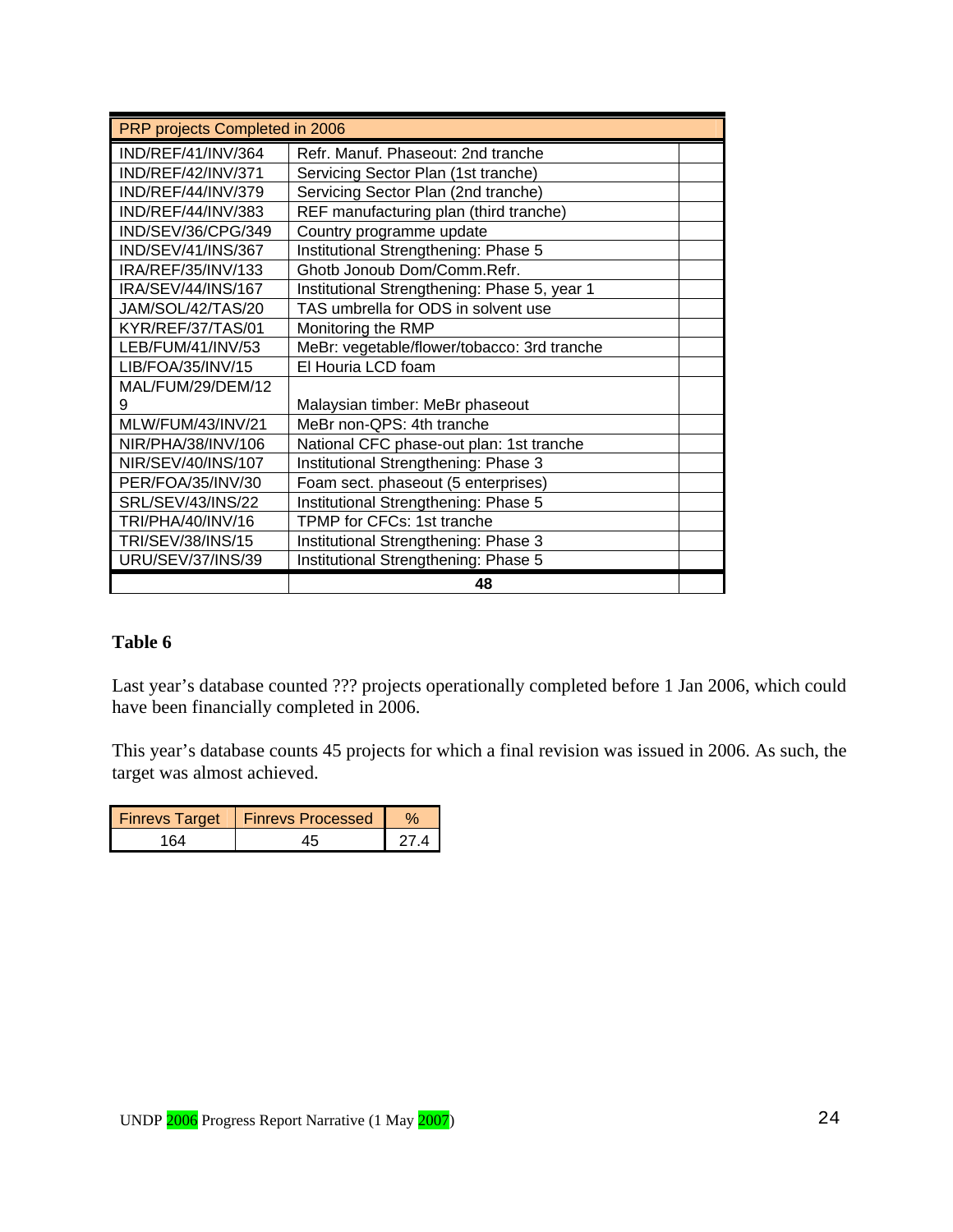## **1. Annual Summary UNDP, Table 1**

| <b>Year/Implementation</b><br>Characteristic                                                                                                                                                                        | Num-<br>ber of<br>Appro-<br>vals (=><br>3) | Num-<br>ber<br>Comp-<br>leted<br>$(=> 3)$ | Per Cent<br>Comp-<br>leted $(=)$<br>3) | ODP to be<br><b>Phased</b><br>Out $(==)$<br>3) | <b>ODP</b><br><b>Phased</b><br>Out $(==)$<br>3) | Per Cent<br>of ODP<br><b>Phased</b><br>Out (==><br>3) | <b>Approved</b><br><b>unding</b><br>(US<br>$\boldsymbol{\$})$ | Adjust-ment<br>(US\$)        | <b>Funds</b><br><b>Disbursed (US</b><br>$\boldsymbol{\$}$ | Per Cent<br>of Funds<br>Dis-<br>bursed | <b>Balance</b><br>(US \$) | <b>Planned</b><br>Commitment<br>in Current<br><b>Year (US \$)</b> | <b>Admi</b><br>trati<br>Suppor<br>$\boldsymbol{\$})$ |  |
|---------------------------------------------------------------------------------------------------------------------------------------------------------------------------------------------------------------------|--------------------------------------------|-------------------------------------------|----------------------------------------|------------------------------------------------|-------------------------------------------------|-------------------------------------------------------|---------------------------------------------------------------|------------------------------|-----------------------------------------------------------|----------------------------------------|---------------------------|-------------------------------------------------------------------|------------------------------------------------------|--|
| <b>Disbursement during Implementation</b>                                                                                                                                                                           |                                            |                                           |                                        |                                                |                                                 |                                                       |                                                               |                              |                                                           |                                        |                           |                                                                   |                                                      |  |
| 1991                                                                                                                                                                                                                | 15                                         | 15                                        | 100.                                   | $\overline{0}$                                 | $\mathbf{0}$                                    |                                                       | 1,381,450                                                     | $-232,418$                   | 1,149,032                                                 | 100.                                   | $\Omega$                  |                                                                   | 10 <sup>°</sup>                                      |  |
| 1992                                                                                                                                                                                                                | 62                                         | 62                                        | 100.                                   | 420                                            | 420                                             | 100.                                                  | 7,111,056                                                     | 32,460                       | 7,143,516                                                 | 100.                                   | $\overline{0}$            |                                                                   | 92                                                   |  |
| 1993                                                                                                                                                                                                                | 47                                         | 47                                        | 100.                                   | 848                                            | 848                                             | 100.                                                  | 10,632,330                                                    | $-267,141$                   | 10,365,189                                                | 100.                                   | $\overline{0}$            |                                                                   | 1,38                                                 |  |
| 1994                                                                                                                                                                                                                | 134                                        | 134                                       | 100.                                   | 6,005                                          | 6,005                                           | 100.                                                  | 51,309,949                                                    | $-6,641,568$                 | 44,668,381                                                | 100.                                   | $\overline{0}$            |                                                                   | 6,6                                                  |  |
| 1995                                                                                                                                                                                                                | 103                                        | 103<br>$\overline{69}$                    | 100.<br>100.                           | 4,141                                          | 4,141                                           | 100.<br>100.                                          | 29,145,957                                                    | $-2,019,653$                 | 27,126,304                                                | 100.<br>99.                            | $\overline{0}$            | 150,98                                                            | 3,78<br>3,55                                         |  |
| 1996                                                                                                                                                                                                                | 69                                         |                                           |                                        | 3,736                                          | 3,736                                           |                                                       | 27,383,759                                                    | $-1,487,357$                 | 25,707,670                                                |                                        | 188,732                   |                                                                   |                                                      |  |
| 1997                                                                                                                                                                                                                | 181                                        | 181                                       | 100.<br>99.                            | 5,542                                          | 5,542                                           | 100.<br>100.                                          | 47,939,742                                                    | $-4,637,676$                 | 43,281,574<br>29,305,992                                  | 100.<br>99.                            | 20,492                    | 16,39                                                             | 6,2                                                  |  |
| 1998<br>1999                                                                                                                                                                                                        | 160<br>196                                 | 159<br>195                                | 99.                                    | 4,482                                          | 4,482<br>4,472                                  | 100.                                                  | 31,143,571<br>37,395,669                                      | $-1,639,676$<br>$-2,414,236$ | 34,701,463                                                | 99.                                    | 197,903<br>279,969        | 57,66<br>130,690                                                  | 4,02<br>4,76                                         |  |
| 2000                                                                                                                                                                                                                | 136                                        | 129                                       | 94.                                    | 4,473<br>4,251                                 | 3,478                                           | 81.                                                   | 30,876,151                                                    | $-1,694,608$                 | 28,660,646                                                | 98.                                    | 520,898                   | 118,44                                                            | 3,75                                                 |  |
| 2001                                                                                                                                                                                                                | 173                                        | 170                                       | 98.                                    | 4,176                                          | 4,143                                           | 99                                                    | 35,924,756                                                    | $-1,243,543$                 | 34,057,386                                                | 98.                                    | 623,827                   | 347,20                                                            | 4,39                                                 |  |
| 2002                                                                                                                                                                                                                | 107                                        | 87                                        | 81                                     | 3,902                                          | 3,775                                           | 96.                                                   | 42,852,428                                                    | $-149,385$                   | 39,540,900                                                | 92.                                    | 3,162,143                 | 1,347,65                                                          | 5.95                                                 |  |
| 2003                                                                                                                                                                                                                | 58                                         | 32                                        | 55.                                    | 3,740                                          | 3,324                                           | 88.                                                   | 35,043,654                                                    | $\boldsymbol{0}$             | 16,280,243                                                | 46.                                    | 18,763,413                | 5,882,48                                                          | 4,3.3                                                |  |
| 2004                                                                                                                                                                                                                | 59                                         | 26                                        | 44.                                    | 4,016                                          | 3,172                                           | 79.                                                   | 22,162,430                                                    | $\Omega$                     | 6,203,717                                                 | 28.                                    | 15,958,710                | 8,023,56                                                          | 3,26                                                 |  |
| 2005                                                                                                                                                                                                                | 47                                         | $\overline{\mathcal{L}}$                  | 14.                                    | 3,932                                          | 3,489                                           | 88.                                                   | 28,634,239                                                    | $-20,000$                    | 913,585                                                   | $3$ .                                  | 27,700,656                | 7,447,13                                                          | 3.95                                                 |  |
| 2006                                                                                                                                                                                                                | 55                                         | $\overline{0}$                            | 0.0                                    | 2,787                                          | 120                                             | 4.                                                    | 14,490,699                                                    |                              | 6,177                                                     | 0.0                                    | 14,484,522                | 3,678,85                                                          | 2,85                                                 |  |
| Sub-total                                                                                                                                                                                                           | 1,602                                      | 1,416                                     | 88.4                                   | 56,451                                         | 51,147                                          | 90.6                                                  | 453,427,840                                                   | $-22,414,801$                | 349,111,775                                               | 81.0                                   | 81,901,266                | 27,201,068                                                        | 59,98                                                |  |
| <b>Disbursement after Completion</b>                                                                                                                                                                                |                                            |                                           |                                        |                                                |                                                 |                                                       |                                                               |                              |                                                           |                                        |                           |                                                                   |                                                      |  |
| 1991                                                                                                                                                                                                                | $\vert 0 \vert$                            | $\boldsymbol{0}$                          |                                        | $\overline{0}$                                 | $\boldsymbol{0}$                                |                                                       | $\overline{0}$                                                | $\overline{0}$               | $\overline{0}$                                            |                                        | $\overline{0}$            |                                                                   |                                                      |  |
| 1992                                                                                                                                                                                                                | $\vert 0 \vert$                            | $\boldsymbol{0}$                          |                                        | $\overline{0}$                                 | $\overline{0}$                                  |                                                       | $\overline{0}$                                                | $\overline{0}$               | $\overline{0}$                                            |                                        | $\overline{0}$            |                                                                   |                                                      |  |
| 1993                                                                                                                                                                                                                | $\vert 0 \vert$                            | $\boldsymbol{0}$                          |                                        | $\boldsymbol{0}$                               | $\overline{0}$                                  |                                                       | $\overline{0}$                                                | $\boldsymbol{0}$             | $\boldsymbol{0}$                                          |                                        | $\overline{0}$            |                                                                   |                                                      |  |
| 1994                                                                                                                                                                                                                | $\vert$                                    | $\mathfrak{S}$                            | 100.                                   | 108                                            | 108                                             | 100.                                                  | 2,715,015                                                     | $-347,444$                   | 2,367,571                                                 | 100.                                   | $\overline{0}$            |                                                                   | 35                                                   |  |
| 1995                                                                                                                                                                                                                | 8 <sup>1</sup>                             | $8 \,$                                    | 100.                                   | 953                                            | 953                                             | 100.                                                  | 1,881,897                                                     | $-18,450$                    | 1,863,447                                                 | 100.                                   | $\overline{0}$            |                                                                   | 24                                                   |  |
| 1996                                                                                                                                                                                                                | $\vert 5 \vert$                            | $\mathbf{5}$                              | 100.                                   | 148                                            | 148                                             | 100.                                                  | 437,000                                                       | $-14,413$                    | 422,587                                                   | 100.                                   | $\overline{0}$            |                                                                   |                                                      |  |
| 1997                                                                                                                                                                                                                | $\left  \frac{3}{2} \right $               | $\left  \right $                          | 100.                                   | 41                                             | 41                                              | 100.                                                  | 227,050                                                       | $-5,429$                     | 221,621                                                   | 100.                                   | $\overline{0}$            |                                                                   |                                                      |  |
| 1998                                                                                                                                                                                                                | $\mathbf{1}$                               | $\mathbf{1}$                              | 100.                                   | 11                                             | 11                                              | 100.                                                  | 62,980                                                        | $-1,589$                     | 61,391                                                    | 100.                                   | $\overline{0}$            |                                                                   |                                                      |  |
| 1999                                                                                                                                                                                                                | $\overline{2}$                             | $\overline{c}$                            | 100.                                   | 21                                             | 21                                              | 100                                                   | 191,277                                                       | $-4,406$                     | 186,871                                                   | 100.                                   | $\overline{0}$            |                                                                   |                                                      |  |
| 2000                                                                                                                                                                                                                | $\mathbf{0}$                               | $\overline{0}$                            |                                        | $\overline{0}$                                 | $\overline{0}$                                  |                                                       | $\overline{0}$                                                | $\boldsymbol{0}$             | $\mathbf{0}$                                              |                                        | $\overline{0}$            |                                                                   |                                                      |  |
| 2001                                                                                                                                                                                                                | $\overline{0}$                             | $\overline{0}$                            |                                        | $\overline{0}$                                 | $\overline{0}$                                  |                                                       | $\overline{0}$                                                | $\overline{0}$               | $\Omega$                                                  |                                        | $\overline{0}$            |                                                                   |                                                      |  |
| 2002                                                                                                                                                                                                                | $\boldsymbol{0}$                           | $\overline{0}$                            |                                        | $\overline{0}$                                 | $\mathbf{0}$                                    |                                                       | $\overline{0}$                                                | $\overline{0}$               | $\mathbf{0}$                                              |                                        | $\overline{0}$            |                                                                   |                                                      |  |
| 2003                                                                                                                                                                                                                | $\boldsymbol{0}$                           | $\overline{0}$                            |                                        | $\boldsymbol{0}$                               | $\mathbf 0$                                     |                                                       | $\mathbf{0}$                                                  | $\overline{0}$               | $\theta$                                                  |                                        | $\mathbf{0}$              |                                                                   |                                                      |  |
| 2004                                                                                                                                                                                                                | -1                                         | $\overline{0}$                            | 0.0                                    | 192                                            | 192                                             | 100.0                                                 | 1,109,120                                                     | $\overline{0}$               | 917,083                                                   | 82.                                    | 192,037                   | 76,81                                                             |                                                      |  |
| 2005                                                                                                                                                                                                                | $\Omega$                                   | $\boldsymbol{0}$                          |                                        | $\mathbf{0}$                                   | $\overline{0}$                                  |                                                       | $\mathbf{0}$                                                  | $\Omega$                     |                                                           |                                        | $\overline{0}$            |                                                                   |                                                      |  |
| 2006                                                                                                                                                                                                                | $\overline{0}$                             | $\overline{0}$                            |                                        | $\boldsymbol{0}$                               | $\overline{0}$                                  |                                                       | $\overline{0}$                                                | $\overline{0}$               |                                                           |                                        | $\overline{0}$            |                                                                   |                                                      |  |
| Sub-total                                                                                                                                                                                                           | 25                                         | 24                                        | 96.0                                   | 1,474                                          | 1,474                                           | 100.0                                                 | 6,624,339                                                     | -391,731                     | 6,040,571                                                 | 96.9                                   | 192,037                   | 76,815                                                            | 80                                                   |  |
| <b>Retroactively Funded</b>                                                                                                                                                                                         | 11                                         | 11                                        | 100.0                                  | 732                                            | 732                                             | 100.                                                  | 2,090,480                                                     | $-113,434$                   | 1,977,046                                                 | 100.                                   | $\vert 0 \vert$           |                                                                   | 26                                                   |  |
| <b>Time-sensitive Accounts</b>                                                                                                                                                                                      | 116                                        | 90                                        | 77.6                                   | 391                                            | 368                                             | 94.1                                                  | 23,101,236                                                    | 103,753                      | 19,345,079                                                | 83.                                    | 3,859,910                 | 1,146,723                                                         | 2,61                                                 |  |
| <b>GRAND TOTAL</b>                                                                                                                                                                                                  | 1,754                                      | 1,541                                     | 87.9                                   | 59,048                                         | 53,721                                          | 91.0                                                  | 485,243,895                                                   | $-22,816,213$                | 376,474,471                                               | 81.4                                   | 85,953,213                | 28,424,606                                                        | 63,66                                                |  |
| Note 1: Agency and National implementation is not distinguished in this table.                                                                                                                                      |                                            |                                           |                                        |                                                |                                                 |                                                       |                                                               |                              |                                                           |                                        |                           |                                                                   |                                                      |  |
| Note 2: Retroactive projects and time-sensitive accounts are provided for all years as one cumulative figure (not included in annual data).                                                                         |                                            |                                           |                                        |                                                |                                                 |                                                       |                                                               |                              |                                                           |                                        |                           |                                                                   |                                                      |  |
| Note 3: The columns containing "=> 3" do not include closed and transferred projects. Others columns do. If all columns were to include closed and transferred projects, the Grand Totals would read as<br>follows: |                                            |                                           |                                        |                                                |                                                 |                                                       |                                                               |                              |                                                           |                                        |                           |                                                                   |                                                      |  |
| <b>GRAND TOTAL</b>                                                                                                                                                                                                  | 1.830                                      | 1.617                                     | 88.4                                   | 59.622                                         | 54.249                                          | 91.0                                                  | 485.243.895                                                   | $-22.816.213$                | 376,474,471                                               | 81.4                                   | 85.953.213                | 28,424,606                                                        | 63.66                                                |  |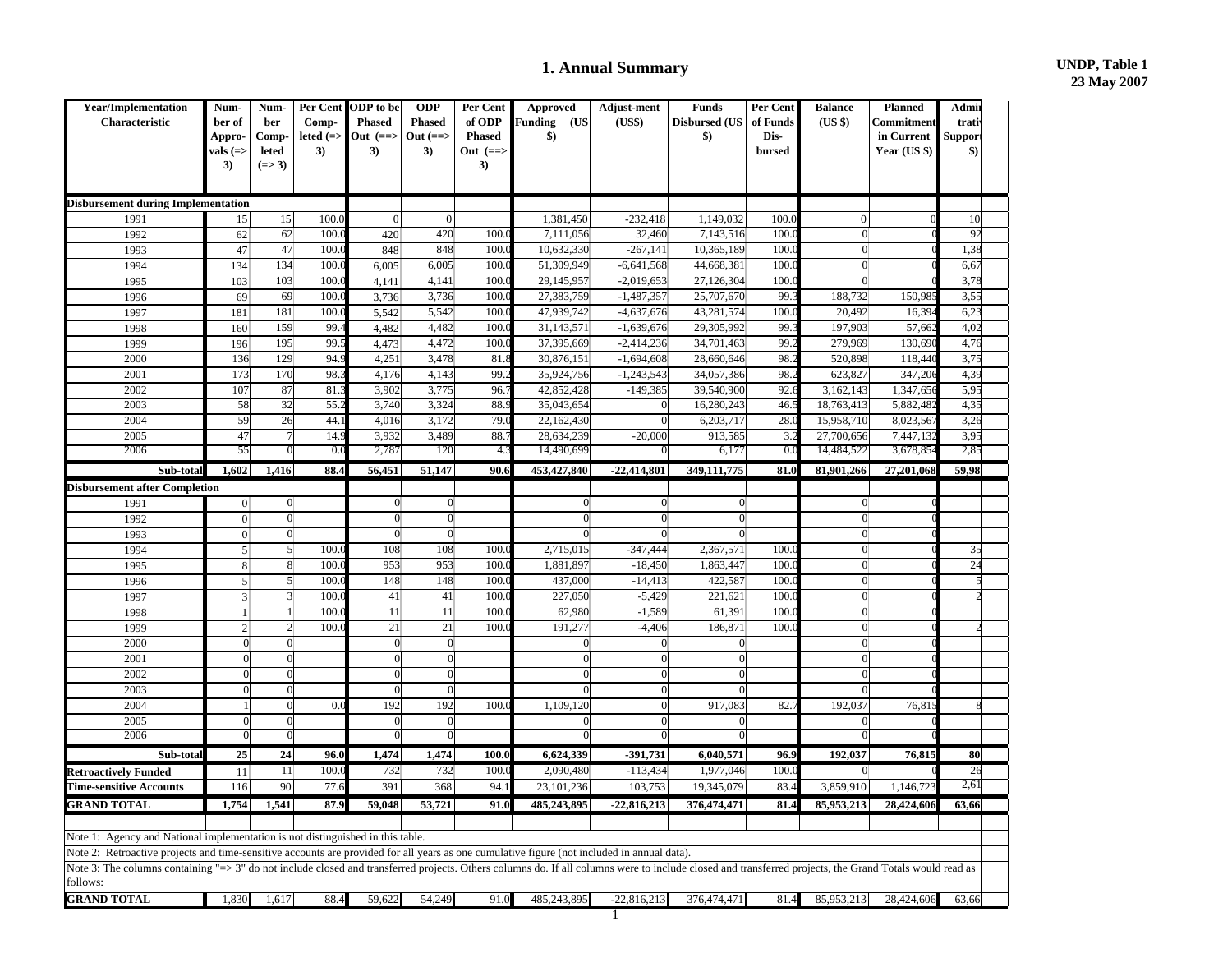# **2. Summary by Type UNDP, Table 2**

| <b>Type</b>                                                                                                                                                                                                | Number of<br>Appro-<br>vals ==> | Number<br>Comp-<br>$leted == >  Complete$<br>来 | Per<br>Cent<br>$ed == >$ | <b>Approved</b><br>Funding (US<br>\$) | Adjustment<br>(US \$) | <b>Funds</b><br>Disbursed (US<br>$\boldsymbol{\$}$ | Per Cent<br>of Funds<br>Dis-<br>bursed | <b>Balance (US \$)</b> | <b>Planned</b><br>Commit-ments tra<br>in Current Year<br>$(US \$ |  |
|------------------------------------------------------------------------------------------------------------------------------------------------------------------------------------------------------------|---------------------------------|------------------------------------------------|--------------------------|---------------------------------------|-----------------------|----------------------------------------------------|----------------------------------------|------------------------|------------------------------------------------------------------|--|
| Country Programme Preparation                                                                                                                                                                              | 22                              | 21                                             | 95.5                     | 1,636,503.0                           | 2,785                 | 1,585,651                                          | 96.7                                   | 53,637                 | 21,536                                                           |  |
| <b>Demonstration Projects</b>                                                                                                                                                                              | 22                              | 16                                             | 72.7                     | 7,511,998                             | (114, 810)            | 3,311,093                                          | 44.8                                   | 4,086,095              | 854,749                                                          |  |
| <b>Institutional Strength. Projects</b>                                                                                                                                                                    | 116                             | 90                                             | 77.6                     | 23,101,236                            | 103,753               | 19,345,079                                         | 83.4                                   | 3,859,910              | 1,146,723                                                        |  |
| <b>Investment Projects</b>                                                                                                                                                                                 | 968                             | 907                                            | 93.7                     | 406,478,945                           | (19,608,867)          | 317,110,605                                        | 82.0                                   | 69,759,473             | 23,801,255                                                       |  |
| Project Preparation                                                                                                                                                                                        | 375                             | 340                                            | 90.7                     | 13,626,338                            | (2,220,416)           | 10,743,535                                         | 94.2                                   | 662,389                | 624,389                                                          |  |
| <b>Technical Assistance Projects</b>                                                                                                                                                                       | 223                             | 142                                            | 63.7                     | 30,812,735                            | (495, 608)            | 22,951,091                                         | 75.7                                   | 7,366,037              | 1,924,573                                                        |  |
| <b>Training Projects</b>                                                                                                                                                                                   | 28                              | 25                                             | 89.3                     | 2,076,140                             | (483,050)             | 1,427,417                                          | 89.6                                   | 165,673                | 51,381                                                           |  |
| <b>GRAND-TOTAL</b>                                                                                                                                                                                         | 1,754                           | 1,541                                          | 87.9                     | 485,243,895                           | $-22,816,213$         | 376,474,471                                        | 81.4                                   | 85,953,211             | 28,424,606                                                       |  |
|                                                                                                                                                                                                            |                                 |                                                |                          |                                       |                       |                                                    |                                        |                        |                                                                  |  |
| * Note: The columns containing "=> *" do not include closed and transferred projects. Others columns do. If all columns were to include closed and transferred projects, the Grand Tot<br>read as follows: |                                 |                                                |                          |                                       |                       |                                                    |                                        |                        |                                                                  |  |
| <b>GRAND TOTAL</b>                                                                                                                                                                                         | 1,830                           | 1,617                                          | 88.4                     | 485,243,895                           | $-22,816,213$         | 376,474,471                                        | 81.4                                   | 85,953,213             | 28,424,606                                                       |  |
|                                                                                                                                                                                                            |                                 |                                                |                          |                                       | 462,427,682           |                                                    |                                        |                        |                                                                  |  |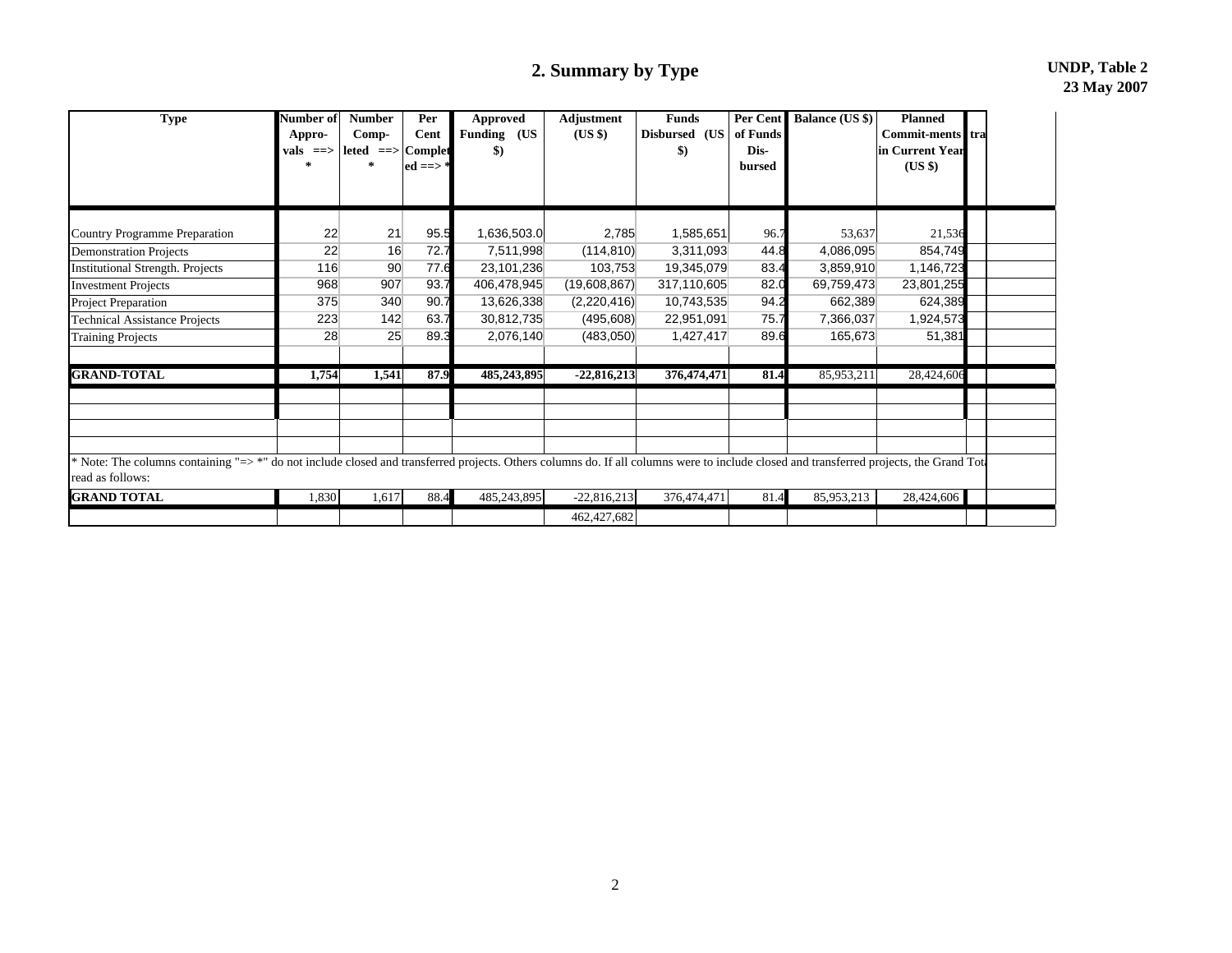| Ctry<br>ARG | Sector Plan/National ODS Phase- Date Approved<br>Out Plan<br>Methyl bromide phase-out in                                                                      | Mar-02        | Planned<br>date of<br><b>completion</b><br>Plan<br>$Dec-07$ | <b>Funds Committed</b><br>by ExCom (US\$)<br>3,588,000 | <b>Funds Released</b><br>including Present<br>Year by ExCom<br>(US\$)<br>3,588,000 | <b>Funds Disbursed to</b><br>the Country (US\$)<br>3,009,746 | <b>Total ODP</b><br>Consumptio<br>n to be<br><b>Phase-out</b><br>for the Plan<br>156.00 | <b>ODP</b><br>Counsumption<br><b>Allowed</b> for<br>the Reporting<br>Year<br>264.80 N.A. | <b>Actual ODP</b><br>Consumption<br>for Reporting<br>Year | Remarks (Achievement of Conditions of Approval, Milestones, Relevant Issues concerning next Targets)<br>The UNDP project timeline was extended through to the end of 2007, following an ExCom 45                                                                                                                                                                                                                                                                                                                                                                                                                                                                                                                                                                                                                                                                                                                                                                                    |
|-------------|---------------------------------------------------------------------------------------------------------------------------------------------------------------|---------------|-------------------------------------------------------------|--------------------------------------------------------|------------------------------------------------------------------------------------|--------------------------------------------------------------|-----------------------------------------------------------------------------------------|------------------------------------------------------------------------------------------|-----------------------------------------------------------|-------------------------------------------------------------------------------------------------------------------------------------------------------------------------------------------------------------------------------------------------------------------------------------------------------------------------------------------------------------------------------------------------------------------------------------------------------------------------------------------------------------------------------------------------------------------------------------------------------------------------------------------------------------------------------------------------------------------------------------------------------------------------------------------------------------------------------------------------------------------------------------------------------------------------------------------------------------------------------------|
|             | tobacco and non-protected<br>vegetable seedbeds                                                                                                               |               |                                                             |                                                        |                                                                                    |                                                              |                                                                                         |                                                                                          |                                                           | approved change in the total project's Agreed Conditions. Phases I through IV are operationally<br>complete. Work in 2006 focused on the provinces of Salta, Jujuy, Catamarca & Tucumán where<br>reductions in previous years had been less significant, and was expanded to further into the open-<br>field vegetables' sector. Awareness-raising efforts continued including the launch of a new media<br>campaign, the hosting of local outreach events and the production of training materials for growers<br>and extensionists. Efforts to identify cost-effective local inputs for FTS continued. Coordination with<br>the Ministries of Enviornment and Agriculture continued with respect to regulations to control MB<br>imports. The project remains on track and continues to meet its targets.                                                                                                                                                                         |
| <b>BAH</b>  | Terminal phase-out<br>management plan (first<br>tranche)                                                                                                      | Nov-06        | Dec-08                                                      | 312,500                                                | 272,500                                                                            |                                                              | 58.71                                                                                   | 67.72 na                                                                                 |                                                           | This project has been recently approved at the 50th ExCom. The Government is in the process of<br>signing the project document which is expected to be done by May 2007                                                                                                                                                                                                                                                                                                                                                                                                                                                                                                                                                                                                                                                                                                                                                                                                             |
| <b>BGD</b>  | National ODS phase-out plan                                                                                                                                   | Apr-04        | Dec-10                                                      | 1,025,000                                              | 155,000                                                                            | ×.                                                           | 267.60                                                                                  |                                                                                          | 81 N.A.                                                   | The Government of Bangladesh is expected to sign the NPP (1st Tranche) in March 2007. After this<br>signature the NPP will be revised.                                                                                                                                                                                                                                                                                                                                                                                                                                                                                                                                                                                                                                                                                                                                                                                                                                              |
| <b>BOL</b>  | Terminal phase-out<br>management plan                                                                                                                         | Mar-07        | Mar-10                                                      | 373,000                                                | 151,000                                                                            |                                                              | 26.90                                                                                   | 26.90 N.A.                                                                               |                                                           | Recently approved at the 51st ExCom meeting                                                                                                                                                                                                                                                                                                                                                                                                                                                                                                                                                                                                                                                                                                                                                                                                                                                                                                                                         |
| <b>BRA</b>  | National CFC phase-out plan                                                                                                                                   | $Jul-02$      | $Dec-09$                                                    | 22.816.400                                             | 21.596.400                                                                         | 9.140.274                                                    | 5.801.00                                                                                | 2,050.00 N.A.                                                                            |                                                           | For 2006, consumpion targets were accomplished. 30 Workshops in 12 cities to train 545 technicians<br>and distribute 335 MAC R&R units to 335 companies. Distribution of 562 CFC-12 recovery units to 70<br>companies in 26 cities in Sao Paulo and in 6 other states. Cooperation Agreement signed between<br>the MMA and 2 Electricity Companies for recovery of CFC-12 in 14,000 domestic refrigerators.<br>Selection of the Reclaim Center operator company in Rio and purchase of reclaiming equipment.<br>Regions selected for the 2 remaining Reclaim Centers.                                                                                                                                                                                                                                                                                                                                                                                                               |
| COL         | National phase out plan for<br>Annex A (Group I and II)<br>substances: first<br>implementation programme                                                      | $Dec-03$      | Dec-10                                                      | 4.500.000                                              | 4.500.000                                                                          | 675.488                                                      | 805.85                                                                                  | 1.197.85 N.A.                                                                            |                                                           | Last 16 companies received equipment under the CRM project. National database with 5000 detailed<br>records for companies, technicians and reporting and updating mechanisms. 39 SENA Training<br>Centers in different cities prepared to respond to the demand for certification. 1200 candidates<br>enrolled in the certification for 200 companies covering 72 municipalities. 227 servicing workshops<br>selected to receive equipment. 32 R&R MAC, 175 recovery units and 175 tool kits purchased. 6 new<br>resolutions approved to support the MPP and 4 new draft resolutions in discussion. The<br>dissemination activities continued supporting the plan.                                                                                                                                                                                                                                                                                                                  |
| <b>DRC</b>  | National CFC phase-out plan<br>(first tranche)                                                                                                                | <b>Jul-06</b> | Dec-07                                                      | 337,500                                                | 193,750                                                                            |                                                              | 51.50                                                                                   | 185.70 N.A.                                                                              |                                                           | Due to elections and slow resumption of Government functions, signature of project document took<br>longer than usual. Country office informs that situation has settled and that prodoc would be signed<br>in April/May 2007. Activities to be initiated soon thereafter.                                                                                                                                                                                                                                                                                                                                                                                                                                                                                                                                                                                                                                                                                                          |
| COS         | Total methyl bromide phase-<br>out used as a fumigant in<br>melons, cut flowers.<br>bananas, tobacco seedbeds<br>and nurseries, excluding<br>QPS applications | Dec-01        | Dec-08                                                      | 4,845,283                                              | 4,118,492                                                                          | 2,113,203                                                    | 342.50                                                                                  | 253.20 N.A.                                                                              |                                                           | Project timeline was extended through 2010 by a decision at ExCom 48, as per ExMOP 1/2.<br>Technical aspects of the project's implementation are on track and the 2006 MB consumption target<br>was met. Training and field days were organised during the year on alternative products, safety and<br>application methods, dosage rates and monitoring effectiveness. The tobacco sector reported zero<br>MB use for the 2nd consecutive year. In addition, MB reduction in the cut flower sector was achieved<br>and the sector expects 2007 to be the final year of MB use. In the melon production sector, where<br>technical difficulties in adoption persist, the 2006 reduction targets were met. A change in<br>Government in 2006 resulted in change in the project's overall management authority in COGO. This<br>contributed to some delays on policy work and approval for fund disbursement staff familiarized<br>themselves with the project's terms and objectives. |
| <b>CPR</b>  | ODS phaseout in China<br>solvent sector                                                                                                                       | Mar-00        | Dec-09                                                      | 52,000,000                                             | 47,560,000                                                                         | 27,102,986                                                   |                                                                                         | 4,031.00 339 TCA                                                                         | N.A.                                                      | Eighth funding tranche released. 22 large and medium-sized enterprises participated through<br>retroactive reimbursement mechanism for 298 ODP tonnes of CFC-113 phased out. 12 TCA<br>consuming enterprises signed contract to phase out 48.3 ODP tonnes of TCA upon completion of<br>phase-out activities. 7 of 12 provinces/cities certified as Ozone-Friendly Provinces/Cities for<br>achieving early phase-out by July 2006 through enacting legislative measures to ban CFC and Halon<br>production, consumption and transport.                                                                                                                                                                                                                                                                                                                                                                                                                                               |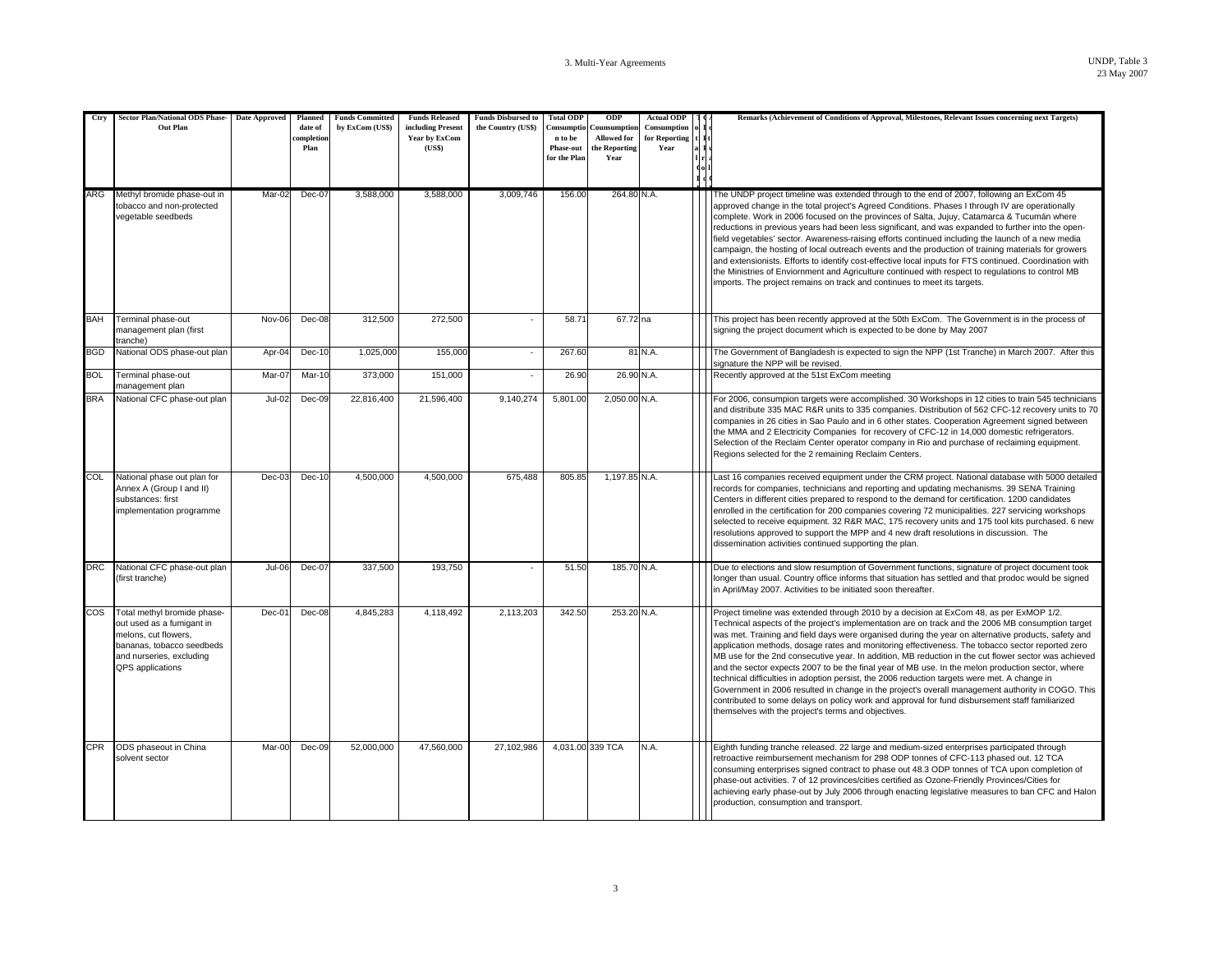| <b>CUB</b> | National ODS Phase out Plan                                                                        | Apr-05   | Dec-09   | 1,559,228 | 762,228   |           | 331.30   | 260.40 N.A.   |             | The Executive Committee at its 48th Meeting approved the transfer of implementing agencies and<br>UNDP now serves as the lead agency. The internal approval of the project in Cuba was a long and<br>cumbersome process, and the UNDP Project Document was not signed until December 2006.                                                                                                                                                                                                                                                                |
|------------|----------------------------------------------------------------------------------------------------|----------|----------|-----------|-----------|-----------|----------|---------------|-------------|-----------------------------------------------------------------------------------------------------------------------------------------------------------------------------------------------------------------------------------------------------------------------------------------------------------------------------------------------------------------------------------------------------------------------------------------------------------------------------------------------------------------------------------------------------------|
| <b>DMI</b> | Terminal CFC phase-out<br>management plan (first<br>tranche)                                       | Apr-06   | Dec-09   | 103.000   | 40.000    |           | 0.74     |               | $0.74$ N.A. | Project approved at ExCom 48. UNDP Project Document signed. An inception workshop was<br>conducted jointly with UNEP. Process of identifying local and regional consultant is underway.                                                                                                                                                                                                                                                                                                                                                                   |
| <b>DOM</b> | CFC Phase-Out Plan (first<br>and second tranche).                                                  | Apr-05   | Dec-09   | 1,711,600 | 900,000   | 93.770    | 311.20   | 252.00 N.A.   |             | Consumption targets accomplished. National consultant identified and hired. Work plan for the<br>complete project elaborated and under implementation. Two missions to DR to support<br>implementation of TPOP. MOU negotiated with technical institute in order to implement certification<br>programme of technicians. National Seminar on new alternative non-ODS blends took place with the<br>participation of importers, distributors, technicians and workshops. Procurement process of R&R<br>equipment initiated. Training of customs officials. |
| GEO        | Terminal phase-out<br>management plan (first<br>tranche)                                           | Nov-06   | Nov-09   | 325,000   | 216,180   |           | 8.20     |               | 8.20 N.A.   | Project approved in November 2006. UNDP-documentation produced, entered in ATLAS and project<br>signature awaited for.                                                                                                                                                                                                                                                                                                                                                                                                                                    |
| <b>GHA</b> | Terminal phase-out<br>management plan (first<br>tranche)                                           | Nov-06   | Nov-09   | 344,894   | 204,394   |           | 17.50    | 17.50 N.A.    |             | Project approved in November 2006. UNDP-documentation produced, entered in ATLAS and project<br>document signed in Feb 07. Mission by MPU staff to Ghana took place in Mar 07 during which<br>activities were initiated.                                                                                                                                                                                                                                                                                                                                  |
| <b>GRN</b> | Terminal CFC phase-out<br>management plan (first<br>tranche)                                       | $Jul-06$ | $Dec-09$ | 120,000   | 40.000    |           | 2.99     |               | 2.99 N.A.   | Project approved at ExCom 49. UNDP Project Document signed. An inception workshop was<br>conducted jointly with UNEP. The identification of local and regional consultant is in process.                                                                                                                                                                                                                                                                                                                                                                  |
| <b>IDS</b> | Refrigeration sector phase-<br>out plan: refrigeration<br>servicing                                | Nov-02   | Dec-08   | 4,912,300 | 4,912,300 | 2,320,319 | 1,072.00 | 2,331.00 N.A. |             | R&R equipment distributed to 247 servicing and 114 training establishments. 3R and 2R equipment<br>procured for additional 71 and 186 servicing establishments respectively. Procurement of mini-<br>reclamaion units also finalized. Additional end-users identified to participate in 2007 pilot<br>retrofit/replacement programme. Additional refrigeration technicians trained by master trainers in<br>training institutions. (Note: "ODP Consumption allowed" corresponds to the National level as a sector<br>breakdown is not available).         |
| <b>IDS</b> | Sector phase-out plan for<br>elimination of CFCs in the<br>refrigeration (manufacturing)<br>sector | $Jul-02$ | Dec-07   | 6,398,000 | 6,217,000 | 3,253,178 | 1,141.00 | 2,331.00 N.A. |             | Of total 89 enterprises endorsed, 77 completed their phase-out activities. 5 enterprises still<br>implementing their activities during 2006. Procurement for 7 enterprises endorsed in 2006 completed<br>with expected delivery in 2007. Revised ODS import regulation issued in June 2006. Performance<br>verification established that 2005 national consumption limits and phase-out targets achieved. (Note:<br>"ODP Consumption allowed" corresponds to the National level as a sector breakdown is not<br>available).                               |
| <b>IND</b> | Plan for phase out of CFCs in<br>the refrigeration<br>manufacturing sector                         | $Nov-02$ | $Dec-06$ | 2.935.986 | 2.935.986 | 2.215.845 | 428.00   | 1.560.00 N.A. |             | Equipment installation, commissioning and phase out activities completed at all but about 25 of the<br>identified and endorsed refrigeration manufacturing enterprises, phase out completed as planned.<br>Other technical assistance, policy and management support activities on-going. (Note: "ODP<br>Consumption allowed" corresponds to the National level as a sector breakdown is not available).                                                                                                                                                  |
| <b>IND</b> | Plan for phase out of CFCs in<br>the refrigeration servicing<br>sector - UNDP Component            | Apr-04   | Dec-09   | 1.522.260 | 1,170,460 | 732.833   | 219.10   | 1.560.00 N.A. |             | Equipment for Phase I and Phase II procured and distributed to Refrigeration Servicing Enterprises.<br>Second batch of training equipment delivered to remaining 57 training institutes. ITB for Long Term<br>Agreement for equipment for Phase III RSEs finalized with POs to be issued early 2007. (Note: "ODP<br>Consumption allowed" corresponds to the National level as a sector breakdown is not available).                                                                                                                                       |
| <b>IND</b> | Sectoral phase-out plan for<br>elimination of CFCs in the<br>foam sector                           | $Jul-02$ | Dec-06   | 5.424.577 | 5.424.577 | 4.001.448 | 639.00   | 1.560.00 N.A. |             | Equipment installation, commissioning and phase out activities completed at all identified and<br>endorsed foam enterprises, phase out completed as planned. Other technical assistance, policy and<br>management support activities on-going. (Note: "ODP Consumption allowed" corresponds to the<br>National level as a sector breakdown is not available).                                                                                                                                                                                             |
| <b>IRA</b> | National CFC Phase-out Plan                                                                        | Apr-04   | Apr-07   | 770,000   | 770,000   | 635,652   | 56.00    | 956.60 N.A.   |             | Equipment installed and commissioned at all 25 enterprises identified, phased out 165.85 ODP<br>tonnes of CFC. Up to two more refrigeration manufacturing enterprises to be identified to participate<br>in achieving additional phase-out. All activities to be completed in 2007. (Note: "ODP Consumption<br>allowed" corresponds to the National level as a sector breakdown is not available).                                                                                                                                                        |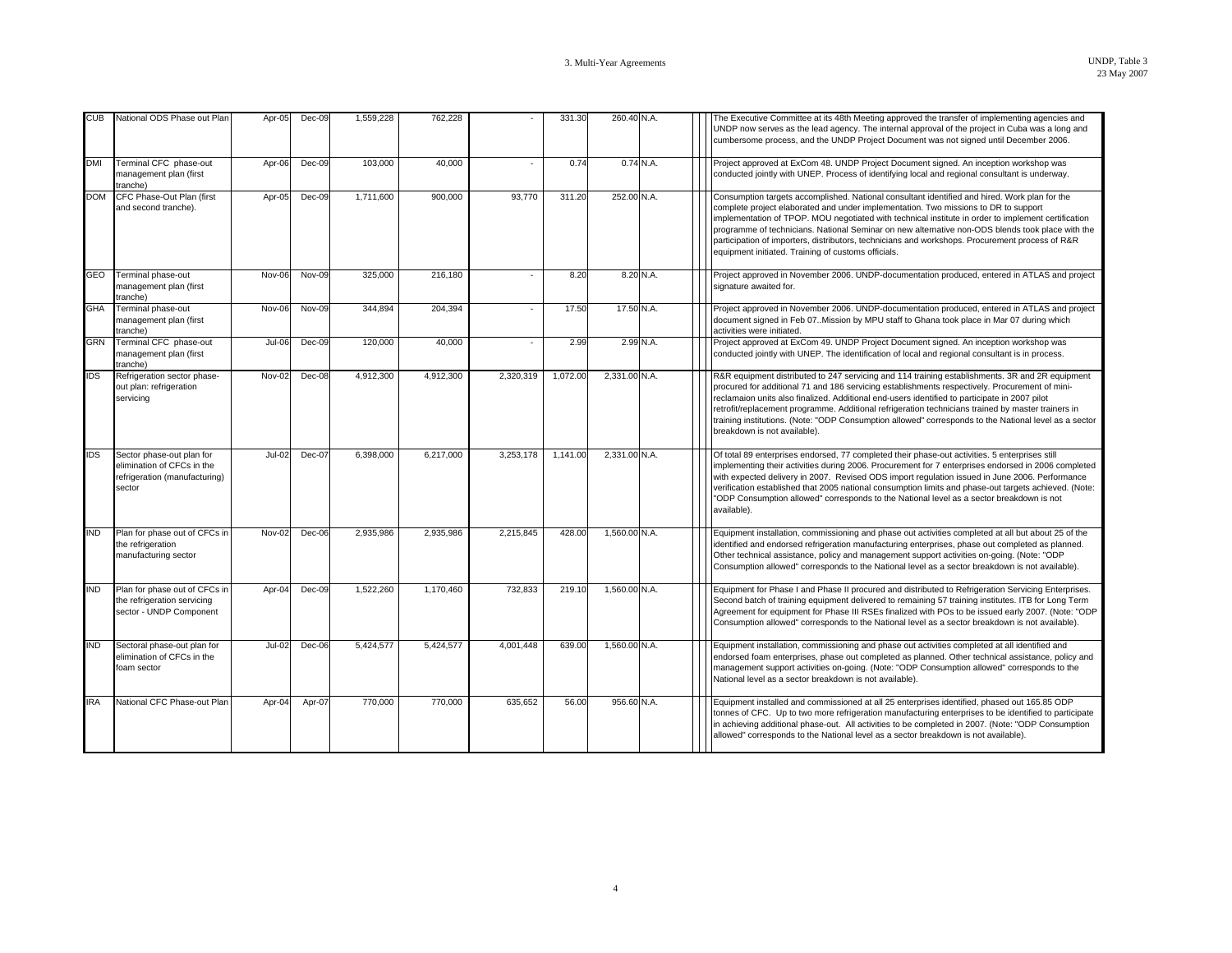| KEN        | Technology transfer leading<br>to methyl bromide phase-out<br>in soil fumigation in cut flower<br>component                              | Nov-02   | Dec-09   | 1,021,319  | 1,021,319  | 343,513   | 63.00    | 63.00 N.A.    |  | Disbursement of tranche 1 funds remained slow in 2006 due to a request from project technical<br>experts that local procurement rights be granted to the national team in line with the GTZ project.<br>This was explored at length as per UNOPS regulations and finally resolved late in 2006. Remaining<br>ph 1 funds are obligated and will be spent by July 07. In the field, training for growers, technicians,<br>farm labourers & extensionists was conducted. Adoption of alternatives for cut flowers continued<br>alongside the GTZ-executed horticultural uses project. A high-level stakeholder cut flower workshop<br>was held in February. Training manuals were produced & a cost-effectiveness evaluation was<br>launched to ensure sustainability. In parallel, the Gov't continued to seek gazettement of ODS regs.<br>As a result of ongoing delays regarding tranche management arrangements, phase II disbursement<br>was stalled. UNDP had arranged a ntl execution plan for the remaining tranches & it funds were<br>expected to flow in 06 once the local procurement mgmt issue was resolved. Now set back into 2007<br>due to fact that ntl proponents are keen to maintain the ntl mgmt structure adopted by the GTZ project |
|------------|------------------------------------------------------------------------------------------------------------------------------------------|----------|----------|------------|------------|-----------|----------|---------------|--|----------------------------------------------------------------------------------------------------------------------------------------------------------------------------------------------------------------------------------------------------------------------------------------------------------------------------------------------------------------------------------------------------------------------------------------------------------------------------------------------------------------------------------------------------------------------------------------------------------------------------------------------------------------------------------------------------------------------------------------------------------------------------------------------------------------------------------------------------------------------------------------------------------------------------------------------------------------------------------------------------------------------------------------------------------------------------------------------------------------------------------------------------------------------------------------------------------------------------------------------------------|
| <b>KYR</b> | Terminal CFC phase-out<br>management plan (first<br>tranche)                                                                             | Nov-06   | Nov-09   | 317,000    | 194,000    |           | 7.00     | 7.00 N.A.     |  | Project approved in November 2006. UNDP-documentation produced, entered in ATLAS and project<br>document signed in April 07. UNDP/UNEP mission took place in April 2007 to kickstart the<br>implementation.                                                                                                                                                                                                                                                                                                                                                                                                                                                                                                                                                                                                                                                                                                                                                                                                                                                                                                                                                                                                                                              |
| LEB        | National CFC Phase Out<br>Plan                                                                                                           | Dec-04   | $Dec-08$ | 2,091,420  | 1,926,420  | 593.902   | 417.00   | 235.00 N.A.   |  | Equipment for manufacturing sectors procured and delivered to recipient enterprises. Many activities<br>suspended due to July 2006 war. Supplier contacted end 2006 to reactivate activities. Action plan<br>developed to address servicing sectors including training programme on refrigeration, procurement of<br>reclamation, workshop and vocational center equipment                                                                                                                                                                                                                                                                                                                                                                                                                                                                                                                                                                                                                                                                                                                                                                                                                                                                               |
| LEB        | Sectors phase-out of methyl<br>bromide in vegetable, cut<br>flower and tobacco<br>production                                             | $Jul-01$ | Dec-06   | 2,600,000  | 2,510,000  | 2,003,686 | 186.10   | 43.30 N.A.    |  | ExCom 47 approved request for change in alternative (from steam to chemical alternatives) in the cut<br>flower sector. Procurement/distribution continued in all sectors in 2006. Phase-out proceeded and the<br>target for tranche was surpassed. This despite the fact that war consumed the country in July/August<br>and brought to a halt implementation until the autumn. This also affected disbursement and led to<br>delay in release of the remainder of tranche IV and tranche V funds. Post-conflict, efforts were made<br>to assess impact on project sites. The draft legal decree for regulation of MB imports (part of decree<br>for ODS regulation) has been submitted to the Council of Ministers and forwarded for endorsement to<br>each of the Ministers that make up the Council. Unstable political situation caused some delays.                                                                                                                                                                                                                                                                                                                                                                                                 |
| <b>MLW</b> | National programme for the<br>phaseout of all non-essential<br>and non-quarantine and pre-<br>shipment applications of<br>methyl bromide | $Dec-00$ | Dec-04   | 2,999,824  | 2.999.824  | 2,939,885 | 129.00   | 0.00N.A.      |  | During 2006 follow-up training sessions were held and many were conducted by extension officers<br>during their day to day interaction with farmers. This underlines the sustainability of the efforts that<br>had been put in place. FTS inputs were procured for small-holder farmers and laboratory equipment<br>was procured to allow ARET to evaluate quality of the local substrates production in order to<br>encourage local economic development in support of the adoption of alternatives. A final training of<br>trainers workshop was held in August to review and asses the total project experience. The Ministry<br>of Finance endorsed a duty waiver for MB alternatives, thereby encouraging their ongoing use. A<br>business plan for possible ventures to support local suppliers of alternative materials is being<br>finalized and will be shared with the MLW Chamber of Commerce. Consumption at zero since 2005,<br>supported by the requisite legal and regulatory framework.                                                                                                                                                                                                                                                  |
| <b>NIR</b> | National CFC phase-out plan:<br>foam sector and refrigeration<br>servicing sector                                                        | Nov-02   | Dec-09   | 12,193,400 | 10.067.897 | 3,875,708 | 2,388.80 | 1,015.90 N.A. |  | The National Coordinator continues to manage the programme through OPIAMU. For the foam<br>sector, all 60 box foam units have been commissioned, the 2 rigid foam projects were completed,<br>equipment for second phase boxfoam projects (30 units) have been ordered, specifications for<br>Billand and Solar foam have been completed and an implementation plan for the third phase has<br>been prepared. For the refrigeration servicing, training and R&R equipment arrived in Nigeria in Sep<br>06, training of trainers in Good Refrigerant Management Practices took place in Dec 06 which will be<br>followed by Training of Technicians across the country over the next several years. The R&R units<br>are to be phased in over a period of 3 years. For customs training, an international customs training<br>expert was recruited, CFC identifiers arrived in Sep 06 and training of custom trainers was<br>undertaken in Dec 06. This will be followed by training of other custom officials over the next years.<br>Additional verification report was produced in Aug 06 and submitted in Sept. This tranche finally<br>allowed the release of the 3rd tranche in Dec 06. Next tranche to be submitted at 53rd ExCom.                 |
| PAN        | National CFC Phase Out<br>Plan (first and second<br>tranche)                                                                             | Dec-04   | $Dec-09$ | 943.152    | 688.152    | 46.789    | 168.42   | 65.98 N.A.    |  | 3 tranches have been approved. ODS Consumption targets met in 2006. National consultant hired in<br>June 2006. Work Plan for the project developed and under implementation. 7 conversions in fishing<br>fleet in process. Promotion of non-ODS alternatives. Active promotion of retrofit programme in fishing<br>sector.                                                                                                                                                                                                                                                                                                                                                                                                                                                                                                                                                                                                                                                                                                                                                                                                                                                                                                                               |
| PAR        | Terminal phase-out<br>management plan for Annex<br>A Group I substances                                                                  | Mar-07   | Mar-10   | 371,000    | 160,000    |           | 31.60    | 105.30 N.A.   |  | Recently approved at the 51st ExCom meeting                                                                                                                                                                                                                                                                                                                                                                                                                                                                                                                                                                                                                                                                                                                                                                                                                                                                                                                                                                                                                                                                                                                                                                                                              |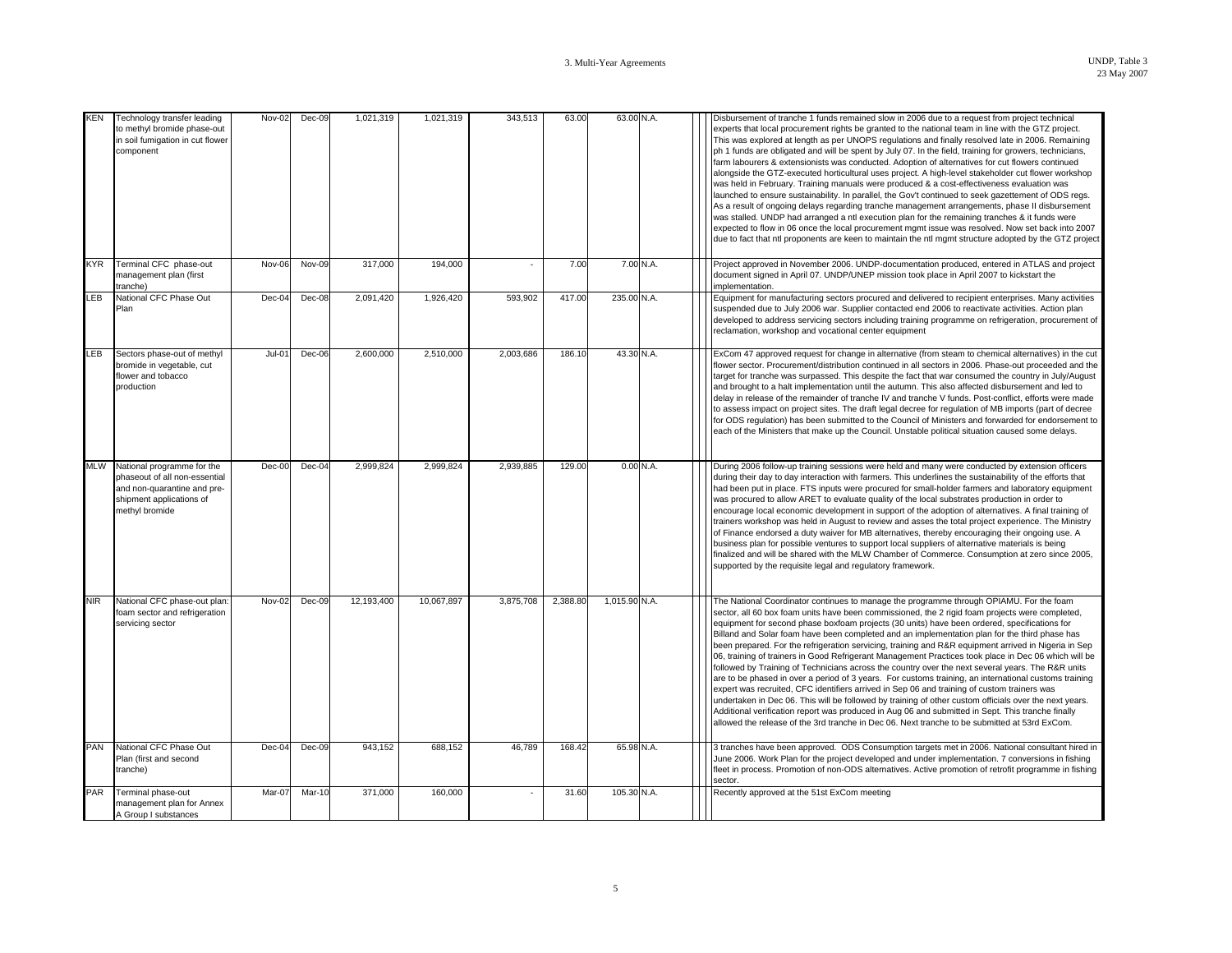| <b>TRI</b> | Terminal phase-out<br>management plan for CFCs<br>(first tranche)                          | $Dec-03$ | Dec-07   | 460.000     | 220.000     | 176,263    | 77.00  | 61.00 N.A. |             | Consumption targets accomplished, and country is well on its way to stop using CFCs as of January<br>2008. Request for second tranche approved at ExCom 49. The following training courses were<br>conducted in 2006 by the national Refrigeration Association: Training in good refrigeration practices,<br>advanced training, and senior technician training. Customs training continued. Commercial<br>Refrigeration Project active and identified new enterprises. MAC and Domestic Retrofit demonstration<br>programme under implementation. 33 Robinair recovery units were distributed to beneficiary<br>workshops and technicians. |
|------------|--------------------------------------------------------------------------------------------|----------|----------|-------------|-------------|------------|--------|------------|-------------|--------------------------------------------------------------------------------------------------------------------------------------------------------------------------------------------------------------------------------------------------------------------------------------------------------------------------------------------------------------------------------------------------------------------------------------------------------------------------------------------------------------------------------------------------------------------------------------------------------------------------------------------|
| <b>URU</b> | Terminal phase-out<br>management plan for Annex<br>A Group I Substances (first<br>tranche) | Nov-06   | Dec-09   | 333,000     | 240.000     |            | 29.86  | 99.53 N.A. |             | Approved at 50th Excom Meeting in November 2006. Project Document sent for signatures by the<br>government and UNDP Montevideo. Signatures expected by May 2007.                                                                                                                                                                                                                                                                                                                                                                                                                                                                           |
| <b>STK</b> | Terminal phase-out<br>management plan for CFCs<br>(first tranche)                          | Apr-06   | $Dec-09$ | 108,000     | 50,000      |            | 1.85   |            | $1.85$ N.A. | Project approved at ExCom 48. UNDP Project Document signed. An inception workshop was<br>conducted jointly with UNEP. Process of identifying local and regional consultant in process.                                                                                                                                                                                                                                                                                                                                                                                                                                                     |
| <b>STV</b> | Terminal phase-out<br>management plan for CFCs<br>(first tranche)                          | $Jul-03$ | Dec-09   | 128,000     | 460.000     |            | 2.08   | 34.10 N.A. |             | Approved at ExCom 47. UNDP Prodoc has been signed in late 2006. National consultant identified.<br>Regional consultant is in the process of being identified. Project inception workshop took place in late<br>2006                                                                                                                                                                                                                                                                                                                                                                                                                        |
|            |                                                                                            |          |          | 139,490,643 | 126,265,879 | 65,274,488 | 19,270 | 16.699     |             |                                                                                                                                                                                                                                                                                                                                                                                                                                                                                                                                                                                                                                            |

6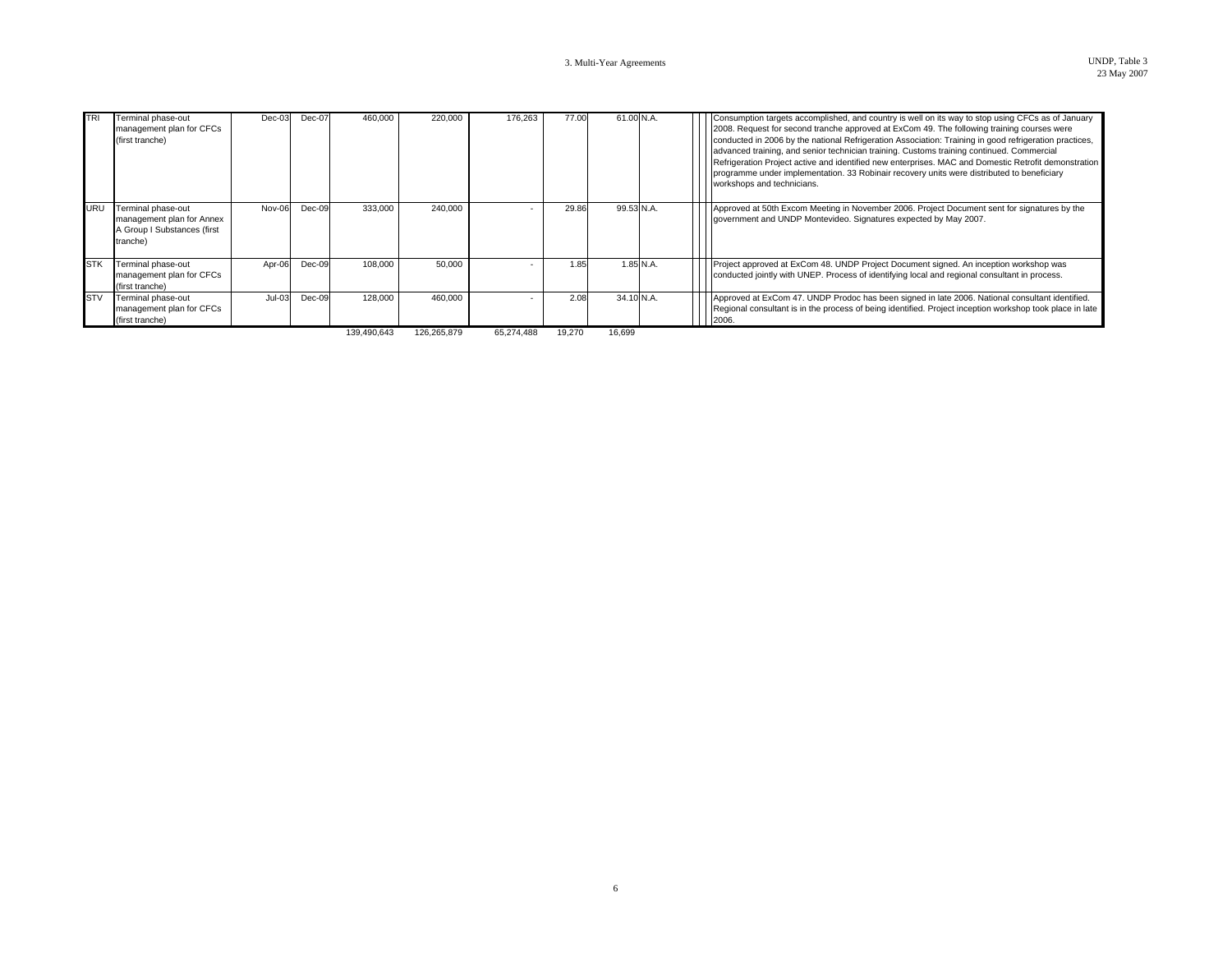**ODP Tonnes/yr phased out for ongoing and completed projects**

| <b>Country_Name</b>                | <b>ARS</b>     | FOA          | <b>FUM</b>              | <b>HAL</b>     | PAG          | <b>REF</b>              | <b>SOL</b>  | <b>STE</b> | <b>SEV/PHA</b> | <b>TOTAL</b>        |
|------------------------------------|----------------|--------------|-------------------------|----------------|--------------|-------------------------|-------------|------------|----------------|---------------------|
| <b>REGIONAL</b>                    |                |              | 1                       | 45             |              |                         |             |            |                | 46                  |
| <b>ARGENTINA</b>                   |                | 1,426        | 99                      |                |              | 71                      |             |            | 26             | 1,622               |
| <b>BAHAMAS</b>                     |                |              |                         |                |              | 13                      |             |            |                | 13                  |
| <b>BAHRAIN</b>                     |                |              |                         |                |              | 37                      |             |            |                | 37                  |
| <b>BANGLADESH</b>                  | 124            |              |                         |                |              | 13                      |             |            |                | 137                 |
| <b>BARBADOS</b>                    |                |              |                         |                |              | 0                       |             |            |                | 0                   |
| <b>BELIZE</b>                      |                |              |                         |                |              | 9                       |             |            |                | 9                   |
| <b>BENIN</b>                       |                | 27           |                         |                |              |                         |             |            |                | 27                  |
| <b>BOLIVIA</b>                     |                | 5            | $\overline{\mathbf{2}}$ |                |              | 19                      |             |            |                | 26                  |
| <b>BRAZIL</b>                      |                | 4,282        |                         |                |              | 1,487                   | 4           |            | 3,77           | 9,546               |
| <b>BRUNEI DARUSSALAM</b>           |                |              |                         |                |              | 0                       |             |            |                |                     |
| <b>BURKINA FASO</b>                |                |              |                         |                |              | 31                      |             |            |                | 31                  |
| <b>BURUNDI</b>                     | 9              | 26           |                         |                |              | 13                      |             |            |                | 48                  |
| <b>CAMBODIA</b>                    |                |              |                         |                |              | 19                      |             |            |                | 19                  |
| <b>CAPE VERDE</b>                  |                |              |                         |                |              | 0                       |             |            |                | 0                   |
| <b>CHAD</b>                        |                |              |                         |                |              | 16                      |             |            |                | 16                  |
| CHILE                              |                | $\mathbf{0}$ | 72                      |                |              | 0                       | 9           | 20         |                | 101                 |
| <b>CHINA</b>                       |                | 4,828        |                         |                |              |                         | 4,055       |            | 64             | 11,974              |
|                                    |                |              |                         |                |              | 3,027                   |             |            |                |                     |
| <b>COLOMBIA</b>                    |                | 418          |                         |                | 0            | 448                     |             |            | 443            | 1,309               |
| CONGO                              |                |              |                         |                |              | 19                      |             |            |                | 19                  |
| <b>CONGO DR</b>                    |                | 250          |                         |                |              | 4                       |             |            |                | 254                 |
| <b>COSTA RICA</b>                  |                |              | 215                     |                |              | 218                     |             |            |                | 433                 |
| CUBA                               | 28             |              |                         |                |              | 52                      |             |            | 42             | 122                 |
| <b>ITUOBILG</b>                    |                |              |                         |                |              | 10                      |             |            |                | 10                  |
| <b>DOMINICAN R</b>                 |                | 79           |                         | $\overline{2}$ |              | 110                     |             |            | 41             | 232                 |
| <b>EGYPT</b>                       |                | 1,429        |                         | $\pmb{0}$      |              | 238                     |             |            |                | 1,667               |
| <b>EL SALVADOR</b>                 |                |              |                         |                |              | 101                     |             |            |                | 101                 |
| <b>FIJI</b>                        |                |              | 0                       |                |              | 13                      |             |            |                | 13                  |
| <b>GABON</b>                       |                |              |                         |                |              | 15                      |             |            |                | 15                  |
| <b>GAMBIA</b>                      |                | 11           |                         |                |              |                         |             |            |                | 11                  |
| <b>GEORGIA</b>                     |                |              |                         |                |              | 20                      |             |            |                | 20                  |
| <b>GHANA</b>                       |                | 316          | 6                       |                |              | 73                      |             |            |                | 395                 |
| <b>GRENADA</b>                     |                |              |                         |                |              | $\mathbf{1}$            |             |            |                | 1                   |
|                                    |                |              |                         |                |              |                         |             |            |                |                     |
| <b>GUATEMALA</b><br><b>GUINEA</b>  |                | 13           |                         |                |              | 68<br>6                 |             |            |                | 81<br>6             |
|                                    |                |              |                         |                |              |                         |             |            |                | 0                   |
| <b>GUINEA-BUISSAU</b>              |                |              |                         |                |              | o                       |             |            |                |                     |
| <b>HAITI</b>                       |                |              |                         |                |              | 0                       |             |            |                | 0                   |
| <b>HONDURAS</b>                    |                |              |                         |                |              | $\mathbf 0$             |             |            |                | 0                   |
| <b>INDIA</b>                       | 614            | 3,706        |                         | 1,307          |              | 983                     |             |            | 31             | 6,641               |
| <b>INDONESIA</b>                   | 80             | 497          |                         |                |              | 1,308                   |             |            | 22             | 1,907               |
| IRAN                               |                | 143          |                         |                |              | 778                     |             |            | 70             | 991                 |
| <b>JAMAICA</b>                     |                | 82           |                         |                |              | 17                      | 79          |            |                | 180                 |
| <b>KENYA</b>                       |                |              | 10                      |                |              |                         |             |            |                | 10                  |
| <b>KYRGYZSTAN</b>                  |                |              | 9                       |                |              | 40                      |             |            |                | 49                  |
| .AOS                               |                | 16           |                         |                |              |                         |             |            |                | 16                  |
| <b>LEBANON</b>                     | 159            |              | 159                     |                |              | 20                      |             |            | 188            | 526                 |
| <b>ESOTHO</b>                      |                |              |                         |                |              | 4                       |             |            |                |                     |
| LIBYA                              |                | 306          |                         |                |              |                         |             |            |                | 306                 |
|                                    |                |              |                         |                |              |                         |             |            |                |                     |
| <b>MALAWI</b>                      |                | 33           | 111                     |                |              | $\overline{7}$          |             |            |                | 151                 |
| <b>MALAYSIA</b>                    | 292            | 1,598        | 0                       | 574            |              | 403                     | 24          |            | 34             | 2,925               |
| <b>MALDIVES</b>                    |                |              |                         |                |              | 0                       |             |            |                | n                   |
| <b>MALI</b>                        |                |              |                         |                |              | 29                      |             |            |                | 29                  |
| <b>MAURITANIA</b>                  |                |              |                         |                |              | $\overline{\mathbf{c}}$ |             |            |                | 2                   |
| <b>MAURITIUS</b>                   | 25             |              |                         |                |              | 5                       |             |            |                | 30                  |
| <b>MEXICO</b>                      |                | 1,761        |                         | 230            |              | 882                     | 6           |            |                | 2,879               |
| <b>MOLDOVA</b>                     |                |              |                         |                |              | 72                      |             |            |                | 72                  |
| <b>MONGOLIA</b>                    |                |              |                         |                |              | $\overline{4}$          |             |            |                | $\overline{\bf{4}}$ |
| <b>MOROCCO</b>                     |                | 494          |                         |                |              |                         |             |            |                | 494                 |
| <b>MOZAMBIQUE</b>                  |                |              |                         |                |              | 7                       |             |            |                | 7                   |
| <b>NEPAL</b>                       |                |              |                         |                |              | 6                       |             |            |                | 6                   |
| <b>NICARAGUA</b>                   |                |              |                         |                |              | 15                      |             |            |                | 15                  |
| <b>NIGER</b>                       |                |              |                         |                |              | 6                       |             |            |                | 6                   |
| <b>NIGERIA</b>                     |                | 1,718        |                         |                |              |                         |             |            | 1,503          | 3,221               |
|                                    |                |              |                         |                |              |                         |             |            |                |                     |
| <b>PAKISTAN</b>                    |                |              |                         |                |              |                         |             |            | 15             | 15                  |
| <b>PANAMA</b>                      |                | 42           |                         |                |              | 17                      |             |            | 36             | 95                  |
| <b>PARAGUAY</b>                    |                | 56           |                         |                |              | 103                     | $\mathbf 0$ |            |                | 159                 |
| <b>PERU</b>                        |                | 74           | 4                       |                |              | 178                     |             |            |                | 256                 |
| <b>PHILIPPINES</b>                 |                | 501          |                         | 77             |              | 105                     | 72          |            |                | 755                 |
| <b>RWANDA</b>                      |                |              |                         |                |              | o                       |             |            |                | 0                   |
| <b>SAO TOME -PRINCIPE</b>          |                |              |                         |                |              | 0                       |             |            |                | 0                   |
| <b>SIERRA LEONE</b>                |                |              |                         |                |              | 0                       |             |            |                | 0                   |
| SRI LANKA                          | 5 <sub>l</sub> |              | 5                       |                |              | 51                      |             |            | 22             | 83                  |
| <b>ST VINCENT &amp; GRENADINES</b> |                |              |                         |                |              |                         |             |            |                | 0                   |
| <b>SURINAME</b>                    |                |              |                         |                |              | 0                       |             |            |                | $\mathbf 0$         |
| <b>SYRIA</b>                       |                |              |                         |                |              | 509                     |             |            |                | 509                 |
| <b>TANZANIA</b>                    |                | 78           |                         |                |              |                         |             |            |                | 78                  |
| <b>THAILAND</b>                    | 504            |              |                         |                |              |                         |             |            |                |                     |
|                                    |                | 1,698        |                         |                |              | 21                      |             |            |                | 2,223               |
| TOGO                               |                |              |                         |                |              | 13                      |             |            |                |                     |
| <b>TRIN/TOBAGO</b>                 | 18             |              |                         |                |              | 18                      |             |            | 43             |                     |
| <b>UGANDA</b>                      |                |              |                         |                |              | $\overline{\mathbf{A}}$ |             |            |                | 4                   |
| <b>URUGUAY</b>                     | 16             | 88           |                         | 5              |              | 98                      |             |            |                | 207                 |
| <b>VENEZUELA</b>                   |                |              |                         |                |              | 439                     |             |            | 48             | 487                 |
| <b>VIET NAM</b>                    | 231            |              |                         |                |              | 51                      |             |            |                | 282                 |
| <b>YEMEN</b>                       |                |              |                         |                |              | 185                     |             |            |                | 185                 |
| ZAMBIA                             |                |              |                         |                |              | 7                       |             |            |                | 7                   |
| <b>ZIMBABWE</b>                    |                |              |                         |                |              |                         | $\mathbf 0$ |            |                | n                   |
|                                    |                |              |                         |                |              |                         |             |            |                |                     |
| <b>TOTAL</b>                       | 2,105          | 26,001       | 693                     | 2,240          | $\mathbf{0}$ | 12,538                  | 4,249       | 20         | 6,403          | 54,249              |
| 86                                 |                |              |                         |                |              |                         |             |            |                |                     |

7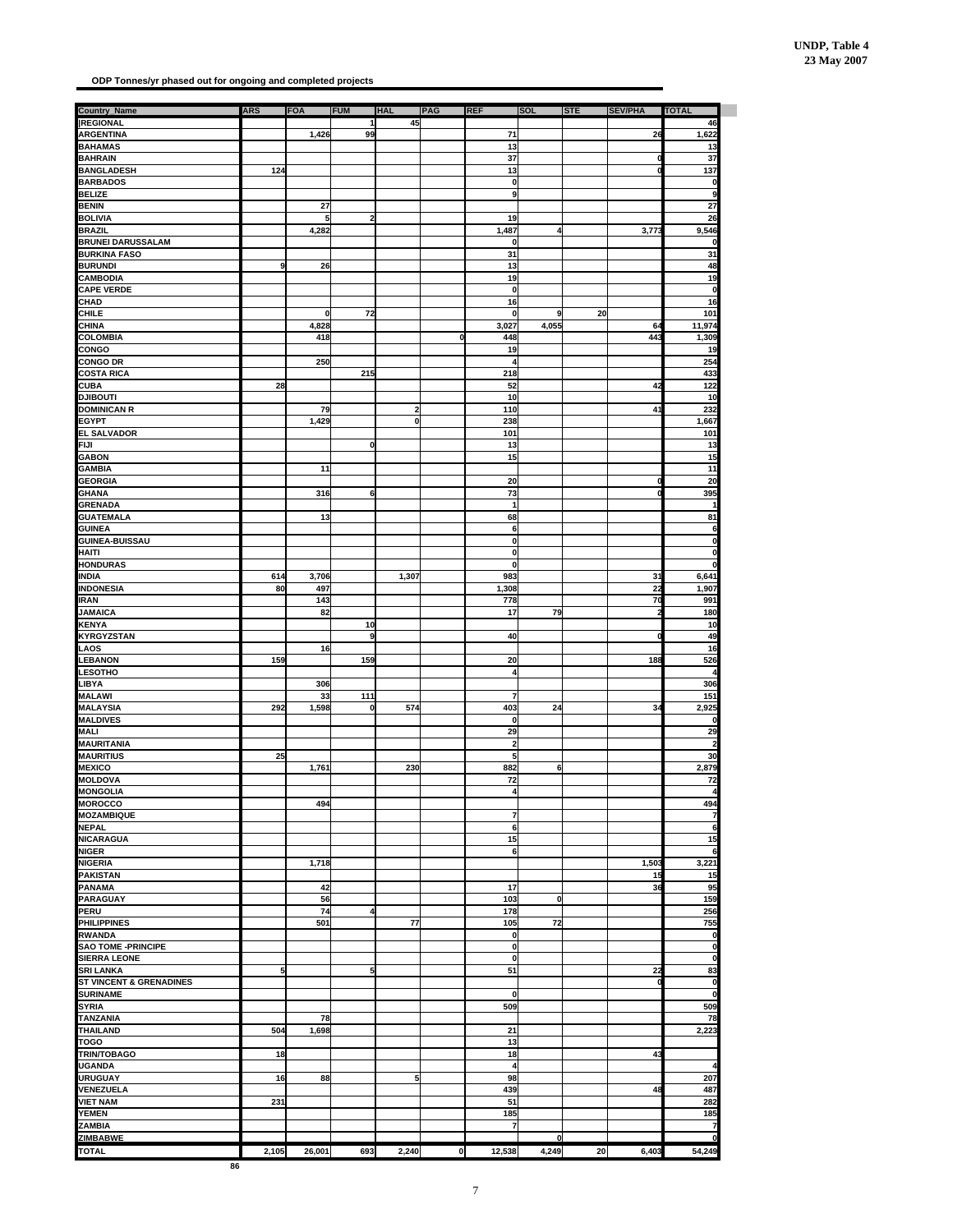| 467,0<br>ifum<br>43 INV<br><b>Jul-04</b><br>Feb-05<br>$Dec-06$<br>467.000<br>MeBr tobacco/seedbeds: 4th tranche<br>LAC<br>ARG<br>139<br>16<br>0<br>PRP for RMP-Update<br><b>ASP</b><br><b>REF</b><br>43 PRP<br>13<br>$\Omega$<br>$Jul-04$<br>24,000<br>22,5<br>BAH<br>Feb-05<br>Dec-06<br>$\Omega$<br><b>REF</b><br>13<br>5<br>$Dec-03$<br>Supplementary training/spares for R&R<br><b>AFR</b><br><b>BDI</b><br>41 TAS<br>$Jan-04$<br>Dec-06<br>32,500<br>$\overline{0}$<br>32,3<br>$\overline{3}$<br>Monitoring the RMP<br><b>AFR</b><br><b>BDI</b><br><b>REF</b><br>41 TAS<br>16<br>$Dec-03$<br>$Jul-04$<br>Dec-06<br>20,000<br>$\overline{0}$<br>19,5<br><b>BGD</b><br><b>SEV</b><br>36 CPG<br>Country programme update<br><b>ASP</b><br>14<br>$\overline{0}$<br>Mar-02<br>Feb-03<br>Dec-06<br>18,750<br>$\overline{0}$<br>18.54<br><b>BHU</b><br><b>REF</b><br><b>ASP</b><br>45 TAS<br>$6\overline{6}$<br>$\overline{0}$<br>Apr-05<br>$Jul-05$<br>Dec-06<br>45,000<br>$\overline{0}$<br>44.9<br>RMP: technical assistance<br><b>REF</b><br>32 TAS<br>11<br>28<br>$Dec-00$<br>Apr-01<br>$Dec-06$<br>132,250<br>$\overline{0}$<br>End-users incentive programme<br>AFR<br>BKF<br>119.9<br><b>BKF</b><br><b>REF</b><br><b>34 TAS</b><br>$\overline{3}$<br>$Jul-01$<br>Monitoring the RMP<br><b>AFR</b><br>13<br>Dec-06<br>16,350<br>$\overline{0}$<br>$\overline{0}$<br>Institutional Strengthening: Phase 3<br><b>LAC</b><br><b>BRA</b><br><b>SEV</b><br><b>32 INS</b><br>199<br>$Dec-00$<br>$Jul-06$<br>270,000<br>$\overline{0}$<br>270,0<br>Jan-01<br>LAC<br><b>BZE</b><br><b>REF</b><br>44 TAS<br>12<br>Dec-04<br>Jan-06<br>44,879<br>RMP: TAS for REF servicing<br>$\overline{7}$<br>Dec-06<br>$\overline{0}$<br>44.6<br><b>REF</b><br>PRP for commercial refrigeration<br>LAC<br>CHI<br>42 PRP<br>155<br>Apr-04<br>$Jan-05$<br>Dec-06<br>32,000<br>$\overline{0}$<br>30,5<br>$\mathbf 0$<br>LAC<br>COL<br><b>FOA</b><br><b>38 INV</b><br>58<br><b>Nov-02</b><br>Feb-03<br>Dec-06<br><b>Terminal Foam Umbrella</b><br>123<br>840,170<br>$\overline{0}$<br>837.7<br><b>SEV</b><br><b>41 INS</b><br>32<br>Institutional Strengthening: Phase 5<br>LAC<br>COS<br>$\overline{0}$<br>$Dec-03$<br>$Jul-04$<br>140,513<br>139,8<br>Dec-06<br>$\overline{0}$<br><b>ASP</b><br>CPR<br><b>SEV</b><br><b>44 INS</b><br>421<br>32<br>$Dec-04$<br>Feb-05<br>$\overline{0}$<br>Institutional Strengthening: Phase 6<br>Dec-06<br>390.000<br>388.6<br><b>ASP</b><br><b>CPR</b><br>SOL<br>42 INV<br>410<br>733<br>Jan-06<br>5,555,000<br>$\overline{0}$<br>1,312,9<br>China solvent sector: 2004 annual programme<br>Apr-04<br>$Dec-06$<br><b>ARS</b><br>LAC<br><b>CUB</b><br><b>34 INV</b><br>18<br>28<br>$Jul-01$<br>CIDT: insecticides/technical aerosols<br>Oct-02<br>$Dec-06$<br>124,220<br>$\Omega$<br>115.5<br>12<br><b>CUB</b><br><b>SEV</b><br><b>40 INS</b><br>22<br>Institutional Strengthening: Phase 4<br>LAC<br>$Jul-03$<br>$Oct-03$<br>Dec-06<br>149,066<br>$\overline{0}$<br>149,0<br>Complast SPRL Flexible Foam<br><b>AFR</b><br><b>DRC</b><br><b>FOA</b><br>35 INV<br>6<br>38<br>$Dec-01$<br>$Dec-02$<br>Nov-06<br>190,820<br>$\overline{0}$<br>190.8<br><b>DRC</b><br><b>REF</b><br>45 PRP<br>21<br>$\overline{0}$<br>May-05<br><b>Jul-06</b><br>PRP for the Refrigeration Sector<br><b>AFR</b><br>Apr-05<br>$Dec-06$<br>16,870<br>$\overline{0}$<br>16,8<br><b>PRP</b> for National Plan<br><b>ASP</b><br>FIJ<br><b>PHA</b><br>45 PRP<br>12<br>$\overline{0}$<br>Apr-05<br>$Jul-06$<br>16,870<br>$\overline{0}$<br><b>AFR</b><br><b>GHA</b><br><b>FUM</b><br>37 TRA<br>18<br>$6\overline{6}$<br>$Jul-02$<br>Dec-06<br>$\overline{0}$<br>TRA for phase-out of MeBr<br>Feb-03<br>101,550<br>100.7<br><b>PHA</b><br>47 PRP<br>23<br>Feb-06<br>$\overline{0}$<br>29,3<br>PRP for a TPMP<br><b>AFR</b><br><b>GHA</b><br>$\overline{0}$<br><b>Nov-05</b><br>Dec-06<br>30,000<br><b>REF</b><br><b>AFR</b><br><b>GHA</b><br>32 TAS<br>14<br>15<br>$Dec-00$<br>$Jun-01$<br>Dec-06<br>$\overline{0}$<br>196.5<br>End-users incentive programme<br>198.000<br><b>SEV</b><br><b>43 INS</b><br>20<br>$\overline{0}$<br>Institutional Strengthening: Phase 6<br><b>AFR</b><br><b>GHA</b><br>$Jul-04$<br>$Jul-04$<br>Dec-06<br>139,100<br>$\overline{0}$<br>138,8<br>SOL<br>22<br>TAS for CTC sector<br><b>AFR</b><br><b>GHA</b><br>44 TAS<br>$\overline{0}$<br>$Dec-04$<br>Feb-05<br>Dec-06<br>20.000<br>$\overline{0}$<br>19.7<br><b>SEV</b><br>271<br>Core unit budget (2006)<br>GLO<br><b>GLO</b><br>47 TAS<br>$\overline{0}$<br>Nov-05<br>Dec-06<br>$\overline{0}$<br>$\overline{0}$<br><b>ARS</b><br>Aerosols at P.T Yulia<br><b>ASP</b><br><b>IDS</b><br><b>44 INV</b><br>167<br>80<br>$Dec-04$<br>224.000<br>$\overline{0}$<br><b>Nov-05</b><br>$Jun-06$<br>181.8<br><b>IDS</b><br><b>REF</b><br><b>41 INV</b><br>Refr. Manuf. Phaseout: 2nd tranche - balance<br><b>ASP</b><br>155<br>150<br>$Dec-03$<br>$Jan-05$<br>Jun-06<br>1,600,000<br>$\overline{0}$<br>1,365,1<br>Refr. Servicing Plan: 2nd tranche<br><b>ASP</b><br><b>IDS</b><br><b>REF</b><br>41 INV<br>157<br>200<br>$Dec-03$<br>Jan-06<br>Dec-06<br>1,805,987<br>$\overline{0}$<br>123,5<br><b>ASP</b><br><b>IDS</b><br><b>SEV</b><br>22<br>Feb-05<br>264,5<br>Institutional Strengthening: Phase 4<br><b>41 INS</b><br>159<br>$Dec-03$<br>Dec-06<br>271,245<br>$\overline{0}$<br>Foam Sector Plan: 2nd tranche<br><b>ASP</b><br><b>IND</b><br><b>FOA</b><br>41 INV<br>365<br>210<br>$Dec-03$<br>$Jan-05$<br>$Jul-06$<br>1,750,000<br>$\overline{0}$<br>1,750,0<br><b>ASP</b><br><b>IND</b><br><b>FOA</b><br><b>44 INV</b><br>384<br>301<br>$Dec-04$<br>May-06<br>Dec-06<br>1,500,000<br>$\overline{0}$<br>Foam Sector plan (third tranche)<br>20.5<br><b>ASP</b><br><b>REF</b><br><b>38 INV</b><br><b>Nov-02</b><br>1,824,8<br>Refr. Manuf. Phaseout: 1st tranche<br><b>IND</b><br>356<br>$\overline{0}$<br>Nov-03<br>$Jul-06$<br>2,000,000<br>$\overline{0}$<br>Refr. Manuf. Phaseout: 2nd tranche<br><b>ASP</b><br><b>IND</b><br><b>REF</b><br><b>41 INV</b><br>364<br>$\overline{0}$<br>$Dec-03$<br>Dec-06<br>476,536<br>$\overline{0}$<br><b>ASP</b><br><b>IND</b><br><b>REF</b><br><b>42 INV</b><br>371<br>$\overline{0}$<br>Apr-04<br>277,200<br>$\overline{0}$<br>Servicing Sector Plan (1st tranche)<br>Nov-05<br>Jun-06<br>277,2<br><b>ASP</b><br><b>IND</b><br><b>REF</b><br><b>44 INV</b><br>379<br>158<br>$Dec-04$<br>Mar-06<br><b>Jun-06</b><br>$\overline{0}$<br>249.6<br>Servicing Sector Plan (2nd tranche)<br>277.050<br><b>ASP</b><br><b>REF</b><br><b>IND</b><br><b>44 INV</b><br>383<br>$\overline{0}$<br>REF manufacturing plan (third tranche)<br>141<br>$Dec-04$<br>Dec-06<br>250.000<br><b>IND</b><br><b>SEV</b><br>36 CPG<br>Country programme update<br><b>ASP</b><br>349<br>$\overline{0}$<br>Mar-02<br><b>Jul-06</b><br>$\overline{0}$<br>Sep-04<br>150,000<br>150,0<br>Institutional Strengthening: Phase 5<br><b>ASP</b><br><b>IND</b><br><b>SEV</b><br><b>41 INS</b><br>367<br>31<br>$Dec-03$<br>$Jul-04$<br>$Jul-06$<br>373,230<br>$\overline{0}$<br>370,3<br><b>REF</b><br>Ghotb Jonoub Dom/Comm.Refr.<br><b>ASP</b><br><b>IRA</b><br>35 INV<br>133<br>15<br>$Dec-01$<br>$Jun-04$<br>Apr-06<br>170,125<br>$\overline{0}$<br>106,2<br><b>ASP</b><br><b>SEV</b><br><b>44 INS</b><br>167<br>$\overline{0}$<br>Feb-05<br>86,755<br>Institutional Strengthening: Phase 5, year 1<br>IRA<br>Dec-04<br>Mar-06<br>$\overline{0}$<br>85,4<br>Feb-05<br>TAS umbrella for ODS in solvent use<br>LAC<br><b>JAM</b><br>SOL<br>42 TAS<br>20<br>79<br>Apr-04<br>Dec-06<br>25,000<br>$\overline{0}$<br>22,4<br><b>REF</b><br><b>ASP</b><br><b>KYR</b><br>37 TAS<br>$\overline{2}$<br><b>Jul-02</b><br>Feb-03<br>16,500<br>Monitoring the RMP<br>$\overline{1}$<br>Dec-06<br>$\Omega$<br>16,0<br><b>ASP</b><br>LEB<br><b>FUM</b><br>41 INV<br>53<br>Feb-05<br>MeBr: vegetable/flower/tobacco: 3rd tranche<br>54<br>$Dec-03$<br>Jun-06<br>500,000<br>$\overline{0}$<br>500,0<br><b>LIB</b><br>El Houria LCD foam<br><b>AFR</b><br><b>FOA</b><br>35 INV<br>15<br>96<br>$Dec-01$<br>$Dec-02$<br>Aug-06<br>520.405<br>$\overline{0}$<br>453.6<br><b>ASP</b><br><b>MAL</b><br><b>FUM</b><br>29 DEM<br>129<br>$\overline{0}$<br><b>Nov-99</b><br>Feb-03<br>$Jul-06$<br>$\overline{0}$<br>201,5<br>Malaysian timber: MeBr phaseout<br>230,000<br><b>AFR</b><br><b>MLW</b><br><b>FUM</b><br><b>43 INV</b><br>21<br>$Jul-04$<br>$Jul-04$<br>MeBr non-QPS: 4th tranche<br>30<br>Dec-06<br>849,824<br>$\overline{0}$<br>789,4<br>National CFC phase-out plan: 1st tranche<br><b>AFR</b><br><b>NIR</b><br>PHA<br><b>38 INV</b><br>106<br><b>Nov-02</b><br>$\overline{0}$<br>4,507,5<br>$\overline{0}$<br>$Jul-04$<br>$Dec-06$<br>5.013.929<br><b>SEV</b><br>Institutional Strengthening: Phase 3<br><b>AFR</b><br><b>NIR</b><br><b>40 INS</b><br>107<br>22<br>$Jul-03$<br>$Jul-04$<br>Dec-06<br>260,000<br>$\overline{0}$<br>248,1<br><b>FOA</b><br>35 INV<br>34<br>Foam sect. phaseout (5 enterprises)<br>LAC<br><b>PER</b><br>30<br>Dec-01<br>Oct-02<br>Dec-06<br>325,277<br>$\Omega$<br>325,2<br>45 PRP<br>PRP for Halons<br><b>AFR</b><br>SIL<br><b>HAL</b><br>10<br>$\overline{0}$<br>Apr-05<br>$Jun-05$<br>Dec-06<br>16,870<br>$\overline{0}$<br>4,0<br><b>ASP</b><br><b>SRL</b><br><b>SEV</b><br><b>43 INS</b><br>22<br>11<br>$Jul-04$<br>Feb-05<br>Dec-06<br>134.056<br>$\Omega$<br>125.0<br>Institutional Strengthening: Phase 5<br>43<br>$Jul-03$<br>$Jul-04$<br>$\overline{0}$ | <b>Project Title</b>       | Region     | Countr<br>y | <b>Sector</b> | Mtg<br><b>Type</b> | Inv | <b>ODP</b><br><b>Phased</b><br>Out | Date | <b>First Dis-</b><br>Appro-ved burse-ment<br>Date | Date<br>Completed<br>(Actual) | Date of<br><b>Finan-cial</b><br>Com- | <b>Approved</b><br>Funding (US \$) | <b>Adjust-ment</b><br>(USS) | <b>Funds Disbu</b><br>ed (US |  |
|------------------------------------------------------------------------------------------------------------------------------------------------------------------------------------------------------------------------------------------------------------------------------------------------------------------------------------------------------------------------------------------------------------------------------------------------------------------------------------------------------------------------------------------------------------------------------------------------------------------------------------------------------------------------------------------------------------------------------------------------------------------------------------------------------------------------------------------------------------------------------------------------------------------------------------------------------------------------------------------------------------------------------------------------------------------------------------------------------------------------------------------------------------------------------------------------------------------------------------------------------------------------------------------------------------------------------------------------------------------------------------------------------------------------------------------------------------------------------------------------------------------------------------------------------------------------------------------------------------------------------------------------------------------------------------------------------------------------------------------------------------------------------------------------------------------------------------------------------------------------------------------------------------------------------------------------------------------------------------------------------------------------------------------------------------------------------------------------------------------------------------------------------------------------------------------------------------------------------------------------------------------------------------------------------------------------------------------------------------------------------------------------------------------------------------------------------------------------------------------------------------------------------------------------------------------------------------------------------------------------------------------------------------------------------------------------------------------------------------------------------------------------------------------------------------------------------------------------------------------------------------------------------------------------------------------------------------------------------------------------------------------------------------------------------------------------------------------------------------------------------------------------------------------------------------------------------------------------------------------------------------------------------------------------------------------------------------------------------------------------------------------------------------------------------------------------------------------------------------------------------------------------------------------------------------------------------------------------------------------------------------------------------------------------------------------------------------------------------------------------------------------------------------------------------------------------------------------------------------------------------------------------------------------------------------------------------------------------------------------------------------------------------------------------------------------------------------------------------------------------------------------------------------------------------------------------------------------------------------------------------------------------------------------------------------------------------------------------------------------------------------------------------------------------------------------------------------------------------------------------------------------------------------------------------------------------------------------------------------------------------------------------------------------------------------------------------------------------------------------------------------------------------------------------------------------------------------------------------------------------------------------------------------------------------------------------------------------------------------------------------------------------------------------------------------------------------------------------------------------------------------------------------------------------------------------------------------------------------------------------------------------------------------------------------------------------------------------------------------------------------------------------------------------------------------------------------------------------------------------------------------------------------------------------------------------------------------------------------------------------------------------------------------------------------------------------------------------------------------------------------------------------------------------------------------------------------------------------------------------------------------------------------------------------------------------------------------------------------------------------------------------------------------------------------------------------------------------------------------------------------------------------------------------------------------------------------------------------------------------------------------------------------------------------------------------------------------------------------------------------------------------------------------------------------------------------------------------------------------------------------------------------------------------------------------------------------------------------------------------------------------------------------------------------------------------------------------------------------------------------------------------------------------------------------------------------------------------------------------------------------------------------------------------------------------------------------------------------------------------------------------------------------------------------------------------------------------------------------------------------------------------------------------------------------------------------------------------------------------------------------------------------------------------------------------------------------------------------------------------------------------------------------------------------------------------------------------------------------------------------------------------------------------------------------------------------------------------------------------------------------------------------------------------------------------------------------------------------------------------------------------------------------------------------------------------------------------------------------------------------------------------------------------------------------------------------------------------------------------------------------------------------------------------------------------------------------------------------------------------------------------------------------------------------------------------------------------------------------------------------------------------------------------------------------------------------------------------------------------------------------------------------------------------------------------------------------------------------------------------------------------------------------------------------------------------------------------------------------------------------------------------------------------------------------------------------------------------------------------------------------------------------------------------------------------------------------------------------------------------------------------------------------------------------------------------------------------------------------------------------------------------------------------------------------------------------------------------------------------------------------------------------------------------------------------------------------------------------------------------------------------------------------------------------------------------------------------------------------------------------------------------------------------------------------------------------------------------|----------------------------|------------|-------------|---------------|--------------------|-----|------------------------------------|------|---------------------------------------------------|-------------------------------|--------------------------------------|------------------------------------|-----------------------------|------------------------------|--|
|                                                                                                                                                                                                                                                                                                                                                                                                                                                                                                                                                                                                                                                                                                                                                                                                                                                                                                                                                                                                                                                                                                                                                                                                                                                                                                                                                                                                                                                                                                                                                                                                                                                                                                                                                                                                                                                                                                                                                                                                                                                                                                                                                                                                                                                                                                                                                                                                                                                                                                                                                                                                                                                                                                                                                                                                                                                                                                                                                                                                                                                                                                                                                                                                                                                                                                                                                                                                                                                                                                                                                                                                                                                                                                                                                                                                                                                                                                                                                                                                                                                                                                                                                                                                                                                                                                                                                                                                                                                                                                                                                                                                                                                                                                                                                                                                                                                                                                                                                                                                                                                                                                                                                                                                                                                                                                                                                                                                                                                                                                                                                                                                                                                                                                                                                                                                                                                                                                                                                                                                                                                                                                                                                                                                                                                                                                                                                                                                                                                                                                                                                                                                                                                                                                                                                                                                                                                                                                                                                                                                                                                                                                                                                                                                                                                                                                                                                                                                                                                                                                                                                                                                                                                                                                                                                                                                                                                                                                                                                                                                                                                                                                                                                                                                                                                                                                                                                                                                                                                                                                                                                                                                                                                                                                                                                                                                                                                                                                                                                                                                                                                                                                                                                                                                                                                                                                                                                                                                                                                                  |                            |            |             |               |                    |     |                                    |      |                                                   |                               | pletion                              |                                    |                             |                              |  |
|                                                                                                                                                                                                                                                                                                                                                                                                                                                                                                                                                                                                                                                                                                                                                                                                                                                                                                                                                                                                                                                                                                                                                                                                                                                                                                                                                                                                                                                                                                                                                                                                                                                                                                                                                                                                                                                                                                                                                                                                                                                                                                                                                                                                                                                                                                                                                                                                                                                                                                                                                                                                                                                                                                                                                                                                                                                                                                                                                                                                                                                                                                                                                                                                                                                                                                                                                                                                                                                                                                                                                                                                                                                                                                                                                                                                                                                                                                                                                                                                                                                                                                                                                                                                                                                                                                                                                                                                                                                                                                                                                                                                                                                                                                                                                                                                                                                                                                                                                                                                                                                                                                                                                                                                                                                                                                                                                                                                                                                                                                                                                                                                                                                                                                                                                                                                                                                                                                                                                                                                                                                                                                                                                                                                                                                                                                                                                                                                                                                                                                                                                                                                                                                                                                                                                                                                                                                                                                                                                                                                                                                                                                                                                                                                                                                                                                                                                                                                                                                                                                                                                                                                                                                                                                                                                                                                                                                                                                                                                                                                                                                                                                                                                                                                                                                                                                                                                                                                                                                                                                                                                                                                                                                                                                                                                                                                                                                                                                                                                                                                                                                                                                                                                                                                                                                                                                                                                                                                                                                                  |                            |            |             |               |                    |     |                                    |      |                                                   |                               |                                      |                                    |                             |                              |  |
|                                                                                                                                                                                                                                                                                                                                                                                                                                                                                                                                                                                                                                                                                                                                                                                                                                                                                                                                                                                                                                                                                                                                                                                                                                                                                                                                                                                                                                                                                                                                                                                                                                                                                                                                                                                                                                                                                                                                                                                                                                                                                                                                                                                                                                                                                                                                                                                                                                                                                                                                                                                                                                                                                                                                                                                                                                                                                                                                                                                                                                                                                                                                                                                                                                                                                                                                                                                                                                                                                                                                                                                                                                                                                                                                                                                                                                                                                                                                                                                                                                                                                                                                                                                                                                                                                                                                                                                                                                                                                                                                                                                                                                                                                                                                                                                                                                                                                                                                                                                                                                                                                                                                                                                                                                                                                                                                                                                                                                                                                                                                                                                                                                                                                                                                                                                                                                                                                                                                                                                                                                                                                                                                                                                                                                                                                                                                                                                                                                                                                                                                                                                                                                                                                                                                                                                                                                                                                                                                                                                                                                                                                                                                                                                                                                                                                                                                                                                                                                                                                                                                                                                                                                                                                                                                                                                                                                                                                                                                                                                                                                                                                                                                                                                                                                                                                                                                                                                                                                                                                                                                                                                                                                                                                                                                                                                                                                                                                                                                                                                                                                                                                                                                                                                                                                                                                                                                                                                                                                                                  |                            |            |             |               |                    |     |                                    |      |                                                   |                               |                                      |                                    |                             |                              |  |
|                                                                                                                                                                                                                                                                                                                                                                                                                                                                                                                                                                                                                                                                                                                                                                                                                                                                                                                                                                                                                                                                                                                                                                                                                                                                                                                                                                                                                                                                                                                                                                                                                                                                                                                                                                                                                                                                                                                                                                                                                                                                                                                                                                                                                                                                                                                                                                                                                                                                                                                                                                                                                                                                                                                                                                                                                                                                                                                                                                                                                                                                                                                                                                                                                                                                                                                                                                                                                                                                                                                                                                                                                                                                                                                                                                                                                                                                                                                                                                                                                                                                                                                                                                                                                                                                                                                                                                                                                                                                                                                                                                                                                                                                                                                                                                                                                                                                                                                                                                                                                                                                                                                                                                                                                                                                                                                                                                                                                                                                                                                                                                                                                                                                                                                                                                                                                                                                                                                                                                                                                                                                                                                                                                                                                                                                                                                                                                                                                                                                                                                                                                                                                                                                                                                                                                                                                                                                                                                                                                                                                                                                                                                                                                                                                                                                                                                                                                                                                                                                                                                                                                                                                                                                                                                                                                                                                                                                                                                                                                                                                                                                                                                                                                                                                                                                                                                                                                                                                                                                                                                                                                                                                                                                                                                                                                                                                                                                                                                                                                                                                                                                                                                                                                                                                                                                                                                                                                                                                                                                  |                            |            |             |               |                    |     |                                    |      |                                                   |                               |                                      |                                    |                             |                              |  |
|                                                                                                                                                                                                                                                                                                                                                                                                                                                                                                                                                                                                                                                                                                                                                                                                                                                                                                                                                                                                                                                                                                                                                                                                                                                                                                                                                                                                                                                                                                                                                                                                                                                                                                                                                                                                                                                                                                                                                                                                                                                                                                                                                                                                                                                                                                                                                                                                                                                                                                                                                                                                                                                                                                                                                                                                                                                                                                                                                                                                                                                                                                                                                                                                                                                                                                                                                                                                                                                                                                                                                                                                                                                                                                                                                                                                                                                                                                                                                                                                                                                                                                                                                                                                                                                                                                                                                                                                                                                                                                                                                                                                                                                                                                                                                                                                                                                                                                                                                                                                                                                                                                                                                                                                                                                                                                                                                                                                                                                                                                                                                                                                                                                                                                                                                                                                                                                                                                                                                                                                                                                                                                                                                                                                                                                                                                                                                                                                                                                                                                                                                                                                                                                                                                                                                                                                                                                                                                                                                                                                                                                                                                                                                                                                                                                                                                                                                                                                                                                                                                                                                                                                                                                                                                                                                                                                                                                                                                                                                                                                                                                                                                                                                                                                                                                                                                                                                                                                                                                                                                                                                                                                                                                                                                                                                                                                                                                                                                                                                                                                                                                                                                                                                                                                                                                                                                                                                                                                                                                                  |                            |            |             |               |                    |     |                                    |      |                                                   |                               |                                      |                                    |                             |                              |  |
|                                                                                                                                                                                                                                                                                                                                                                                                                                                                                                                                                                                                                                                                                                                                                                                                                                                                                                                                                                                                                                                                                                                                                                                                                                                                                                                                                                                                                                                                                                                                                                                                                                                                                                                                                                                                                                                                                                                                                                                                                                                                                                                                                                                                                                                                                                                                                                                                                                                                                                                                                                                                                                                                                                                                                                                                                                                                                                                                                                                                                                                                                                                                                                                                                                                                                                                                                                                                                                                                                                                                                                                                                                                                                                                                                                                                                                                                                                                                                                                                                                                                                                                                                                                                                                                                                                                                                                                                                                                                                                                                                                                                                                                                                                                                                                                                                                                                                                                                                                                                                                                                                                                                                                                                                                                                                                                                                                                                                                                                                                                                                                                                                                                                                                                                                                                                                                                                                                                                                                                                                                                                                                                                                                                                                                                                                                                                                                                                                                                                                                                                                                                                                                                                                                                                                                                                                                                                                                                                                                                                                                                                                                                                                                                                                                                                                                                                                                                                                                                                                                                                                                                                                                                                                                                                                                                                                                                                                                                                                                                                                                                                                                                                                                                                                                                                                                                                                                                                                                                                                                                                                                                                                                                                                                                                                                                                                                                                                                                                                                                                                                                                                                                                                                                                                                                                                                                                                                                                                                                                  |                            |            |             |               |                    |     |                                    |      |                                                   |                               |                                      |                                    |                             |                              |  |
|                                                                                                                                                                                                                                                                                                                                                                                                                                                                                                                                                                                                                                                                                                                                                                                                                                                                                                                                                                                                                                                                                                                                                                                                                                                                                                                                                                                                                                                                                                                                                                                                                                                                                                                                                                                                                                                                                                                                                                                                                                                                                                                                                                                                                                                                                                                                                                                                                                                                                                                                                                                                                                                                                                                                                                                                                                                                                                                                                                                                                                                                                                                                                                                                                                                                                                                                                                                                                                                                                                                                                                                                                                                                                                                                                                                                                                                                                                                                                                                                                                                                                                                                                                                                                                                                                                                                                                                                                                                                                                                                                                                                                                                                                                                                                                                                                                                                                                                                                                                                                                                                                                                                                                                                                                                                                                                                                                                                                                                                                                                                                                                                                                                                                                                                                                                                                                                                                                                                                                                                                                                                                                                                                                                                                                                                                                                                                                                                                                                                                                                                                                                                                                                                                                                                                                                                                                                                                                                                                                                                                                                                                                                                                                                                                                                                                                                                                                                                                                                                                                                                                                                                                                                                                                                                                                                                                                                                                                                                                                                                                                                                                                                                                                                                                                                                                                                                                                                                                                                                                                                                                                                                                                                                                                                                                                                                                                                                                                                                                                                                                                                                                                                                                                                                                                                                                                                                                                                                                                                                  |                            |            |             |               |                    |     |                                    |      |                                                   |                               |                                      |                                    |                             |                              |  |
|                                                                                                                                                                                                                                                                                                                                                                                                                                                                                                                                                                                                                                                                                                                                                                                                                                                                                                                                                                                                                                                                                                                                                                                                                                                                                                                                                                                                                                                                                                                                                                                                                                                                                                                                                                                                                                                                                                                                                                                                                                                                                                                                                                                                                                                                                                                                                                                                                                                                                                                                                                                                                                                                                                                                                                                                                                                                                                                                                                                                                                                                                                                                                                                                                                                                                                                                                                                                                                                                                                                                                                                                                                                                                                                                                                                                                                                                                                                                                                                                                                                                                                                                                                                                                                                                                                                                                                                                                                                                                                                                                                                                                                                                                                                                                                                                                                                                                                                                                                                                                                                                                                                                                                                                                                                                                                                                                                                                                                                                                                                                                                                                                                                                                                                                                                                                                                                                                                                                                                                                                                                                                                                                                                                                                                                                                                                                                                                                                                                                                                                                                                                                                                                                                                                                                                                                                                                                                                                                                                                                                                                                                                                                                                                                                                                                                                                                                                                                                                                                                                                                                                                                                                                                                                                                                                                                                                                                                                                                                                                                                                                                                                                                                                                                                                                                                                                                                                                                                                                                                                                                                                                                                                                                                                                                                                                                                                                                                                                                                                                                                                                                                                                                                                                                                                                                                                                                                                                                                                                                  |                            |            |             |               |                    |     |                                    |      |                                                   |                               |                                      |                                    |                             |                              |  |
|                                                                                                                                                                                                                                                                                                                                                                                                                                                                                                                                                                                                                                                                                                                                                                                                                                                                                                                                                                                                                                                                                                                                                                                                                                                                                                                                                                                                                                                                                                                                                                                                                                                                                                                                                                                                                                                                                                                                                                                                                                                                                                                                                                                                                                                                                                                                                                                                                                                                                                                                                                                                                                                                                                                                                                                                                                                                                                                                                                                                                                                                                                                                                                                                                                                                                                                                                                                                                                                                                                                                                                                                                                                                                                                                                                                                                                                                                                                                                                                                                                                                                                                                                                                                                                                                                                                                                                                                                                                                                                                                                                                                                                                                                                                                                                                                                                                                                                                                                                                                                                                                                                                                                                                                                                                                                                                                                                                                                                                                                                                                                                                                                                                                                                                                                                                                                                                                                                                                                                                                                                                                                                                                                                                                                                                                                                                                                                                                                                                                                                                                                                                                                                                                                                                                                                                                                                                                                                                                                                                                                                                                                                                                                                                                                                                                                                                                                                                                                                                                                                                                                                                                                                                                                                                                                                                                                                                                                                                                                                                                                                                                                                                                                                                                                                                                                                                                                                                                                                                                                                                                                                                                                                                                                                                                                                                                                                                                                                                                                                                                                                                                                                                                                                                                                                                                                                                                                                                                                                                                  |                            |            |             |               |                    |     |                                    |      |                                                   |                               |                                      |                                    |                             |                              |  |
|                                                                                                                                                                                                                                                                                                                                                                                                                                                                                                                                                                                                                                                                                                                                                                                                                                                                                                                                                                                                                                                                                                                                                                                                                                                                                                                                                                                                                                                                                                                                                                                                                                                                                                                                                                                                                                                                                                                                                                                                                                                                                                                                                                                                                                                                                                                                                                                                                                                                                                                                                                                                                                                                                                                                                                                                                                                                                                                                                                                                                                                                                                                                                                                                                                                                                                                                                                                                                                                                                                                                                                                                                                                                                                                                                                                                                                                                                                                                                                                                                                                                                                                                                                                                                                                                                                                                                                                                                                                                                                                                                                                                                                                                                                                                                                                                                                                                                                                                                                                                                                                                                                                                                                                                                                                                                                                                                                                                                                                                                                                                                                                                                                                                                                                                                                                                                                                                                                                                                                                                                                                                                                                                                                                                                                                                                                                                                                                                                                                                                                                                                                                                                                                                                                                                                                                                                                                                                                                                                                                                                                                                                                                                                                                                                                                                                                                                                                                                                                                                                                                                                                                                                                                                                                                                                                                                                                                                                                                                                                                                                                                                                                                                                                                                                                                                                                                                                                                                                                                                                                                                                                                                                                                                                                                                                                                                                                                                                                                                                                                                                                                                                                                                                                                                                                                                                                                                                                                                                                                                  |                            |            |             |               |                    |     |                                    |      |                                                   |                               |                                      |                                    |                             |                              |  |
|                                                                                                                                                                                                                                                                                                                                                                                                                                                                                                                                                                                                                                                                                                                                                                                                                                                                                                                                                                                                                                                                                                                                                                                                                                                                                                                                                                                                                                                                                                                                                                                                                                                                                                                                                                                                                                                                                                                                                                                                                                                                                                                                                                                                                                                                                                                                                                                                                                                                                                                                                                                                                                                                                                                                                                                                                                                                                                                                                                                                                                                                                                                                                                                                                                                                                                                                                                                                                                                                                                                                                                                                                                                                                                                                                                                                                                                                                                                                                                                                                                                                                                                                                                                                                                                                                                                                                                                                                                                                                                                                                                                                                                                                                                                                                                                                                                                                                                                                                                                                                                                                                                                                                                                                                                                                                                                                                                                                                                                                                                                                                                                                                                                                                                                                                                                                                                                                                                                                                                                                                                                                                                                                                                                                                                                                                                                                                                                                                                                                                                                                                                                                                                                                                                                                                                                                                                                                                                                                                                                                                                                                                                                                                                                                                                                                                                                                                                                                                                                                                                                                                                                                                                                                                                                                                                                                                                                                                                                                                                                                                                                                                                                                                                                                                                                                                                                                                                                                                                                                                                                                                                                                                                                                                                                                                                                                                                                                                                                                                                                                                                                                                                                                                                                                                                                                                                                                                                                                                                                                  |                            |            |             |               |                    |     |                                    |      |                                                   |                               |                                      |                                    |                             |                              |  |
|                                                                                                                                                                                                                                                                                                                                                                                                                                                                                                                                                                                                                                                                                                                                                                                                                                                                                                                                                                                                                                                                                                                                                                                                                                                                                                                                                                                                                                                                                                                                                                                                                                                                                                                                                                                                                                                                                                                                                                                                                                                                                                                                                                                                                                                                                                                                                                                                                                                                                                                                                                                                                                                                                                                                                                                                                                                                                                                                                                                                                                                                                                                                                                                                                                                                                                                                                                                                                                                                                                                                                                                                                                                                                                                                                                                                                                                                                                                                                                                                                                                                                                                                                                                                                                                                                                                                                                                                                                                                                                                                                                                                                                                                                                                                                                                                                                                                                                                                                                                                                                                                                                                                                                                                                                                                                                                                                                                                                                                                                                                                                                                                                                                                                                                                                                                                                                                                                                                                                                                                                                                                                                                                                                                                                                                                                                                                                                                                                                                                                                                                                                                                                                                                                                                                                                                                                                                                                                                                                                                                                                                                                                                                                                                                                                                                                                                                                                                                                                                                                                                                                                                                                                                                                                                                                                                                                                                                                                                                                                                                                                                                                                                                                                                                                                                                                                                                                                                                                                                                                                                                                                                                                                                                                                                                                                                                                                                                                                                                                                                                                                                                                                                                                                                                                                                                                                                                                                                                                                                                  |                            |            |             |               |                    |     |                                    |      |                                                   |                               |                                      |                                    |                             |                              |  |
|                                                                                                                                                                                                                                                                                                                                                                                                                                                                                                                                                                                                                                                                                                                                                                                                                                                                                                                                                                                                                                                                                                                                                                                                                                                                                                                                                                                                                                                                                                                                                                                                                                                                                                                                                                                                                                                                                                                                                                                                                                                                                                                                                                                                                                                                                                                                                                                                                                                                                                                                                                                                                                                                                                                                                                                                                                                                                                                                                                                                                                                                                                                                                                                                                                                                                                                                                                                                                                                                                                                                                                                                                                                                                                                                                                                                                                                                                                                                                                                                                                                                                                                                                                                                                                                                                                                                                                                                                                                                                                                                                                                                                                                                                                                                                                                                                                                                                                                                                                                                                                                                                                                                                                                                                                                                                                                                                                                                                                                                                                                                                                                                                                                                                                                                                                                                                                                                                                                                                                                                                                                                                                                                                                                                                                                                                                                                                                                                                                                                                                                                                                                                                                                                                                                                                                                                                                                                                                                                                                                                                                                                                                                                                                                                                                                                                                                                                                                                                                                                                                                                                                                                                                                                                                                                                                                                                                                                                                                                                                                                                                                                                                                                                                                                                                                                                                                                                                                                                                                                                                                                                                                                                                                                                                                                                                                                                                                                                                                                                                                                                                                                                                                                                                                                                                                                                                                                                                                                                                                                  |                            |            |             |               |                    |     |                                    |      |                                                   |                               |                                      |                                    |                             |                              |  |
|                                                                                                                                                                                                                                                                                                                                                                                                                                                                                                                                                                                                                                                                                                                                                                                                                                                                                                                                                                                                                                                                                                                                                                                                                                                                                                                                                                                                                                                                                                                                                                                                                                                                                                                                                                                                                                                                                                                                                                                                                                                                                                                                                                                                                                                                                                                                                                                                                                                                                                                                                                                                                                                                                                                                                                                                                                                                                                                                                                                                                                                                                                                                                                                                                                                                                                                                                                                                                                                                                                                                                                                                                                                                                                                                                                                                                                                                                                                                                                                                                                                                                                                                                                                                                                                                                                                                                                                                                                                                                                                                                                                                                                                                                                                                                                                                                                                                                                                                                                                                                                                                                                                                                                                                                                                                                                                                                                                                                                                                                                                                                                                                                                                                                                                                                                                                                                                                                                                                                                                                                                                                                                                                                                                                                                                                                                                                                                                                                                                                                                                                                                                                                                                                                                                                                                                                                                                                                                                                                                                                                                                                                                                                                                                                                                                                                                                                                                                                                                                                                                                                                                                                                                                                                                                                                                                                                                                                                                                                                                                                                                                                                                                                                                                                                                                                                                                                                                                                                                                                                                                                                                                                                                                                                                                                                                                                                                                                                                                                                                                                                                                                                                                                                                                                                                                                                                                                                                                                                                                                  |                            |            |             |               |                    |     |                                    |      |                                                   |                               |                                      |                                    |                             |                              |  |
|                                                                                                                                                                                                                                                                                                                                                                                                                                                                                                                                                                                                                                                                                                                                                                                                                                                                                                                                                                                                                                                                                                                                                                                                                                                                                                                                                                                                                                                                                                                                                                                                                                                                                                                                                                                                                                                                                                                                                                                                                                                                                                                                                                                                                                                                                                                                                                                                                                                                                                                                                                                                                                                                                                                                                                                                                                                                                                                                                                                                                                                                                                                                                                                                                                                                                                                                                                                                                                                                                                                                                                                                                                                                                                                                                                                                                                                                                                                                                                                                                                                                                                                                                                                                                                                                                                                                                                                                                                                                                                                                                                                                                                                                                                                                                                                                                                                                                                                                                                                                                                                                                                                                                                                                                                                                                                                                                                                                                                                                                                                                                                                                                                                                                                                                                                                                                                                                                                                                                                                                                                                                                                                                                                                                                                                                                                                                                                                                                                                                                                                                                                                                                                                                                                                                                                                                                                                                                                                                                                                                                                                                                                                                                                                                                                                                                                                                                                                                                                                                                                                                                                                                                                                                                                                                                                                                                                                                                                                                                                                                                                                                                                                                                                                                                                                                                                                                                                                                                                                                                                                                                                                                                                                                                                                                                                                                                                                                                                                                                                                                                                                                                                                                                                                                                                                                                                                                                                                                                                                                  |                            |            |             |               |                    |     |                                    |      |                                                   |                               |                                      |                                    |                             |                              |  |
|                                                                                                                                                                                                                                                                                                                                                                                                                                                                                                                                                                                                                                                                                                                                                                                                                                                                                                                                                                                                                                                                                                                                                                                                                                                                                                                                                                                                                                                                                                                                                                                                                                                                                                                                                                                                                                                                                                                                                                                                                                                                                                                                                                                                                                                                                                                                                                                                                                                                                                                                                                                                                                                                                                                                                                                                                                                                                                                                                                                                                                                                                                                                                                                                                                                                                                                                                                                                                                                                                                                                                                                                                                                                                                                                                                                                                                                                                                                                                                                                                                                                                                                                                                                                                                                                                                                                                                                                                                                                                                                                                                                                                                                                                                                                                                                                                                                                                                                                                                                                                                                                                                                                                                                                                                                                                                                                                                                                                                                                                                                                                                                                                                                                                                                                                                                                                                                                                                                                                                                                                                                                                                                                                                                                                                                                                                                                                                                                                                                                                                                                                                                                                                                                                                                                                                                                                                                                                                                                                                                                                                                                                                                                                                                                                                                                                                                                                                                                                                                                                                                                                                                                                                                                                                                                                                                                                                                                                                                                                                                                                                                                                                                                                                                                                                                                                                                                                                                                                                                                                                                                                                                                                                                                                                                                                                                                                                                                                                                                                                                                                                                                                                                                                                                                                                                                                                                                                                                                                                                                  |                            |            |             |               |                    |     |                                    |      |                                                   |                               |                                      |                                    |                             |                              |  |
|                                                                                                                                                                                                                                                                                                                                                                                                                                                                                                                                                                                                                                                                                                                                                                                                                                                                                                                                                                                                                                                                                                                                                                                                                                                                                                                                                                                                                                                                                                                                                                                                                                                                                                                                                                                                                                                                                                                                                                                                                                                                                                                                                                                                                                                                                                                                                                                                                                                                                                                                                                                                                                                                                                                                                                                                                                                                                                                                                                                                                                                                                                                                                                                                                                                                                                                                                                                                                                                                                                                                                                                                                                                                                                                                                                                                                                                                                                                                                                                                                                                                                                                                                                                                                                                                                                                                                                                                                                                                                                                                                                                                                                                                                                                                                                                                                                                                                                                                                                                                                                                                                                                                                                                                                                                                                                                                                                                                                                                                                                                                                                                                                                                                                                                                                                                                                                                                                                                                                                                                                                                                                                                                                                                                                                                                                                                                                                                                                                                                                                                                                                                                                                                                                                                                                                                                                                                                                                                                                                                                                                                                                                                                                                                                                                                                                                                                                                                                                                                                                                                                                                                                                                                                                                                                                                                                                                                                                                                                                                                                                                                                                                                                                                                                                                                                                                                                                                                                                                                                                                                                                                                                                                                                                                                                                                                                                                                                                                                                                                                                                                                                                                                                                                                                                                                                                                                                                                                                                                                                  |                            |            |             |               |                    |     |                                    |      |                                                   |                               |                                      |                                    |                             |                              |  |
|                                                                                                                                                                                                                                                                                                                                                                                                                                                                                                                                                                                                                                                                                                                                                                                                                                                                                                                                                                                                                                                                                                                                                                                                                                                                                                                                                                                                                                                                                                                                                                                                                                                                                                                                                                                                                                                                                                                                                                                                                                                                                                                                                                                                                                                                                                                                                                                                                                                                                                                                                                                                                                                                                                                                                                                                                                                                                                                                                                                                                                                                                                                                                                                                                                                                                                                                                                                                                                                                                                                                                                                                                                                                                                                                                                                                                                                                                                                                                                                                                                                                                                                                                                                                                                                                                                                                                                                                                                                                                                                                                                                                                                                                                                                                                                                                                                                                                                                                                                                                                                                                                                                                                                                                                                                                                                                                                                                                                                                                                                                                                                                                                                                                                                                                                                                                                                                                                                                                                                                                                                                                                                                                                                                                                                                                                                                                                                                                                                                                                                                                                                                                                                                                                                                                                                                                                                                                                                                                                                                                                                                                                                                                                                                                                                                                                                                                                                                                                                                                                                                                                                                                                                                                                                                                                                                                                                                                                                                                                                                                                                                                                                                                                                                                                                                                                                                                                                                                                                                                                                                                                                                                                                                                                                                                                                                                                                                                                                                                                                                                                                                                                                                                                                                                                                                                                                                                                                                                                                                                  |                            |            |             |               |                    |     |                                    |      |                                                   |                               |                                      |                                    |                             |                              |  |
|                                                                                                                                                                                                                                                                                                                                                                                                                                                                                                                                                                                                                                                                                                                                                                                                                                                                                                                                                                                                                                                                                                                                                                                                                                                                                                                                                                                                                                                                                                                                                                                                                                                                                                                                                                                                                                                                                                                                                                                                                                                                                                                                                                                                                                                                                                                                                                                                                                                                                                                                                                                                                                                                                                                                                                                                                                                                                                                                                                                                                                                                                                                                                                                                                                                                                                                                                                                                                                                                                                                                                                                                                                                                                                                                                                                                                                                                                                                                                                                                                                                                                                                                                                                                                                                                                                                                                                                                                                                                                                                                                                                                                                                                                                                                                                                                                                                                                                                                                                                                                                                                                                                                                                                                                                                                                                                                                                                                                                                                                                                                                                                                                                                                                                                                                                                                                                                                                                                                                                                                                                                                                                                                                                                                                                                                                                                                                                                                                                                                                                                                                                                                                                                                                                                                                                                                                                                                                                                                                                                                                                                                                                                                                                                                                                                                                                                                                                                                                                                                                                                                                                                                                                                                                                                                                                                                                                                                                                                                                                                                                                                                                                                                                                                                                                                                                                                                                                                                                                                                                                                                                                                                                                                                                                                                                                                                                                                                                                                                                                                                                                                                                                                                                                                                                                                                                                                                                                                                                                                                  |                            |            |             |               |                    |     |                                    |      |                                                   |                               |                                      |                                    |                             |                              |  |
|                                                                                                                                                                                                                                                                                                                                                                                                                                                                                                                                                                                                                                                                                                                                                                                                                                                                                                                                                                                                                                                                                                                                                                                                                                                                                                                                                                                                                                                                                                                                                                                                                                                                                                                                                                                                                                                                                                                                                                                                                                                                                                                                                                                                                                                                                                                                                                                                                                                                                                                                                                                                                                                                                                                                                                                                                                                                                                                                                                                                                                                                                                                                                                                                                                                                                                                                                                                                                                                                                                                                                                                                                                                                                                                                                                                                                                                                                                                                                                                                                                                                                                                                                                                                                                                                                                                                                                                                                                                                                                                                                                                                                                                                                                                                                                                                                                                                                                                                                                                                                                                                                                                                                                                                                                                                                                                                                                                                                                                                                                                                                                                                                                                                                                                                                                                                                                                                                                                                                                                                                                                                                                                                                                                                                                                                                                                                                                                                                                                                                                                                                                                                                                                                                                                                                                                                                                                                                                                                                                                                                                                                                                                                                                                                                                                                                                                                                                                                                                                                                                                                                                                                                                                                                                                                                                                                                                                                                                                                                                                                                                                                                                                                                                                                                                                                                                                                                                                                                                                                                                                                                                                                                                                                                                                                                                                                                                                                                                                                                                                                                                                                                                                                                                                                                                                                                                                                                                                                                                                                  |                            |            |             |               |                    |     |                                    |      |                                                   |                               |                                      |                                    |                             |                              |  |
|                                                                                                                                                                                                                                                                                                                                                                                                                                                                                                                                                                                                                                                                                                                                                                                                                                                                                                                                                                                                                                                                                                                                                                                                                                                                                                                                                                                                                                                                                                                                                                                                                                                                                                                                                                                                                                                                                                                                                                                                                                                                                                                                                                                                                                                                                                                                                                                                                                                                                                                                                                                                                                                                                                                                                                                                                                                                                                                                                                                                                                                                                                                                                                                                                                                                                                                                                                                                                                                                                                                                                                                                                                                                                                                                                                                                                                                                                                                                                                                                                                                                                                                                                                                                                                                                                                                                                                                                                                                                                                                                                                                                                                                                                                                                                                                                                                                                                                                                                                                                                                                                                                                                                                                                                                                                                                                                                                                                                                                                                                                                                                                                                                                                                                                                                                                                                                                                                                                                                                                                                                                                                                                                                                                                                                                                                                                                                                                                                                                                                                                                                                                                                                                                                                                                                                                                                                                                                                                                                                                                                                                                                                                                                                                                                                                                                                                                                                                                                                                                                                                                                                                                                                                                                                                                                                                                                                                                                                                                                                                                                                                                                                                                                                                                                                                                                                                                                                                                                                                                                                                                                                                                                                                                                                                                                                                                                                                                                                                                                                                                                                                                                                                                                                                                                                                                                                                                                                                                                                                                  |                            |            |             |               |                    |     |                                    |      |                                                   |                               |                                      |                                    |                             |                              |  |
|                                                                                                                                                                                                                                                                                                                                                                                                                                                                                                                                                                                                                                                                                                                                                                                                                                                                                                                                                                                                                                                                                                                                                                                                                                                                                                                                                                                                                                                                                                                                                                                                                                                                                                                                                                                                                                                                                                                                                                                                                                                                                                                                                                                                                                                                                                                                                                                                                                                                                                                                                                                                                                                                                                                                                                                                                                                                                                                                                                                                                                                                                                                                                                                                                                                                                                                                                                                                                                                                                                                                                                                                                                                                                                                                                                                                                                                                                                                                                                                                                                                                                                                                                                                                                                                                                                                                                                                                                                                                                                                                                                                                                                                                                                                                                                                                                                                                                                                                                                                                                                                                                                                                                                                                                                                                                                                                                                                                                                                                                                                                                                                                                                                                                                                                                                                                                                                                                                                                                                                                                                                                                                                                                                                                                                                                                                                                                                                                                                                                                                                                                                                                                                                                                                                                                                                                                                                                                                                                                                                                                                                                                                                                                                                                                                                                                                                                                                                                                                                                                                                                                                                                                                                                                                                                                                                                                                                                                                                                                                                                                                                                                                                                                                                                                                                                                                                                                                                                                                                                                                                                                                                                                                                                                                                                                                                                                                                                                                                                                                                                                                                                                                                                                                                                                                                                                                                                                                                                                                                                  |                            |            |             |               |                    |     |                                    |      |                                                   |                               |                                      |                                    |                             |                              |  |
|                                                                                                                                                                                                                                                                                                                                                                                                                                                                                                                                                                                                                                                                                                                                                                                                                                                                                                                                                                                                                                                                                                                                                                                                                                                                                                                                                                                                                                                                                                                                                                                                                                                                                                                                                                                                                                                                                                                                                                                                                                                                                                                                                                                                                                                                                                                                                                                                                                                                                                                                                                                                                                                                                                                                                                                                                                                                                                                                                                                                                                                                                                                                                                                                                                                                                                                                                                                                                                                                                                                                                                                                                                                                                                                                                                                                                                                                                                                                                                                                                                                                                                                                                                                                                                                                                                                                                                                                                                                                                                                                                                                                                                                                                                                                                                                                                                                                                                                                                                                                                                                                                                                                                                                                                                                                                                                                                                                                                                                                                                                                                                                                                                                                                                                                                                                                                                                                                                                                                                                                                                                                                                                                                                                                                                                                                                                                                                                                                                                                                                                                                                                                                                                                                                                                                                                                                                                                                                                                                                                                                                                                                                                                                                                                                                                                                                                                                                                                                                                                                                                                                                                                                                                                                                                                                                                                                                                                                                                                                                                                                                                                                                                                                                                                                                                                                                                                                                                                                                                                                                                                                                                                                                                                                                                                                                                                                                                                                                                                                                                                                                                                                                                                                                                                                                                                                                                                                                                                                                                                  |                            |            |             |               |                    |     |                                    |      |                                                   |                               |                                      |                                    |                             |                              |  |
|                                                                                                                                                                                                                                                                                                                                                                                                                                                                                                                                                                                                                                                                                                                                                                                                                                                                                                                                                                                                                                                                                                                                                                                                                                                                                                                                                                                                                                                                                                                                                                                                                                                                                                                                                                                                                                                                                                                                                                                                                                                                                                                                                                                                                                                                                                                                                                                                                                                                                                                                                                                                                                                                                                                                                                                                                                                                                                                                                                                                                                                                                                                                                                                                                                                                                                                                                                                                                                                                                                                                                                                                                                                                                                                                                                                                                                                                                                                                                                                                                                                                                                                                                                                                                                                                                                                                                                                                                                                                                                                                                                                                                                                                                                                                                                                                                                                                                                                                                                                                                                                                                                                                                                                                                                                                                                                                                                                                                                                                                                                                                                                                                                                                                                                                                                                                                                                                                                                                                                                                                                                                                                                                                                                                                                                                                                                                                                                                                                                                                                                                                                                                                                                                                                                                                                                                                                                                                                                                                                                                                                                                                                                                                                                                                                                                                                                                                                                                                                                                                                                                                                                                                                                                                                                                                                                                                                                                                                                                                                                                                                                                                                                                                                                                                                                                                                                                                                                                                                                                                                                                                                                                                                                                                                                                                                                                                                                                                                                                                                                                                                                                                                                                                                                                                                                                                                                                                                                                                                                                  |                            |            |             |               |                    |     |                                    |      |                                                   |                               |                                      |                                    |                             |                              |  |
|                                                                                                                                                                                                                                                                                                                                                                                                                                                                                                                                                                                                                                                                                                                                                                                                                                                                                                                                                                                                                                                                                                                                                                                                                                                                                                                                                                                                                                                                                                                                                                                                                                                                                                                                                                                                                                                                                                                                                                                                                                                                                                                                                                                                                                                                                                                                                                                                                                                                                                                                                                                                                                                                                                                                                                                                                                                                                                                                                                                                                                                                                                                                                                                                                                                                                                                                                                                                                                                                                                                                                                                                                                                                                                                                                                                                                                                                                                                                                                                                                                                                                                                                                                                                                                                                                                                                                                                                                                                                                                                                                                                                                                                                                                                                                                                                                                                                                                                                                                                                                                                                                                                                                                                                                                                                                                                                                                                                                                                                                                                                                                                                                                                                                                                                                                                                                                                                                                                                                                                                                                                                                                                                                                                                                                                                                                                                                                                                                                                                                                                                                                                                                                                                                                                                                                                                                                                                                                                                                                                                                                                                                                                                                                                                                                                                                                                                                                                                                                                                                                                                                                                                                                                                                                                                                                                                                                                                                                                                                                                                                                                                                                                                                                                                                                                                                                                                                                                                                                                                                                                                                                                                                                                                                                                                                                                                                                                                                                                                                                                                                                                                                                                                                                                                                                                                                                                                                                                                                                                                  |                            |            |             |               |                    |     |                                    |      |                                                   |                               |                                      |                                    |                             |                              |  |
|                                                                                                                                                                                                                                                                                                                                                                                                                                                                                                                                                                                                                                                                                                                                                                                                                                                                                                                                                                                                                                                                                                                                                                                                                                                                                                                                                                                                                                                                                                                                                                                                                                                                                                                                                                                                                                                                                                                                                                                                                                                                                                                                                                                                                                                                                                                                                                                                                                                                                                                                                                                                                                                                                                                                                                                                                                                                                                                                                                                                                                                                                                                                                                                                                                                                                                                                                                                                                                                                                                                                                                                                                                                                                                                                                                                                                                                                                                                                                                                                                                                                                                                                                                                                                                                                                                                                                                                                                                                                                                                                                                                                                                                                                                                                                                                                                                                                                                                                                                                                                                                                                                                                                                                                                                                                                                                                                                                                                                                                                                                                                                                                                                                                                                                                                                                                                                                                                                                                                                                                                                                                                                                                                                                                                                                                                                                                                                                                                                                                                                                                                                                                                                                                                                                                                                                                                                                                                                                                                                                                                                                                                                                                                                                                                                                                                                                                                                                                                                                                                                                                                                                                                                                                                                                                                                                                                                                                                                                                                                                                                                                                                                                                                                                                                                                                                                                                                                                                                                                                                                                                                                                                                                                                                                                                                                                                                                                                                                                                                                                                                                                                                                                                                                                                                                                                                                                                                                                                                                                                  |                            |            |             |               |                    |     |                                    |      |                                                   |                               |                                      |                                    |                             |                              |  |
|                                                                                                                                                                                                                                                                                                                                                                                                                                                                                                                                                                                                                                                                                                                                                                                                                                                                                                                                                                                                                                                                                                                                                                                                                                                                                                                                                                                                                                                                                                                                                                                                                                                                                                                                                                                                                                                                                                                                                                                                                                                                                                                                                                                                                                                                                                                                                                                                                                                                                                                                                                                                                                                                                                                                                                                                                                                                                                                                                                                                                                                                                                                                                                                                                                                                                                                                                                                                                                                                                                                                                                                                                                                                                                                                                                                                                                                                                                                                                                                                                                                                                                                                                                                                                                                                                                                                                                                                                                                                                                                                                                                                                                                                                                                                                                                                                                                                                                                                                                                                                                                                                                                                                                                                                                                                                                                                                                                                                                                                                                                                                                                                                                                                                                                                                                                                                                                                                                                                                                                                                                                                                                                                                                                                                                                                                                                                                                                                                                                                                                                                                                                                                                                                                                                                                                                                                                                                                                                                                                                                                                                                                                                                                                                                                                                                                                                                                                                                                                                                                                                                                                                                                                                                                                                                                                                                                                                                                                                                                                                                                                                                                                                                                                                                                                                                                                                                                                                                                                                                                                                                                                                                                                                                                                                                                                                                                                                                                                                                                                                                                                                                                                                                                                                                                                                                                                                                                                                                                                                                  |                            |            |             |               |                    |     |                                    |      |                                                   |                               |                                      |                                    |                             |                              |  |
|                                                                                                                                                                                                                                                                                                                                                                                                                                                                                                                                                                                                                                                                                                                                                                                                                                                                                                                                                                                                                                                                                                                                                                                                                                                                                                                                                                                                                                                                                                                                                                                                                                                                                                                                                                                                                                                                                                                                                                                                                                                                                                                                                                                                                                                                                                                                                                                                                                                                                                                                                                                                                                                                                                                                                                                                                                                                                                                                                                                                                                                                                                                                                                                                                                                                                                                                                                                                                                                                                                                                                                                                                                                                                                                                                                                                                                                                                                                                                                                                                                                                                                                                                                                                                                                                                                                                                                                                                                                                                                                                                                                                                                                                                                                                                                                                                                                                                                                                                                                                                                                                                                                                                                                                                                                                                                                                                                                                                                                                                                                                                                                                                                                                                                                                                                                                                                                                                                                                                                                                                                                                                                                                                                                                                                                                                                                                                                                                                                                                                                                                                                                                                                                                                                                                                                                                                                                                                                                                                                                                                                                                                                                                                                                                                                                                                                                                                                                                                                                                                                                                                                                                                                                                                                                                                                                                                                                                                                                                                                                                                                                                                                                                                                                                                                                                                                                                                                                                                                                                                                                                                                                                                                                                                                                                                                                                                                                                                                                                                                                                                                                                                                                                                                                                                                                                                                                                                                                                                                                                  |                            |            |             |               |                    |     |                                    |      |                                                   |                               |                                      |                                    |                             |                              |  |
|                                                                                                                                                                                                                                                                                                                                                                                                                                                                                                                                                                                                                                                                                                                                                                                                                                                                                                                                                                                                                                                                                                                                                                                                                                                                                                                                                                                                                                                                                                                                                                                                                                                                                                                                                                                                                                                                                                                                                                                                                                                                                                                                                                                                                                                                                                                                                                                                                                                                                                                                                                                                                                                                                                                                                                                                                                                                                                                                                                                                                                                                                                                                                                                                                                                                                                                                                                                                                                                                                                                                                                                                                                                                                                                                                                                                                                                                                                                                                                                                                                                                                                                                                                                                                                                                                                                                                                                                                                                                                                                                                                                                                                                                                                                                                                                                                                                                                                                                                                                                                                                                                                                                                                                                                                                                                                                                                                                                                                                                                                                                                                                                                                                                                                                                                                                                                                                                                                                                                                                                                                                                                                                                                                                                                                                                                                                                                                                                                                                                                                                                                                                                                                                                                                                                                                                                                                                                                                                                                                                                                                                                                                                                                                                                                                                                                                                                                                                                                                                                                                                                                                                                                                                                                                                                                                                                                                                                                                                                                                                                                                                                                                                                                                                                                                                                                                                                                                                                                                                                                                                                                                                                                                                                                                                                                                                                                                                                                                                                                                                                                                                                                                                                                                                                                                                                                                                                                                                                                                                                  |                            |            |             |               |                    |     |                                    |      |                                                   |                               |                                      |                                    |                             |                              |  |
|                                                                                                                                                                                                                                                                                                                                                                                                                                                                                                                                                                                                                                                                                                                                                                                                                                                                                                                                                                                                                                                                                                                                                                                                                                                                                                                                                                                                                                                                                                                                                                                                                                                                                                                                                                                                                                                                                                                                                                                                                                                                                                                                                                                                                                                                                                                                                                                                                                                                                                                                                                                                                                                                                                                                                                                                                                                                                                                                                                                                                                                                                                                                                                                                                                                                                                                                                                                                                                                                                                                                                                                                                                                                                                                                                                                                                                                                                                                                                                                                                                                                                                                                                                                                                                                                                                                                                                                                                                                                                                                                                                                                                                                                                                                                                                                                                                                                                                                                                                                                                                                                                                                                                                                                                                                                                                                                                                                                                                                                                                                                                                                                                                                                                                                                                                                                                                                                                                                                                                                                                                                                                                                                                                                                                                                                                                                                                                                                                                                                                                                                                                                                                                                                                                                                                                                                                                                                                                                                                                                                                                                                                                                                                                                                                                                                                                                                                                                                                                                                                                                                                                                                                                                                                                                                                                                                                                                                                                                                                                                                                                                                                                                                                                                                                                                                                                                                                                                                                                                                                                                                                                                                                                                                                                                                                                                                                                                                                                                                                                                                                                                                                                                                                                                                                                                                                                                                                                                                                                                                  |                            |            |             |               |                    |     |                                    |      |                                                   |                               |                                      |                                    |                             |                              |  |
|                                                                                                                                                                                                                                                                                                                                                                                                                                                                                                                                                                                                                                                                                                                                                                                                                                                                                                                                                                                                                                                                                                                                                                                                                                                                                                                                                                                                                                                                                                                                                                                                                                                                                                                                                                                                                                                                                                                                                                                                                                                                                                                                                                                                                                                                                                                                                                                                                                                                                                                                                                                                                                                                                                                                                                                                                                                                                                                                                                                                                                                                                                                                                                                                                                                                                                                                                                                                                                                                                                                                                                                                                                                                                                                                                                                                                                                                                                                                                                                                                                                                                                                                                                                                                                                                                                                                                                                                                                                                                                                                                                                                                                                                                                                                                                                                                                                                                                                                                                                                                                                                                                                                                                                                                                                                                                                                                                                                                                                                                                                                                                                                                                                                                                                                                                                                                                                                                                                                                                                                                                                                                                                                                                                                                                                                                                                                                                                                                                                                                                                                                                                                                                                                                                                                                                                                                                                                                                                                                                                                                                                                                                                                                                                                                                                                                                                                                                                                                                                                                                                                                                                                                                                                                                                                                                                                                                                                                                                                                                                                                                                                                                                                                                                                                                                                                                                                                                                                                                                                                                                                                                                                                                                                                                                                                                                                                                                                                                                                                                                                                                                                                                                                                                                                                                                                                                                                                                                                                                                                  |                            |            |             |               |                    |     |                                    |      |                                                   |                               |                                      |                                    |                             |                              |  |
|                                                                                                                                                                                                                                                                                                                                                                                                                                                                                                                                                                                                                                                                                                                                                                                                                                                                                                                                                                                                                                                                                                                                                                                                                                                                                                                                                                                                                                                                                                                                                                                                                                                                                                                                                                                                                                                                                                                                                                                                                                                                                                                                                                                                                                                                                                                                                                                                                                                                                                                                                                                                                                                                                                                                                                                                                                                                                                                                                                                                                                                                                                                                                                                                                                                                                                                                                                                                                                                                                                                                                                                                                                                                                                                                                                                                                                                                                                                                                                                                                                                                                                                                                                                                                                                                                                                                                                                                                                                                                                                                                                                                                                                                                                                                                                                                                                                                                                                                                                                                                                                                                                                                                                                                                                                                                                                                                                                                                                                                                                                                                                                                                                                                                                                                                                                                                                                                                                                                                                                                                                                                                                                                                                                                                                                                                                                                                                                                                                                                                                                                                                                                                                                                                                                                                                                                                                                                                                                                                                                                                                                                                                                                                                                                                                                                                                                                                                                                                                                                                                                                                                                                                                                                                                                                                                                                                                                                                                                                                                                                                                                                                                                                                                                                                                                                                                                                                                                                                                                                                                                                                                                                                                                                                                                                                                                                                                                                                                                                                                                                                                                                                                                                                                                                                                                                                                                                                                                                                                                                  |                            |            |             |               |                    |     |                                    |      |                                                   |                               |                                      |                                    |                             |                              |  |
|                                                                                                                                                                                                                                                                                                                                                                                                                                                                                                                                                                                                                                                                                                                                                                                                                                                                                                                                                                                                                                                                                                                                                                                                                                                                                                                                                                                                                                                                                                                                                                                                                                                                                                                                                                                                                                                                                                                                                                                                                                                                                                                                                                                                                                                                                                                                                                                                                                                                                                                                                                                                                                                                                                                                                                                                                                                                                                                                                                                                                                                                                                                                                                                                                                                                                                                                                                                                                                                                                                                                                                                                                                                                                                                                                                                                                                                                                                                                                                                                                                                                                                                                                                                                                                                                                                                                                                                                                                                                                                                                                                                                                                                                                                                                                                                                                                                                                                                                                                                                                                                                                                                                                                                                                                                                                                                                                                                                                                                                                                                                                                                                                                                                                                                                                                                                                                                                                                                                                                                                                                                                                                                                                                                                                                                                                                                                                                                                                                                                                                                                                                                                                                                                                                                                                                                                                                                                                                                                                                                                                                                                                                                                                                                                                                                                                                                                                                                                                                                                                                                                                                                                                                                                                                                                                                                                                                                                                                                                                                                                                                                                                                                                                                                                                                                                                                                                                                                                                                                                                                                                                                                                                                                                                                                                                                                                                                                                                                                                                                                                                                                                                                                                                                                                                                                                                                                                                                                                                                                                  |                            |            |             |               |                    |     |                                    |      |                                                   |                               |                                      |                                    |                             |                              |  |
|                                                                                                                                                                                                                                                                                                                                                                                                                                                                                                                                                                                                                                                                                                                                                                                                                                                                                                                                                                                                                                                                                                                                                                                                                                                                                                                                                                                                                                                                                                                                                                                                                                                                                                                                                                                                                                                                                                                                                                                                                                                                                                                                                                                                                                                                                                                                                                                                                                                                                                                                                                                                                                                                                                                                                                                                                                                                                                                                                                                                                                                                                                                                                                                                                                                                                                                                                                                                                                                                                                                                                                                                                                                                                                                                                                                                                                                                                                                                                                                                                                                                                                                                                                                                                                                                                                                                                                                                                                                                                                                                                                                                                                                                                                                                                                                                                                                                                                                                                                                                                                                                                                                                                                                                                                                                                                                                                                                                                                                                                                                                                                                                                                                                                                                                                                                                                                                                                                                                                                                                                                                                                                                                                                                                                                                                                                                                                                                                                                                                                                                                                                                                                                                                                                                                                                                                                                                                                                                                                                                                                                                                                                                                                                                                                                                                                                                                                                                                                                                                                                                                                                                                                                                                                                                                                                                                                                                                                                                                                                                                                                                                                                                                                                                                                                                                                                                                                                                                                                                                                                                                                                                                                                                                                                                                                                                                                                                                                                                                                                                                                                                                                                                                                                                                                                                                                                                                                                                                                                                                  |                            |            |             |               |                    |     |                                    |      |                                                   |                               |                                      |                                    |                             |                              |  |
|                                                                                                                                                                                                                                                                                                                                                                                                                                                                                                                                                                                                                                                                                                                                                                                                                                                                                                                                                                                                                                                                                                                                                                                                                                                                                                                                                                                                                                                                                                                                                                                                                                                                                                                                                                                                                                                                                                                                                                                                                                                                                                                                                                                                                                                                                                                                                                                                                                                                                                                                                                                                                                                                                                                                                                                                                                                                                                                                                                                                                                                                                                                                                                                                                                                                                                                                                                                                                                                                                                                                                                                                                                                                                                                                                                                                                                                                                                                                                                                                                                                                                                                                                                                                                                                                                                                                                                                                                                                                                                                                                                                                                                                                                                                                                                                                                                                                                                                                                                                                                                                                                                                                                                                                                                                                                                                                                                                                                                                                                                                                                                                                                                                                                                                                                                                                                                                                                                                                                                                                                                                                                                                                                                                                                                                                                                                                                                                                                                                                                                                                                                                                                                                                                                                                                                                                                                                                                                                                                                                                                                                                                                                                                                                                                                                                                                                                                                                                                                                                                                                                                                                                                                                                                                                                                                                                                                                                                                                                                                                                                                                                                                                                                                                                                                                                                                                                                                                                                                                                                                                                                                                                                                                                                                                                                                                                                                                                                                                                                                                                                                                                                                                                                                                                                                                                                                                                                                                                                                                                  |                            |            |             |               |                    |     |                                    |      |                                                   |                               |                                      |                                    |                             |                              |  |
|                                                                                                                                                                                                                                                                                                                                                                                                                                                                                                                                                                                                                                                                                                                                                                                                                                                                                                                                                                                                                                                                                                                                                                                                                                                                                                                                                                                                                                                                                                                                                                                                                                                                                                                                                                                                                                                                                                                                                                                                                                                                                                                                                                                                                                                                                                                                                                                                                                                                                                                                                                                                                                                                                                                                                                                                                                                                                                                                                                                                                                                                                                                                                                                                                                                                                                                                                                                                                                                                                                                                                                                                                                                                                                                                                                                                                                                                                                                                                                                                                                                                                                                                                                                                                                                                                                                                                                                                                                                                                                                                                                                                                                                                                                                                                                                                                                                                                                                                                                                                                                                                                                                                                                                                                                                                                                                                                                                                                                                                                                                                                                                                                                                                                                                                                                                                                                                                                                                                                                                                                                                                                                                                                                                                                                                                                                                                                                                                                                                                                                                                                                                                                                                                                                                                                                                                                                                                                                                                                                                                                                                                                                                                                                                                                                                                                                                                                                                                                                                                                                                                                                                                                                                                                                                                                                                                                                                                                                                                                                                                                                                                                                                                                                                                                                                                                                                                                                                                                                                                                                                                                                                                                                                                                                                                                                                                                                                                                                                                                                                                                                                                                                                                                                                                                                                                                                                                                                                                                                                                  |                            |            |             |               |                    |     |                                    |      |                                                   |                               |                                      |                                    |                             |                              |  |
|                                                                                                                                                                                                                                                                                                                                                                                                                                                                                                                                                                                                                                                                                                                                                                                                                                                                                                                                                                                                                                                                                                                                                                                                                                                                                                                                                                                                                                                                                                                                                                                                                                                                                                                                                                                                                                                                                                                                                                                                                                                                                                                                                                                                                                                                                                                                                                                                                                                                                                                                                                                                                                                                                                                                                                                                                                                                                                                                                                                                                                                                                                                                                                                                                                                                                                                                                                                                                                                                                                                                                                                                                                                                                                                                                                                                                                                                                                                                                                                                                                                                                                                                                                                                                                                                                                                                                                                                                                                                                                                                                                                                                                                                                                                                                                                                                                                                                                                                                                                                                                                                                                                                                                                                                                                                                                                                                                                                                                                                                                                                                                                                                                                                                                                                                                                                                                                                                                                                                                                                                                                                                                                                                                                                                                                                                                                                                                                                                                                                                                                                                                                                                                                                                                                                                                                                                                                                                                                                                                                                                                                                                                                                                                                                                                                                                                                                                                                                                                                                                                                                                                                                                                                                                                                                                                                                                                                                                                                                                                                                                                                                                                                                                                                                                                                                                                                                                                                                                                                                                                                                                                                                                                                                                                                                                                                                                                                                                                                                                                                                                                                                                                                                                                                                                                                                                                                                                                                                                                                                  |                            |            |             |               |                    |     |                                    |      |                                                   |                               |                                      |                                    |                             |                              |  |
|                                                                                                                                                                                                                                                                                                                                                                                                                                                                                                                                                                                                                                                                                                                                                                                                                                                                                                                                                                                                                                                                                                                                                                                                                                                                                                                                                                                                                                                                                                                                                                                                                                                                                                                                                                                                                                                                                                                                                                                                                                                                                                                                                                                                                                                                                                                                                                                                                                                                                                                                                                                                                                                                                                                                                                                                                                                                                                                                                                                                                                                                                                                                                                                                                                                                                                                                                                                                                                                                                                                                                                                                                                                                                                                                                                                                                                                                                                                                                                                                                                                                                                                                                                                                                                                                                                                                                                                                                                                                                                                                                                                                                                                                                                                                                                                                                                                                                                                                                                                                                                                                                                                                                                                                                                                                                                                                                                                                                                                                                                                                                                                                                                                                                                                                                                                                                                                                                                                                                                                                                                                                                                                                                                                                                                                                                                                                                                                                                                                                                                                                                                                                                                                                                                                                                                                                                                                                                                                                                                                                                                                                                                                                                                                                                                                                                                                                                                                                                                                                                                                                                                                                                                                                                                                                                                                                                                                                                                                                                                                                                                                                                                                                                                                                                                                                                                                                                                                                                                                                                                                                                                                                                                                                                                                                                                                                                                                                                                                                                                                                                                                                                                                                                                                                                                                                                                                                                                                                                                                                  |                            |            |             |               |                    |     |                                    |      |                                                   |                               |                                      |                                    |                             |                              |  |
|                                                                                                                                                                                                                                                                                                                                                                                                                                                                                                                                                                                                                                                                                                                                                                                                                                                                                                                                                                                                                                                                                                                                                                                                                                                                                                                                                                                                                                                                                                                                                                                                                                                                                                                                                                                                                                                                                                                                                                                                                                                                                                                                                                                                                                                                                                                                                                                                                                                                                                                                                                                                                                                                                                                                                                                                                                                                                                                                                                                                                                                                                                                                                                                                                                                                                                                                                                                                                                                                                                                                                                                                                                                                                                                                                                                                                                                                                                                                                                                                                                                                                                                                                                                                                                                                                                                                                                                                                                                                                                                                                                                                                                                                                                                                                                                                                                                                                                                                                                                                                                                                                                                                                                                                                                                                                                                                                                                                                                                                                                                                                                                                                                                                                                                                                                                                                                                                                                                                                                                                                                                                                                                                                                                                                                                                                                                                                                                                                                                                                                                                                                                                                                                                                                                                                                                                                                                                                                                                                                                                                                                                                                                                                                                                                                                                                                                                                                                                                                                                                                                                                                                                                                                                                                                                                                                                                                                                                                                                                                                                                                                                                                                                                                                                                                                                                                                                                                                                                                                                                                                                                                                                                                                                                                                                                                                                                                                                                                                                                                                                                                                                                                                                                                                                                                                                                                                                                                                                                                                                  |                            |            |             |               |                    |     |                                    |      |                                                   |                               |                                      |                                    |                             |                              |  |
|                                                                                                                                                                                                                                                                                                                                                                                                                                                                                                                                                                                                                                                                                                                                                                                                                                                                                                                                                                                                                                                                                                                                                                                                                                                                                                                                                                                                                                                                                                                                                                                                                                                                                                                                                                                                                                                                                                                                                                                                                                                                                                                                                                                                                                                                                                                                                                                                                                                                                                                                                                                                                                                                                                                                                                                                                                                                                                                                                                                                                                                                                                                                                                                                                                                                                                                                                                                                                                                                                                                                                                                                                                                                                                                                                                                                                                                                                                                                                                                                                                                                                                                                                                                                                                                                                                                                                                                                                                                                                                                                                                                                                                                                                                                                                                                                                                                                                                                                                                                                                                                                                                                                                                                                                                                                                                                                                                                                                                                                                                                                                                                                                                                                                                                                                                                                                                                                                                                                                                                                                                                                                                                                                                                                                                                                                                                                                                                                                                                                                                                                                                                                                                                                                                                                                                                                                                                                                                                                                                                                                                                                                                                                                                                                                                                                                                                                                                                                                                                                                                                                                                                                                                                                                                                                                                                                                                                                                                                                                                                                                                                                                                                                                                                                                                                                                                                                                                                                                                                                                                                                                                                                                                                                                                                                                                                                                                                                                                                                                                                                                                                                                                                                                                                                                                                                                                                                                                                                                                                                  |                            |            |             |               |                    |     |                                    |      |                                                   |                               |                                      |                                    |                             |                              |  |
|                                                                                                                                                                                                                                                                                                                                                                                                                                                                                                                                                                                                                                                                                                                                                                                                                                                                                                                                                                                                                                                                                                                                                                                                                                                                                                                                                                                                                                                                                                                                                                                                                                                                                                                                                                                                                                                                                                                                                                                                                                                                                                                                                                                                                                                                                                                                                                                                                                                                                                                                                                                                                                                                                                                                                                                                                                                                                                                                                                                                                                                                                                                                                                                                                                                                                                                                                                                                                                                                                                                                                                                                                                                                                                                                                                                                                                                                                                                                                                                                                                                                                                                                                                                                                                                                                                                                                                                                                                                                                                                                                                                                                                                                                                                                                                                                                                                                                                                                                                                                                                                                                                                                                                                                                                                                                                                                                                                                                                                                                                                                                                                                                                                                                                                                                                                                                                                                                                                                                                                                                                                                                                                                                                                                                                                                                                                                                                                                                                                                                                                                                                                                                                                                                                                                                                                                                                                                                                                                                                                                                                                                                                                                                                                                                                                                                                                                                                                                                                                                                                                                                                                                                                                                                                                                                                                                                                                                                                                                                                                                                                                                                                                                                                                                                                                                                                                                                                                                                                                                                                                                                                                                                                                                                                                                                                                                                                                                                                                                                                                                                                                                                                                                                                                                                                                                                                                                                                                                                                                                  |                            |            |             |               |                    |     |                                    |      |                                                   |                               |                                      |                                    |                             |                              |  |
|                                                                                                                                                                                                                                                                                                                                                                                                                                                                                                                                                                                                                                                                                                                                                                                                                                                                                                                                                                                                                                                                                                                                                                                                                                                                                                                                                                                                                                                                                                                                                                                                                                                                                                                                                                                                                                                                                                                                                                                                                                                                                                                                                                                                                                                                                                                                                                                                                                                                                                                                                                                                                                                                                                                                                                                                                                                                                                                                                                                                                                                                                                                                                                                                                                                                                                                                                                                                                                                                                                                                                                                                                                                                                                                                                                                                                                                                                                                                                                                                                                                                                                                                                                                                                                                                                                                                                                                                                                                                                                                                                                                                                                                                                                                                                                                                                                                                                                                                                                                                                                                                                                                                                                                                                                                                                                                                                                                                                                                                                                                                                                                                                                                                                                                                                                                                                                                                                                                                                                                                                                                                                                                                                                                                                                                                                                                                                                                                                                                                                                                                                                                                                                                                                                                                                                                                                                                                                                                                                                                                                                                                                                                                                                                                                                                                                                                                                                                                                                                                                                                                                                                                                                                                                                                                                                                                                                                                                                                                                                                                                                                                                                                                                                                                                                                                                                                                                                                                                                                                                                                                                                                                                                                                                                                                                                                                                                                                                                                                                                                                                                                                                                                                                                                                                                                                                                                                                                                                                                                                  |                            |            |             |               |                    |     |                                    |      |                                                   |                               |                                      |                                    |                             |                              |  |
|                                                                                                                                                                                                                                                                                                                                                                                                                                                                                                                                                                                                                                                                                                                                                                                                                                                                                                                                                                                                                                                                                                                                                                                                                                                                                                                                                                                                                                                                                                                                                                                                                                                                                                                                                                                                                                                                                                                                                                                                                                                                                                                                                                                                                                                                                                                                                                                                                                                                                                                                                                                                                                                                                                                                                                                                                                                                                                                                                                                                                                                                                                                                                                                                                                                                                                                                                                                                                                                                                                                                                                                                                                                                                                                                                                                                                                                                                                                                                                                                                                                                                                                                                                                                                                                                                                                                                                                                                                                                                                                                                                                                                                                                                                                                                                                                                                                                                                                                                                                                                                                                                                                                                                                                                                                                                                                                                                                                                                                                                                                                                                                                                                                                                                                                                                                                                                                                                                                                                                                                                                                                                                                                                                                                                                                                                                                                                                                                                                                                                                                                                                                                                                                                                                                                                                                                                                                                                                                                                                                                                                                                                                                                                                                                                                                                                                                                                                                                                                                                                                                                                                                                                                                                                                                                                                                                                                                                                                                                                                                                                                                                                                                                                                                                                                                                                                                                                                                                                                                                                                                                                                                                                                                                                                                                                                                                                                                                                                                                                                                                                                                                                                                                                                                                                                                                                                                                                                                                                                                                  |                            |            |             |               |                    |     |                                    |      |                                                   |                               |                                      |                                    |                             |                              |  |
|                                                                                                                                                                                                                                                                                                                                                                                                                                                                                                                                                                                                                                                                                                                                                                                                                                                                                                                                                                                                                                                                                                                                                                                                                                                                                                                                                                                                                                                                                                                                                                                                                                                                                                                                                                                                                                                                                                                                                                                                                                                                                                                                                                                                                                                                                                                                                                                                                                                                                                                                                                                                                                                                                                                                                                                                                                                                                                                                                                                                                                                                                                                                                                                                                                                                                                                                                                                                                                                                                                                                                                                                                                                                                                                                                                                                                                                                                                                                                                                                                                                                                                                                                                                                                                                                                                                                                                                                                                                                                                                                                                                                                                                                                                                                                                                                                                                                                                                                                                                                                                                                                                                                                                                                                                                                                                                                                                                                                                                                                                                                                                                                                                                                                                                                                                                                                                                                                                                                                                                                                                                                                                                                                                                                                                                                                                                                                                                                                                                                                                                                                                                                                                                                                                                                                                                                                                                                                                                                                                                                                                                                                                                                                                                                                                                                                                                                                                                                                                                                                                                                                                                                                                                                                                                                                                                                                                                                                                                                                                                                                                                                                                                                                                                                                                                                                                                                                                                                                                                                                                                                                                                                                                                                                                                                                                                                                                                                                                                                                                                                                                                                                                                                                                                                                                                                                                                                                                                                                                                                  |                            |            |             |               |                    |     |                                    |      |                                                   |                               |                                      |                                    |                             |                              |  |
|                                                                                                                                                                                                                                                                                                                                                                                                                                                                                                                                                                                                                                                                                                                                                                                                                                                                                                                                                                                                                                                                                                                                                                                                                                                                                                                                                                                                                                                                                                                                                                                                                                                                                                                                                                                                                                                                                                                                                                                                                                                                                                                                                                                                                                                                                                                                                                                                                                                                                                                                                                                                                                                                                                                                                                                                                                                                                                                                                                                                                                                                                                                                                                                                                                                                                                                                                                                                                                                                                                                                                                                                                                                                                                                                                                                                                                                                                                                                                                                                                                                                                                                                                                                                                                                                                                                                                                                                                                                                                                                                                                                                                                                                                                                                                                                                                                                                                                                                                                                                                                                                                                                                                                                                                                                                                                                                                                                                                                                                                                                                                                                                                                                                                                                                                                                                                                                                                                                                                                                                                                                                                                                                                                                                                                                                                                                                                                                                                                                                                                                                                                                                                                                                                                                                                                                                                                                                                                                                                                                                                                                                                                                                                                                                                                                                                                                                                                                                                                                                                                                                                                                                                                                                                                                                                                                                                                                                                                                                                                                                                                                                                                                                                                                                                                                                                                                                                                                                                                                                                                                                                                                                                                                                                                                                                                                                                                                                                                                                                                                                                                                                                                                                                                                                                                                                                                                                                                                                                                                                  |                            |            |             |               |                    |     |                                    |      |                                                   |                               |                                      |                                    |                             |                              |  |
|                                                                                                                                                                                                                                                                                                                                                                                                                                                                                                                                                                                                                                                                                                                                                                                                                                                                                                                                                                                                                                                                                                                                                                                                                                                                                                                                                                                                                                                                                                                                                                                                                                                                                                                                                                                                                                                                                                                                                                                                                                                                                                                                                                                                                                                                                                                                                                                                                                                                                                                                                                                                                                                                                                                                                                                                                                                                                                                                                                                                                                                                                                                                                                                                                                                                                                                                                                                                                                                                                                                                                                                                                                                                                                                                                                                                                                                                                                                                                                                                                                                                                                                                                                                                                                                                                                                                                                                                                                                                                                                                                                                                                                                                                                                                                                                                                                                                                                                                                                                                                                                                                                                                                                                                                                                                                                                                                                                                                                                                                                                                                                                                                                                                                                                                                                                                                                                                                                                                                                                                                                                                                                                                                                                                                                                                                                                                                                                                                                                                                                                                                                                                                                                                                                                                                                                                                                                                                                                                                                                                                                                                                                                                                                                                                                                                                                                                                                                                                                                                                                                                                                                                                                                                                                                                                                                                                                                                                                                                                                                                                                                                                                                                                                                                                                                                                                                                                                                                                                                                                                                                                                                                                                                                                                                                                                                                                                                                                                                                                                                                                                                                                                                                                                                                                                                                                                                                                                                                                                                                  |                            |            |             |               |                    |     |                                    |      |                                                   |                               |                                      |                                    |                             |                              |  |
|                                                                                                                                                                                                                                                                                                                                                                                                                                                                                                                                                                                                                                                                                                                                                                                                                                                                                                                                                                                                                                                                                                                                                                                                                                                                                                                                                                                                                                                                                                                                                                                                                                                                                                                                                                                                                                                                                                                                                                                                                                                                                                                                                                                                                                                                                                                                                                                                                                                                                                                                                                                                                                                                                                                                                                                                                                                                                                                                                                                                                                                                                                                                                                                                                                                                                                                                                                                                                                                                                                                                                                                                                                                                                                                                                                                                                                                                                                                                                                                                                                                                                                                                                                                                                                                                                                                                                                                                                                                                                                                                                                                                                                                                                                                                                                                                                                                                                                                                                                                                                                                                                                                                                                                                                                                                                                                                                                                                                                                                                                                                                                                                                                                                                                                                                                                                                                                                                                                                                                                                                                                                                                                                                                                                                                                                                                                                                                                                                                                                                                                                                                                                                                                                                                                                                                                                                                                                                                                                                                                                                                                                                                                                                                                                                                                                                                                                                                                                                                                                                                                                                                                                                                                                                                                                                                                                                                                                                                                                                                                                                                                                                                                                                                                                                                                                                                                                                                                                                                                                                                                                                                                                                                                                                                                                                                                                                                                                                                                                                                                                                                                                                                                                                                                                                                                                                                                                                                                                                                                                  |                            |            |             |               |                    |     |                                    |      |                                                   |                               |                                      |                                    |                             |                              |  |
|                                                                                                                                                                                                                                                                                                                                                                                                                                                                                                                                                                                                                                                                                                                                                                                                                                                                                                                                                                                                                                                                                                                                                                                                                                                                                                                                                                                                                                                                                                                                                                                                                                                                                                                                                                                                                                                                                                                                                                                                                                                                                                                                                                                                                                                                                                                                                                                                                                                                                                                                                                                                                                                                                                                                                                                                                                                                                                                                                                                                                                                                                                                                                                                                                                                                                                                                                                                                                                                                                                                                                                                                                                                                                                                                                                                                                                                                                                                                                                                                                                                                                                                                                                                                                                                                                                                                                                                                                                                                                                                                                                                                                                                                                                                                                                                                                                                                                                                                                                                                                                                                                                                                                                                                                                                                                                                                                                                                                                                                                                                                                                                                                                                                                                                                                                                                                                                                                                                                                                                                                                                                                                                                                                                                                                                                                                                                                                                                                                                                                                                                                                                                                                                                                                                                                                                                                                                                                                                                                                                                                                                                                                                                                                                                                                                                                                                                                                                                                                                                                                                                                                                                                                                                                                                                                                                                                                                                                                                                                                                                                                                                                                                                                                                                                                                                                                                                                                                                                                                                                                                                                                                                                                                                                                                                                                                                                                                                                                                                                                                                                                                                                                                                                                                                                                                                                                                                                                                                                                                                  |                            |            |             |               |                    |     |                                    |      |                                                   |                               |                                      |                                    |                             |                              |  |
|                                                                                                                                                                                                                                                                                                                                                                                                                                                                                                                                                                                                                                                                                                                                                                                                                                                                                                                                                                                                                                                                                                                                                                                                                                                                                                                                                                                                                                                                                                                                                                                                                                                                                                                                                                                                                                                                                                                                                                                                                                                                                                                                                                                                                                                                                                                                                                                                                                                                                                                                                                                                                                                                                                                                                                                                                                                                                                                                                                                                                                                                                                                                                                                                                                                                                                                                                                                                                                                                                                                                                                                                                                                                                                                                                                                                                                                                                                                                                                                                                                                                                                                                                                                                                                                                                                                                                                                                                                                                                                                                                                                                                                                                                                                                                                                                                                                                                                                                                                                                                                                                                                                                                                                                                                                                                                                                                                                                                                                                                                                                                                                                                                                                                                                                                                                                                                                                                                                                                                                                                                                                                                                                                                                                                                                                                                                                                                                                                                                                                                                                                                                                                                                                                                                                                                                                                                                                                                                                                                                                                                                                                                                                                                                                                                                                                                                                                                                                                                                                                                                                                                                                                                                                                                                                                                                                                                                                                                                                                                                                                                                                                                                                                                                                                                                                                                                                                                                                                                                                                                                                                                                                                                                                                                                                                                                                                                                                                                                                                                                                                                                                                                                                                                                                                                                                                                                                                                                                                                                                  |                            |            |             |               |                    |     |                                    |      |                                                   |                               |                                      |                                    |                             |                              |  |
|                                                                                                                                                                                                                                                                                                                                                                                                                                                                                                                                                                                                                                                                                                                                                                                                                                                                                                                                                                                                                                                                                                                                                                                                                                                                                                                                                                                                                                                                                                                                                                                                                                                                                                                                                                                                                                                                                                                                                                                                                                                                                                                                                                                                                                                                                                                                                                                                                                                                                                                                                                                                                                                                                                                                                                                                                                                                                                                                                                                                                                                                                                                                                                                                                                                                                                                                                                                                                                                                                                                                                                                                                                                                                                                                                                                                                                                                                                                                                                                                                                                                                                                                                                                                                                                                                                                                                                                                                                                                                                                                                                                                                                                                                                                                                                                                                                                                                                                                                                                                                                                                                                                                                                                                                                                                                                                                                                                                                                                                                                                                                                                                                                                                                                                                                                                                                                                                                                                                                                                                                                                                                                                                                                                                                                                                                                                                                                                                                                                                                                                                                                                                                                                                                                                                                                                                                                                                                                                                                                                                                                                                                                                                                                                                                                                                                                                                                                                                                                                                                                                                                                                                                                                                                                                                                                                                                                                                                                                                                                                                                                                                                                                                                                                                                                                                                                                                                                                                                                                                                                                                                                                                                                                                                                                                                                                                                                                                                                                                                                                                                                                                                                                                                                                                                                                                                                                                                                                                                                                                  |                            |            |             |               |                    |     |                                    |      |                                                   |                               |                                      |                                    |                             |                              |  |
|                                                                                                                                                                                                                                                                                                                                                                                                                                                                                                                                                                                                                                                                                                                                                                                                                                                                                                                                                                                                                                                                                                                                                                                                                                                                                                                                                                                                                                                                                                                                                                                                                                                                                                                                                                                                                                                                                                                                                                                                                                                                                                                                                                                                                                                                                                                                                                                                                                                                                                                                                                                                                                                                                                                                                                                                                                                                                                                                                                                                                                                                                                                                                                                                                                                                                                                                                                                                                                                                                                                                                                                                                                                                                                                                                                                                                                                                                                                                                                                                                                                                                                                                                                                                                                                                                                                                                                                                                                                                                                                                                                                                                                                                                                                                                                                                                                                                                                                                                                                                                                                                                                                                                                                                                                                                                                                                                                                                                                                                                                                                                                                                                                                                                                                                                                                                                                                                                                                                                                                                                                                                                                                                                                                                                                                                                                                                                                                                                                                                                                                                                                                                                                                                                                                                                                                                                                                                                                                                                                                                                                                                                                                                                                                                                                                                                                                                                                                                                                                                                                                                                                                                                                                                                                                                                                                                                                                                                                                                                                                                                                                                                                                                                                                                                                                                                                                                                                                                                                                                                                                                                                                                                                                                                                                                                                                                                                                                                                                                                                                                                                                                                                                                                                                                                                                                                                                                                                                                                                                                  |                            |            |             |               |                    |     |                                    |      |                                                   |                               |                                      |                                    |                             |                              |  |
|                                                                                                                                                                                                                                                                                                                                                                                                                                                                                                                                                                                                                                                                                                                                                                                                                                                                                                                                                                                                                                                                                                                                                                                                                                                                                                                                                                                                                                                                                                                                                                                                                                                                                                                                                                                                                                                                                                                                                                                                                                                                                                                                                                                                                                                                                                                                                                                                                                                                                                                                                                                                                                                                                                                                                                                                                                                                                                                                                                                                                                                                                                                                                                                                                                                                                                                                                                                                                                                                                                                                                                                                                                                                                                                                                                                                                                                                                                                                                                                                                                                                                                                                                                                                                                                                                                                                                                                                                                                                                                                                                                                                                                                                                                                                                                                                                                                                                                                                                                                                                                                                                                                                                                                                                                                                                                                                                                                                                                                                                                                                                                                                                                                                                                                                                                                                                                                                                                                                                                                                                                                                                                                                                                                                                                                                                                                                                                                                                                                                                                                                                                                                                                                                                                                                                                                                                                                                                                                                                                                                                                                                                                                                                                                                                                                                                                                                                                                                                                                                                                                                                                                                                                                                                                                                                                                                                                                                                                                                                                                                                                                                                                                                                                                                                                                                                                                                                                                                                                                                                                                                                                                                                                                                                                                                                                                                                                                                                                                                                                                                                                                                                                                                                                                                                                                                                                                                                                                                                                                                  |                            |            |             |               |                    |     |                                    |      |                                                   |                               |                                      |                                    |                             |                              |  |
|                                                                                                                                                                                                                                                                                                                                                                                                                                                                                                                                                                                                                                                                                                                                                                                                                                                                                                                                                                                                                                                                                                                                                                                                                                                                                                                                                                                                                                                                                                                                                                                                                                                                                                                                                                                                                                                                                                                                                                                                                                                                                                                                                                                                                                                                                                                                                                                                                                                                                                                                                                                                                                                                                                                                                                                                                                                                                                                                                                                                                                                                                                                                                                                                                                                                                                                                                                                                                                                                                                                                                                                                                                                                                                                                                                                                                                                                                                                                                                                                                                                                                                                                                                                                                                                                                                                                                                                                                                                                                                                                                                                                                                                                                                                                                                                                                                                                                                                                                                                                                                                                                                                                                                                                                                                                                                                                                                                                                                                                                                                                                                                                                                                                                                                                                                                                                                                                                                                                                                                                                                                                                                                                                                                                                                                                                                                                                                                                                                                                                                                                                                                                                                                                                                                                                                                                                                                                                                                                                                                                                                                                                                                                                                                                                                                                                                                                                                                                                                                                                                                                                                                                                                                                                                                                                                                                                                                                                                                                                                                                                                                                                                                                                                                                                                                                                                                                                                                                                                                                                                                                                                                                                                                                                                                                                                                                                                                                                                                                                                                                                                                                                                                                                                                                                                                                                                                                                                                                                                                                  | TPMP for CFCs: 1st tranche | <b>LAC</b> | <b>TRI</b>  | <b>PHA</b>    | <b>40 INV</b>      | 16  |                                    |      |                                                   | $Dec-06$                      |                                      | 220,000                            |                             | 176,26                       |  |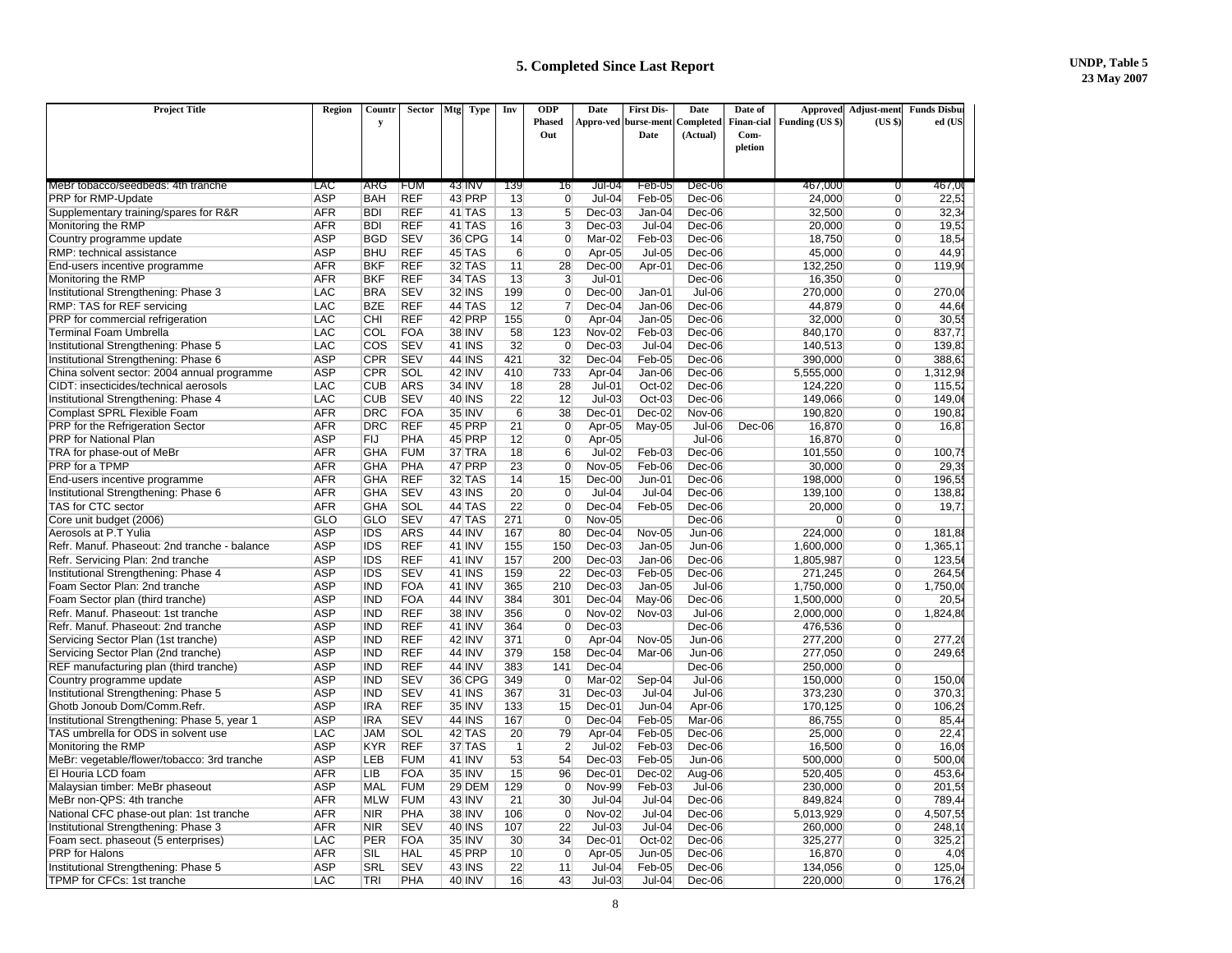## **5. Completed Since Last Report UNDP, Table 5**

| <b>Project Title</b>                          | Region     | Countr'    | Sector     | Mtg Type | Inv | <b>ODP</b>    | Date          | <b>First Dis-</b> | Date     | Date of  |                                                           | Approved Adjust-ment | <b>Funds Disbur</b> |
|-----------------------------------------------|------------|------------|------------|----------|-----|---------------|---------------|-------------------|----------|----------|-----------------------------------------------------------|----------------------|---------------------|
|                                               |            |            |            |          |     | <b>Phased</b> |               |                   |          |          | Appro-ved burse-ment Completed Finan-cial Funding (US \$) | (US \$)              | ed (US              |
|                                               |            |            |            |          |     | Out           |               | Date              | (Actual) | Com-     |                                                           |                      |                     |
|                                               |            |            |            |          |     |               |               |                   |          | pletion  |                                                           |                      |                     |
|                                               |            |            |            |          |     |               |               |                   |          |          |                                                           |                      |                     |
|                                               |            |            |            |          |     |               |               |                   |          |          |                                                           |                      |                     |
| Institutional Strengthening: Phase 3          | LAC        | TRI        | <b>SEV</b> | 38 INS   | 15  | 0             | <b>Nov-02</b> | $Jul-04$          | $Dec-06$ |          | 57,200                                                    |                      | 44,68               |
| Institutional Strengthening: Phase 5          | LAC        | URU        | <b>SEV</b> | 37 INS   | 39  |               | $Jul-02$      | $Jan-03$          | Jan-06   |          | 150,800                                                   |                      | 150,80              |
| <b>PRP</b> for re-formulation of solvents TAS | <b>AFR</b> | <b>ZIM</b> | SUL        | 42 PRP   | 26  |               | Apr-04        | $Jul-04$          | $Dec-06$ | $Dec-06$ | 24,000                                                    |                      | 24,00               |
|                                               | 56         |            |            |          |     | 2,728         |               |                   |          |          | 28,570,897                                                | 0                    | 19,065,2            |
|                                               |            |            |            |          |     |               |               |                   |          |          |                                                           |                      |                     |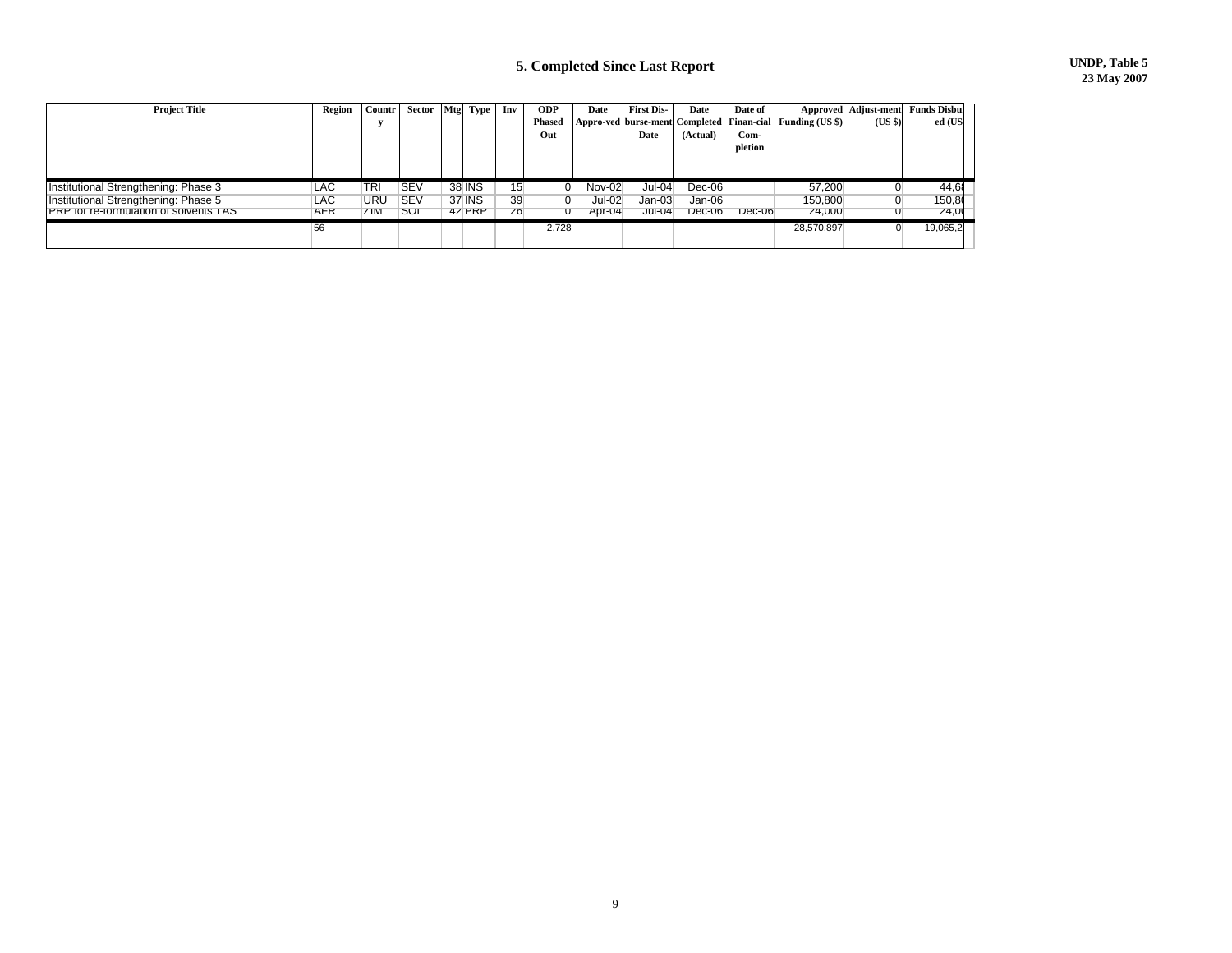|                                                                              | Item                         | <b>Number of</b><br><b>Approvals</b> | <b>Approved</b><br><b>Funds plus</b><br><b>Adjustment</b><br>(US \$) | Per Cent of<br><b>Funds</b><br><b>Disbursed</b> | <b>Average Number</b><br>of Months from<br><b>Approval to First</b><br><b>Disbursement</b> | N<br>Md<br>Ar<br>C <sub>0</sub> |  |
|------------------------------------------------------------------------------|------------------------------|--------------------------------------|----------------------------------------------------------------------|-------------------------------------------------|--------------------------------------------------------------------------------------------|---------------------------------|--|
| <b>GRAND TOTAL</b>                                                           |                              | 907                                  | 310,276,672                                                          | 96.8                                            | 13.0                                                                                       |                                 |  |
| <b>Region</b>                                                                | Africa                       | 108                                  | 32,185,499                                                           | 97.8                                            | 14                                                                                         |                                 |  |
|                                                                              | Asia & Pacific               | 519                                  | 187,884,538                                                          | 95.1                                            | 14                                                                                         |                                 |  |
|                                                                              | Europe                       | 0                                    | 0                                                                    |                                                 |                                                                                            |                                 |  |
|                                                                              | Latin America and Caribbean  | 280                                  | 90,206,635                                                           | 99.7                                            | 11                                                                                         |                                 |  |
|                                                                              | Global                       | 0                                    | $\Omega$                                                             |                                                 |                                                                                            |                                 |  |
| Sector                                                                       | Aerosol                      | 39                                   | 6,746,251                                                            | 96.2                                            | 14                                                                                         |                                 |  |
|                                                                              | Foam                         | 617                                  | 145,413,123                                                          | 98.8                                            | 12                                                                                         |                                 |  |
|                                                                              | Group                        | 0                                    | ∩                                                                    |                                                 |                                                                                            |                                 |  |
|                                                                              | Halon                        | 18                                   | 1,827,856                                                            | 100.0                                           | 15                                                                                         |                                 |  |
|                                                                              | Methyl Bromide               | 11                                   | 8,574,915                                                            | 99.3                                            | 9                                                                                          |                                 |  |
|                                                                              | Other                        | 0                                    |                                                                      |                                                 |                                                                                            |                                 |  |
|                                                                              | <b>Phaseout Plan</b>         | 3                                    | 13,093,929                                                           | 95.8                                            | 12                                                                                         |                                 |  |
|                                                                              | Production                   | 0                                    | <sup>0</sup>                                                         |                                                 |                                                                                            |                                 |  |
|                                                                              | Refrigeration                | 188                                  | 92,988,955                                                           | 96.6                                            | 13                                                                                         |                                 |  |
|                                                                              | Solvents                     | 30                                   | 41,218,902                                                           | 89.7                                            | 24                                                                                         |                                 |  |
|                                                                              | <b>Sterilants</b>            | 1                                    | 412,741                                                              | 100.0                                           | $\overline{12}$                                                                            |                                 |  |
| <b>Implementation Characteristics</b>                                        | <b>Agency Implementation</b> | 783                                  | 184,760,129                                                          | 99.6                                            | 12                                                                                         |                                 |  |
|                                                                              | National Implementation      | 124                                  | 125,516,543                                                          | 92.6                                            | 20                                                                                         |                                 |  |
| <b>Time or Objective-sensitive Accounts</b>                                  | <b>Time-Sensitive</b>        | $\mathbf 0$                          | $\Omega$                                                             |                                                 |                                                                                            |                                 |  |
|                                                                              | Objective-Sensitive          | 907                                  | 310,276,672                                                          | 96.8                                            | 13                                                                                         |                                 |  |
| <b>Disbursement Method</b>                                                   | During Implementation        | 872                                  | 303,352,702                                                          | 96.7                                            | 13                                                                                         |                                 |  |
|                                                                              | After Implementation         | 24                                   | 4,946,924                                                            | 100.0                                           | 14                                                                                         |                                 |  |
|                                                                              | Retroactive Funding          | 11                                   | 1,977,046                                                            | 100.0                                           | 10                                                                                         |                                 |  |
| Note: The sum of each section (Region, Sector, etc.) equals the Grand Total. |                              |                                      |                                                                      |                                                 |                                                                                            |                                 |  |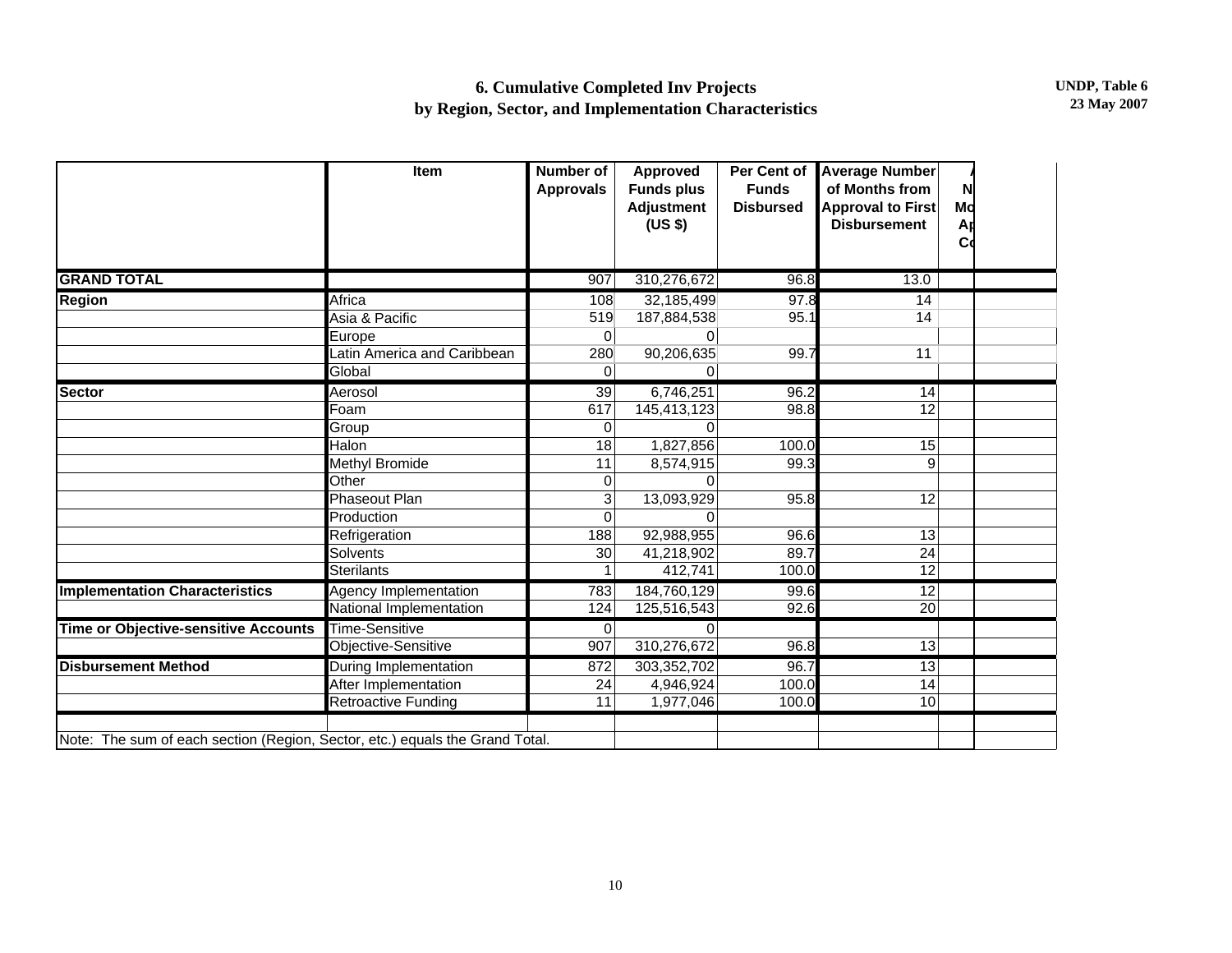## **7. Cumulative Completed Non-Invment Projects by Region, Sector, Type, and Implementation Characteristics**

|                                                                              | <b>Item</b>                                 | Number of<br><b>Approvals</b> | <b>Approved</b><br><b>Fund plus</b><br>Adjustment | of Funds<br>Dis- | Per Cent Average Number<br>Nul<br>of Months from<br><b>Approval to First</b><br>Mon | A <sub>1</sub> |
|------------------------------------------------------------------------------|---------------------------------------------|-------------------------------|---------------------------------------------------|------------------|-------------------------------------------------------------------------------------|----------------|
|                                                                              |                                             |                               | (US \$)                                           | bursed           | <b>Disbursement</b><br>App<br>Con                                                   |                |
| <b>GRAND TOTAL</b>                                                           |                                             | $\overline{294}$              | 41,673,927                                        | 99.4             | 11.6                                                                                |                |
| Region                                                                       | Africa                                      | 48                            | 5,497,667                                         | 99.2             | $\overline{12}$                                                                     |                |
|                                                                              | Asia & Pacific                              | 112                           | 17,821,398                                        | 99.1             | 14                                                                                  |                |
|                                                                              | Europe                                      | $\overline{4}$                | 475,598                                           | 99.9             | $\overline{7}$                                                                      |                |
|                                                                              | Latin America and Caribbean                 | 104                           | 14,777,305                                        | 99.7             | 8                                                                                   |                |
|                                                                              | Global                                      | 26                            | 3,101,959                                         | 100.0            | 12                                                                                  |                |
| <b>Sector</b>                                                                | Aerosol                                     | 11                            | 843,508                                           | 97.3             | $\overline{11}$                                                                     |                |
|                                                                              | Foam                                        | 16                            | 1,495,841                                         | 100.0            | 17                                                                                  |                |
|                                                                              | Group                                       | 136                           | 21,601,047                                        | 99.4             | 8                                                                                   |                |
|                                                                              | Halon                                       | 15                            | 1,878,149                                         | 99.8             | 11                                                                                  |                |
|                                                                              | Methyl Bromide                              | 13                            | 2,281,491                                         | 98.7             | 9                                                                                   |                |
|                                                                              | Other                                       | $\Omega$                      | $\Omega$                                          |                  |                                                                                     |                |
|                                                                              | Phaseout Plan                               | $\mathbf{0}$                  | $\Omega$                                          |                  |                                                                                     |                |
|                                                                              | Production                                  | $\overline{0}$                | $\Omega$                                          |                  |                                                                                     |                |
|                                                                              | Refrigeration                               | 96                            | 12,815,342                                        | 99.4             | 16                                                                                  |                |
|                                                                              | Solvents                                    | $\overline{7}$                | 758,549                                           | 99.6             | 14                                                                                  |                |
|                                                                              | Sterilants                                  | $\overline{0}$                | $\Omega$                                          |                  |                                                                                     |                |
| <b>Type</b>                                                                  | <b>Country Programme Preparation</b>        | 21                            | 1,397,795                                         | 100.0            | $\overline{9}$                                                                      |                |
|                                                                              | <b>Demonstration Projects</b>               | 16                            | 2,801,206                                         | 99.0             | 13                                                                                  |                |
|                                                                              | <b>Institutional Strengthening Projects</b> | 90                            | 18,071,894                                        | 99.3             | $\overline{7}$                                                                      |                |
|                                                                              | <b>Project Preparation</b>                  |                               |                                                   |                  |                                                                                     |                |
|                                                                              | <b>Technical Assistance Projects</b>        | 142                           | 18,092,294                                        | 99.4             | 13                                                                                  |                |
|                                                                              | <b>Training Projects</b>                    | 25                            | 1,310,738                                         | 99.9             | 20                                                                                  |                |
| <b>Implementation Characteristics</b>                                        | <b>Agency Implementation</b>                | 155                           | 16,641,649                                        | 99.6             | 14                                                                                  |                |
|                                                                              | National Implementation                     | 139                           | 25,032,278                                        | 99.2             | 9                                                                                   |                |
| <b>Time or Objective-sensitive Accounts</b>                                  | Time-Sensitive                              | 90                            | 18,071,894                                        | 99.3             | $\overline{7}$                                                                      |                |
|                                                                              | Objective-Sensitive                         | 204                           | 23,602,033                                        | 99.4             | 14                                                                                  |                |
| <b>Disbursement Method</b>                                                   | During Implementation                       | 294                           | 41,673,927                                        | 99.4             | 12                                                                                  |                |
|                                                                              | After Implementation                        | $\theta$                      | $\boldsymbol{0}$                                  |                  |                                                                                     |                |
|                                                                              | <b>Retroactive Funding</b>                  | $\boldsymbol{0}$              | $\mathbf{0}$                                      |                  |                                                                                     |                |
|                                                                              |                                             |                               |                                                   |                  |                                                                                     |                |
| Note: The sum of each section (Region, Sector, etc.) equals the Grand Total. |                                             |                               |                                                   |                  |                                                                                     |                |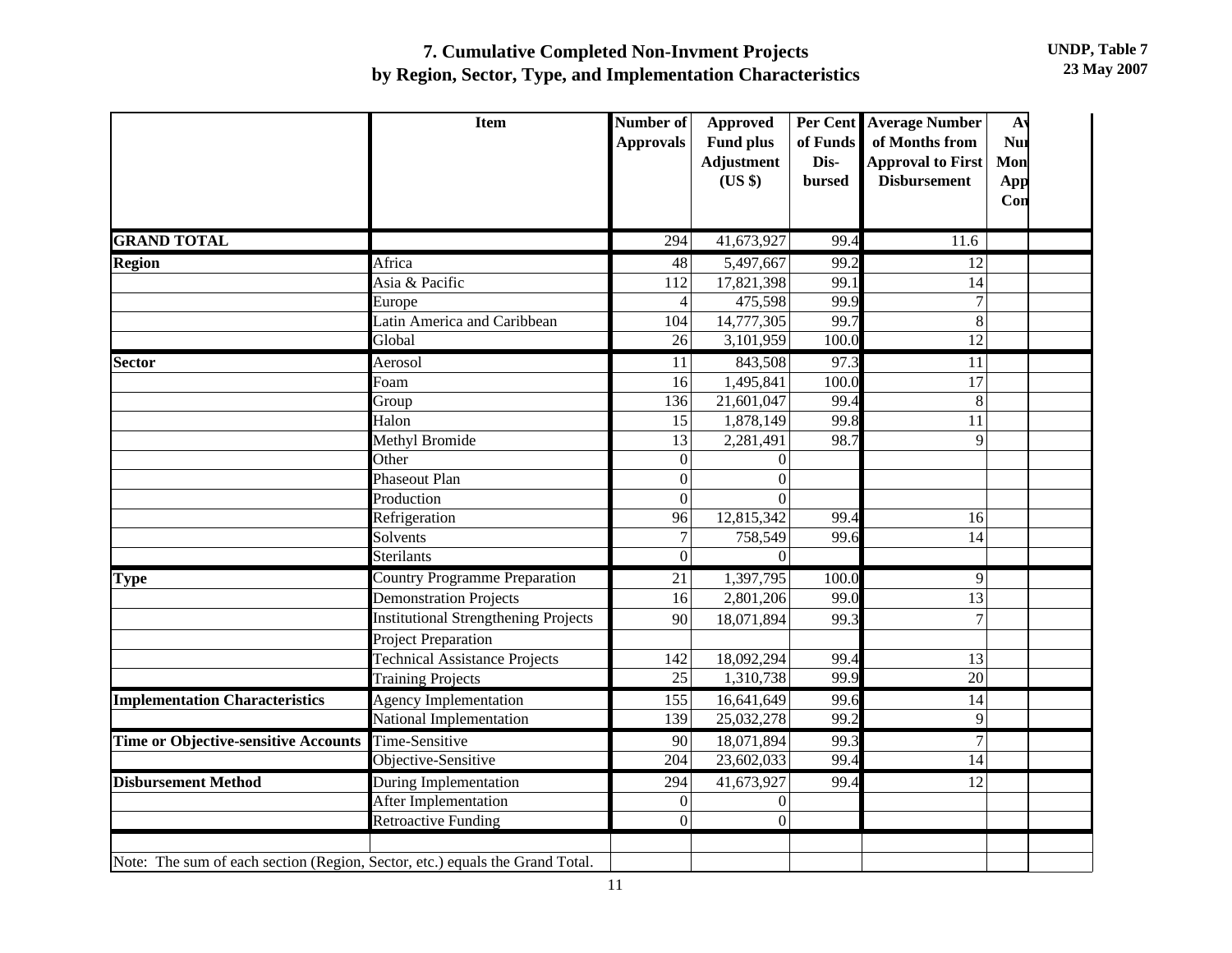## **8. Cumulative Ongoing Inv Projects by Region, Sector, Implementation Characteristics**

|                                                                                                                 | Item                        | <b>Number</b><br>of<br>Approval<br>S | <b>Approved</b><br><b>Funds plus</b><br><b>Adjustment</b><br>(US \$) | Per Cent of<br><b>Funds</b><br><b>Disbursed</b> | Average<br><b>Number of</b><br><b>Months from</b><br><b>Approval to</b><br><b>First</b><br><b>Disburseme</b><br>nt | Avera<br><b>Numbe</b><br><b>Months</b><br><b>Approva</b><br>Comple |  |
|-----------------------------------------------------------------------------------------------------------------|-----------------------------|--------------------------------------|----------------------------------------------------------------------|-------------------------------------------------|--------------------------------------------------------------------------------------------------------------------|--------------------------------------------------------------------|--|
| <b>GRAND TOTAL</b>                                                                                              |                             | 61                                   | 70,577,669                                                           | 15.4                                            | 11.0                                                                                                               |                                                                    |  |
| <b>Region</b>                                                                                                   | Africa                      | 10                                   | 7,367,208                                                            | 12.7                                            | 19                                                                                                                 |                                                                    |  |
|                                                                                                                 | Asia & Pacific              | 19                                   | 27,183,005                                                           | 10.2                                            | $\overline{7}$                                                                                                     |                                                                    |  |
|                                                                                                                 | Europe                      | 1                                    | 216,180                                                              | 0.0                                             |                                                                                                                    |                                                                    |  |
|                                                                                                                 | Latin America and Caribbean | 31                                   | 35,811,276                                                           | 20.0                                            | 10                                                                                                                 |                                                                    |  |
|                                                                                                                 | Global                      | $\mathbf 0$                          | 0                                                                    |                                                 |                                                                                                                    |                                                                    |  |
| <b>Sector</b>                                                                                                   | Aerosol                     | 3                                    | 6,970,023                                                            | 17.6                                            | 11                                                                                                                 |                                                                    |  |
|                                                                                                                 | Foam                        | $\overline{7}$                       | 3,942,362                                                            | 64.4                                            | 14                                                                                                                 |                                                                    |  |
|                                                                                                                 | Group                       | $\mathbf 0$                          | 0                                                                    |                                                 |                                                                                                                    |                                                                    |  |
|                                                                                                                 | Halon                       | 0                                    | ∩                                                                    |                                                 |                                                                                                                    |                                                                    |  |
|                                                                                                                 | Methyl Bromide              | 11                                   | 6,498,522                                                            | 41.5                                            | 11                                                                                                                 |                                                                    |  |
|                                                                                                                 | Other                       | $\overline{0}$                       | ∩                                                                    |                                                 |                                                                                                                    |                                                                    |  |
|                                                                                                                 | Phaseout Plan               | 27                                   | 30,038,992                                                           | 11.0                                            | 10                                                                                                                 |                                                                    |  |
|                                                                                                                 | Production                  | $\boldsymbol{0}$                     |                                                                      |                                                 |                                                                                                                    |                                                                    |  |
|                                                                                                                 | Refrigeration               | 9                                    | 6,798,290                                                            | 16.6                                            | 6                                                                                                                  |                                                                    |  |
|                                                                                                                 | <b>Solvents</b>             | 3                                    | 16,215,000                                                           | 0.0                                             |                                                                                                                    |                                                                    |  |
|                                                                                                                 | <b>Sterilants</b>           | 0                                    | $\Omega$                                                             |                                                 |                                                                                                                    |                                                                    |  |
| <b>Implementation Characteristics</b>                                                                           | Agency Implementation       | 7                                    | 4,540,911                                                            | 65.8                                            | 12                                                                                                                 |                                                                    |  |
|                                                                                                                 | National Implementation     | 54                                   | 66,036,758                                                           | 12.0                                            | 11                                                                                                                 |                                                                    |  |
| Time or Objective-sensitive Accou Time-Sensitive                                                                |                             | $\mathbf 0$                          | $\Omega$                                                             |                                                 |                                                                                                                    |                                                                    |  |
|                                                                                                                 | Objective-Sensitive         | 61                                   | 70,577,669                                                           | 15.4                                            | 11                                                                                                                 |                                                                    |  |
| <b>Disbursement Method</b>                                                                                      | During Implementation       | 60                                   | 69,468,549                                                           | 14.3                                            | 11                                                                                                                 |                                                                    |  |
|                                                                                                                 | After Implementation        | 1                                    | 1,109,120                                                            | 82.7                                            | 10                                                                                                                 |                                                                    |  |
|                                                                                                                 | <b>Retroactive Funding</b>  | $\overline{0}$                       | 0                                                                    |                                                 |                                                                                                                    |                                                                    |  |
| Note: The sum of each section (Reg Note: The sum of each section (Region, Sector, etc.) equals the Grand Total. |                             |                                      |                                                                      |                                                 |                                                                                                                    |                                                                    |  |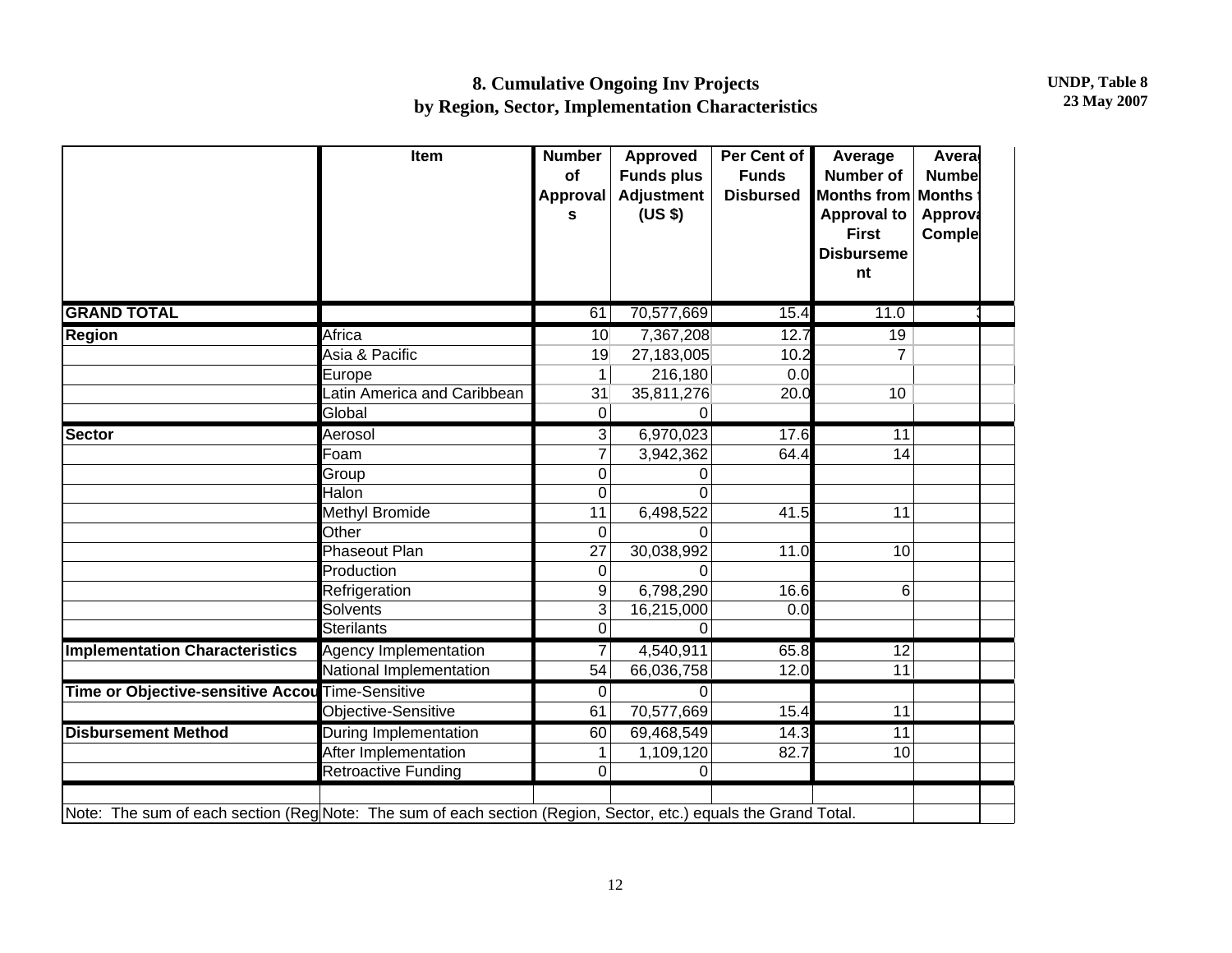## **9.Cumulative Ongoing Non-Invment Projects by Region, Sector, Type, and Implementation Characteristics**

**UNDP, Table 9 23 May 2007**

|                                             | <b>Item</b>                                 | Number of<br><b>Approvals</b> | <b>Approved</b><br><b>Funds</b> plus<br><b>Adjustment</b><br>(US \$) | Per Cent of<br><b>Funds</b><br><b>Disbursed</b> | <b>Average Nu</b><br>of Months<br><b>Approval to</b><br><b>Disbursem</b> |
|---------------------------------------------|---------------------------------------------|-------------------------------|----------------------------------------------------------------------|-------------------------------------------------|--------------------------------------------------------------------------|
| <b>GRAND TOTAL</b>                          |                                             | 117                           | 22,375,357                                                           | 31.7                                            |                                                                          |
| <b>Region</b>                               | Africa                                      | 31                            | 4,599,435                                                            | 41.7                                            |                                                                          |
|                                             | Asia & Pacific                              | 36                            | 7,201,467                                                            | 37.9                                            |                                                                          |
|                                             | Europe                                      | $\mathbf{1}$                  | 173,495                                                              | 81.0                                            |                                                                          |
|                                             | Latin America and Caribbean                 | 48                            | 10,400,960                                                           | 22.2                                            |                                                                          |
|                                             | Global                                      | $\mathbf{1}$                  | $\theta$                                                             |                                                 |                                                                          |
| <b>Sector</b>                               | Aerosol                                     | $\overline{2}$                | 100,000                                                              | 34.7                                            |                                                                          |
|                                             | Foam                                        | $\overline{0}$                | $\Omega$                                                             |                                                 |                                                                          |
|                                             | Group                                       | 40                            | 6,443,395                                                            | 26.5                                            |                                                                          |
|                                             | Halon                                       | 4                             | 1,245,000                                                            | 77.4                                            |                                                                          |
|                                             | Methyl Bromide                              | $\overline{7}$                | 2,038,500                                                            | 61.9                                            |                                                                          |
|                                             | Other                                       | $\overline{0}$                | $\Omega$                                                             |                                                 |                                                                          |
|                                             | Phaseout Plan                               | $\overline{7}$                | 425,000                                                              | 24.6                                            |                                                                          |
|                                             | Production                                  | $\overline{0}$                | $\Omega$                                                             |                                                 |                                                                          |
|                                             | Refrigeration                               | 53                            | 11,757,772                                                           | 24.6                                            |                                                                          |
|                                             | Solvents                                    | 4                             | 365,690                                                              | 36.1                                            |                                                                          |
|                                             | Sterilants                                  | $\overline{0}$                | $\Omega$                                                             |                                                 |                                                                          |
| <b>Type</b>                                 | <b>Country Programme Preparation</b>        | $\mathbf{1}$                  | 241,493                                                              | 77.9                                            |                                                                          |
|                                             | <b>Demonstration Projects</b>               | 6                             | 4,595,982                                                            | 11.7                                            |                                                                          |
|                                             | <b>Institutional Strengthening Projects</b> | 26                            | 5,133,095                                                            | 27.2                                            |                                                                          |
|                                             | <b>Project Preparation</b>                  |                               |                                                                      |                                                 |                                                                          |
|                                             | <b>Technical Assistance Projects</b>        | 81                            | 12,137,487                                                           | 40.2                                            |                                                                          |
|                                             | <b>Training Projects</b>                    | $\overline{3}$                | 267,300                                                              | 38.3                                            |                                                                          |
| <b>Implementation Characteristics</b>       | <b>Agency Implementation</b>                | 27                            | 5,900,491                                                            | 59.4                                            |                                                                          |
|                                             | National Implementation                     | 90                            | 16,474,866                                                           | 21.8                                            |                                                                          |
| <b>Time or Objective-sensitive Accounts</b> | Time-Sensitive                              | 26                            | 5,133,095                                                            | 27.2                                            |                                                                          |
|                                             | Objective-Sensitive                         | $\overline{91}$               | 17,242,262                                                           | 33.1                                            |                                                                          |
| <b>Disbursement Method</b>                  | During Implementation                       | 117                           | 22,375,357                                                           | 31.7                                            |                                                                          |
|                                             | After Implementation                        | $\overline{0}$                | $\mathbf{0}$                                                         |                                                 |                                                                          |
|                                             | <b>Retroactive Funding</b>                  | $\overline{0}$                | $\overline{0}$                                                       |                                                 |                                                                          |